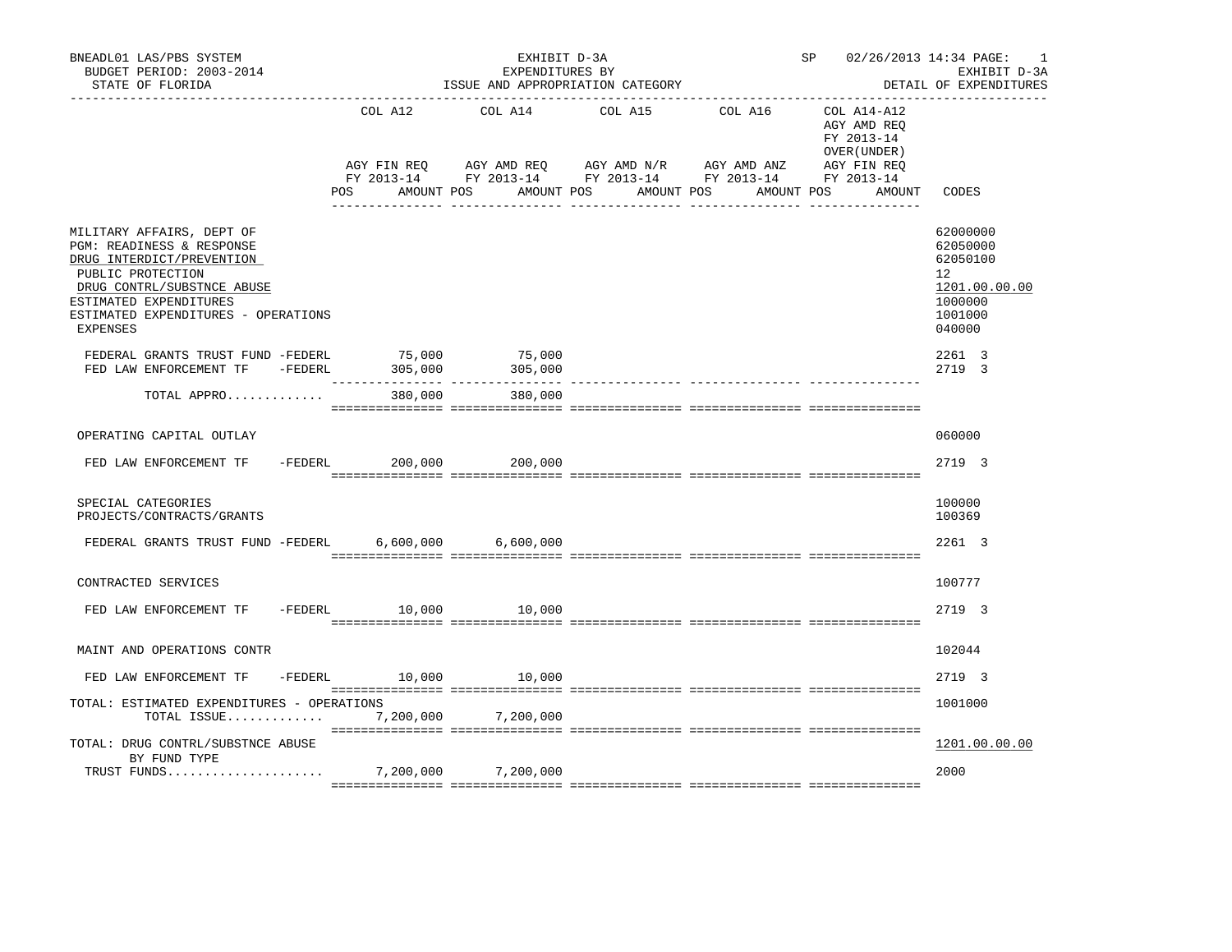| BNEADL01 LAS/PBS SYSTEM<br>BUDGET PERIOD: 2003-2014<br>STATE OF FLORIDA                                                                                                                                                                                    |                                       | EXHIBIT D-3A<br>EXPENDITURES BY                  | ISSUE AND APPROPRIATION CATEGORY                                                              |                                      | SP 02/26/2013 14:34 PAGE:                                                         | 2<br>EXHIBIT D-3A<br>DETAIL OF EXPENDITURES                                             |  |  |
|------------------------------------------------------------------------------------------------------------------------------------------------------------------------------------------------------------------------------------------------------------|---------------------------------------|--------------------------------------------------|-----------------------------------------------------------------------------------------------|--------------------------------------|-----------------------------------------------------------------------------------|-----------------------------------------------------------------------------------------|--|--|
|                                                                                                                                                                                                                                                            | COL A12<br>AGY FIN REO<br>POS FOR     | COL A14<br>AGY AMD REQ AGY AMD N/R<br>AMOUNT POS | COL A15<br>FY 2013-14 FY 2013-14 FY 2013-14 FY 2013-14 FY 2013-14<br>AMOUNT POS<br>AMOUNT POS | COL A16<br>AGY AMD ANZ<br>AMOUNT POS | COL A14-A12<br>AGY AMD REO<br>FY 2013-14<br>OVER (UNDER)<br>AGY FIN REO<br>AMOUNT | CODES                                                                                   |  |  |
| MILITARY AFFAIRS, DEPT OF<br>PGM: READINESS & RESPONSE<br>MILITARY READINES/RESPONSE<br>PUBLIC PROTECTION<br>EMERGENCY PREV/PREP/RESPNS<br>ESTIMATED EXPENDITURES<br>ESTIMATED EXPENDITURES - OPERATIONS<br>SALARY RATE<br>SALARY RATE 3,963,557 3,963,557 |                                       |                                                  |                                                                                               |                                      |                                                                                   | 62000000<br>62050000<br>62050200<br>12<br>1208.00.00.00<br>1000000<br>1001000<br>000000 |  |  |
| SALARIES AND BENEFITS                                                                                                                                                                                                                                      |                                       |                                                  |                                                                                               |                                      |                                                                                   | 010000                                                                                  |  |  |
| GENERAL REVENUE FUND<br>$-MATCH$                                                                                                                                                                                                                           | -STATE 3,807,101 3,807,101<br>471,692 | 471,692                                          |                                                                                               |                                      |                                                                                   | 1000 1<br>1000 2                                                                        |  |  |
| TOTAL GENERAL REVENUE FUND                                                                                                                                                                                                                                 | 4,278,793                             | 4,278,793                                        |                                                                                               |                                      |                                                                                   | 1000                                                                                    |  |  |
| CAMP BLANDING MANAGEMNT TF-STATE                                                                                                                                                                                                                           |                                       | 1,063,821 1,063,821                              |                                                                                               |                                      |                                                                                   | 2069 1                                                                                  |  |  |
| TOTAL POSITIONS 114.00 114.00<br>TOTAL APPRO 5,342,614 5,342,614                                                                                                                                                                                           |                                       |                                                  |                                                                                               |                                      |                                                                                   |                                                                                         |  |  |
| OTHER PERSONAL SERVICES                                                                                                                                                                                                                                    |                                       |                                                  |                                                                                               |                                      |                                                                                   | 030000                                                                                  |  |  |
| CAMP BLANDING MANAGEMNT TF-STATE 18,172                                                                                                                                                                                                                    |                                       | 18,172                                           |                                                                                               |                                      |                                                                                   | 2069 1                                                                                  |  |  |
| <b>EXPENSES</b>                                                                                                                                                                                                                                            |                                       |                                                  |                                                                                               |                                      |                                                                                   | 040000                                                                                  |  |  |
| GENERAL REVENUE FUND -STATE<br>CAMP BLANDING MANAGEMNT TF-STATE                                                                                                                                                                                            | 4,690,563<br>90,000                   | 4,690,563<br>90,000                              |                                                                                               |                                      |                                                                                   | 1000 1<br>$2069$ 1                                                                      |  |  |
| TOTAL APPRO                                                                                                                                                                                                                                                | 4,780,563                             | 4,780,563                                        |                                                                                               |                                      |                                                                                   |                                                                                         |  |  |
| OPERATING CAPITAL OUTLAY                                                                                                                                                                                                                                   |                                       |                                                  |                                                                                               |                                      |                                                                                   | 060000                                                                                  |  |  |
| GENERAL REVENUE FUND                                                                                                                                                                                                                                       | -STATE 162,810 162,810                |                                                  |                                                                                               |                                      |                                                                                   | 1000 1                                                                                  |  |  |
|                                                                                                                                                                                                                                                            |                                       |                                                  |                                                                                               |                                      |                                                                                   |                                                                                         |  |  |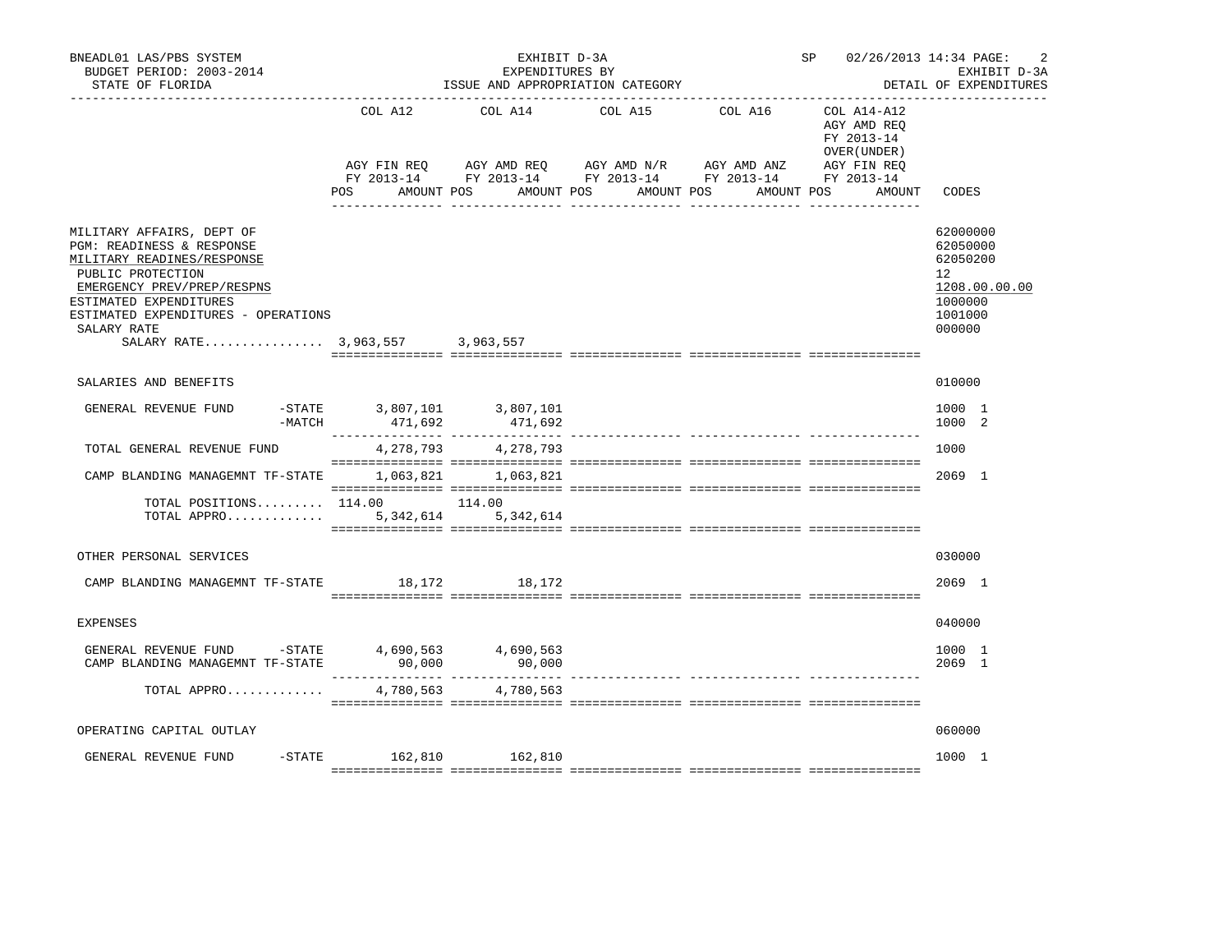| BNEADL01 LAS/PBS SYSTEM<br>BUDGET PERIOD: 2003-2014<br>STATE OF FLORIDA                                                                                                                                                                                                 |                                                    | EXHIBIT D-3A<br>EXPENDITURES BY<br>ISSUE AND APPROPRIATION CATEGORY |                                                                                                                                                   |                       | SP 02/26/2013 14:34 PAGE:                                           | 3<br>EXHIBIT D-3A<br>DETAIL OF EXPENDITURES                                                                    |  |
|-------------------------------------------------------------------------------------------------------------------------------------------------------------------------------------------------------------------------------------------------------------------------|----------------------------------------------------|---------------------------------------------------------------------|---------------------------------------------------------------------------------------------------------------------------------------------------|-----------------------|---------------------------------------------------------------------|----------------------------------------------------------------------------------------------------------------|--|
|                                                                                                                                                                                                                                                                         | COL A12<br>AGY FIN REO<br><b>POS</b><br>AMOUNT POS | COL A14<br>AMOUNT POS                                               | COL A15<br>AGY AMD REQ      AGY AMD N/R      AGY AMD ANZ      AGY FIN REQ<br>FY 2013-14 FY 2013-14 FY 2013-14 FY 2013-14 FY 2013-14<br>AMOUNT POS | COL A16<br>AMOUNT POS | COL A14-A12<br>AGY AMD REO<br>FY 2013-14<br>OVER (UNDER )<br>AMOUNT | CODES                                                                                                          |  |
|                                                                                                                                                                                                                                                                         |                                                    |                                                                     |                                                                                                                                                   |                       |                                                                     |                                                                                                                |  |
| MILITARY AFFAIRS, DEPT OF<br><b>PGM: READINESS &amp; RESPONSE</b><br>MILITARY READINES/RESPONSE<br>PUBLIC PROTECTION<br>EMERGENCY PREV/PREP/RESPNS<br>ESTIMATED EXPENDITURES<br>ESTIMATED EXPENDITURES - OPERATIONS<br>SPECIAL CATEGORIES<br>ACQUISITION/MOTOR VEHICLES |                                                    |                                                                     |                                                                                                                                                   |                       |                                                                     | 62000000<br>62050000<br>62050200<br>12 <sup>°</sup><br>1208.00.00.00<br>1000000<br>1001000<br>100000<br>100021 |  |
| GENERAL REVENUE FUND -STATE 15,000 15,000<br>CAMP BLANDING MANAGEMNT TF-STATE                                                                                                                                                                                           | 63,678                                             | 63,678                                                              |                                                                                                                                                   |                       |                                                                     | 1000 1<br>2069 1                                                                                               |  |
| TOTAL APPRO                                                                                                                                                                                                                                                             | 78,678                                             | 78,678                                                              |                                                                                                                                                   |                       |                                                                     |                                                                                                                |  |
| NATL GUARD TUITION ASSIST                                                                                                                                                                                                                                               |                                                    |                                                                     |                                                                                                                                                   |                       |                                                                     | 100061                                                                                                         |  |
| GENERAL REVENUE FUND -STATE 1,781,900 1,781,900                                                                                                                                                                                                                         |                                                    |                                                                     |                                                                                                                                                   |                       |                                                                     | 1000 1                                                                                                         |  |
| CONTRACTED SERVICES                                                                                                                                                                                                                                                     |                                                    |                                                                     |                                                                                                                                                   |                       |                                                                     | 100777                                                                                                         |  |
| GENERAL REVENUE FUND -STATE 333,500 333,500<br>CAMP BLANDING MANAGEMNT TF-STATE                                                                                                                                                                                         | 25,000                                             | 25,000                                                              |                                                                                                                                                   |                       |                                                                     | 1000 1<br>$2069$ 1                                                                                             |  |
| TOTAL APPRO                                                                                                                                                                                                                                                             | 358,500                                            | 358,500                                                             |                                                                                                                                                   |                       |                                                                     |                                                                                                                |  |
| MAINT AND OPERATIONS CONTR                                                                                                                                                                                                                                              |                                                    |                                                                     |                                                                                                                                                   |                       |                                                                     | 102044                                                                                                         |  |
| GENERAL REVENUE FUND -STATE 171,000<br>CAMP BLANDING MANAGEMNT TF-STATE                                                                                                                                                                                                 | 5,000                                              | 171,000<br>5,000                                                    |                                                                                                                                                   |                       |                                                                     | 1000 1<br>$2069$ 1                                                                                             |  |
| TOTAL APPRO                                                                                                                                                                                                                                                             |                                                    | 176,000 176,000                                                     |                                                                                                                                                   |                       |                                                                     |                                                                                                                |  |
| RISK MANAGEMENT INSURANCE                                                                                                                                                                                                                                               |                                                    |                                                                     |                                                                                                                                                   |                       |                                                                     | 103241                                                                                                         |  |
| CAMP BLANDING MANAGEMNT TF-STATE 191,943 191,943                                                                                                                                                                                                                        |                                                    |                                                                     |                                                                                                                                                   |                       |                                                                     | 2069 1                                                                                                         |  |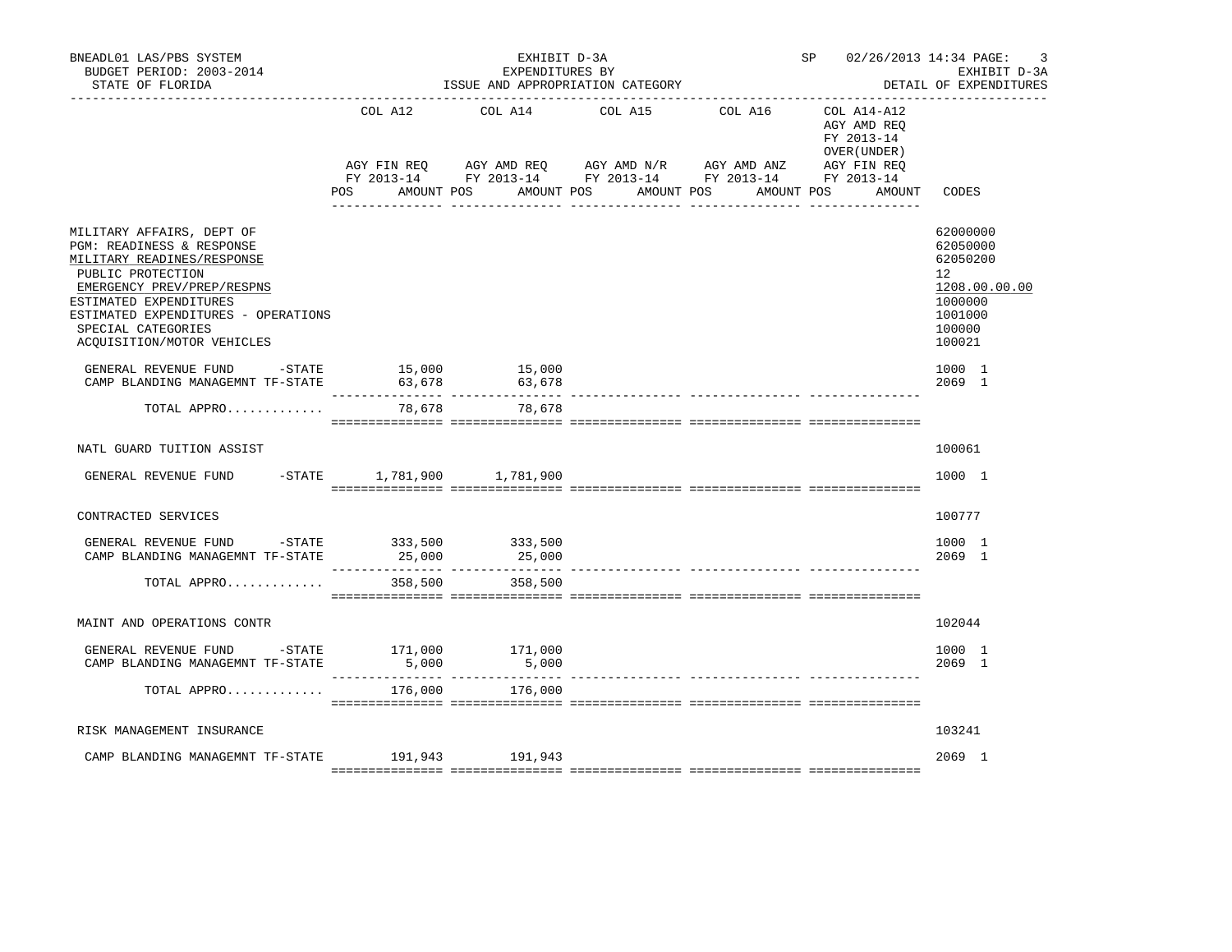| BNEADL01 LAS/PBS SYSTEM<br>BUDGET PERIOD: 2003-2014<br>STATE OF FLORIDA                                                                                                                                                                                      |        | EXHIBIT D-3A<br>EXPENDITURES BY<br>ISSUE AND APPROPRIATION CATEGORY                                       |  | SP 02/26/2013 14:34 PAGE:                 | 4<br>EXHIBIT D-3A<br>DETAIL OF EXPENDITURES                                                       |
|--------------------------------------------------------------------------------------------------------------------------------------------------------------------------------------------------------------------------------------------------------------|--------|-----------------------------------------------------------------------------------------------------------|--|-------------------------------------------|---------------------------------------------------------------------------------------------------|
|                                                                                                                                                                                                                                                              |        | COL A12 COL A14 COL A15 COL A16 COL A14-A12                                                               |  | AGY AMD REO<br>FY 2013-14<br>OVER (UNDER) |                                                                                                   |
|                                                                                                                                                                                                                                                              |        | AGY FIN REQ AGY AMD REQ AGY AMD N/R AGY AMD ANZ AGY FIN REQ                                               |  |                                           |                                                                                                   |
|                                                                                                                                                                                                                                                              |        | FY 2013-14 FY 2013-14 FY 2013-14 FY 2013-14 FY 2013-14<br>POS AMOUNT POS AMOUNT POS AMOUNT POS AMOUNT POS |  | AMOUNT                                    | CODES                                                                                             |
| MILITARY AFFAIRS, DEPT OF<br>PGM: READINESS & RESPONSE<br>MILITARY READINES/RESPONSE<br>PUBLIC PROTECTION<br>EMERGENCY PREV/PREP/RESPNS<br>ESTIMATED EXPENDITURES<br>ESTIMATED EXPENDITURES - OPERATIONS<br>SPECIAL CATEGORIES<br>TR/DMS/HR SVCS/STW CONTRCT |        |                                                                                                           |  |                                           | 62000000<br>62050000<br>62050200<br>12<br>1208.00.00.00<br>1000000<br>1001000<br>100000<br>107040 |
| GENERAL REVENUE FUND -STATE 31,586 31,586                                                                                                                                                                                                                    |        |                                                                                                           |  |                                           | 1000 1                                                                                            |
| CAMP BLANDING MANAGEMNT TF-STATE                                                                                                                                                                                                                             |        | 7,873 7,873                                                                                               |  |                                           | 2069 1                                                                                            |
| TOTAL APPRO $\ldots \ldots \ldots$ 39,459 39,459                                                                                                                                                                                                             |        |                                                                                                           |  |                                           |                                                                                                   |
| TOTAL: ESTIMATED EXPENDITURES - OPERATIONS<br>TOTAL POSITIONS $114.00$<br>TOTAL ISSUE 12,930,639 12,930,639<br>TOTAL SALARY RATE 3,963,557 3,963,557                                                                                                         | 114.00 |                                                                                                           |  |                                           | 1001000                                                                                           |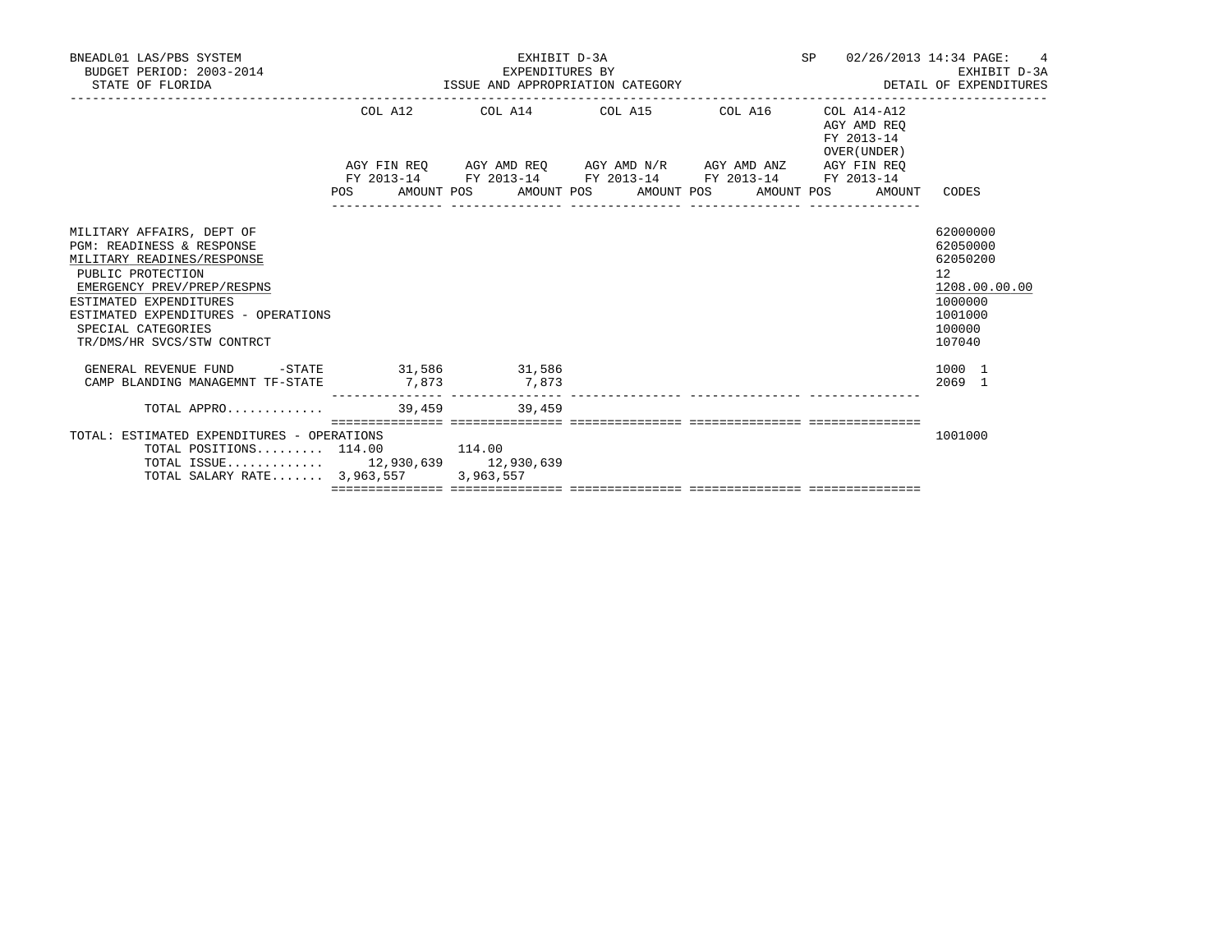| BNEADL01 LAS/PBS SYSTEM<br>BUDGET PERIOD: 2003-2014<br>STATE OF FLORIDA                                                                                                                                       | EXHIBIT D-3A<br>EXPENDITURES BY<br>EXPENDITURES BY THE SAME AND APPROPRIATION CATEGORY THE SAME OF EXPENDITURES AND APPROPRIATION CATEGORY THE SA |    |  |    |  |                                                                                                            |  | SP |                                           | 02/26/2013 14:34 PAGE: 5<br>EXHIBIT D-3A                                      |
|---------------------------------------------------------------------------------------------------------------------------------------------------------------------------------------------------------------|---------------------------------------------------------------------------------------------------------------------------------------------------|----|--|----|--|------------------------------------------------------------------------------------------------------------|--|----|-------------------------------------------|-------------------------------------------------------------------------------|
|                                                                                                                                                                                                               |                                                                                                                                                   |    |  |    |  | COL A12 COL A14 COL A15 COL A16 COL A14-A12<br>AGY FIN REQ AGY AMD REQ AGY AMD N/R AGY AMD ANZ AGY FIN REQ |  |    | AGY AMD REO<br>FY 2013-14<br>OVER (UNDER) |                                                                               |
|                                                                                                                                                                                                               | POS AMOUNT POS AMOUNT POS AMOUNT POS AMOUNT POS                                                                                                   |    |  |    |  | FY 2013-14 FY 2013-14 FY 2013-14 FY 2013-14 FY 2013-14                                                     |  |    | AMOUNT                                    | CODES                                                                         |
| MILITARY AFFAIRS, DEPT OF<br>PGM: READINESS & RESPONSE<br>MILITARY READINES/RESPONSE<br>PUBLIC PROTECTION<br>EMERGENCY PREV/PREP/RESPNS<br>ESTIMATED EXPENDITURES<br>CASUALTY INSURANCE PREMIUM<br>ADJUSTMENT |                                                                                                                                                   |    |  |    |  |                                                                                                            |  |    |                                           | 62000000<br>62050000<br>62050200<br>12<br>1208.00.00.00<br>1000000<br>1001090 |
| SPECIAL CATEGORIES<br>RISK MANAGEMENT INSURANCE                                                                                                                                                               |                                                                                                                                                   |    |  |    |  |                                                                                                            |  |    |                                           | 100000<br>103241                                                              |
| CAMP BLANDING MANAGEMNT TF-STATE                                                                                                                                                                              | ================================                                                                                                                  | 73 |  | 73 |  |                                                                                                            |  |    |                                           | $2069$ 1                                                                      |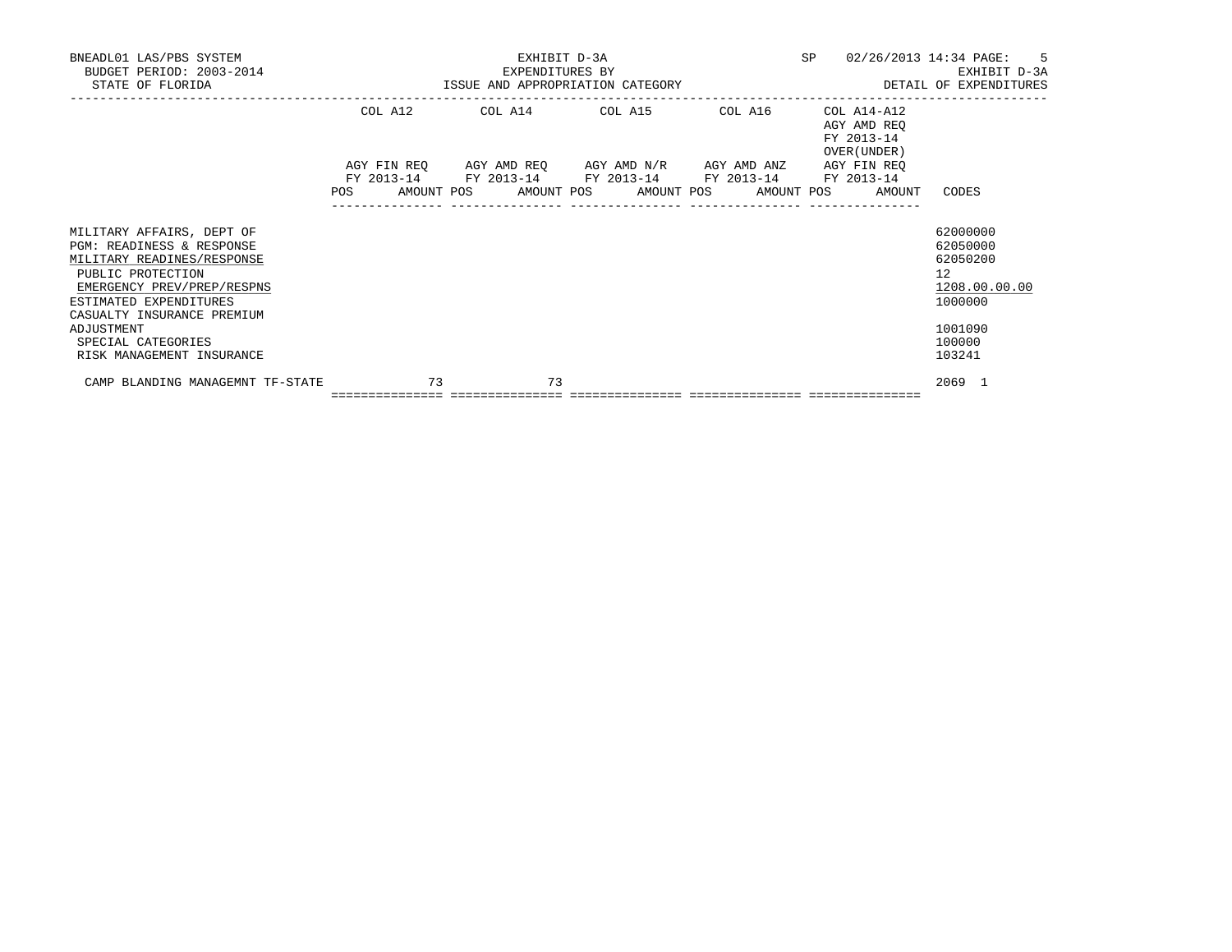|                                            |                                                                                        |                                 |                                                     | 6<br>EXHIBIT D-3A<br>DETAIL OF EXPENDITURES                                                                                                                                                                                                          |
|--------------------------------------------|----------------------------------------------------------------------------------------|---------------------------------|-----------------------------------------------------|------------------------------------------------------------------------------------------------------------------------------------------------------------------------------------------------------------------------------------------------------|
|                                            |                                                                                        |                                 | AGY AMD REO<br>FY 2013-14<br>OVER (UNDER)           |                                                                                                                                                                                                                                                      |
|                                            |                                                                                        |                                 |                                                     |                                                                                                                                                                                                                                                      |
|                                            |                                                                                        |                                 | AMOUNT                                              | CODES                                                                                                                                                                                                                                                |
|                                            |                                                                                        |                                 |                                                     | 62000000<br>62050000<br>62050200<br>12<br>1208.00.00.00<br>1000000                                                                                                                                                                                   |
|                                            |                                                                                        |                                 |                                                     |                                                                                                                                                                                                                                                      |
|                                            |                                                                                        |                                 |                                                     | 1001240<br>010000                                                                                                                                                                                                                                    |
| 1,162                                      |                                                                                        |                                 |                                                     | 1000 1<br>1000 2                                                                                                                                                                                                                                     |
|                                            |                                                                                        |                                 |                                                     | 1000                                                                                                                                                                                                                                                 |
| 2,620                                      |                                                                                        |                                 |                                                     | 2069 1                                                                                                                                                                                                                                               |
|                                            |                                                                                        |                                 |                                                     |                                                                                                                                                                                                                                                      |
| -MATCH<br>CAMP BLANDING MANAGEMNT TF-STATE | -STATE 9,379 9,379<br>1,162<br>$10,541$ $10,541$<br>2,620<br>TOTAL APPRO 13,161 13,161 | EXHIBIT D-3A<br>EXPENDITURES BY | EXPENDITURES BY<br>ISSUE AND APPROPRIATION CATEGORY | SP 02/26/2013 14:34 PAGE:<br>COL A12 COL A14 COL A15 COL A16 COL A14-A12<br>AGY FIN REQ AGY AMD REQ AGY AMD N/R AGY AMD ANZ AGY FIN REQ<br>FY 2013-14 FY 2013-14 FY 2013-14 FY 2013-14 FY 2013-14<br>POS AMOUNT POS AMOUNT POS AMOUNT POS AMOUNT POS |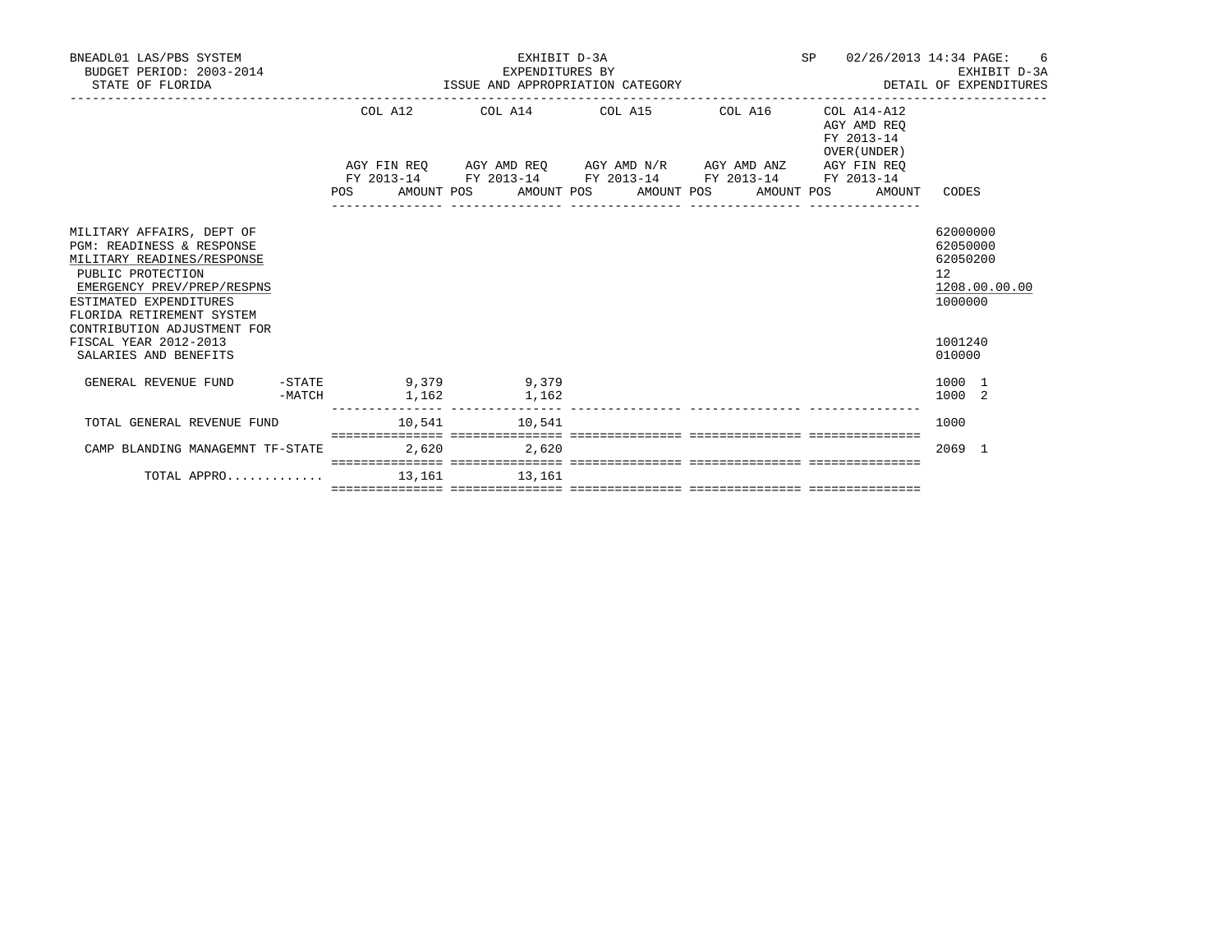| BNEADL01 LAS/PBS SYSTEM<br>BUDGET PERIOD: 2003-2014<br>STATE OF FLORIDA                                                                                                                         |        |                                                 |       | EXHIBIT D-3A<br>EXPENDITURES BY | EXPENDITURES BY<br>ISSUE AND APPROPRIATION CATEGORY |                                                             | SP 02/26/2013 14:34 PAGE:                                |                                                                | $7^{\circ}$<br>EXHIBIT D-3A<br>DETAIL OF EXPENDITURES |
|-------------------------------------------------------------------------------------------------------------------------------------------------------------------------------------------------|--------|-------------------------------------------------|-------|---------------------------------|-----------------------------------------------------|-------------------------------------------------------------|----------------------------------------------------------|----------------------------------------------------------------|-------------------------------------------------------|
|                                                                                                                                                                                                 |        |                                                 |       |                                 |                                                     | COL A12 COL A14 COL A15 COL A16                             | COL A14-A12<br>AGY AMD REO<br>FY 2013-14<br>OVER (UNDER) |                                                                |                                                       |
|                                                                                                                                                                                                 |        |                                                 |       |                                 |                                                     | AGY FIN REQ AGY AMD REQ AGY AMD N/R AGY AMD ANZ AGY FIN REQ |                                                          |                                                                |                                                       |
|                                                                                                                                                                                                 |        | POS AMOUNT POS AMOUNT POS AMOUNT POS AMOUNT POS |       |                                 |                                                     | FY 2013-14 FY 2013-14 FY 2013-14 FY 2013-14 FY 2013-14      | AMOUNT                                                   | CODES                                                          |                                                       |
| MILITARY AFFAIRS, DEPT OF<br>PGM: READINESS & RESPONSE<br>MILITARY READINES/RESPONSE<br>PUBLIC PROTECTION<br>EMERGENCY PREV/PREP/RESPNS<br>ESTIMATED EXPENDITURES<br>ADJUSTMENT TO STATE HEALTH |        |                                                 |       |                                 |                                                     |                                                             |                                                          | 62000000<br>62050000<br>62050200<br>12 <sup>°</sup><br>1000000 | 1208.00.00.00                                         |
| INSURANCE PREMIUM CONTRIBUTION -                                                                                                                                                                |        |                                                 |       |                                 |                                                     |                                                             |                                                          |                                                                |                                                       |
| FISCAL YEAR 2012-13<br>SALARIES AND BENEFITS                                                                                                                                                    |        |                                                 |       |                                 |                                                     |                                                             |                                                          | 1001830<br>010000                                              |                                                       |
| GENERAL REVENUE FUND                                                                                                                                                                            | -MATCH | -STATE 9,599 9,599<br>1,189                     |       | 1,189                           |                                                     |                                                             |                                                          | 1000 1<br>1000 2                                               |                                                       |
| TOTAL GENERAL REVENUE FUND                                                                                                                                                                      |        | 10,788 10,788                                   |       |                                 |                                                     |                                                             |                                                          | 1000                                                           |                                                       |
| CAMP BLANDING MANAGEMNT TF-STATE                                                                                                                                                                |        |                                                 | 2,682 | 2,682                           |                                                     |                                                             |                                                          | $2069$ 1                                                       |                                                       |
| TOTAL APPRO 13,470 13,470                                                                                                                                                                       |        |                                                 |       |                                 |                                                     |                                                             |                                                          |                                                                |                                                       |
|                                                                                                                                                                                                 |        |                                                 |       |                                 |                                                     |                                                             |                                                          |                                                                |                                                       |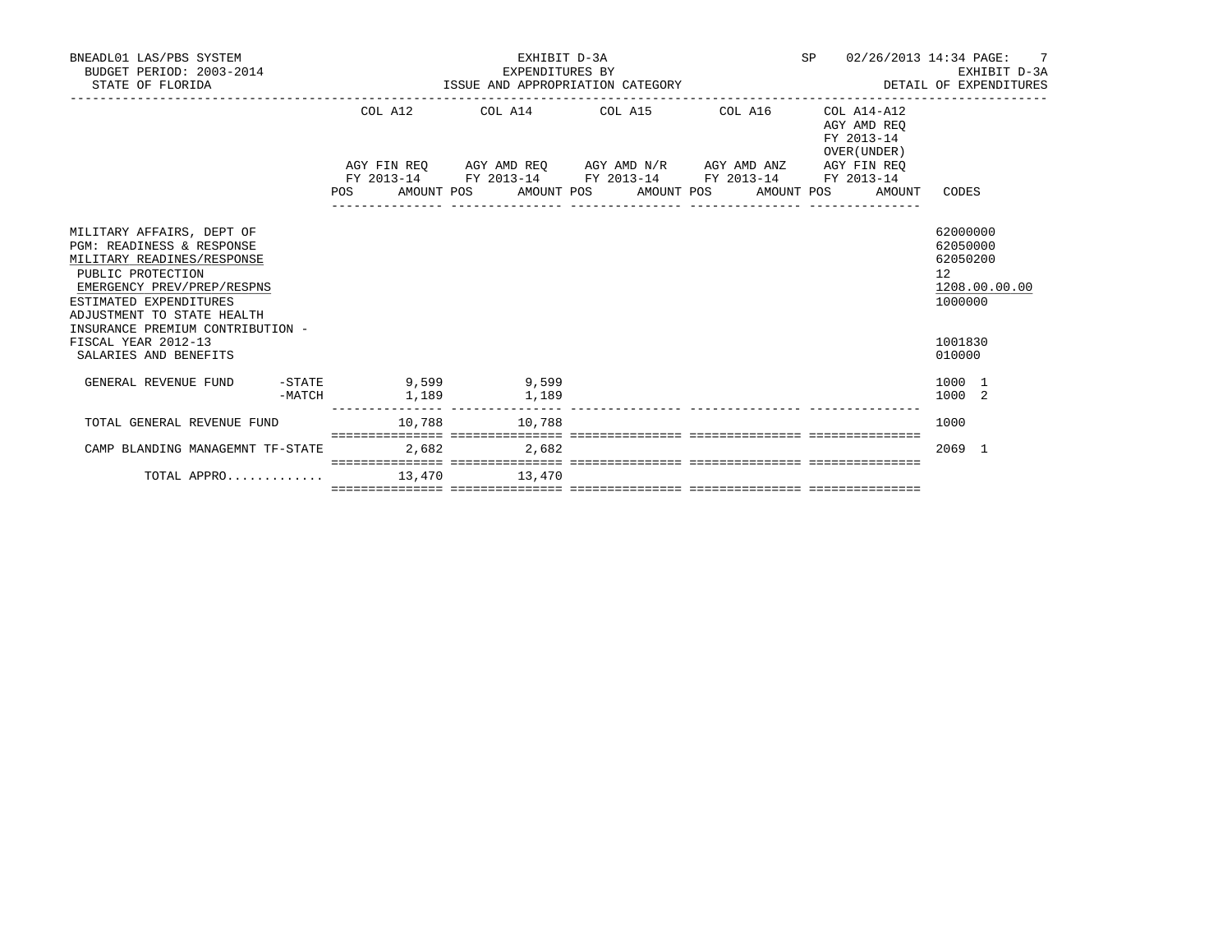| BNEADL01 LAS/PBS SYSTEM<br>BUDGET PERIOD: 2003-2014<br>STATE OF FLORIDA                                                                                                                                                                                                 |           | EXHIBIT D-3A<br>EXPENDITURES BY<br>ISSUE AND APPROPRIATION CATEGORY                     | SP               | 02/26/2013 14:34 PAGE: 8<br>EXHIBIT D-3A<br>DETAIL OF EXPENDITURES |                                                          |                                                                                                             |
|-------------------------------------------------------------------------------------------------------------------------------------------------------------------------------------------------------------------------------------------------------------------------|-----------|-----------------------------------------------------------------------------------------|------------------|--------------------------------------------------------------------|----------------------------------------------------------|-------------------------------------------------------------------------------------------------------------|
|                                                                                                                                                                                                                                                                         |           | COL A12 COL A14 COL A15 COL A16                                                         |                  |                                                                    | COL A14-A12<br>AGY AMD REO<br>FY 2013-14<br>OVER (UNDER) |                                                                                                             |
|                                                                                                                                                                                                                                                                         |           | AGY FIN REQ        AGY AMD REQ        AGY AMD N/R        AGY AMD ANZ        AGY FIN REQ |                  |                                                                    |                                                          |                                                                                                             |
|                                                                                                                                                                                                                                                                         |           | FY 2013-14 FY 2013-14 FY 2013-14 FY 2013-14 FY 2013-14                                  | ---------------- | ________________                                                   | POS AMOUNT POS AMOUNT POS AMOUNT POS AMOUNT POS AMOUNT   | CODES                                                                                                       |
| MILITARY AFFAIRS, DEPT OF<br>PGM: READINESS & RESPONSE<br>MILITARY READINES/RESPONSE<br>PUBLIC PROTECTION<br>EMERGENCY PREV/PREP/RESPNS<br>ESTIMATED EXPENDITURES<br>REALLOCATION OF HUMAN RESOURCES<br>OUTSOURCING<br>SPECIAL CATEGORIES<br>TR/DMS/HR SVCS/STW CONTRCT |           |                                                                                         |                  |                                                                    |                                                          | 62000000<br>62050000<br>62050200<br>$12^{\circ}$<br>1208.00.00.00<br>1000000<br>1005900<br>100000<br>107040 |
| GENERAL REVENUE FUND -STATE<br>CAMP BLANDING MANAGEMNT TF-STATE                                                                                                                                                                                                         | 129<br>32 | 129<br>$\overline{32}$                                                                  |                  |                                                                    |                                                          | 1000 1<br>$2069$ 1                                                                                          |
| TOTAL APPRO                                                                                                                                                                                                                                                             | 161       | 161                                                                                     |                  |                                                                    |                                                          |                                                                                                             |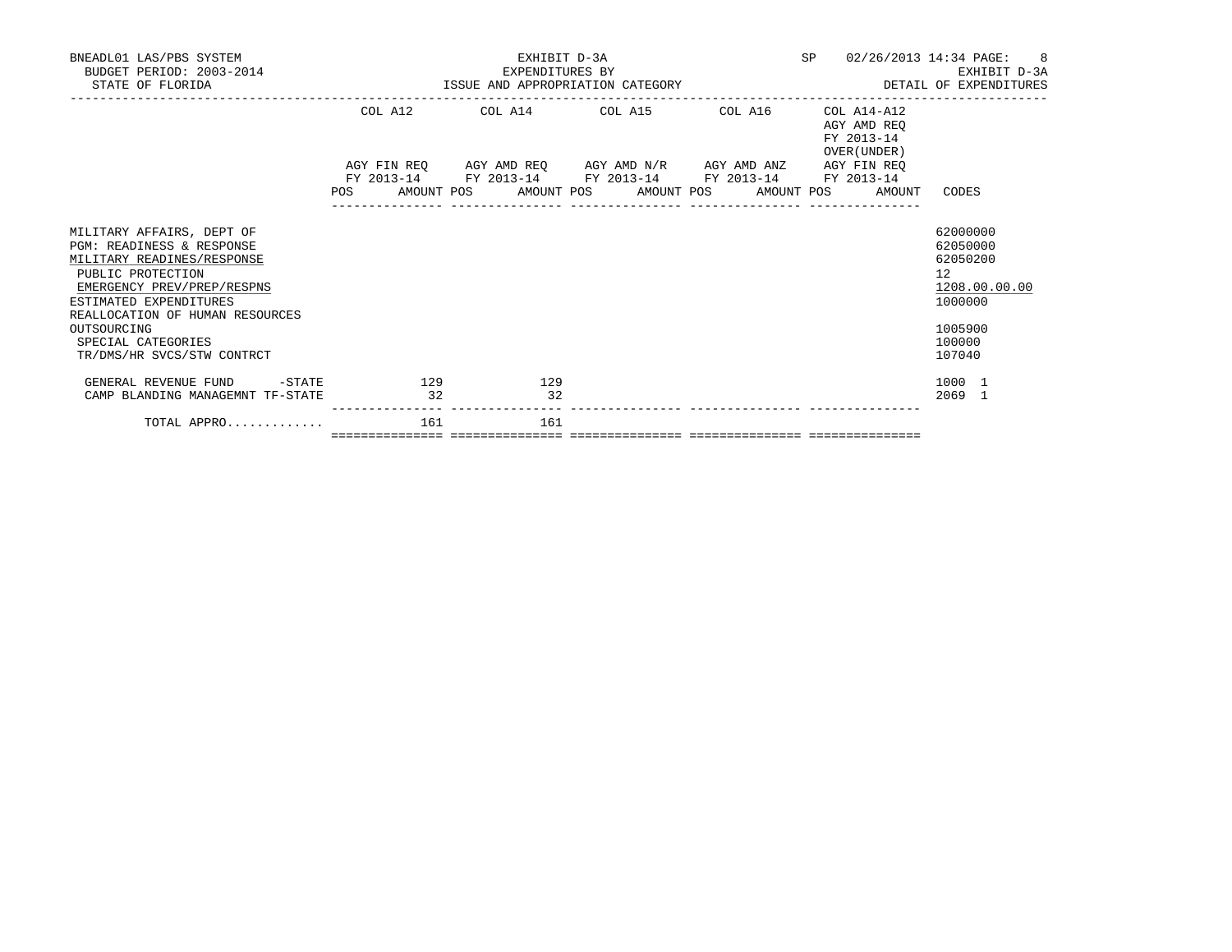| BNEADL01 LAS/PBS SYSTEM<br>BUDGET PERIOD: 2003-2014<br>STATE OF FLORIDA                                                                                                                                                                 |            | EXHIBIT D-3A<br>EXPENDITURES BY<br>ISSUE AND APPROPRIATION CATEGORY                            |                       |            | SP 02/26/2013 14:34 PAGE:                 | 9<br>EXHIBIT D-3A<br>DETAIL OF EXPENDITURES                                             |
|-----------------------------------------------------------------------------------------------------------------------------------------------------------------------------------------------------------------------------------------|------------|------------------------------------------------------------------------------------------------|-----------------------|------------|-------------------------------------------|-----------------------------------------------------------------------------------------|
|                                                                                                                                                                                                                                         | COL A12    | COL A14 COL A15 COL A16 COL A14-A12                                                            |                       |            | AGY AMD REO<br>FY 2013-14<br>OVER (UNDER) |                                                                                         |
|                                                                                                                                                                                                                                         |            | AGY FIN REQ AGY AMD REQ AGY AMD N/R AGY AMD ANZ<br>FY 2013-14 FY 2013-14 FY 2013-14 FY 2013-14 |                       |            | AGY FIN REO<br>FY 2013-14                 |                                                                                         |
|                                                                                                                                                                                                                                         | <b>POS</b> | AMOUNT POS                                                                                     | AMOUNT POS AMOUNT POS | AMOUNT POS | AMOUNT                                    | CODES                                                                                   |
| MILITARY AFFAIRS, DEPT OF<br><b>PGM: READINESS &amp; RESPONSE</b><br>MILITARY READINES/RESPONSE<br>PUBLIC PROTECTION<br>EMERGENCY PREV/PREP/RESPNS<br>INTRA-AGENCY REORGANIZATIONS<br>REALIGN OPERATING FUNDING - DEDUCT<br>SALARY RATE |            |                                                                                                |                       |            | $60,000-$                                 | 62000000<br>62050000<br>62050200<br>12<br>1208.00.00.00<br>1800000<br>1800210<br>000000 |
| SALARIES AND BENEFITS                                                                                                                                                                                                                   |            |                                                                                                |                       |            |                                           | 010000                                                                                  |
| $-$ STATE<br>GENERAL REVENUE FUND<br>-MATCH                                                                                                                                                                                             |            | $79,048-$<br>418,943-<br>418,943-                                                              |                       |            | 79,048-1000 1                             | 1000 2                                                                                  |
| TOTAL GENERAL REVENUE FUND                                                                                                                                                                                                              |            | 418,943- 497,991-                                                                              |                       |            | 79,048- 1000                              |                                                                                         |
| TOTAL POSITIONS 10.00- 11.00-<br>TOTAL APPRO 418,943- 497.991-                                                                                                                                                                          |            |                                                                                                |                       |            | $1.00 -$<br>$79.048 -$                    |                                                                                         |
| TOTAL: REALIGN OPERATING FUNDING - DEDUCT<br>TOTAL POSITIONS $10.00-11.00-$<br>TOTAL ISSUE 418,943- 497,991-                                                                                                                            |            |                                                                                                |                       |            | $1.00 -$<br>79,048-                       | 1800210                                                                                 |
| TOTAL SALARY RATE 280,083-340,083-                                                                                                                                                                                                      |            |                                                                                                |                       |            | $60.000 -$                                |                                                                                         |

 AGENCY ISSUE NARRATIVE: 2013-2014 BUDGET YEAR NARRATIVE: IT COMPONENT? NO

 The Department of Military Affairs (DMA) requests realignment of ten(10) existing FTEs between Budget Entities. The position changes will take place between Budget Entities 62050200 (Military Readiness/Response) and 62050500 (Federal/State Cooperative Agreements).

 These positions support the 125th Fighter Wing of the Florida Air National Guard. The positions are supported by a Cooperative Agreement, which is a 75% Federal share and 25% State share. These positions are funded by the State share. This realignment will more logically represent the accounting, reporting and budgeting of these funds.

Amended 2013-14 Narrative after February 1, 2013

 The Department of Military Affairs (DMA) also requests realignment of one(1) existing FTE (Pos# 00155) between Budget Entities. The position change will take place between Budget Entities 62050200 (Military Readiness / Response) and 626050400 (Executive Direction / Support Services).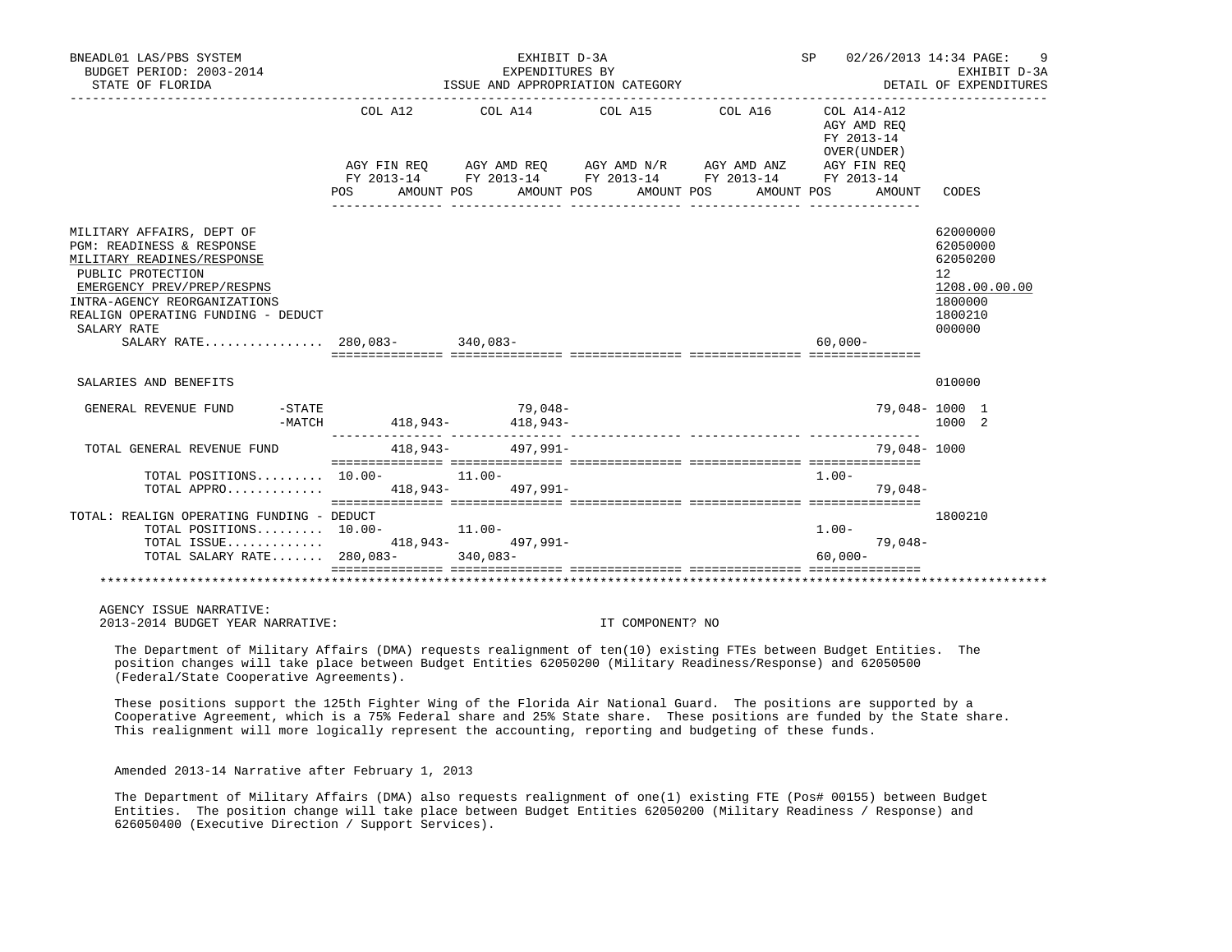| BNEADL01 LAS/PBS SYSTEM<br>BUDGET PERIOD: 2003-2014<br>STATE OF FLORIDA                                                                                                                                       |           | EXHIBIT D-3A<br>EXPENDITURES BY<br>ISSUE AND APPROPRIATION CATEGORY    |      |                                                                                                                                                                                                                                                                                              | SP 02/26/2013 14:34 PAGE: 10<br>EXHIBIT D-3A<br>DETAIL OF EXPENDITURES |  |                                                                                            |
|---------------------------------------------------------------------------------------------------------------------------------------------------------------------------------------------------------------|-----------|------------------------------------------------------------------------|------|----------------------------------------------------------------------------------------------------------------------------------------------------------------------------------------------------------------------------------------------------------------------------------------------|------------------------------------------------------------------------|--|--------------------------------------------------------------------------------------------|
|                                                                                                                                                                                                               | COL A12   | COL A14                                                                |      | $COL A15$ $COL A16$ $COL A14- A12$                                                                                                                                                                                                                                                           | AGY AMD REQ<br>FY 2013-14<br>OVER (UNDER )                             |  |                                                                                            |
|                                                                                                                                                                                                               |           |                                                                        |      |                                                                                                                                                                                                                                                                                              |                                                                        |  |                                                                                            |
|                                                                                                                                                                                                               |           |                                                                        |      | POS AMOUNT POS AMOUNT POS AMOUNT POS AMOUNT POS AMOUNT                                                                                                                                                                                                                                       |                                                                        |  | CODES                                                                                      |
|                                                                                                                                                                                                               |           |                                                                        |      |                                                                                                                                                                                                                                                                                              |                                                                        |  |                                                                                            |
| MILITARY AFFAIRS, DEPT OF<br>PGM: READINESS & RESPONSE<br>MILITARY READINES/RESPONSE<br>PUBLIC PROTECTION<br>EMERGENCY PREV/PREP/RESPNS<br>INTRA-AGENCY REORGANIZATIONS<br>REALIGN OPERATING FUNDING - DEDUCT |           |                                                                        |      |                                                                                                                                                                                                                                                                                              |                                                                        |  | 62000000<br>62050000<br>62050200<br>12 <sup>7</sup><br>1208.00.00.00<br>1800000<br>1800210 |
| This realignment will more logically represent the accounting, reporting and budgeting of these funds.                                                                                                        |           |                                                                        |      |                                                                                                                                                                                                                                                                                              |                                                                        |  |                                                                                            |
| POSITION DETAIL OF SALARIES AND BENEFITS:                                                                                                                                                                     | ETE       |                                                                        |      | BASE RATE             ADDITIVES           BENEFITS             SUBTOTAL                         AND  BENEFITS                                                                                                                                                                                |                                                                        |  | LAPSE LAPSED SALARIES                                                                      |
|                                                                                                                                                                                                               |           |                                                                        |      |                                                                                                                                                                                                                                                                                              |                                                                        |  |                                                                                            |
| A12 - AGY FIN REO FY 2013-14                                                                                                                                                                                  |           |                                                                        |      |                                                                                                                                                                                                                                                                                              |                                                                        |  |                                                                                            |
| CHANGES TO CURRENTLY AUTHORIZED POSITIONS                                                                                                                                                                     |           |                                                                        |      |                                                                                                                                                                                                                                                                                              |                                                                        |  |                                                                                            |
| 0004 SENIOR CLERK<br>00216 001                                                                                                                                                                                |           | $1.00 - 26,923 -$                                                      |      |                                                                                                                                                                                                                                                                                              | $13,631 40,554-$ 0.00                                                  |  | 40,554-                                                                                    |
| 4612 ENGINEERING TECHNICIAN IV                                                                                                                                                                                |           |                                                                        |      |                                                                                                                                                                                                                                                                                              |                                                                        |  |                                                                                            |
| 00086 001                                                                                                                                                                                                     |           | $1.00 - 27,926 -$                                                      |      | 13,759-                                                                                                                                                                                                                                                                                      | $41,685 - 0.00$                                                        |  | $41,685-$                                                                                  |
| 6389 LABORER                                                                                                                                                                                                  |           |                                                                        |      |                                                                                                                                                                                                                                                                                              |                                                                        |  |                                                                                            |
| 00190 001                                                                                                                                                                                                     | $1.00 -$  | 17,327-                                                                |      | 12,400-                                                                                                                                                                                                                                                                                      | $29,727 - 0.00$                                                        |  | $29,727-$                                                                                  |
| 6466 MAINTENANCE MECHANIC                                                                                                                                                                                     |           |                                                                        |      |                                                                                                                                                                                                                                                                                              |                                                                        |  |                                                                                            |
| 00012 001                                                                                                                                                                                                     |           | $1.00 24,580-$<br>$1.00 26,362-$                                       |      | $\begin{array}{cccc} 771- & 13\, , 428- & 38\, , 779- & 0\, .00 \\ & 13\, , 559- & 39\, , 921- & 0\, .00 \\ & 13\, , 725- & 41\, , 389- & 0\, .00 \\ & 14\, , 785- & 50\, , 711- & 0\, .00 \\ & 13\, , 329- & 37\, , 909- & 0\, .00 \\ & 14\, , 235- & 45\, , 875- & 0\, .00 \\ \end{array}$ | $38,779 - 0.00$                                                        |  | 38,779-                                                                                    |
| 00082 001                                                                                                                                                                                                     |           |                                                                        |      |                                                                                                                                                                                                                                                                                              |                                                                        |  | 39,921-                                                                                    |
| 00083 001                                                                                                                                                                                                     |           | $1.00-$<br>$27,664-$<br>$1.00-$<br>$24,580-$<br>$24,580-$<br>$31,640-$ |      |                                                                                                                                                                                                                                                                                              |                                                                        |  | 41,389-                                                                                    |
| 00084 001                                                                                                                                                                                                     |           |                                                                        |      |                                                                                                                                                                                                                                                                                              |                                                                        |  | 50,711-                                                                                    |
| 00085 001                                                                                                                                                                                                     |           |                                                                        |      |                                                                                                                                                                                                                                                                                              |                                                                        |  | 37,909-                                                                                    |
| 00087 001                                                                                                                                                                                                     |           |                                                                        |      |                                                                                                                                                                                                                                                                                              |                                                                        |  | 45,875-                                                                                    |
| 6376 MAINTENANCE SUPERVISOR II - SES                                                                                                                                                                          |           |                                                                        |      |                                                                                                                                                                                                                                                                                              |                                                                        |  |                                                                                            |
| 00081 001                                                                                                                                                                                                     |           | $1.00 - 36,384 -$                                                      |      | $16,009-$                                                                                                                                                                                                                                                                                    | 52,393-0.00                                                            |  | 52,393-                                                                                    |
| TOTALS FOR ISSUE BY FUND<br>1000 GENERAL REVENUE FUND                                                                                                                                                         |           |                                                                        |      |                                                                                                                                                                                                                                                                                              |                                                                        |  | $418,943-$                                                                                 |
|                                                                                                                                                                                                               | $10.00 -$ | 279,312-                                                               | 771- | 138,860-                                                                                                                                                                                                                                                                                     | 418,943-                                                               |  | ___________<br>$418,943-$                                                                  |
|                                                                                                                                                                                                               |           |                                                                        |      |                                                                                                                                                                                                                                                                                              |                                                                        |  | ==============                                                                             |

-------------------------------------------------------------------------------------------------------------------------------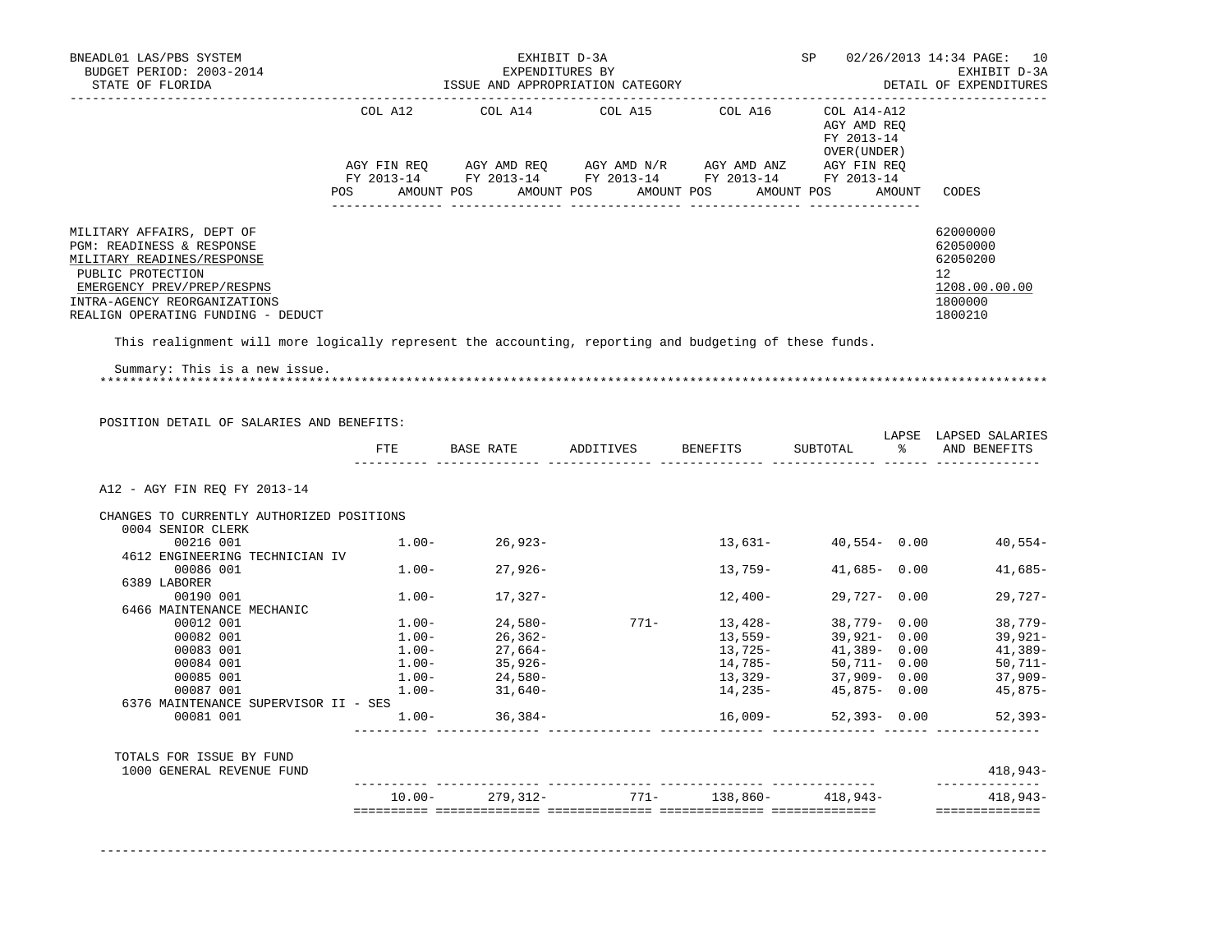| BUDGET PERIOD: 2003-2014<br>STATE OF FLORIDA<br>. _ _ _ _ _ _ _ _ _ _ _ _ _ _ _ _ _ _                                                                                                                                                                                                                                                                                     | ISSUE AND APPROPRIATION CATEGORY |                                                                                                                                                                                                                                            |                                  | SP 02/26/2013 14:34 PAGE: 11<br>EXHIBIT D-3A<br>DETAIL OF EXPENDITURES                                                             |                                                                                                                                                                                                     |        |                                                                                                                             |  |
|---------------------------------------------------------------------------------------------------------------------------------------------------------------------------------------------------------------------------------------------------------------------------------------------------------------------------------------------------------------------------|----------------------------------|--------------------------------------------------------------------------------------------------------------------------------------------------------------------------------------------------------------------------------------------|----------------------------------|------------------------------------------------------------------------------------------------------------------------------------|-----------------------------------------------------------------------------------------------------------------------------------------------------------------------------------------------------|--------|-----------------------------------------------------------------------------------------------------------------------------|--|
|                                                                                                                                                                                                                                                                                                                                                                           | COL A12                          |                                                                                                                                                                                                                                            | COL A14 COL A15 COL A16          |                                                                                                                                    | COL A14-A12<br>AGY AMD REO<br>FY 2013-14<br>OVER (UNDER )                                                                                                                                           |        |                                                                                                                             |  |
|                                                                                                                                                                                                                                                                                                                                                                           | POS                              | AMOUNT POS                                                                                                                                                                                                                                 | AMOUNT POS                       | AMOUNT POS                                                                                                                         | AMOUNT POS                                                                                                                                                                                          | AMOUNT | CODES                                                                                                                       |  |
| MILITARY AFFAIRS, DEPT OF<br>PGM: READINESS & RESPONSE<br>MILITARY READINES/RESPONSE<br>PUBLIC PROTECTION<br>EMERGENCY PREV/PREP/RESPNS<br>INTRA-AGENCY REORGANIZATIONS<br>REALIGN OPERATING FUNDING - DEDUCT                                                                                                                                                             |                                  |                                                                                                                                                                                                                                            |                                  |                                                                                                                                    |                                                                                                                                                                                                     |        | 62000000<br>62050000<br>62050200<br>12<br>1208.00.00.00<br>1800000<br>1800210                                               |  |
| POSITION DETAIL OF SALARIES AND BENEFITS:                                                                                                                                                                                                                                                                                                                                 |                                  |                                                                                                                                                                                                                                            | FTE BASE RATE ADDITIVES BENEFITS |                                                                                                                                    | SUBTOTAL                                                                                                                                                                                            |        | LAPSE LAPSED SALARIES<br>% AND BENEFITS                                                                                     |  |
| A14 - AGY AMD REO FY 2013-14                                                                                                                                                                                                                                                                                                                                              |                                  |                                                                                                                                                                                                                                            |                                  |                                                                                                                                    |                                                                                                                                                                                                     |        |                                                                                                                             |  |
| CHANGES TO CURRENTLY AUTHORIZED POSITIONS<br>0004 SENIOR CLERK<br>00216 001<br>4612 ENGINEERING TECHNICIAN IV<br>00086 001<br>6389 LABORER<br>00190 001<br>6466 MAINTENANCE MECHANIC<br>00012 001<br>00082 001<br>00083 001<br>00084 001<br>00085 001<br>00087 001<br>0720 EXECUTIVE ASSISTANT II - SES<br>00155 001<br>6376 MAINTENANCE SUPERVISOR II - SES<br>00081 001 |                                  | $1.00 - 26,923 -$<br>$1.00 - 27,926 -$<br>$1.00 - 17,327 -$<br>$\begin{array}{cccc} 1.00-&24,580-\\ 1.00-&26,362-\\ 1.00-&27,664-\\ 1.00-&35,926-\\ 1.00-&24,580-\\ 1.00-&31,640-\\ \end{array}$<br>$1.00 - 60.000 -$<br>$1.00 - 36,384 -$ |                                  | 13,631-<br>$13.759-$<br>12,400-<br>$771 - 13,428 -$<br>13,559-<br>13,725-<br>14,785-<br>13,329-<br>14,235-<br>19,048-<br>$16,009-$ | $40.554 - 0.00$<br>$41.685 - 0.00$<br>$29,727 - 0.00$<br>38,779- 0.00<br>$39,921 - 0.00$<br>$41,389 - 0.00$<br>50,711- 0.00<br>$37,909 - 0.00$<br>$45,875 - 0.00$<br>79,048-0.00<br>$52,393 - 0.00$ |        | 40,554-<br>$41,685-$<br>$29,727-$<br>38,779-<br>39,921-<br>41,389-<br>50,711-<br>37,909-<br>45,875-<br>79,048-<br>$52,393-$ |  |
| TOTALS FOR ISSUE BY FUND<br>1000 GENERAL REVENUE FUND                                                                                                                                                                                                                                                                                                                     |                                  |                                                                                                                                                                                                                                            |                                  | ----------- --------------                                                                                                         |                                                                                                                                                                                                     |        | $497,991 -$<br>--------------                                                                                               |  |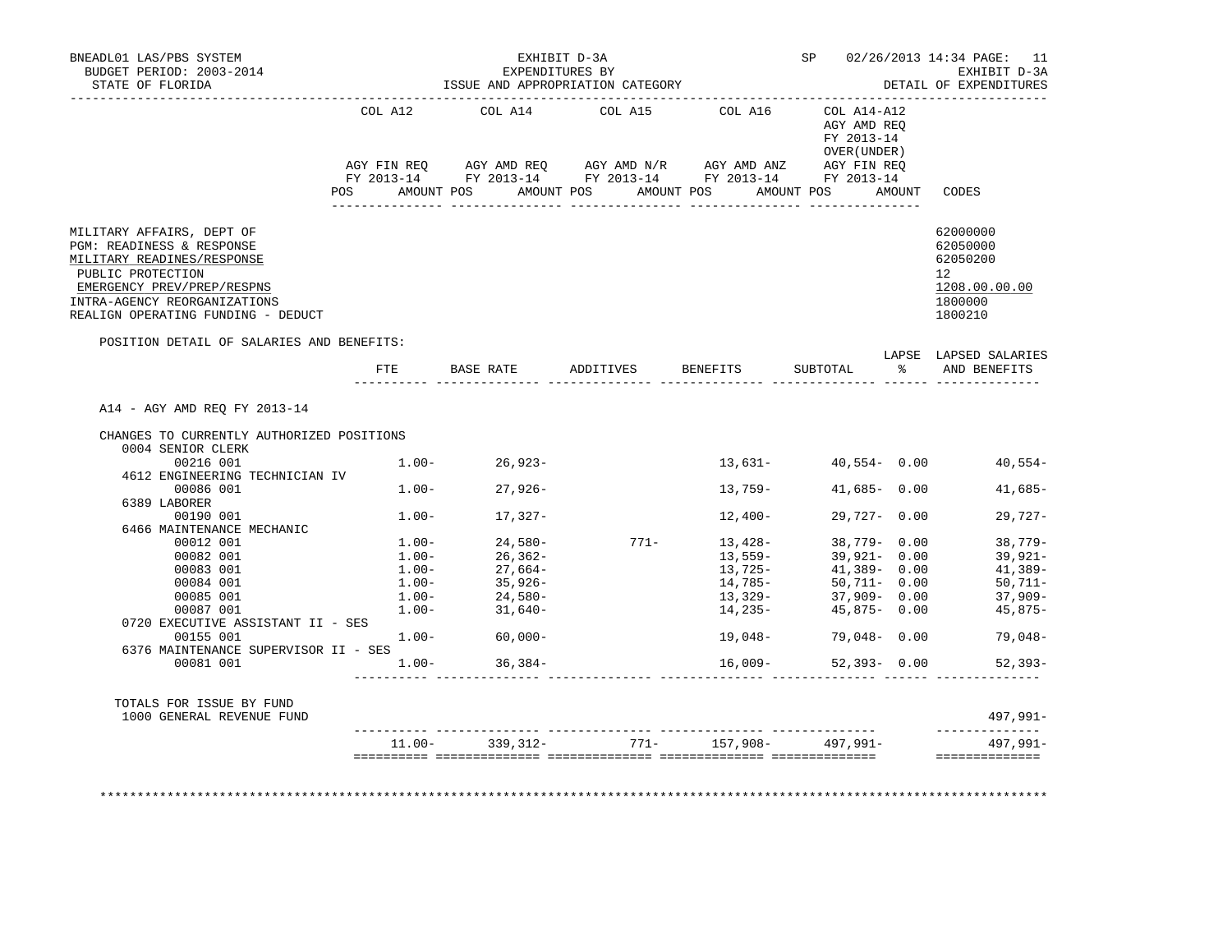| BNEADL01 LAS/PBS SYSTEM<br>BUDGET PERIOD: 2003-2014<br>STATE OF FLORIDA                                                                                                                                                                                                                                                                                                                                                       | EXHIBIT D-3A<br>EXPENDITURES BY<br>ISSUE AND APPROPRIATION CATEGORY                                              |                  | SP 02/26/2013 14:34 PAGE: 12<br>EXHIBIT D-3A<br>DETAIL OF EXPENDITURES |                                                                                                   |
|-------------------------------------------------------------------------------------------------------------------------------------------------------------------------------------------------------------------------------------------------------------------------------------------------------------------------------------------------------------------------------------------------------------------------------|------------------------------------------------------------------------------------------------------------------|------------------|------------------------------------------------------------------------|---------------------------------------------------------------------------------------------------|
|                                                                                                                                                                                                                                                                                                                                                                                                                               | COL A12 COL A14 COL A15 COL A16 COL A14-A12<br>POS AMOUNT POS AMOUNT POS AMOUNT POS AMOUNT POS AMOUNT POS AMOUNT |                  | AGY AMD REO<br>FY 2013-14<br>OVER (UNDER)<br>AMOUNT                    | CODES                                                                                             |
| MILITARY AFFAIRS, DEPT OF<br>PGM: READINESS & RESPONSE<br>MILITARY READINES/RESPONSE<br>PUBLIC PROTECTION<br>EMERGENCY PREV/PREP/RESPNS<br>INTRA-AGENCY REORGANIZATIONS<br>REALIGN OPERATING FUNDING - ADD<br>SALARY RATE<br>SALARY RATE                                                                                                                                                                                      | 294,735                                                                                                          |                  | 294,735                                                                | 62000000<br>62050000<br>62050200<br>$12^{\circ}$<br>1208.00.00.00<br>1800000<br>1800220<br>000000 |
| SALARIES AND BENEFITS<br>$-STATE$<br>GENERAL REVENUE FUND                                                                                                                                                                                                                                                                                                                                                                     | 4.00<br>374, 414                                                                                                 |                  | 4.00                                                                   | 010000<br>374,414 1000 1                                                                          |
| TOTAL: REALIGN OPERATING FUNDING - ADD<br>TOTAL ISSUE<br>TOTAL SALARY RATE                                                                                                                                                                                                                                                                                                                                                    | 374,414<br>294,735                                                                                               |                  | 4.00<br>374,414<br>294.735                                             | 1800220                                                                                           |
| AGENCY ISSUE NARRATIVE:<br>2013-2014 BUDGET YEAR NARRATIVE:                                                                                                                                                                                                                                                                                                                                                                   |                                                                                                                  | IT COMPONENT? NO |                                                                        |                                                                                                   |
| Amended 2013-14 Narrative after February 1, 2013                                                                                                                                                                                                                                                                                                                                                                              |                                                                                                                  |                  |                                                                        |                                                                                                   |
| The Department of Military Affairs (DMA) requests realignment of four(4) existing FTEs between Budget Entities. The<br>position changes will take place between Budget Entities 62050400 (Executive Direction / Support Services) and 62050200<br>(Military Readiness / Response).<br>This realignment will more logically represent the accounting, reporting and budgeting of these funds.<br>Summary: This is a new issue. |                                                                                                                  |                  |                                                                        |                                                                                                   |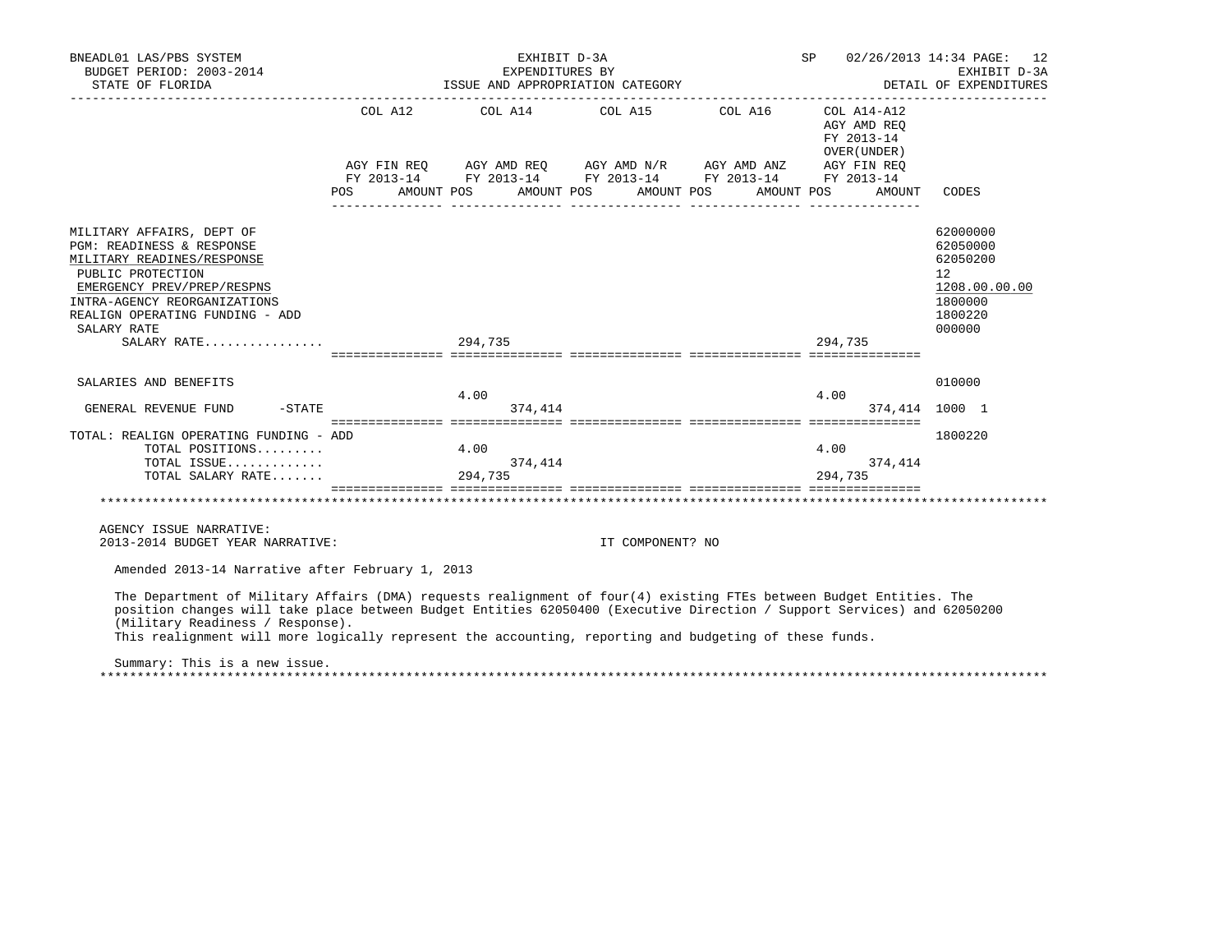| BNEADL01 LAS/PBS SYSTEM<br>BUDGET PERIOD: 2003-2014                                                                                                                                                        |                           |                     | EXHIBIT D-3A<br>EXPENDITURES BY                                                                                                                           |                    |                                                                                            |        | SP 02/26/2013 14:34 PAGE: 13<br>EXHIBIT D-3A                                               |
|------------------------------------------------------------------------------------------------------------------------------------------------------------------------------------------------------------|---------------------------|---------------------|-----------------------------------------------------------------------------------------------------------------------------------------------------------|--------------------|--------------------------------------------------------------------------------------------|--------|--------------------------------------------------------------------------------------------|
| STATE OF FLORIDA<br>__________________                                                                                                                                                                     |                           |                     | ISSUE AND APPROPRIATION CATEGORY                                                                                                                          |                    |                                                                                            |        | DETAIL OF EXPENDITURES                                                                     |
|                                                                                                                                                                                                            | COL A12<br>POS AMOUNT POS | COL A14             | COL A15<br>AGY FIN REQ AGY AMD REQ AGY AMD N/R AGY AMD ANZ AGY FIN REQ<br>FY 2013-14 FY 2013-14 FY 2013-14 FY 2013-14 FY 2013-14<br>AMOUNT POS AMOUNT POS | COL A16            | COL A14-A12<br>AGY AMD REO<br>FY 2013-14<br>OVER (UNDER )<br>AMOUNT POS<br>_______________ | AMOUNT | CODES                                                                                      |
| MILITARY AFFAIRS, DEPT OF<br>PGM: READINESS & RESPONSE<br>MILITARY READINES/RESPONSE<br>PUBLIC PROTECTION<br>EMERGENCY PREV/PREP/RESPNS<br>INTRA-AGENCY REORGANIZATIONS<br>REALIGN OPERATING FUNDING - ADD |                           |                     |                                                                                                                                                           |                    |                                                                                            |        | 62000000<br>62050000<br>62050200<br>12 <sup>°</sup><br>1208.00.00.00<br>1800000<br>1800220 |
| POSITION DETAIL OF SALARIES AND BENEFITS:                                                                                                                                                                  |                           |                     |                                                                                                                                                           |                    |                                                                                            |        |                                                                                            |
|                                                                                                                                                                                                            | FTE                       | BASE RATE ADDITIVES |                                                                                                                                                           | <b>BENEFITS</b>    | SUBTOTAL<br>______ _______________ _____                                                   | ጱ      | LAPSE LAPSED SALARIES<br>AND BENEFITS                                                      |
| A14 - AGY AMD REO FY 2013-14                                                                                                                                                                               |                           |                     |                                                                                                                                                           |                    |                                                                                            |        |                                                                                            |
| NEW POSITIONS                                                                                                                                                                                              |                           |                     |                                                                                                                                                           |                    |                                                                                            |        |                                                                                            |
| 7708 SPECIAL PROJECTS OFFICER-FNG<br>00004 001<br>7710 ASSISTANT OPERATIONS OFFICER-FNG                                                                                                                    | 1.00                      | 80,680              |                                                                                                                                                           |                    |                                                                                            |        | 20,527 101,207 0.00 101,207                                                                |
| 00166 001                                                                                                                                                                                                  | 1.00                      | 95,144              |                                                                                                                                                           | 22,383             | 117,527                                                                                    | 0.00   | 117,527                                                                                    |
| 7715 SERVICES COORDINATOR-FNG<br>00023 001                                                                                                                                                                 | 1.00                      | 92,369              |                                                                                                                                                           | 22,027             | 114,396                                                                                    | 0.00   | 114,396                                                                                    |
| 1009 PERSONNEL TECHNICIAN II - SES<br>00032 001                                                                                                                                                            | 1.00                      | 26,542              |                                                                                                                                                           | 14,742 41,284 0.00 |                                                                                            |        | 41,284                                                                                     |
| TOTALS FOR ISSUE BY FUND                                                                                                                                                                                   |                           |                     |                                                                                                                                                           |                    |                                                                                            |        | 374,414                                                                                    |
| 1000 GENERAL REVENUE FUND                                                                                                                                                                                  |                           |                     |                                                                                                                                                           |                    | 79,679 374,414                                                                             |        |                                                                                            |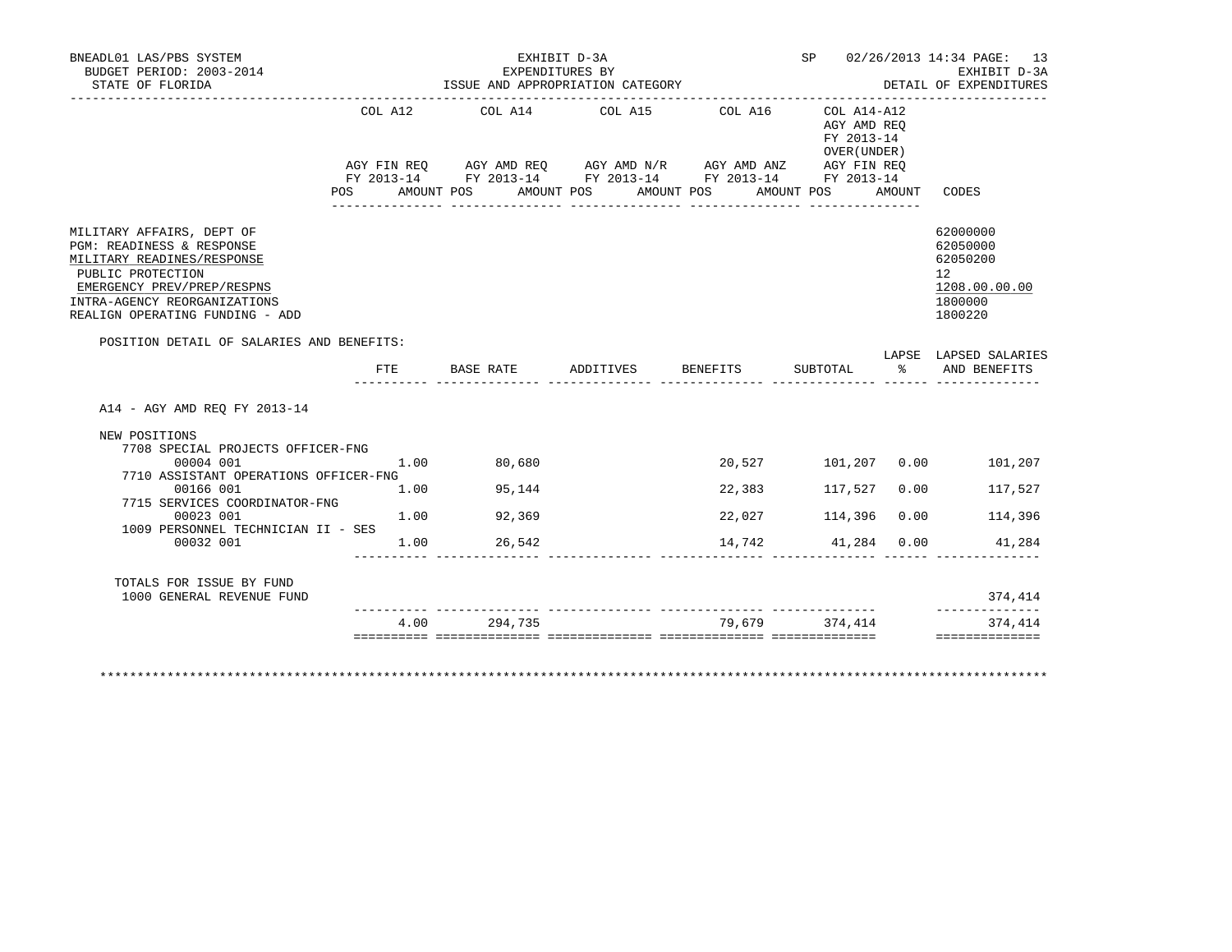| BNEADL01 LAS/PBS SYSTEM<br>BUDGET PERIOD: 2003-2014<br>STATE OF FLORIDA                                                                 |        |                                         | EXPENDITURES BY | EXHIBIT D-3A<br>ISSUE AND APPROPRIATION CATEGORY                                                                                                              | SP 02/26/2013 14:34 PAGE: 14<br>DETAIL OF EXPENDITURES   | EXHIBIT D-3A                                                      |
|-----------------------------------------------------------------------------------------------------------------------------------------|--------|-----------------------------------------|-----------------|---------------------------------------------------------------------------------------------------------------------------------------------------------------|----------------------------------------------------------|-------------------------------------------------------------------|
|                                                                                                                                         |        |                                         |                 | COL A12 COL A14 COL A15 COL A16                                                                                                                               | COL A14-A12<br>AGY AMD REO<br>FY 2013-14<br>OVER (UNDER) |                                                                   |
|                                                                                                                                         |        |                                         |                 | AGY FIN REO AGY AMD REO AGY AMD N/R AGY AMD ANZ AGY FIN REO<br>FY 2013-14 FY 2013-14 FY 2013-14 FY 2013-14 FY 2013-14<br>POS AMOUNT POS AMOUNT POS AMOUNT POS | AMOUNT POS<br>AMOUNT                                     | CODES                                                             |
| MILITARY AFFAIRS, DEPT OF<br>PGM: READINESS & RESPONSE<br>MILITARY READINES/RESPONSE<br>PUBLIC PROTECTION<br>EMERGENCY PREV/PREP/RESPNS |        |                                         |                 |                                                                                                                                                               |                                                          | 62000000<br>62050000<br>62050200<br>$12^{\circ}$<br>1208.00.00.00 |
| ANNUALIZATION OF ADMINISTERED<br>FUNDS APPROPRIATIONS<br>STATE HEALTH INSURANCE ADJUSTMENT<br>FOR FY 2012-13 - 10 MONTHS                |        |                                         |                 |                                                                                                                                                               |                                                          | 26A0000                                                           |
| ANNUALIZATION<br>SALARIES AND BENEFITS                                                                                                  |        |                                         |                 |                                                                                                                                                               |                                                          | 26A1830<br>010000                                                 |
| GENERAL REVENUE FUND                                                                                                                    | -MATCH | -STATE 47,995 47,995<br>$5.945$ $5.945$ |                 |                                                                                                                                                               |                                                          | 1000 1<br>1000 2                                                  |
| TOTAL GENERAL REVENUE FUND                                                                                                              |        |                                         | 53,940 53,940   |                                                                                                                                                               |                                                          | 1000                                                              |
| CAMP BLANDING MANAGEMNT TF-STATE                                                                                                        |        |                                         | 13,410 13,410   | <u> sooroorooroor aasooroorooroo aasooroorooroo aasooroorooroo aasooroorooroo</u>                                                                             |                                                          | 2069 1                                                            |
| TOTAL APPRO 67,350 67,350                                                                                                               |        |                                         |                 |                                                                                                                                                               |                                                          |                                                                   |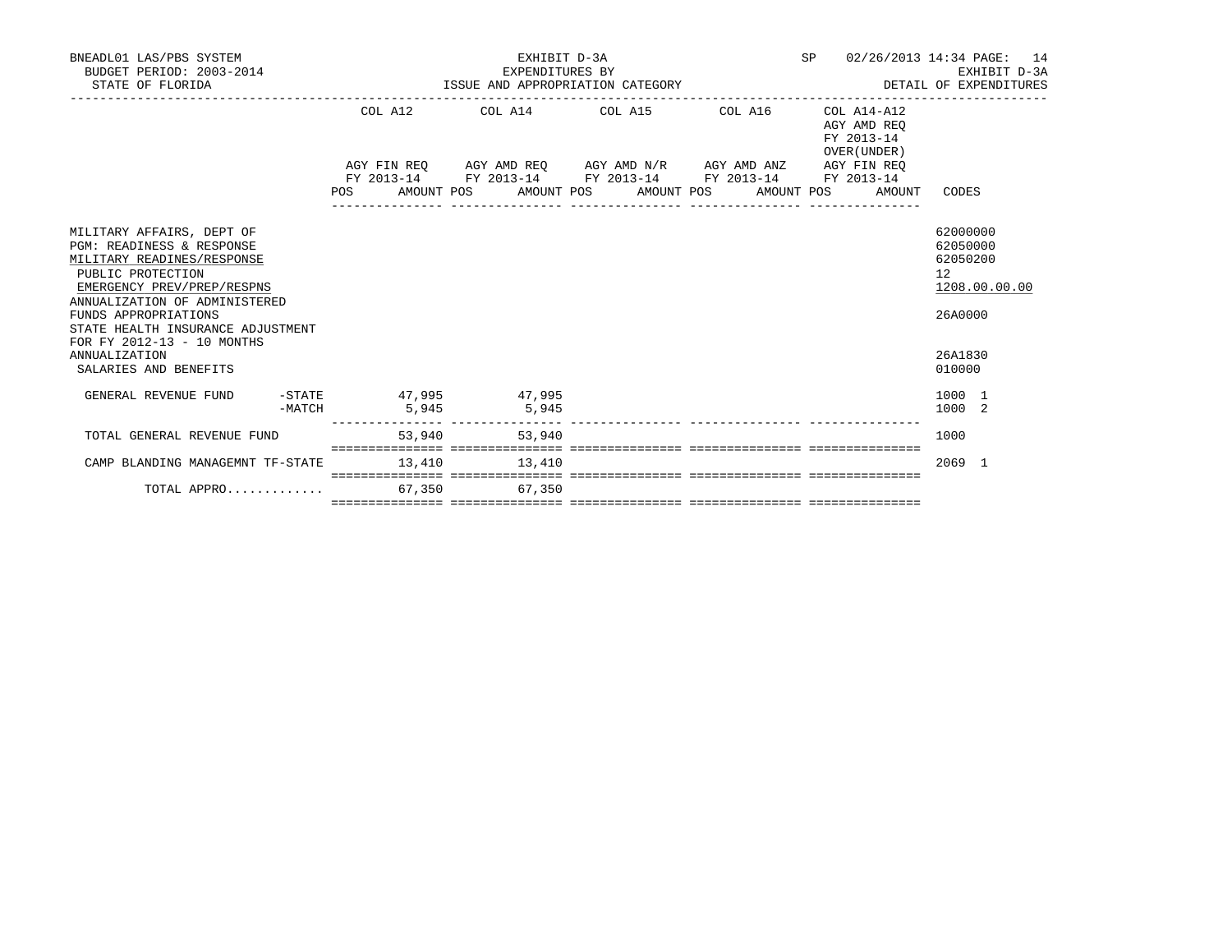| BNEADL01 LAS/PBS SYSTEM<br>BUDGET PERIOD: 2003-2014<br>STATE OF FLORIDA       | EXHIBIT D-3A<br>EXPENDITURES BY<br>ISSUE AND APPROPRIATION CATEGORY <b>And SET ALL SETAIL OF EXPENDITURES</b> |  |  |  |  |                                                                                                                                                                                 |  |                 | SP |                                                          | 02/26/2013 14:34 PAGE: 15<br>EXHIBIT D-3A |  |
|-------------------------------------------------------------------------------|---------------------------------------------------------------------------------------------------------------|--|--|--|--|---------------------------------------------------------------------------------------------------------------------------------------------------------------------------------|--|-----------------|----|----------------------------------------------------------|-------------------------------------------|--|
|                                                                               |                                                                                                               |  |  |  |  | COL A12 COL A14 COL A15 COL A16                                                                                                                                                 |  |                 |    | COL A14-A12<br>AGY AMD REO<br>FY 2013-14<br>OVER (UNDER) |                                           |  |
|                                                                               |                                                                                                               |  |  |  |  | AGY FIN REQ AGY AMD REQ AGY AMD N/R AGY AMD ANZ AGY FIN REQ<br>FY 2013-14 FY 2013-14 FY 2013-14 FY 2013-14 FY 2013-14<br>POS AMOUNT POS AMOUNT POS AMOUNT POS AMOUNT POS AMOUNT |  |                 |    |                                                          | CODES                                     |  |
| MILITARY AFFAIRS, DEPT OF                                                     |                                                                                                               |  |  |  |  | ---------------                                                                                                                                                                 |  | _______________ |    |                                                          | 62000000                                  |  |
| PGM: READINESS & RESPONSE<br>MILITARY READINES/RESPONSE<br>PUBLIC PROTECTION  |                                                                                                               |  |  |  |  |                                                                                                                                                                                 |  |                 |    |                                                          | 62050000<br>62050200<br>12                |  |
| EMERGENCY PREV/PREP/RESPNS<br>WORKLOAD<br>INTEGRATED STATE EMERGENCY RESPONSE |                                                                                                               |  |  |  |  |                                                                                                                                                                                 |  |                 |    |                                                          | 1208.00.00.00<br>3000000                  |  |
| AND OPERATIONS<br>SALARIES AND BENEFITS                                       |                                                                                                               |  |  |  |  |                                                                                                                                                                                 |  |                 |    |                                                          | 3000300<br>010000                         |  |
| GENERAL REVENUE FUND                                                          |                                                                                                               |  |  |  |  | $-$ STATE $100,000$ $100,000$ $100,000$                                                                                                                                         |  |                 |    |                                                          | 1000 1                                    |  |
|                                                                               |                                                                                                               |  |  |  |  |                                                                                                                                                                                 |  |                 |    |                                                          |                                           |  |

 AGENCY ISSUE NARRATIVE: 2013-2014 BUDGET YEAR NARRATIVE: IT COMPONENT? NO

 The Department of Military Affairs (DMA) requests \$ 100,000 of NON-RECURRING funds to support annual Emergency Training exercises for Soldiers and Airmen who participate in Defense Support to Civil Authorities (DSCA) training events and exercises. As an integral part of the State of Florida disaster/emergency response effort, DMA/Florida National Guard (FLNG) participates annually in planning, coordinating, training and exercise activites that support various state and local agencies. On average DMA/FLNG supports approximately 10 events annually that incorporate approximately 1,400 personnel mandays and includes a multitude of resource/support requirements, all of which culminate with the annual State of Florida Statewide Hurricane Exercise. In the past DMA has been able to utilize federal funding for the majority of the

 training events and exercises, as allowed under Defense Support to Civil Authorities (DSCA) guidelines. DMA anticipates we will not have federal funding available to us next year or in future years, thus requiring us to request state funding for this critical expenditure. This increase in funding will ensure that DMA/FLNG can prepare for and participate in state and local disaster / emergency preparedness activities to ensure an effective coordinated response to the citizens of the Florida when required.

 NOTE: This request is for additional Appropriation ONLY, to cover Salaries of Florida National Guard members when they participate in training events and exercises. \*\*\*\*\*\*\*\*\*\*\*\*\*\*\*\*\*\*\*\*\*\*\*\*\*\*\*\*\*\*\*\*\*\*\*\*\*\*\*\*\*\*\*\*\*\*\*\*\*\*\*\*\*\*\*\*\*\*\*\*\*\*\*\*\*\*\*\*\*\*\*\*\*\*\*\*\*\*\*\*\*\*\*\*\*\*\*\*\*\*\*\*\*\*\*\*\*\*\*\*\*\*\*\*\*\*\*\*\*\*\*\*\*\*\*\*\*\*\*\*\*\*\*\*\*\*\*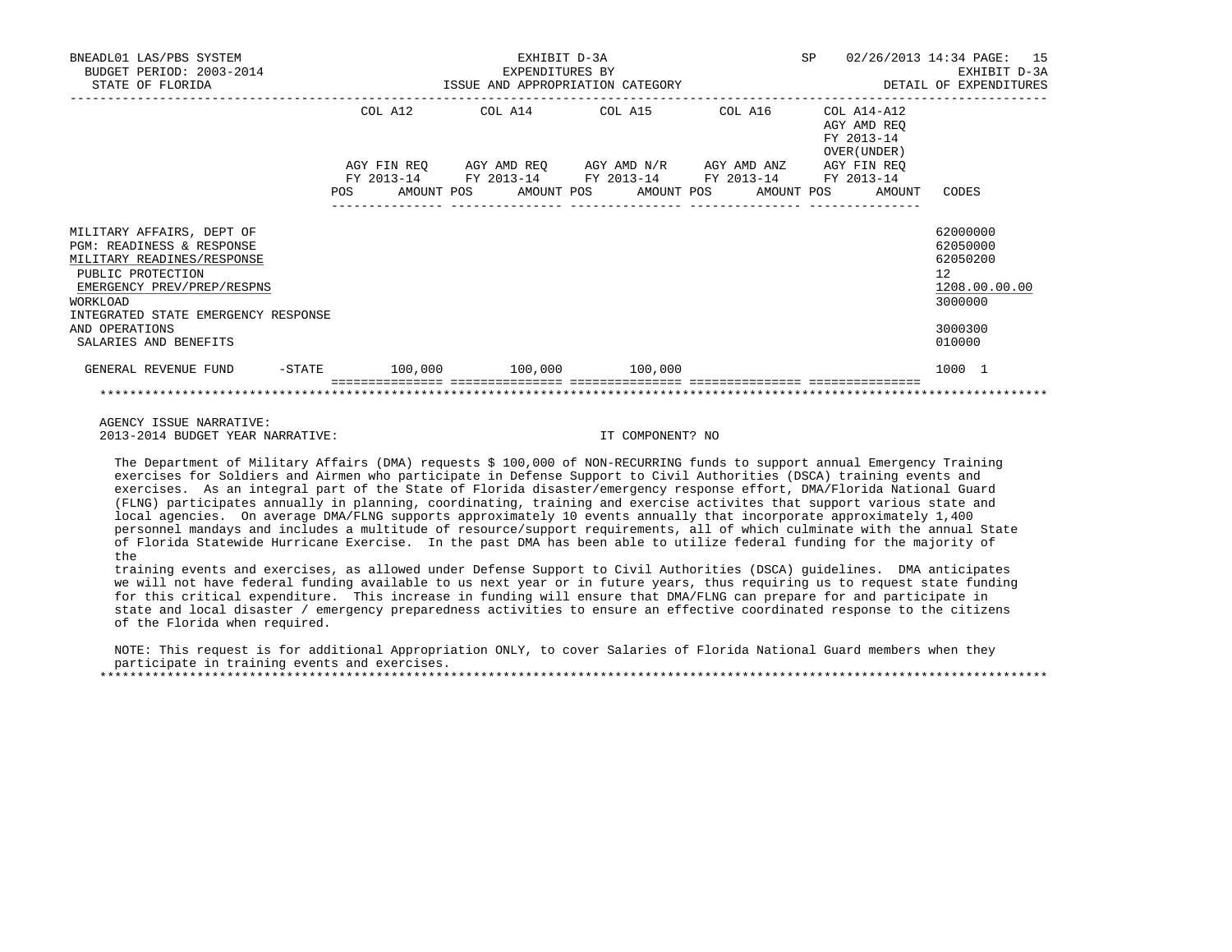|                                                                                                                                                                                                              |             |                  | ISSUE AND APPROPRIATION CATEGORY                                                                                                                     |                                     |                                                           |        | EXHIBIT D-3A<br>DETAIL OF EXPENDITURES                                                     |
|--------------------------------------------------------------------------------------------------------------------------------------------------------------------------------------------------------------|-------------|------------------|------------------------------------------------------------------------------------------------------------------------------------------------------|-------------------------------------|-----------------------------------------------------------|--------|--------------------------------------------------------------------------------------------|
| POS                                                                                                                                                                                                          | AGY FIN REQ | AMOUNT POS       | COL A12 COL A14 COL A15<br>AGY AMD REQ AGY AMD $N/R$ AGY AMD ANZ AGY FIN REQ<br>FY 2013-14 FY 2013-14 FY 2013-14 FY 2013-14 FY 2013-14<br>AMOUNT POS | COL A16<br>AMOUNT POS<br>AMOUNT POS | COL A14-A12<br>AGY AMD REO<br>FY 2013-14<br>OVER (UNDER ) | AMOUNT | CODES                                                                                      |
| MILITARY AFFAIRS, DEPT OF<br>PGM: READINESS & RESPONSE<br>MILITARY READINES/RESPONSE<br>PUBLIC PROTECTION<br>EMERGENCY PREV/PREP/RESPNS<br>WORKLOAD<br>INTEGRATED STATE EMERGENCY RESPONSE<br>AND OPERATIONS |             |                  |                                                                                                                                                      |                                     |                                                           |        | 62000000<br>62050000<br>62050200<br>12 <sup>1</sup><br>1208.00.00.00<br>3000000<br>3000300 |
| POSITION DETAIL OF SALARIES AND BENEFITS:                                                                                                                                                                    |             |                  |                                                                                                                                                      |                                     |                                                           |        |                                                                                            |
|                                                                                                                                                                                                              | FTE         | <b>BASE RATE</b> | ADDITIVES                                                                                                                                            | <b>BENEFITS</b>                     | SUBTOTAL                                                  | ႜႂ     | LAPSE LAPSED SALARIES<br>AND BENEFITS                                                      |
| A12 - AGY FIN REO FY 2013-14<br>NEW POSITIONS<br>OTHER SALARY AMOUNT<br>1000 GENERAL REVENUE FUND                                                                                                            |             |                  |                                                                                                                                                      |                                     |                                                           |        | 100,000<br>______________<br>100,000                                                       |
|                                                                                                                                                                                                              |             |                  |                                                                                                                                                      |                                     |                                                           |        | ==============                                                                             |
| A14 - AGY AMD REQ FY 2013-14                                                                                                                                                                                 |             |                  |                                                                                                                                                      |                                     |                                                           |        |                                                                                            |
| NEW POSITIONS<br>OTHER SALARY AMOUNT<br>1000 GENERAL REVENUE FUND                                                                                                                                            |             |                  |                                                                                                                                                      |                                     |                                                           |        | 100,000                                                                                    |
|                                                                                                                                                                                                              |             |                  |                                                                                                                                                      |                                     |                                                           |        | . _ _ _ _ _ _ _ _ _ _ _ _ _<br>100,000<br>==============                                   |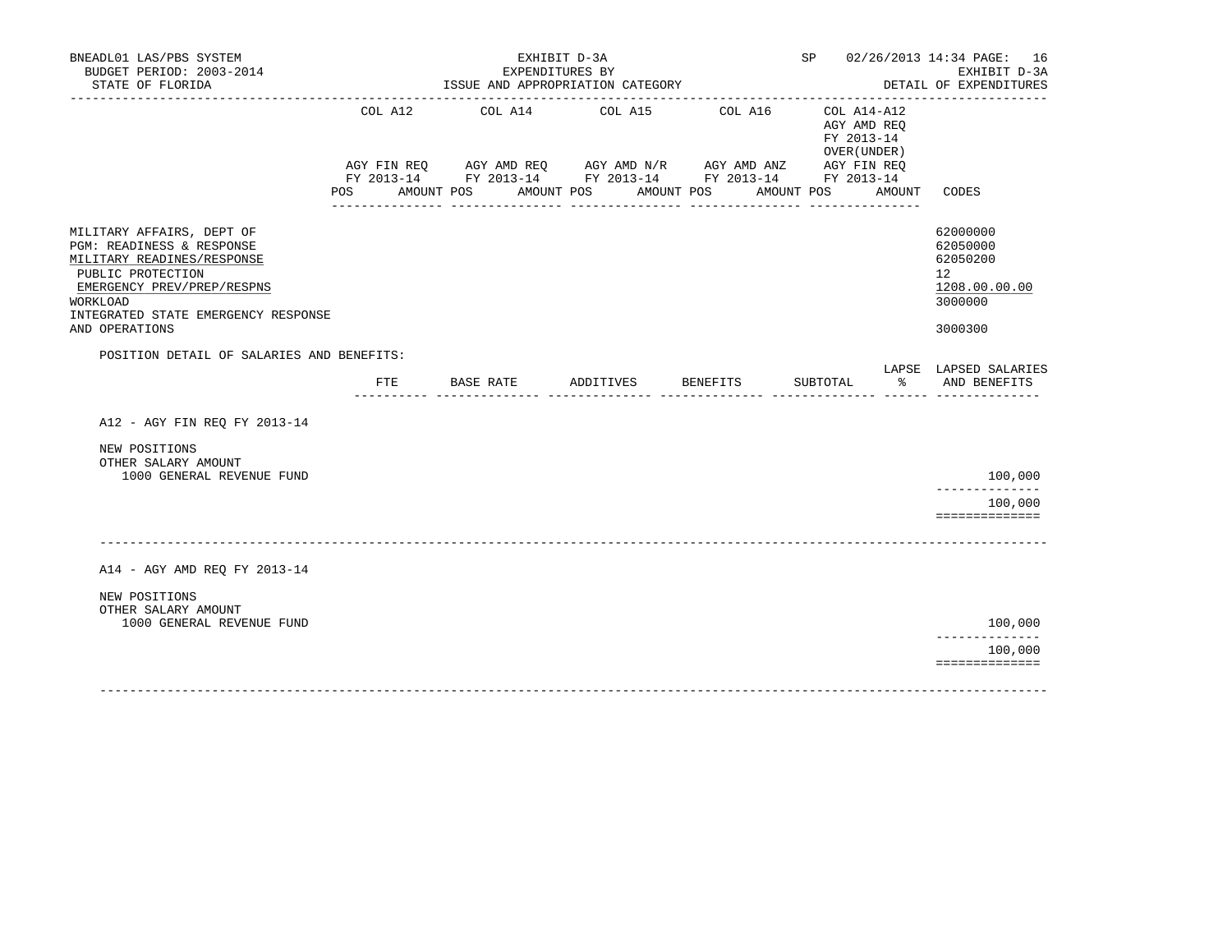| BNEADL01 LAS/PBS SYSTEM<br>BUDGET PERIOD: 2003-2014<br>STATE OF FLORIDA                                                                                                                                                                                   | ISSUE AND APPROPRIATION CATEGORY |                                                                                                                                                  | SP 02/26/2013 14:34 PAGE: 17<br>EXHIBIT D-3A<br>DETAIL OF EXPENDITURES |                                                                               |               |                                                                                                                     |
|-----------------------------------------------------------------------------------------------------------------------------------------------------------------------------------------------------------------------------------------------------------|----------------------------------|--------------------------------------------------------------------------------------------------------------------------------------------------|------------------------------------------------------------------------|-------------------------------------------------------------------------------|---------------|---------------------------------------------------------------------------------------------------------------------|
|                                                                                                                                                                                                                                                           | COL A12<br>POS AMOUNT POS        | COL A14 COL A15 COL A16<br>AGY FIN REQ AGY AMD REQ AGY AMD N/R AGY AMD ANZ AGY FIN REQ<br>FY 2013-14 FY 2013-14 FY 2013-14 FY 2013-14 FY 2013-14 | AMOUNT POS AMOUNT POS                                                  | COL A14-A12<br>AGY AMD REO<br>FY 2013-14<br>OVER (UNDER)<br>AMOUNT POS AMOUNT |               | CODES                                                                                                               |
| MILITARY AFFAIRS, DEPT OF<br>PGM: READINESS & RESPONSE<br>MILITARY READINES/RESPONSE<br>PUBLIC PROTECTION<br>EMERGENCY PREV/PREP/RESPNS<br>WORKLOAD<br>INTEGRATED STATE EMERGENCY RESPONSE<br>AND OPERATIONS<br>POSITION DETAIL OF SALARIES AND BENEFITS: |                                  | ____________________________________                                                                                                             |                                                                        |                                                                               |               | 62000000<br>62050000<br>62050200<br>12 <sup>°</sup><br>1208.00.00.00<br>3000000<br>3000300<br>LAPSE LAPSED SALARIES |
|                                                                                                                                                                                                                                                           | <b>FTE</b>                       | BASE RATE                                                                                                                                        | ADDITIVES BENEFITS                                                     | SUBTOTAL                                                                      | $\frac{1}{6}$ | AND BENEFITS                                                                                                        |
| A15 - AGY AMD N/R FY 2013-14                                                                                                                                                                                                                              |                                  |                                                                                                                                                  |                                                                        |                                                                               |               |                                                                                                                     |
| NEW POSITIONS<br>OTHER SALARY AMOUNT<br>1000 GENERAL REVENUE FUND                                                                                                                                                                                         |                                  |                                                                                                                                                  |                                                                        |                                                                               |               | 100,000                                                                                                             |
|                                                                                                                                                                                                                                                           |                                  |                                                                                                                                                  |                                                                        |                                                                               |               | 100,000                                                                                                             |
|                                                                                                                                                                                                                                                           |                                  |                                                                                                                                                  |                                                                        |                                                                               |               | ==============                                                                                                      |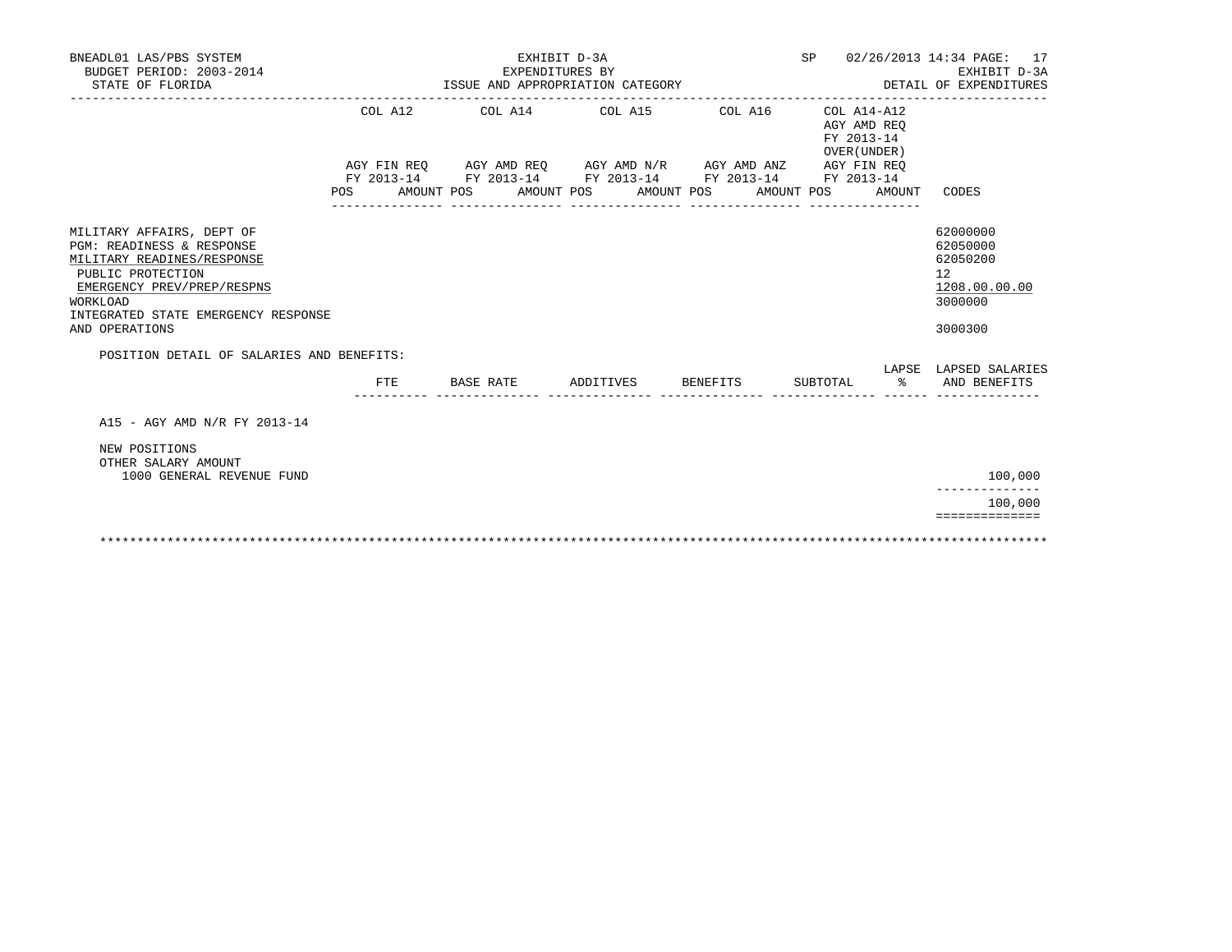| BNEADL01 LAS/PBS SYSTEM<br>BUDGET PERIOD: 2003-2014<br>STATE OF FLORIDA                                                                                                                                                                                                                                                                                                                                                                                                                                                                                                                                                         |             | EXHIBIT D-3A<br>EXPENDITURES BY | ISSUE AND APPROPRIATION CATEGORY     |                 | SP and the set of the set of the set of the set of the set of the set of the set of the set of the set of the s | 02/26/2013 14:34 PAGE:<br>18<br>EXHIBIT D-3A<br>DETAIL OF EXPENDITURES                               |
|---------------------------------------------------------------------------------------------------------------------------------------------------------------------------------------------------------------------------------------------------------------------------------------------------------------------------------------------------------------------------------------------------------------------------------------------------------------------------------------------------------------------------------------------------------------------------------------------------------------------------------|-------------|---------------------------------|--------------------------------------|-----------------|-----------------------------------------------------------------------------------------------------------------|------------------------------------------------------------------------------------------------------|
|                                                                                                                                                                                                                                                                                                                                                                                                                                                                                                                                                                                                                                 |             | COL A12 COL A14                 | POS AMOUNT POS AMOUNT POS AMOUNT POS | COL A15 COL A16 | COL A14-A12<br>AGY AMD REQ<br>FY 2013-14<br>OVER (UNDER )<br>AMOUNT POS<br>AMOUNT                               | CODES                                                                                                |
| MILITARY AFFAIRS, DEPT OF<br>PGM: READINESS & RESPONSE<br>MILITARY READINES/RESPONSE<br>PUBLIC PROTECTION<br>EMERGENCY PREV/PREP/RESPNS<br>WORKLOAD<br>ADMINISTRATIVE SUPPORT FOR CAMP<br>BLANDING<br>SALARY RATE<br>SALARY RATE 25,479 25,479                                                                                                                                                                                                                                                                                                                                                                                  |             |                                 |                                      |                 |                                                                                                                 | 62000000<br>62050000<br>62050200<br>12 <sup>°</sup><br>1208.00.00.00<br>3000000<br>3000320<br>000000 |
| SALARIES AND BENEFITS                                                                                                                                                                                                                                                                                                                                                                                                                                                                                                                                                                                                           |             |                                 |                                      |                 |                                                                                                                 | 010000                                                                                               |
| CAMP BLANDING MANAGEMNT TF-STATE 32,463 32,463                                                                                                                                                                                                                                                                                                                                                                                                                                                                                                                                                                                  | $1.00$ 1.00 |                                 |                                      | 6,461           |                                                                                                                 | 2069 1                                                                                               |
| EXPENSES                                                                                                                                                                                                                                                                                                                                                                                                                                                                                                                                                                                                                        |             |                                 |                                      |                 |                                                                                                                 | 040000                                                                                               |
| CAMP BLANDING MANAGEMNT TF-STATE 8,551 8,551 3,546                                                                                                                                                                                                                                                                                                                                                                                                                                                                                                                                                                              |             |                                 |                                      |                 |                                                                                                                 | 2069 1                                                                                               |
| SPECIAL CATEGORIES<br>TR/DMS/HR SVCS/STW CONTRCT                                                                                                                                                                                                                                                                                                                                                                                                                                                                                                                                                                                |             |                                 |                                      |                 |                                                                                                                 | 100000<br>107040                                                                                     |
| CAMP BLANDING MANAGEMNT TF-STATE                                                                                                                                                                                                                                                                                                                                                                                                                                                                                                                                                                                                | 354         | 354                             |                                      |                 |                                                                                                                 | 2069 1                                                                                               |
| TOTAL: ADMINISTRATIVE SUPPORT FOR CAMP<br>BLANDING<br>TOTAL POSITIONS $1.00$ $1.00$<br>TOTAL ISSUE<br>TOTAL SALARY RATE 25,479 25,479                                                                                                                                                                                                                                                                                                                                                                                                                                                                                           |             |                                 | 41,368 41,368 3,546                  | 6,461           |                                                                                                                 | 3000320                                                                                              |
|                                                                                                                                                                                                                                                                                                                                                                                                                                                                                                                                                                                                                                 |             |                                 |                                      |                 |                                                                                                                 |                                                                                                      |
| AGENCY ISSUE NARRATIVE:<br>2013-2014 BUDGET YEAR NARRATIVE:<br>The Department of Military Affairs requests \$41,368 to fund one(1) new FTE to meet increased needs of the Florida<br>National Guard at the Camp Blanding Joint Training Center (CBJTC). This position will provide for two separate and<br>distinct duties for which there is no permanent position. Duties are currently being performed by two contractors funded<br>by General Revenue. This position will assist both the CBJTC Museum Curator and the State Agency Coordinator.<br>This new position will replace two current contract positions at CBJTC. |             |                                 | IT COMPONENT? NO                     |                 |                                                                                                                 |                                                                                                      |
| This position is essential to the daily operations of the CBJTC.                                                                                                                                                                                                                                                                                                                                                                                                                                                                                                                                                                |             |                                 |                                      |                 |                                                                                                                 |                                                                                                      |

This position provides excellent employment opportunity.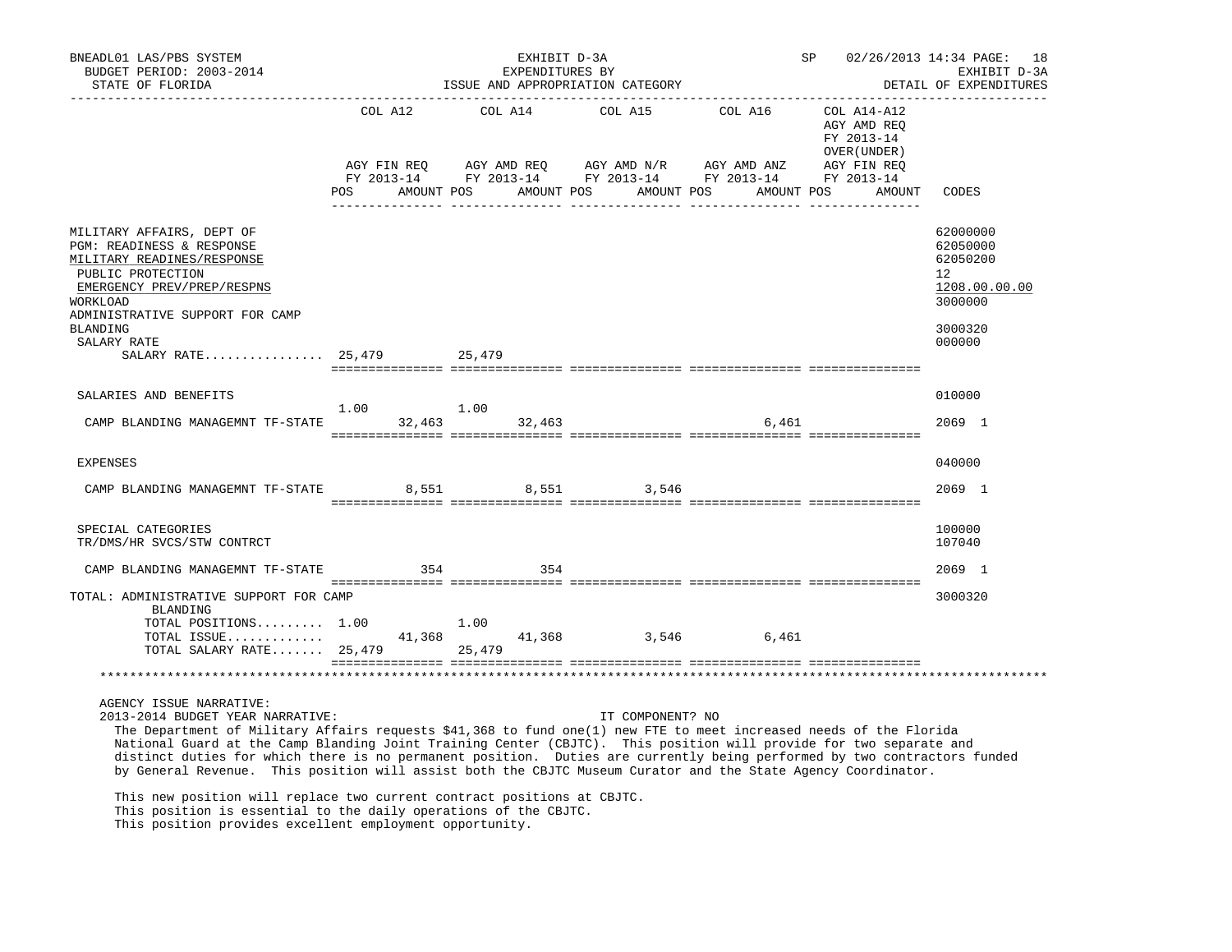| BNEADL01 LAS/PBS SYSTEM<br>BUDGET PERIOD: 2003-2014<br>STATE OF FLORIDA<br>____________________                                                                                                           |               | --------------------------------- | EXHIBIT D-3A<br>EXPENDITURES BY<br>ISSUE AND APPROPRIATION CATEGORY                                                                                                                                                      |                                    |                                                           | SP 02/26/2013 14:34 PAGE: 19<br>EXHIBIT D-3A<br>DETAIL OF EXPENDITURES        |
|-----------------------------------------------------------------------------------------------------------------------------------------------------------------------------------------------------------|---------------|-----------------------------------|--------------------------------------------------------------------------------------------------------------------------------------------------------------------------------------------------------------------------|------------------------------------|-----------------------------------------------------------|-------------------------------------------------------------------------------|
|                                                                                                                                                                                                           |               |                                   | COL A12 COL A14 COL A15 COL A16<br>AGY FIN REQ AGY AMD REQ AGY AMD N/R AGY AMD ANZ AGY FIN REQ<br>FY 2013-14 FY 2013-14 FY 2013-14 FY 2013-14 FY 2013-14<br>POS AMOUNT POS AMOUNT POS AMOUNT POS AMOUNT POS AMOUNT CODES |                                    | COL A14-A12<br>AGY AMD REO<br>FY 2013-14<br>OVER (UNDER ) |                                                                               |
| MILITARY AFFAIRS, DEPT OF<br>PGM: READINESS & RESPONSE<br>MILITARY READINES/RESPONSE<br>PUBLIC PROTECTION<br>EMERGENCY PREV/PREP/RESPNS<br>WORKLOAD<br>ADMINISTRATIVE SUPPORT FOR CAMP<br><b>BLANDING</b> |               |                                   |                                                                                                                                                                                                                          |                                    |                                                           | 62000000<br>62050000<br>62050200<br>12<br>1208.00.00.00<br>3000000<br>3000320 |
| There is adequate existing building space for this employee<br>POSITION DETAIL OF SALARIES AND BENEFITS:                                                                                                  |               |                                   | FTE BASE RATE ADDITIVES BENEFITS SUBTOTAL % AND BENEFITS                                                                                                                                                                 |                                    |                                                           | LAPSE LAPSED SALARIES                                                         |
| A12 - AGY FIN REQ FY 2013-14                                                                                                                                                                              |               |                                   |                                                                                                                                                                                                                          |                                    |                                                           |                                                                               |
| NEW POSITIONS<br>0709 ADMINISTRATIVE ASSISTANT I<br>N0021 001                                                                                                                                             |               | $1.00$ 25,479                     |                                                                                                                                                                                                                          | 13,445 38,924 16.60 32,463         |                                                           |                                                                               |
| TOTALS FOR ISSUE BY FUND<br>2069 CAMP BLANDING MANAGEMNT TF                                                                                                                                               |               |                                   |                                                                                                                                                                                                                          |                                    |                                                           | 32,463                                                                        |
|                                                                                                                                                                                                           |               | 1.00 25,479                       | 13,445 38,924                                                                                                                                                                                                            |                                    |                                                           | --------------<br>32,463<br>==============                                    |
| A14 - AGY AMD REQ FY 2013-14                                                                                                                                                                              |               |                                   |                                                                                                                                                                                                                          |                                    |                                                           |                                                                               |
| NEW POSITIONS<br>0709 ADMINISTRATIVE ASSISTANT I<br>N0021 001                                                                                                                                             | $1.00$ 25,479 |                                   |                                                                                                                                                                                                                          | $13,445$ $38,924$ $16.60$ $32,463$ |                                                           |                                                                               |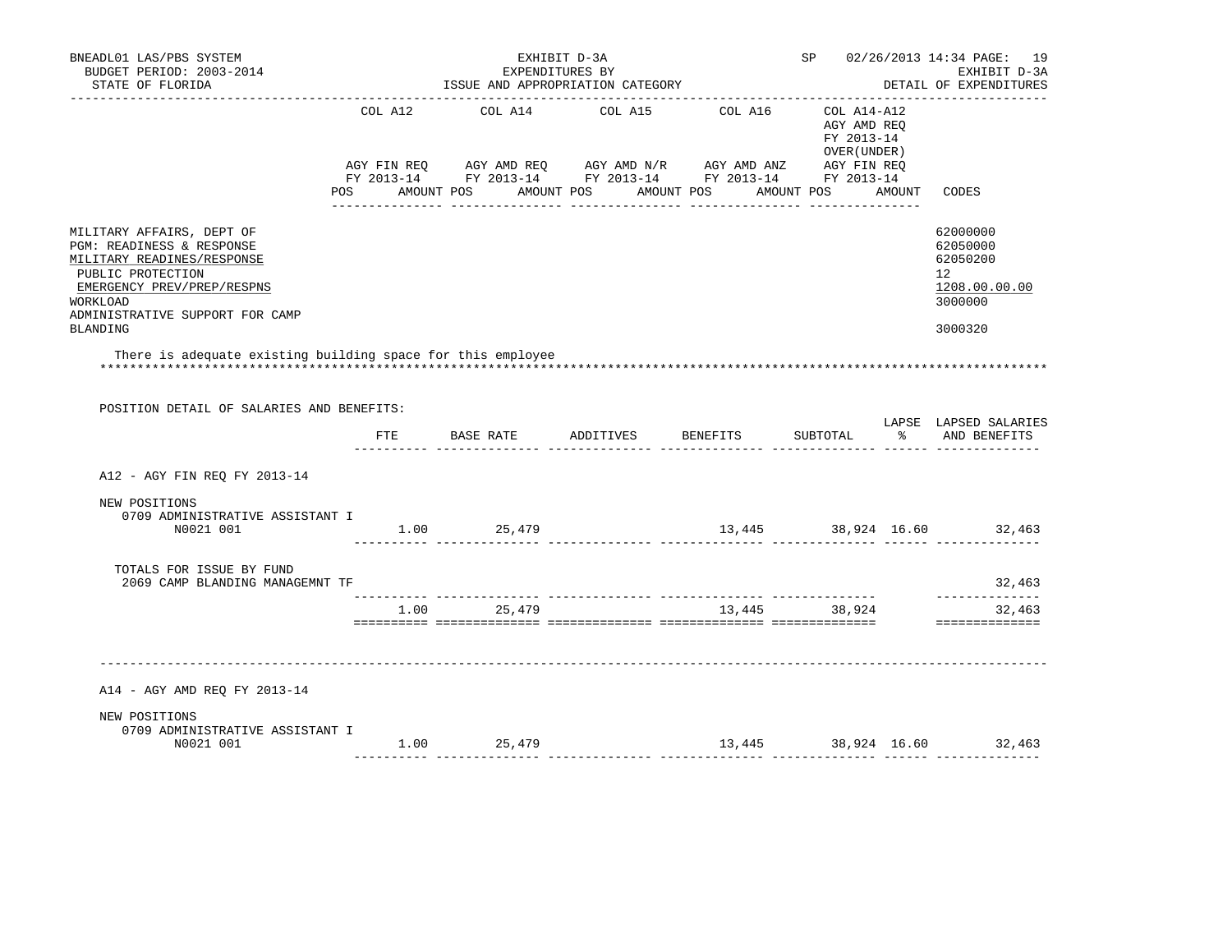| BNEADL01 LAS/PBS SYSTEM<br>BUDGET PERIOD: 2003-2014<br>STATE OF FLORIDA                                                                                                                                   |         | EXHIBIT D-3A<br>EXPENDITURES BY<br>ISSUE AND APPROPRIATION CATEGORY                                                                                      |                          |               | SP 02/26/2013 14:34 PAGE:                                | 20<br>EXHIBIT D-3A<br>DETAIL OF EXPENDITURES                                  |
|-----------------------------------------------------------------------------------------------------------------------------------------------------------------------------------------------------------|---------|----------------------------------------------------------------------------------------------------------------------------------------------------------|--------------------------|---------------|----------------------------------------------------------|-------------------------------------------------------------------------------|
|                                                                                                                                                                                                           |         | COL A12 COL A14 COL A15 COL A16<br>AGY FIN REQ AGY AMD REQ AGY AMD N/R AGY AMD ANZ AGY FIN REQ<br>FY 2013-14 FY 2013-14 FY 2013-14 FY 2013-14 FY 2013-14 |                          |               | COL A14-A12<br>AGY AMD REO<br>FY 2013-14<br>OVER (UNDER) |                                                                               |
|                                                                                                                                                                                                           | POS FOR | AMOUNT POS                                                                                                                                               | AMOUNT POS<br>AMOUNT POS |               | AMOUNT POS<br>AMOUNT                                     | CODES                                                                         |
| MILITARY AFFAIRS, DEPT OF<br>PGM: READINESS & RESPONSE<br>MILITARY READINES/RESPONSE<br>PUBLIC PROTECTION<br>EMERGENCY PREV/PREP/RESPNS<br>WORKLOAD<br>ADMINISTRATIVE SUPPORT FOR CAMP<br><b>BLANDING</b> |         |                                                                                                                                                          |                          |               |                                                          | 62000000<br>62050000<br>62050200<br>12<br>1208.00.00.00<br>3000000<br>3000320 |
| POSITION DETAIL OF SALARIES AND BENEFITS:                                                                                                                                                                 |         | FTE BASE RATE ADDITIVES BENEFITS                                                                                                                         |                          |               | SUBTOTAL                                                 | LAPSE LAPSED SALARIES<br>% AND BENEFITS                                       |
|                                                                                                                                                                                                           |         |                                                                                                                                                          |                          |               |                                                          |                                                                               |
| A14 - AGY AMD REO FY 2013-14                                                                                                                                                                              |         |                                                                                                                                                          |                          |               |                                                          |                                                                               |
| NEW POSITIONS                                                                                                                                                                                             |         |                                                                                                                                                          |                          |               |                                                          |                                                                               |
| TOTALS FOR ISSUE BY FUND<br>2069 CAMP BLANDING MANAGEMNT TF                                                                                                                                               |         |                                                                                                                                                          |                          |               |                                                          | 32,463                                                                        |
|                                                                                                                                                                                                           |         | 1.00 25,479                                                                                                                                              |                          | 13,445 38,924 |                                                          | 32,463<br>==============                                                      |
|                                                                                                                                                                                                           |         |                                                                                                                                                          |                          |               |                                                          |                                                                               |
| A16 - AGY AMD ANZ FY 2013-14                                                                                                                                                                              |         |                                                                                                                                                          |                          |               |                                                          |                                                                               |
| NEW POSITIONS                                                                                                                                                                                             |         |                                                                                                                                                          |                          |               |                                                          |                                                                               |
| OTHER SALARY AMOUNT<br>2069 CAMP BLANDING MANAGEMNT TF                                                                                                                                                    |         |                                                                                                                                                          |                          |               |                                                          | 6,461                                                                         |
|                                                                                                                                                                                                           |         |                                                                                                                                                          |                          |               |                                                          | 6,461                                                                         |
|                                                                                                                                                                                                           |         |                                                                                                                                                          |                          |               |                                                          | ==============                                                                |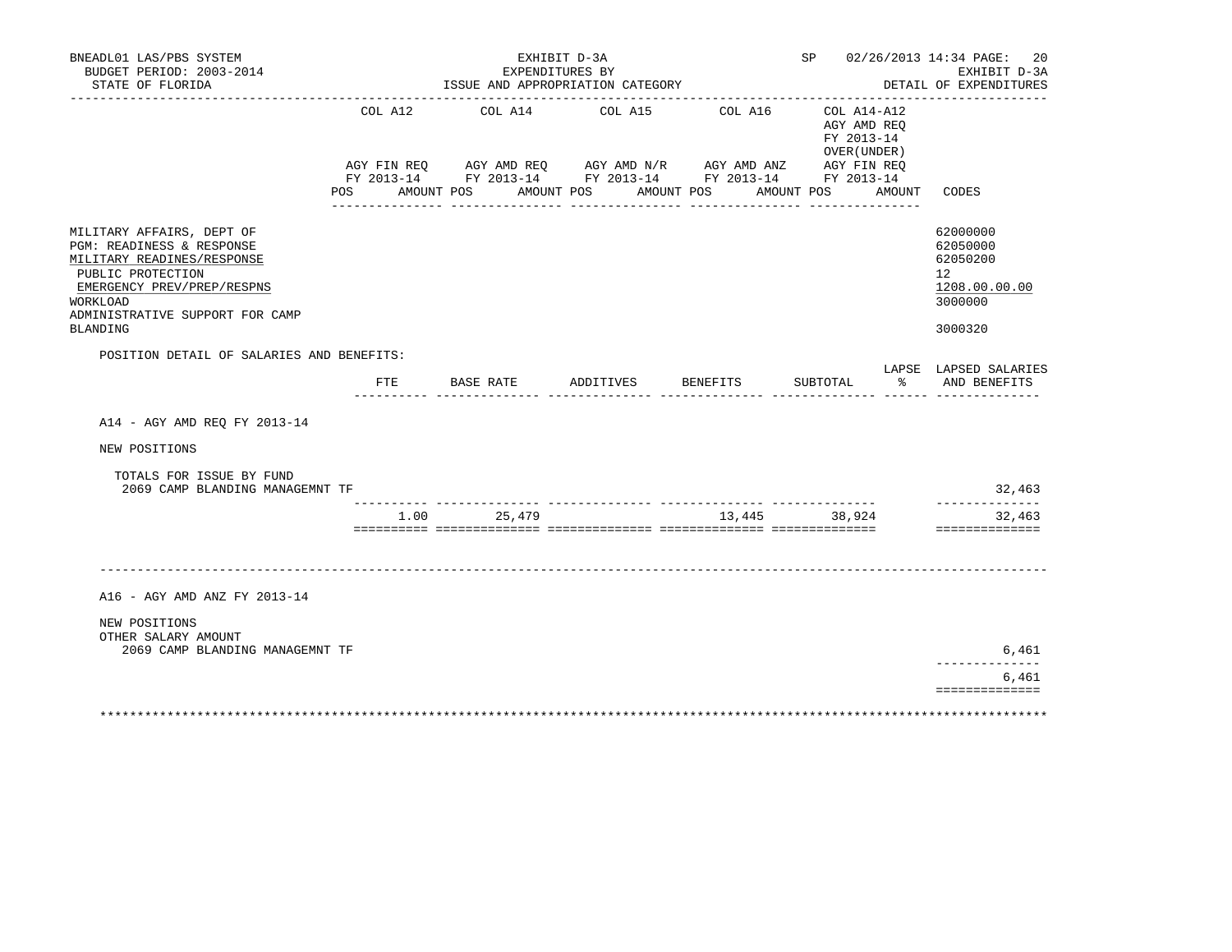| BNEADL01 LAS/PBS SYSTEM<br>BUDGET PERIOD: 2003-2014                                                                                                                                                                                                                                        |  | 2.1<br>SP 02/26/2013 14:34 PAGE:<br>EXHIBIT D-3A                                                                       |                                |                                                          |                                                                                                   |
|--------------------------------------------------------------------------------------------------------------------------------------------------------------------------------------------------------------------------------------------------------------------------------------------|--|------------------------------------------------------------------------------------------------------------------------|--------------------------------|----------------------------------------------------------|---------------------------------------------------------------------------------------------------|
|                                                                                                                                                                                                                                                                                            |  | COL A12 COL A14 COL A15 COL A16                                                                                        |                                | COL A14-A12<br>AGY AMD REO<br>FY 2013-14<br>OVER (UNDER) |                                                                                                   |
|                                                                                                                                                                                                                                                                                            |  | AGY FIN REO AGY AMD REO AGY AMD N/R AGY AMD ANZ AGY FIN REO                                                            |                                |                                                          |                                                                                                   |
|                                                                                                                                                                                                                                                                                            |  | FY 2013-14 FY 2013-14 FY 2013-14 FY 2013-14 FY 2013-14<br>POS AMOUNT POS AMOUNT POS AMOUNT POS AMOUNT POS AMOUNT CODES |                                |                                                          |                                                                                                   |
| MILITARY AFFAIRS, DEPT OF<br><b>PGM: READINESS &amp; RESPONSE</b><br>MILITARY READINES/RESPONSE<br>PUBLIC PROTECTION<br>EMERGENCY PREV/PREP/RESPNS<br>UNIOUE NON-STATE PROJECTS<br>MINOR REPAIRS TO CAMP BLANDING<br><b>STRUCTURES</b><br>SPECIAL CATEGORIES<br>MAINT AND OPERATIONS CONTR |  |                                                                                                                        |                                |                                                          | 62000000<br>62050000<br>62050200<br>12<br>1208.00.00.00<br>5000000<br>5003050<br>100000<br>102044 |
| CAMP BLANDING MANAGEMNT TF-STATE                                                                                                                                                                                                                                                           |  |                                                                                                                        | 150,000 150,000                | 150,000 2069 1                                           |                                                                                                   |
|                                                                                                                                                                                                                                                                                            |  |                                                                                                                        | .============================= |                                                          |                                                                                                   |
| AGENCY ISSUE NARRATIVE:                                                                                                                                                                                                                                                                    |  |                                                                                                                        |                                |                                                          |                                                                                                   |
| 2013-2014 BUDGET YEAR NARRATIVE:                                                                                                                                                                                                                                                           |  |                                                                                                                        | IT COMPONENT? NO               |                                                          |                                                                                                   |
| Amended 2013-14 narrative after February 1, 2013.                                                                                                                                                                                                                                          |  |                                                                                                                        |                                |                                                          |                                                                                                   |
| The Department of Military Affairs request \$150,000 of NON-RECURRING appropriation to make minor repairs to the Fire                                                                                                                                                                      |  |                                                                                                                        |                                |                                                          |                                                                                                   |

 station located at Camp Blanding Joint Training Center (CBJTC). The fire station located at the Camp Blanding Joint Training Center which houses the Clay County Fire Rescue was built in fiscal year 2000 has not had any major repairs to the building to date. During a recent inspection of the facility, engineers discovered major cracks in the foundation and deterioration in expansion joints. There is a 5-year capital improvement plan, however due to the extent of the damage, repairs are required immediately. The Camp Blanding Management Trust Fund has the funds to support the necessary repairs.

 Summary: This is a new Issue \*\*\*\*\*\*\*\*\*\*\*\*\*\*\*\*\*\*\*\*\*\*\*\*\*\*\*\*\*\*\*\*\*\*\*\*\*\*\*\*\*\*\*\*\*\*\*\*\*\*\*\*\*\*\*\*\*\*\*\*\*\*\*\*\*\*\*\*\*\*\*\*\*\*\*\*\*\*\*\*\*\*\*\*\*\*\*\*\*\*\*\*\*\*\*\*\*\*\*\*\*\*\*\*\*\*\*\*\*\*\*\*\*\*\*\*\*\*\*\*\*\*\*\*\*\*\*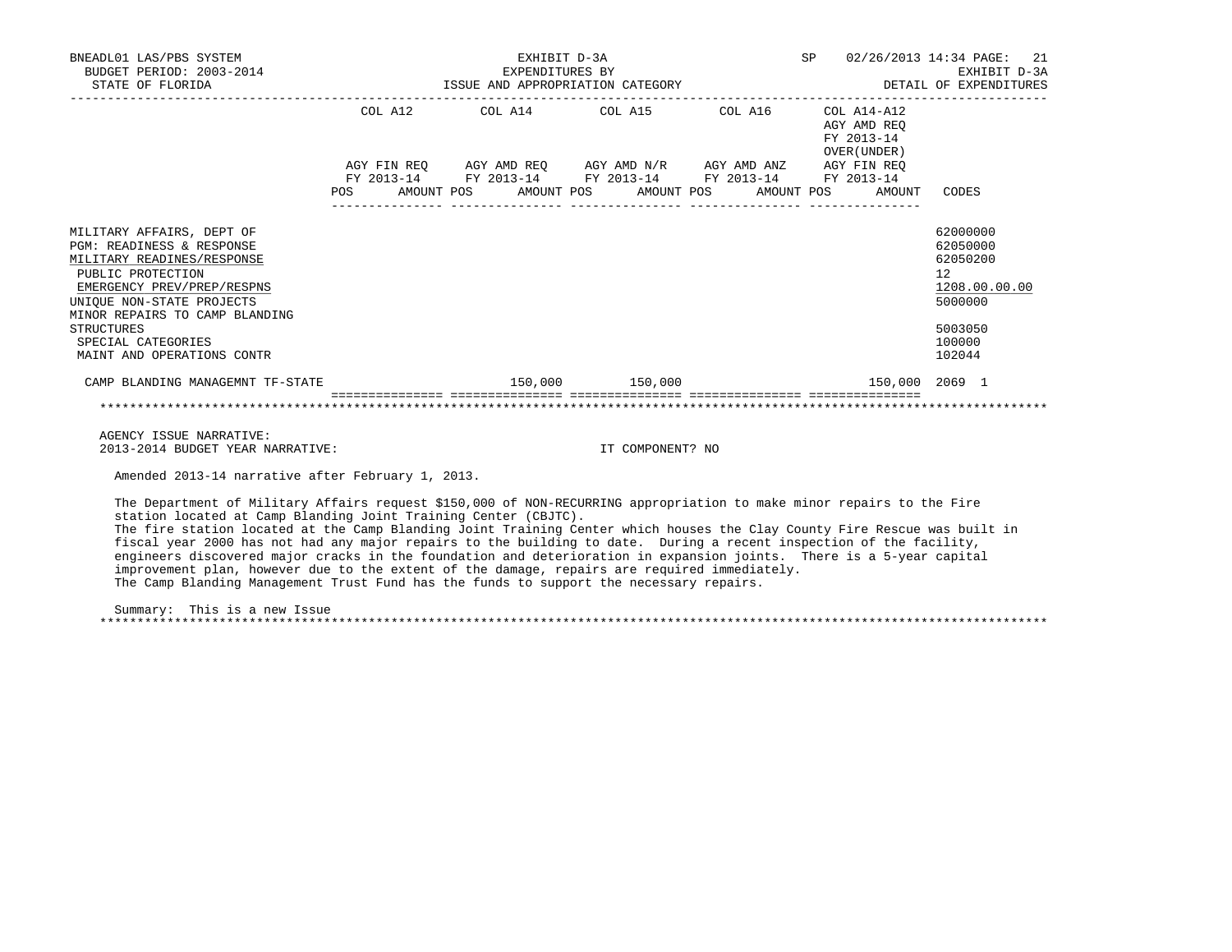| BNEADL01 LAS/PBS SYSTEM<br>BUDGET PERIOD: 2003-2014<br>STATE OF FLORIDA                                                                                                                                                                             | EXHIBIT D-3A<br>EXPENDITURES BY<br>EXPENDITURES BY<br>ISSUE AND APPROPRIATION CATEGORY THE SAME SERVED DETAIL OF EXPENDITURES |  |  |  |  |                                                                                                                  |  | SP |                                                          | 02/26/2013 14:34 PAGE: 22<br>EXHIBIT D-3A                                                         |  |
|-----------------------------------------------------------------------------------------------------------------------------------------------------------------------------------------------------------------------------------------------------|-------------------------------------------------------------------------------------------------------------------------------|--|--|--|--|------------------------------------------------------------------------------------------------------------------|--|----|----------------------------------------------------------|---------------------------------------------------------------------------------------------------|--|
|                                                                                                                                                                                                                                                     |                                                                                                                               |  |  |  |  | COL A12 COL A14 COL A15 COL A16<br>AGY FIN REQ AGY AMD REQ AGY AMD N/R AGY AMD ANZ AGY FIN REQ                   |  |    | COL A14-A12<br>AGY AMD REO<br>FY 2013-14<br>OVER (UNDER) |                                                                                                   |  |
|                                                                                                                                                                                                                                                     |                                                                                                                               |  |  |  |  | FY 2013-14 FY 2013-14 FY 2013-14 FY 2013-14 FY 2013-14<br>POS AMOUNT POS AMOUNT POS AMOUNT POS AMOUNT POS AMOUNT |  |    |                                                          | CODES                                                                                             |  |
| MILITARY AFFAIRS, DEPT OF<br>PGM: READINESS & RESPONSE<br>MILITARY READINES/RESPONSE<br>PUBLIC PROTECTION<br>EMERGENCY PREV/PREP/RESPNS<br>CAPITAL IMPROVEMENT PLAN<br>MAINTENANCE AND REPAIR<br>FIXED CAPITAL OUTLAY<br>READY CENTERS REVITAL PLAN |                                                                                                                               |  |  |  |  |                                                                                                                  |  |    |                                                          | 62000000<br>62050000<br>62050200<br>12<br>1208.00.00.00<br>9900000<br>990M000<br>080000<br>086937 |  |
| GENERAL REVENUE FUND                                                                                                                                                                                                                                |                                                                                                                               |  |  |  |  | $-$ STATE 15,000,000 15,000,000 15,000,000                                                                       |  |    |                                                          | 1000 1                                                                                            |  |
|                                                                                                                                                                                                                                                     |                                                                                                                               |  |  |  |  |                                                                                                                  |  |    |                                                          |                                                                                                   |  |

AGENCY NARRATIVE:

2013-2014 BUDGET YEAR NARRATIVE: READY CENTERS REVITAL PLAN IT COMPONENT? NO

 The Department of Military Affairs requests \$15,000,000 of NON-RECURRING appropriation to continue renovating state readiness centers to meet state and federal building codes. National Guard Readiness Centers (Armories) are the core of our hometown based units. Because of the wisdom and foresight of the State legislature, the Florida Guard has renovated 31 of these buildings bringing them into the 21st century. The remaining 19 armories are in varying states of disrepair and some are in desperate need of renovation. The revitalization of these readiness centers greatly increases our ability to gain new units with increased capabilities for our state, make the buildings more energy efficient, and directly stimulate the economies of the communities which we serve.

 This program encompasses assessment, design, construction, furniture, furnishings, administration costs (i.e., human resources, labor, etc.), as well as operating equipment such as vehicles, lifts, loaders, etc. for fund and project execution. \*\*\*\*\*\*\*\*\*\*\*\*\*\*\*\*\*\*\*\*\*\*\*\*\*\*\*\*\*\*\*\*\*\*\*\*\*\*\*\*\*\*\*\*\*\*\*\*\*\*\*\*\*\*\*\*\*\*\*\*\*\*\*\*\*\*\*\*\*\*\*\*\*\*\*\*\*\*\*\*\*\*\*\*\*\*\*\*\*\*\*\*\*\*\*\*\*\*\*\*\*\*\*\*\*\*\*\*\*\*\*\*\*\*\*\*\*\*\*\*\*\*\*\*\*\*\*

TOTAL: EMERGENCY PREV/PREP/RESPNS 1208.00.00 COLLECTED TOTAL: EMERGENCY PREV/PREP/RESPNS BY FUND TYPE<br>GENERAL REVENUE FUND GENERAL REVENUE FUND 26,221,607 26,516,973 15,100,000 295,366 1000 TRUST FUNDS 1 0.1.2 1 1,525,672 1,675,672 153,546 6,461 150,000 2000 --------------- --------------- --------------- --------------- --------------- TOTAL POSITIONS........ 105.00 108.00 TOTAL PROG COMP......... 27,747,279 28,192,645 15,253,546 6,461 445,366 461 6,461 445,366 15,253,546 6,461 445,366 TOTAL SALARY RATE....... 3,708,953 3,943,688 =============== =============== =============== =============== ===============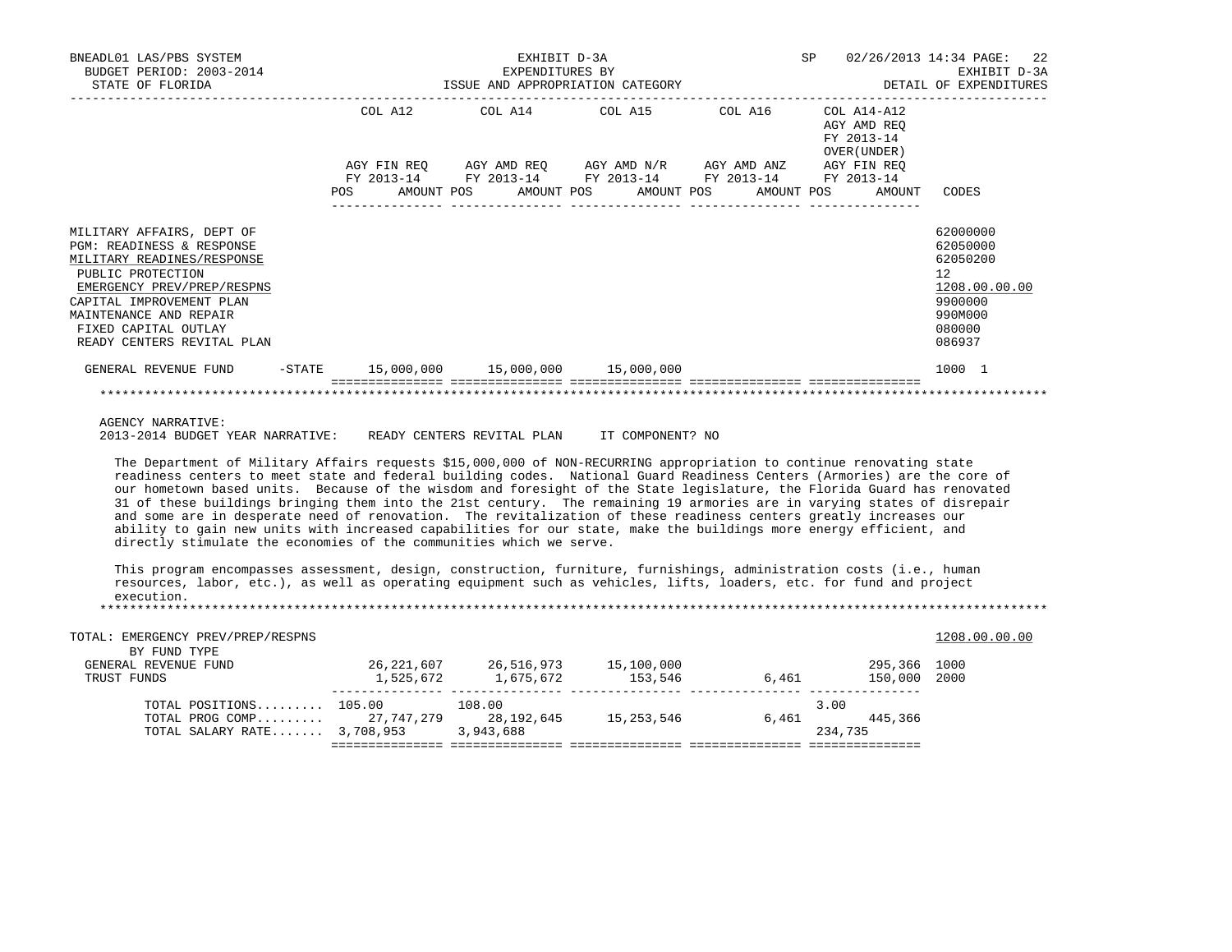| BNEADL01 LAS/PBS SYSTEM<br>BUDGET PERIOD: 2003-2014<br>STATE OF FLORIDA                                                                                                                                                                                         |                                                 | EXHIBIT D-3A<br>EXPENDITURES BY<br>ISSUE AND APPROPRIATION CATEGORY |                                                                                 | SP 02/26/2013 14:34 PAGE:            | 23<br>EXHIBIT D-3A<br>DETAIL OF EXPENDITURES                                      |                                                                                         |
|-----------------------------------------------------------------------------------------------------------------------------------------------------------------------------------------------------------------------------------------------------------------|-------------------------------------------------|---------------------------------------------------------------------|---------------------------------------------------------------------------------|--------------------------------------|-----------------------------------------------------------------------------------|-----------------------------------------------------------------------------------------|
|                                                                                                                                                                                                                                                                 | COL A12<br>AGY FIN REO<br>POS FOR<br>AMOUNT POS | COL A14<br>AGY AMD REQ AGY AMD N/R<br>AMOUNT POS                    | COL A15<br>FY 2013-14 FY 2013-14 FY 2013-14 FY 2013-14 FY 2013-14<br>AMOUNT POS | COL A16<br>AGY AMD ANZ<br>AMOUNT POS | COL A14-A12<br>AGY AMD REO<br>FY 2013-14<br>OVER (UNDER)<br>AGY FIN REO<br>AMOUNT | CODES                                                                                   |
| MILITARY AFFAIRS, DEPT OF<br>PGM: READINESS & RESPONSE<br>EXECUTIVE DIR/SUPPORT SVCS<br>GOV OPERATIONS/SUPPORT<br>EXEC LEADERSHIP/SUPPRT SVC<br>ESTIMATED EXPENDITURES<br>ESTIMATED EXPENDITURES - OPERATIONS<br>SALARY RATE<br>SALARY RATE 2,020,965 2,020,965 |                                                 |                                                                     |                                                                                 |                                      |                                                                                   | 62000000<br>62050000<br>62050400<br>16<br>1602.00.00.00<br>1000000<br>1001000<br>000000 |
| SALARIES AND BENEFITS                                                                                                                                                                                                                                           |                                                 |                                                                     |                                                                                 |                                      |                                                                                   | 010000                                                                                  |
| $-$ STATE<br>GENERAL REVENUE FUND                                                                                                                                                                                                                               | 29.00 29.00<br>2,605,434                        | 2,605,434                                                           |                                                                                 |                                      |                                                                                   | 1000 1                                                                                  |
| OTHER PERSONAL SERVICES                                                                                                                                                                                                                                         |                                                 |                                                                     |                                                                                 |                                      |                                                                                   | 030000                                                                                  |
| GENERAL REVENUE FUND<br>$-$ STATE                                                                                                                                                                                                                               | 54,533                                          | 54,533                                                              |                                                                                 |                                      |                                                                                   | 1000 1                                                                                  |
| <b>EXPENSES</b>                                                                                                                                                                                                                                                 |                                                 |                                                                     |                                                                                 |                                      |                                                                                   | 040000                                                                                  |
| GENERAL REVENUE FUND                                                                                                                                                                                                                                            | -STATE 778,222 778,222                          |                                                                     |                                                                                 |                                      |                                                                                   | 1000 1                                                                                  |
| OPERATING CAPITAL OUTLAY                                                                                                                                                                                                                                        |                                                 |                                                                     |                                                                                 |                                      |                                                                                   | 060000                                                                                  |
| GENERAL REVENUE FUND                                                                                                                                                                                                                                            | $-$ STATE 83, 126                               | 83,126                                                              |                                                                                 |                                      |                                                                                   | 1000 1                                                                                  |
| SPECIAL CATEGORIES<br>ACOUISITION/MOTOR VEHICLES                                                                                                                                                                                                                |                                                 |                                                                     |                                                                                 |                                      |                                                                                   | 100000<br>100021                                                                        |
| GENERAL REVENUE FUND                                                                                                                                                                                                                                            | $-$ STATE 25,000 25,000                         |                                                                     |                                                                                 |                                      |                                                                                   | 1000 1                                                                                  |
| INFORMATION TECHNOLOGY                                                                                                                                                                                                                                          |                                                 |                                                                     |                                                                                 |                                      |                                                                                   | 100036                                                                                  |
| $-$ STATE<br>GENERAL REVENUE FUND                                                                                                                                                                                                                               |                                                 | 48,437 48,437                                                       |                                                                                 |                                      |                                                                                   | 1000 1                                                                                  |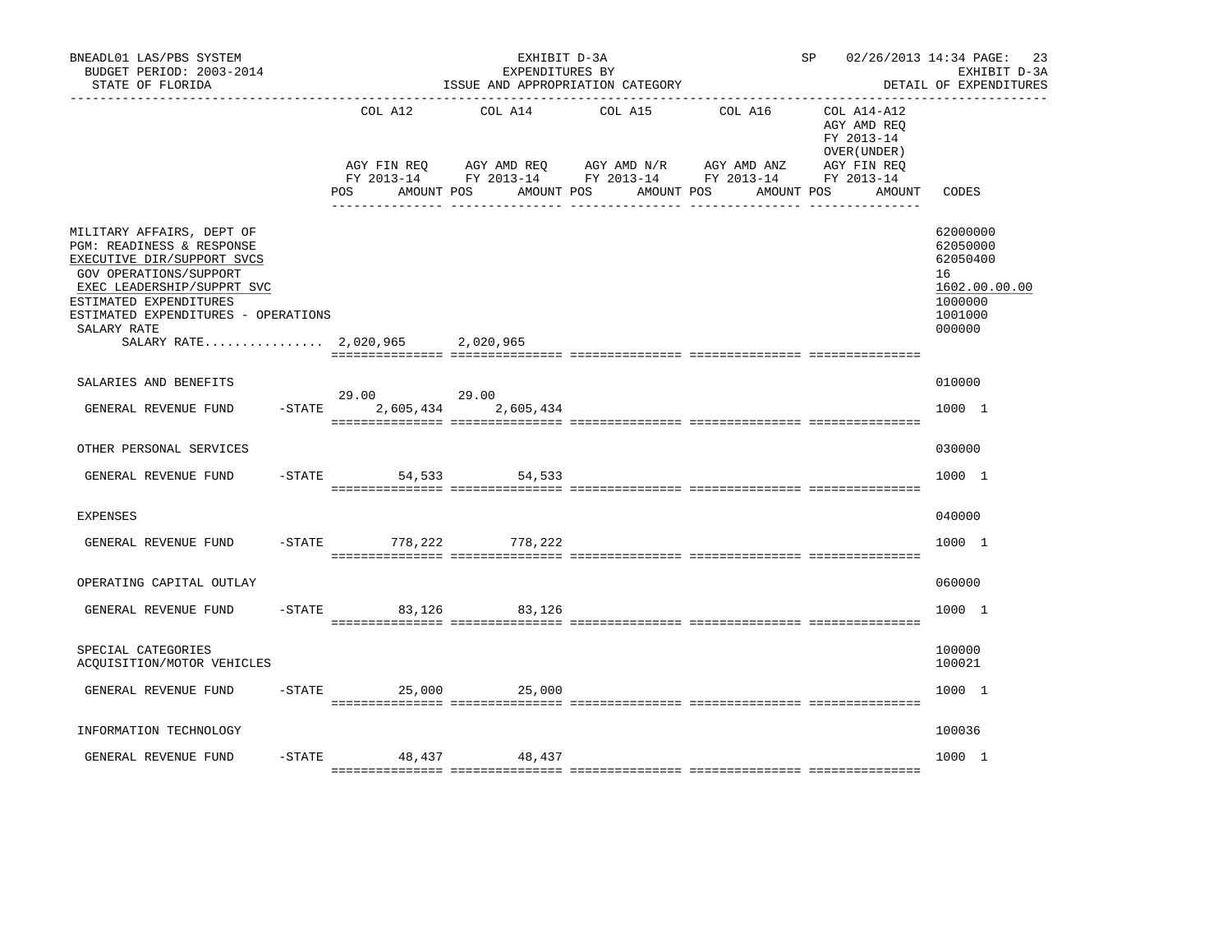| BNEADL01 LAS/PBS SYSTEM<br>BUDGET PERIOD: 2003-2014<br>STATE OF FLORIDA                                                                                                                                                                                        |           |                                                   | EXHIBIT D-3A<br>EXPENDITURES BY | ISSUE AND APPROPRIATION CATEGORY                                                                                                               | SP 02/26/2013 14:34 PAGE:                                                        | 24<br>EXHIBIT D-3A<br>DETAIL OF EXPENDITURES                                                      |
|----------------------------------------------------------------------------------------------------------------------------------------------------------------------------------------------------------------------------------------------------------------|-----------|---------------------------------------------------|---------------------------------|------------------------------------------------------------------------------------------------------------------------------------------------|----------------------------------------------------------------------------------|---------------------------------------------------------------------------------------------------|
|                                                                                                                                                                                                                                                                |           | COL A12<br>FY 2013-14<br>AMOUNT POS<br><b>POS</b> | COL A14<br>AMOUNT POS           | COL A15<br>COL A16<br>AGY FIN REQ AGY AMD REQ AGY AMD N/R AGY AMD ANZ AGY FIN REQ<br>FY 2013-14 FY 2013-14 FY 2013-14 FY 2013-14<br>AMOUNT POS | COL A14-A12<br>AGY AMD REO<br>FY 2013-14<br>OVER (UNDER)<br>AMOUNT POS<br>AMOUNT | CODES                                                                                             |
| MILITARY AFFAIRS, DEPT OF<br>PGM: READINESS & RESPONSE<br>EXECUTIVE DIR/SUPPORT SVCS<br>GOV OPERATIONS/SUPPORT<br>EXEC LEADERSHIP/SUPPRT SVC<br>ESTIMATED EXPENDITURES<br>ESTIMATED EXPENDITURES - OPERATIONS<br>SPECIAL CATEGORIES<br>LEGAL SERVICES CONTRACT |           |                                                   |                                 |                                                                                                                                                |                                                                                  | 62000000<br>62050000<br>62050400<br>16<br>1602.00.00.00<br>1000000<br>1001000<br>100000<br>100047 |
| GENERAL REVENUE FUND                                                                                                                                                                                                                                           |           | $-STATE$                                          | 5,000 5,000                     |                                                                                                                                                |                                                                                  | 1000 1                                                                                            |
| CONTRACTED SERVICES                                                                                                                                                                                                                                            |           |                                                   |                                 |                                                                                                                                                |                                                                                  | 100777                                                                                            |
| GENERAL REVENUE FUND                                                                                                                                                                                                                                           |           | $-$ STATE 30, 200                                 | 30,200                          |                                                                                                                                                |                                                                                  | 1000 1                                                                                            |
| MAINT AND OPERATIONS CONTR                                                                                                                                                                                                                                     |           |                                                   |                                 |                                                                                                                                                |                                                                                  | 102044                                                                                            |
| GENERAL REVENUE FUND                                                                                                                                                                                                                                           | $-STATE$  | 22,000                                            | 22,000                          |                                                                                                                                                |                                                                                  | 1000 1                                                                                            |
| RISK MANAGEMENT INSURANCE                                                                                                                                                                                                                                      |           |                                                   |                                 |                                                                                                                                                |                                                                                  | 103241                                                                                            |
| GENERAL REVENUE FUND                                                                                                                                                                                                                                           |           |                                                   | -STATE 211, 423 211, 423        |                                                                                                                                                |                                                                                  | 1000 1                                                                                            |
| LEASE/PURCHASE/EQUIPMENT                                                                                                                                                                                                                                       |           |                                                   |                                 |                                                                                                                                                |                                                                                  | 105281                                                                                            |
| GENERAL REVENUE FUND                                                                                                                                                                                                                                           |           | $-$ STATE 10,000                                  | 10,000                          |                                                                                                                                                |                                                                                  | 1000 1                                                                                            |
| WRKER COMP/STATE ACTIVE DT                                                                                                                                                                                                                                     |           |                                                   |                                 |                                                                                                                                                |                                                                                  | 106450                                                                                            |
| GENERAL REVENUE FUND                                                                                                                                                                                                                                           |           |                                                   | -STATE 296,404 296,404          |                                                                                                                                                |                                                                                  | 1000 1                                                                                            |
| TR/DMS/HR SVCS/STW CONTRCT                                                                                                                                                                                                                                     |           |                                                   |                                 |                                                                                                                                                |                                                                                  | 107040                                                                                            |
| GENERAL REVENUE FUND                                                                                                                                                                                                                                           | $-$ STATE |                                                   | 9,148 9,148                     |                                                                                                                                                |                                                                                  | 1000 1                                                                                            |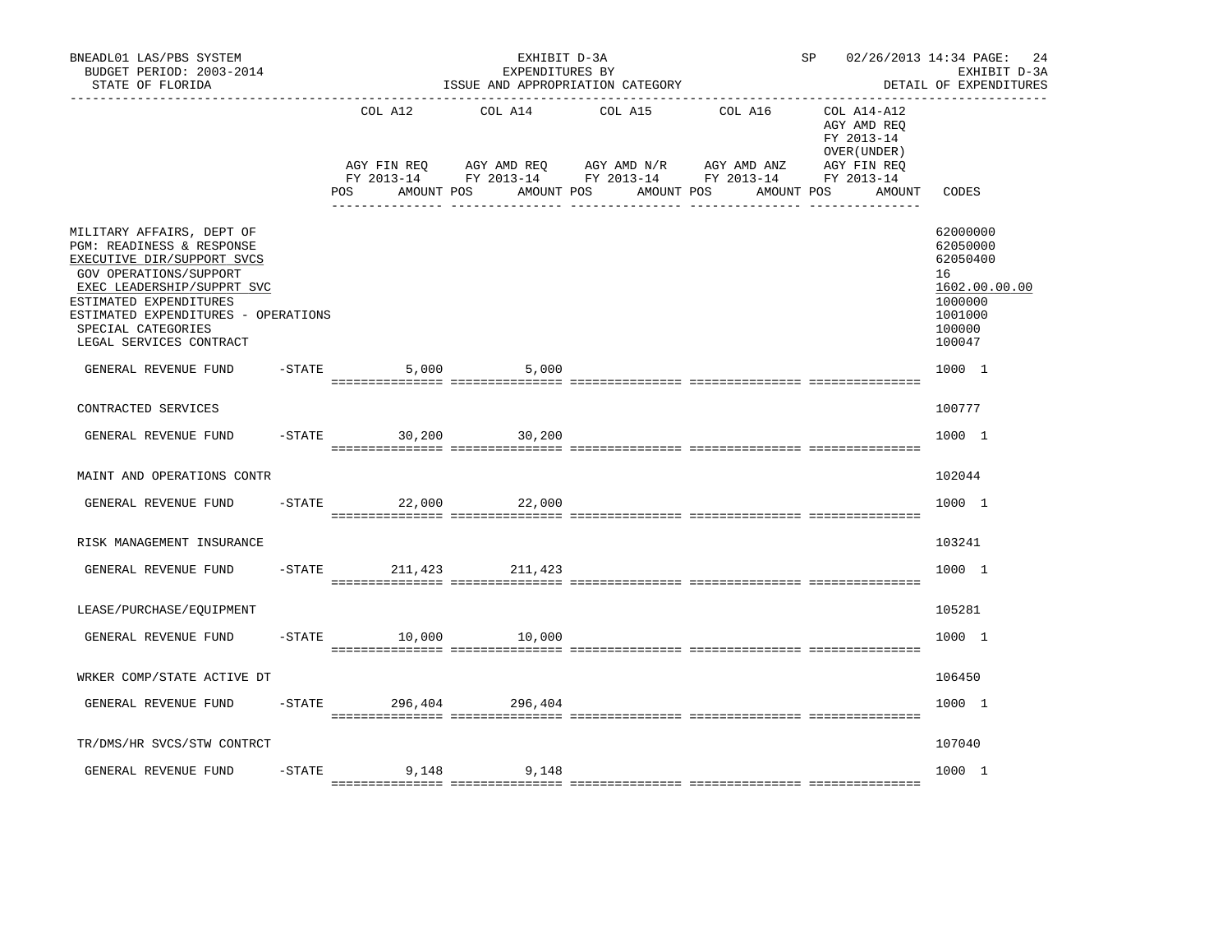| BNEADL01 LAS/PBS SYSTEM<br>BUDGET PERIOD: 2003-2014<br>STATE OF FLORIDA                                                                                                                                                                                               | EXHIBIT D-3A<br>EXPENDITURES BY<br>ISSUE AND APPROPRIATION CATEGORY | SP<br>02/26/2013 14:34 PAGE:                                                                                          | 25<br>EXHIBIT D-3A<br>DETAIL OF EXPENDITURES |                                          |                                                                                                   |
|-----------------------------------------------------------------------------------------------------------------------------------------------------------------------------------------------------------------------------------------------------------------------|---------------------------------------------------------------------|-----------------------------------------------------------------------------------------------------------------------|----------------------------------------------|------------------------------------------|---------------------------------------------------------------------------------------------------|
|                                                                                                                                                                                                                                                                       |                                                                     | COL A12 COL A14 COL A15 COL A16                                                                                       |                                              | COL A14-A12<br>AGY AMD REO<br>FY 2013-14 |                                                                                                   |
|                                                                                                                                                                                                                                                                       |                                                                     | AGY FIN REQ AGY AMD REQ AGY AMD N/R AGY AMD ANZ AGY FIN REQ<br>FY 2013-14 FY 2013-14 FY 2013-14 FY 2013-14 FY 2013-14 |                                              | OVER (UNDER)                             |                                                                                                   |
|                                                                                                                                                                                                                                                                       |                                                                     | POS AMOUNT POS AMOUNT POS AMOUNT POS AMOUNT POS                                                                       |                                              | AMOUNT                                   | CODES                                                                                             |
| MILITARY AFFAIRS, DEPT OF<br><b>PGM: READINESS &amp; RESPONSE</b><br>EXECUTIVE DIR/SUPPORT SVCS<br>GOV OPERATIONS/SUPPORT<br>EXEC LEADERSHIP/SUPPRT SVC<br>ESTIMATED EXPENDITURES<br>ESTIMATED EXPENDITURES - OPERATIONS<br>DATA PROCESSING SERVICES<br>SOUTHWOOD SRC |                                                                     |                                                                                                                       |                                              |                                          | 62000000<br>62050000<br>62050400<br>16<br>1602.00.00.00<br>1000000<br>1001000<br>210000<br>210021 |
| GENERAL REVENUE FUND -STATE 985                                                                                                                                                                                                                                       | 985                                                                 |                                                                                                                       |                                              |                                          | 1000 1                                                                                            |
| TOTAL: ESTIMATED EXPENDITURES - OPERATIONS<br>$\texttt{TOTAL}$ POSITIONS 29.00 29.00<br>TOTAL ISSUE 4, 179, 912 4, 179, 912<br>TOTAL SALARY RATE $2,020,965$                                                                                                          | 2,020,965                                                           |                                                                                                                       |                                              |                                          | 1001000                                                                                           |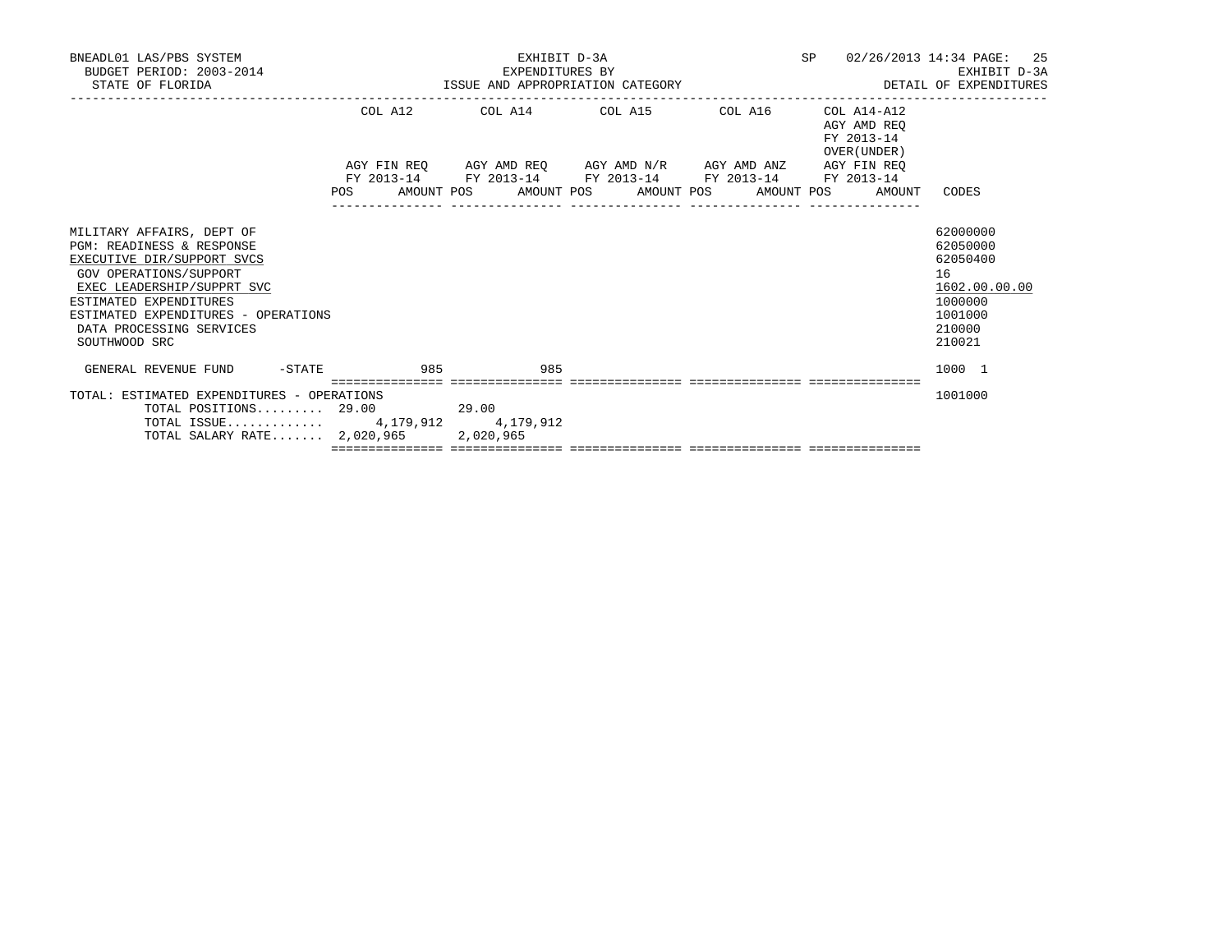| BNEADL01 LAS/PBS SYSTEM<br>BUDGET PERIOD: 2003-2014<br>STATE OF FLORIDA                                                                                                                                                                  |           | EXHIBIT D-3A<br>EXPENDITURES BY<br>U14 EXPENDITURES BY<br>ISSUE AND APPROPRIATION CATEGORY |         |  |                                                            |  |                                                                                                           |  |  | SP |                                                          | 26<br>02/26/2013 14:34 PAGE:<br>EXHIBIT D-3A<br>DETAIL OF EXPENDITURES                  |
|------------------------------------------------------------------------------------------------------------------------------------------------------------------------------------------------------------------------------------------|-----------|--------------------------------------------------------------------------------------------|---------|--|------------------------------------------------------------|--|-----------------------------------------------------------------------------------------------------------|--|--|----|----------------------------------------------------------|-----------------------------------------------------------------------------------------|
|                                                                                                                                                                                                                                          |           |                                                                                            | COL A12 |  |                                                            |  | COL A14 COL A15 COL A16<br>AGY FIN REQ AGY AMD REQ AGY AMD N/R AGY AMD ANZ AGY FIN REQ                    |  |  |    | COL A14-A12<br>AGY AMD REO<br>FY 2013-14<br>OVER (UNDER) |                                                                                         |
|                                                                                                                                                                                                                                          |           |                                                                                            |         |  |                                                            |  | FY 2013-14 FY 2013-14 FY 2013-14 FY 2013-14 FY 2013-14<br>POS AMOUNT POS AMOUNT POS AMOUNT POS AMOUNT POS |  |  |    | AMOUNT                                                   | CODES                                                                                   |
| MILITARY AFFAIRS, DEPT OF<br>PGM: READINESS & RESPONSE<br>EXECUTIVE DIR/SUPPORT SVCS<br>GOV OPERATIONS/SUPPORT<br>EXEC LEADERSHIP/SUPPRT SVC<br>ESTIMATED EXPENDITURES<br>CASUALTY INSURANCE PREMIUM<br>ADJUSTMENT<br>SPECIAL CATEGORIES |           |                                                                                            |         |  |                                                            |  |                                                                                                           |  |  |    |                                                          | 62000000<br>62050000<br>62050400<br>16<br>1602.00.00.00<br>1000000<br>1001090<br>100000 |
| RISK MANAGEMENT INSURANCE                                                                                                                                                                                                                |           |                                                                                            |         |  |                                                            |  |                                                                                                           |  |  |    |                                                          | 103241                                                                                  |
| GENERAL REVENUE FUND                                                                                                                                                                                                                     | $-$ STATE |                                                                                            |         |  | $211.423 - 211.423 -$<br>================================= |  |                                                                                                           |  |  |    |                                                          | 1000 1                                                                                  |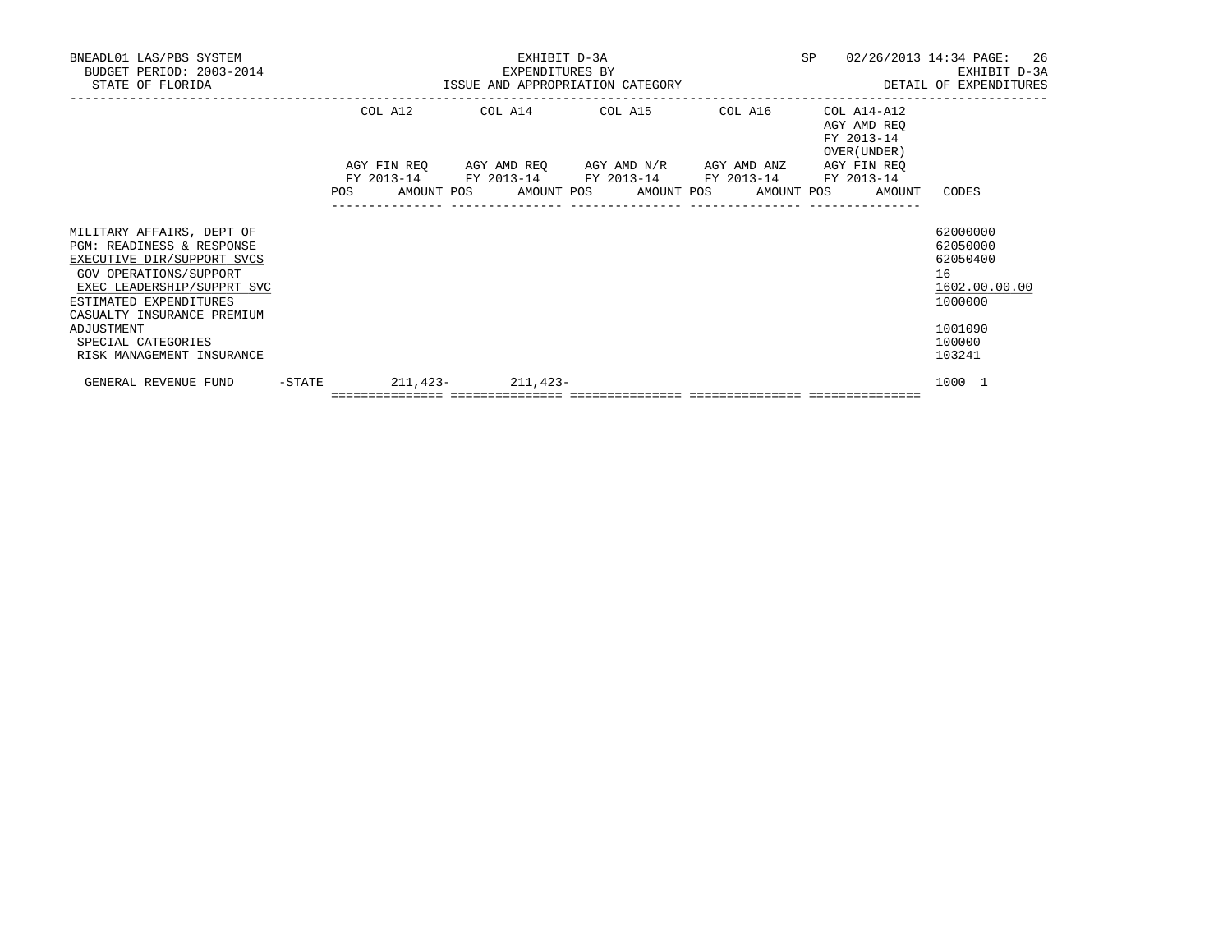| BNEADL01 LAS/PBS SYSTEM<br>BUDGET PERIOD: 2003-2014<br>STATE OF FLORIDA                                                                                                                                                                                     | EXHIBIT D-3A<br>SP 02/26/2013 14:34 PAGE:<br>EXPENDITURES BY<br>EXHIBIT D-3A<br>DETAIL OF EXPENDITURES<br>ISSUE AND APPROPRIATION CATEGORY |  |                                                                                                                                                               |  |                                                          |                                                                               |  |  |  |
|-------------------------------------------------------------------------------------------------------------------------------------------------------------------------------------------------------------------------------------------------------------|--------------------------------------------------------------------------------------------------------------------------------------------|--|---------------------------------------------------------------------------------------------------------------------------------------------------------------|--|----------------------------------------------------------|-------------------------------------------------------------------------------|--|--|--|
|                                                                                                                                                                                                                                                             |                                                                                                                                            |  | COL A12 COL A14 COL A15 COL A16                                                                                                                               |  | COL A14-A12<br>AGY AMD REO<br>FY 2013-14<br>OVER (UNDER) |                                                                               |  |  |  |
|                                                                                                                                                                                                                                                             |                                                                                                                                            |  | AGY FIN REQ AGY AMD REQ AGY AMD N/R AGY AMD ANZ AGY FIN REQ<br>FY 2013-14 FY 2013-14 FY 2013-14 FY 2013-14 FY 2013-14<br>POS AMOUNT POS AMOUNT POS AMOUNT POS |  | AMOUNT POS AMOUNT                                        | CODES                                                                         |  |  |  |
| MILITARY AFFAIRS, DEPT OF<br>PGM: READINESS & RESPONSE<br>EXECUTIVE DIR/SUPPORT SVCS<br>GOV OPERATIONS/SUPPORT<br>EXEC LEADERSHIP/SUPPRT SVC<br>ESTIMATED EXPENDITURES<br>FLORIDA RETIREMENT SYSTEM<br>CONTRIBUTION ADJUSTMENT FOR<br>FISCAL YEAR 2012-2013 |                                                                                                                                            |  |                                                                                                                                                               |  |                                                          | 62000000<br>62050000<br>62050400<br>16<br>1602.00.00.00<br>1000000<br>1001240 |  |  |  |
| SALARIES AND BENEFITS<br>GENERAL REVENUE FUND                                                                                                                                                                                                               | $-$ STATE 3, 382 3, 382                                                                                                                    |  |                                                                                                                                                               |  |                                                          | 010000<br>1000 1                                                              |  |  |  |
|                                                                                                                                                                                                                                                             |                                                                                                                                            |  |                                                                                                                                                               |  |                                                          |                                                                               |  |  |  |
| DATA PROCESSING SERVICES<br>SOUTHWOOD SRC                                                                                                                                                                                                                   |                                                                                                                                            |  |                                                                                                                                                               |  |                                                          | 210000<br>210021                                                              |  |  |  |
| GENERAL REVENUE FUND -STATE 1                                                                                                                                                                                                                               |                                                                                                                                            |  |                                                                                                                                                               |  |                                                          | 1000 1                                                                        |  |  |  |
| TOTAL: FLORIDA RETIREMENT SYSTEM<br>CONTRIBUTION ADJUSTMENT FOR<br>FISCAL YEAR 2012-2013                                                                                                                                                                    |                                                                                                                                            |  |                                                                                                                                                               |  |                                                          | 1001240                                                                       |  |  |  |
| TOTAL ISSUE 3,383 3,383                                                                                                                                                                                                                                     |                                                                                                                                            |  |                                                                                                                                                               |  |                                                          |                                                                               |  |  |  |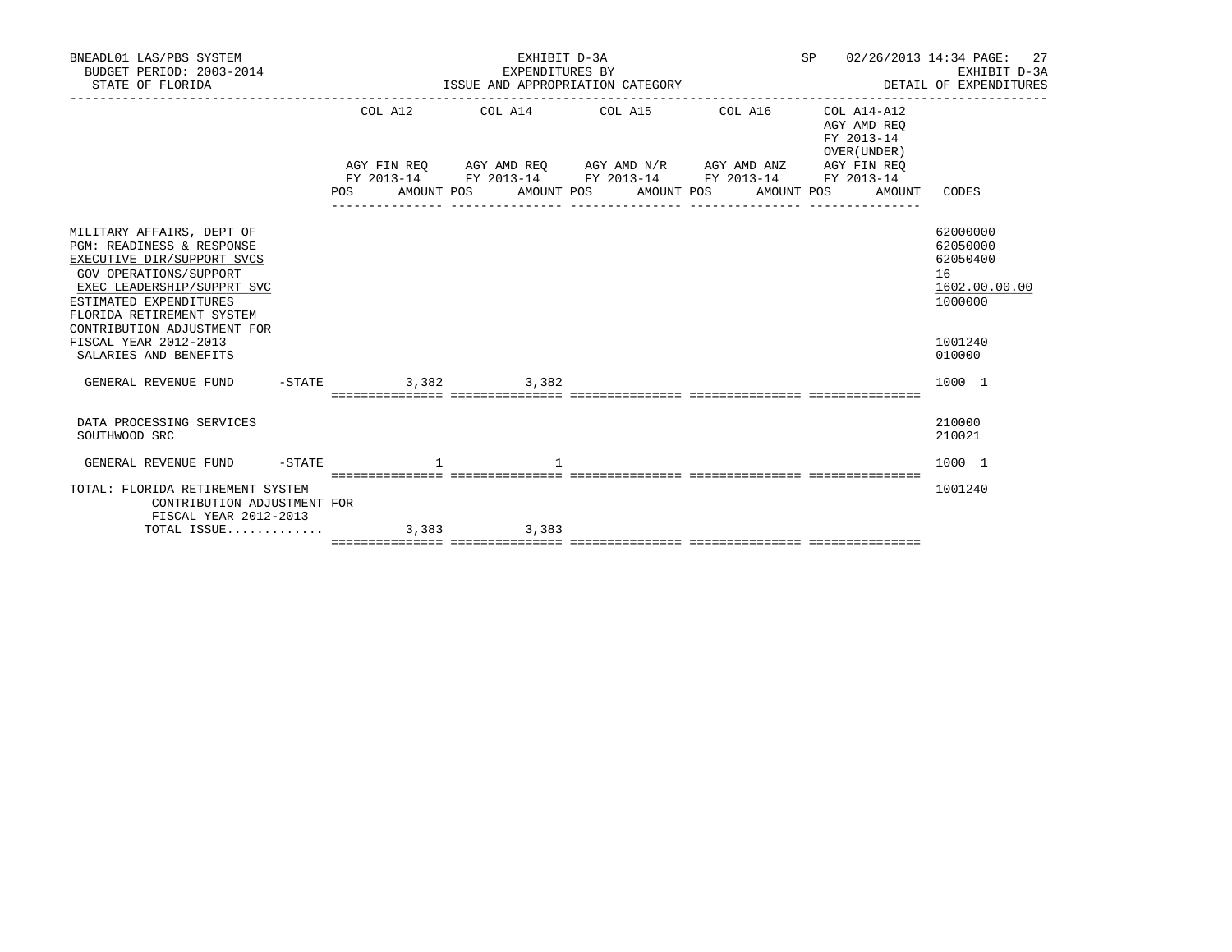| BNEADL01 LAS/PBS SYSTEM<br>BUDGET PERIOD: 2003-2014<br>STATE OF FLORIDA                                                                                                                                                                                                                  |                        | EXHIBIT D-3A<br>EXPENDITURES BY<br>ISSUE AND APPROPRIATION CATEGORY | SP 02/26/2013 14:34 PAGE:<br>EXHIBIT D-3A<br>DETAIL OF EXPENDITURES                                                                                           | 28<br>EXHIBIT D-3A                                       |                                                                                         |
|------------------------------------------------------------------------------------------------------------------------------------------------------------------------------------------------------------------------------------------------------------------------------------------|------------------------|---------------------------------------------------------------------|---------------------------------------------------------------------------------------------------------------------------------------------------------------|----------------------------------------------------------|-----------------------------------------------------------------------------------------|
|                                                                                                                                                                                                                                                                                          |                        |                                                                     | COL A12 COL A14 COL A15 COL A16                                                                                                                               | COL A14-A12<br>AGY AMD REO<br>FY 2013-14<br>OVER (UNDER) |                                                                                         |
|                                                                                                                                                                                                                                                                                          |                        |                                                                     | AGY FIN REQ AGY AMD REQ AGY AMD N/R AGY AMD ANZ AGY FIN REQ<br>FY 2013-14 FY 2013-14 FY 2013-14 FY 2013-14 FY 2013-14<br>POS AMOUNT POS AMOUNT POS AMOUNT POS | AMOUNT POS AMOUNT                                        | CODES                                                                                   |
| MILITARY AFFAIRS, DEPT OF<br>PGM: READINESS & RESPONSE<br>EXECUTIVE DIR/SUPPORT SVCS<br>GOV OPERATIONS/SUPPORT<br>EXEC LEADERSHIP/SUPPRT SVC<br>ESTIMATED EXPENDITURES<br>ADJUSTMENT TO STATE HEALTH<br>INSURANCE PREMIUM CONTRIBUTION -<br>FISCAL YEAR 2012-13<br>SALARIES AND BENEFITS |                        |                                                                     |                                                                                                                                                               |                                                          | 62000000<br>62050000<br>62050400<br>16<br>1602.00.00.00<br>1000000<br>1001830<br>010000 |
| GENERAL REVENUE FUND                                                                                                                                                                                                                                                                     | $-STATE$ 3, 292 3, 292 |                                                                     |                                                                                                                                                               |                                                          | 1000 1                                                                                  |
| DATA PROCESSING SERVICES<br>SOUTHWOOD SRC                                                                                                                                                                                                                                                |                        |                                                                     |                                                                                                                                                               |                                                          | 210000<br>210021                                                                        |
| GENERAL REVENUE FUND -STATE 1                                                                                                                                                                                                                                                            |                        |                                                                     |                                                                                                                                                               |                                                          | 1000 1                                                                                  |
| TOTAL: ADJUSTMENT TO STATE HEALTH<br>INSURANCE PREMIUM CONTRIBUTION -<br>FISCAL YEAR 2012-13                                                                                                                                                                                             |                        |                                                                     |                                                                                                                                                               |                                                          | 1001830                                                                                 |
| TOTAL ISSUE 3,293 3,293                                                                                                                                                                                                                                                                  |                        |                                                                     |                                                                                                                                                               |                                                          |                                                                                         |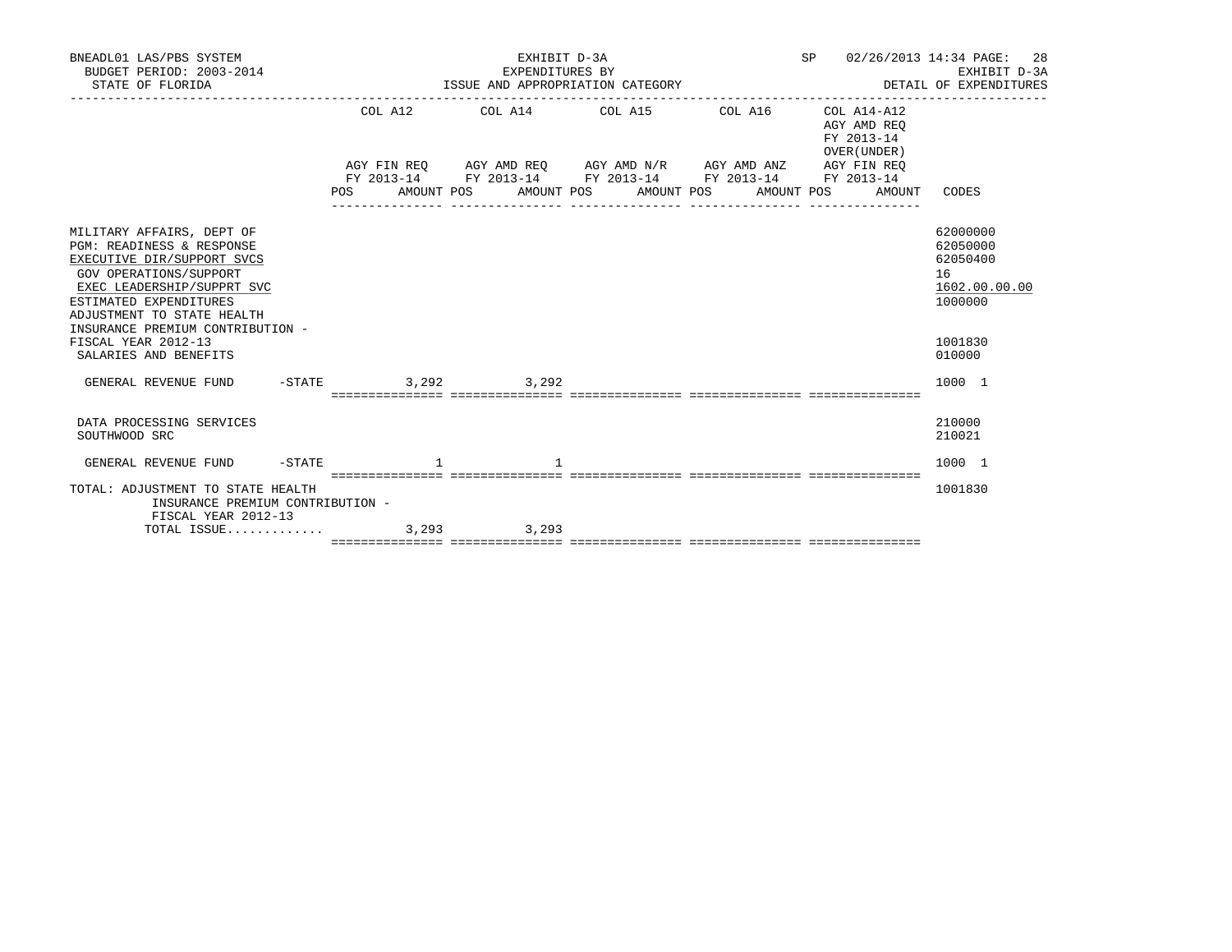| BNEADL01 LAS/PBS SYSTEM<br>BUDGET PERIOD: 2003-2014<br>STATE OF FLORIDA                                                                                                                                                                                                      |        | EXHIBIT D-3A<br>EXPENDITURES BY<br>ISSUE AND APPROPRIATION CATEGORY |         |  |                                        |  |                                                                                            |  |            | SP |                                                          | 29<br>02/26/2013 14:34 PAGE:<br>EXHIBIT D-3A<br>DETAIL OF EXPENDITURES                            |
|------------------------------------------------------------------------------------------------------------------------------------------------------------------------------------------------------------------------------------------------------------------------------|--------|---------------------------------------------------------------------|---------|--|----------------------------------------|--|--------------------------------------------------------------------------------------------|--|------------|----|----------------------------------------------------------|---------------------------------------------------------------------------------------------------|
|                                                                                                                                                                                                                                                                              |        |                                                                     | COL A12 |  |                                        |  | COL A14 COL A15 COL A16<br>AGY FIN REQ AGY AMD REQ AGY AMD N/R AGY AMD ANZ AGY FIN REQ     |  |            |    | COL A14-A12<br>AGY AMD REQ<br>FY 2013-14<br>OVER (UNDER) |                                                                                                   |
|                                                                                                                                                                                                                                                                              |        | POS FOR                                                             |         |  |                                        |  | FY 2013-14 FY 2013-14 FY 2013-14 FY 2013-14 FY 2013-14<br>AMOUNT POS AMOUNT POS AMOUNT POS |  | AMOUNT POS |    | AMOUNT                                                   | CODES                                                                                             |
| MILITARY AFFAIRS, DEPT OF<br>PGM: READINESS & RESPONSE<br>EXECUTIVE DIR/SUPPORT SVCS<br>GOV OPERATIONS/SUPPORT<br>EXEC LEADERSHIP/SUPPRT SVC<br>ESTIMATED EXPENDITURES<br>REALLOCATION OF HUMAN RESOURCES<br>OUTSOURCING<br>SPECIAL CATEGORIES<br>TR/DMS/HR SVCS/STW CONTRCT |        |                                                                     |         |  |                                        |  |                                                                                            |  |            |    |                                                          | 62000000<br>62050000<br>62050400<br>16<br>1602.00.00.00<br>1000000<br>1005900<br>100000<br>107040 |
| GENERAL REVENUE FUND                                                                                                                                                                                                                                                         | -STATE |                                                                     | 37      |  | 37<br>================================ |  |                                                                                            |  |            |    |                                                          | 1000 1                                                                                            |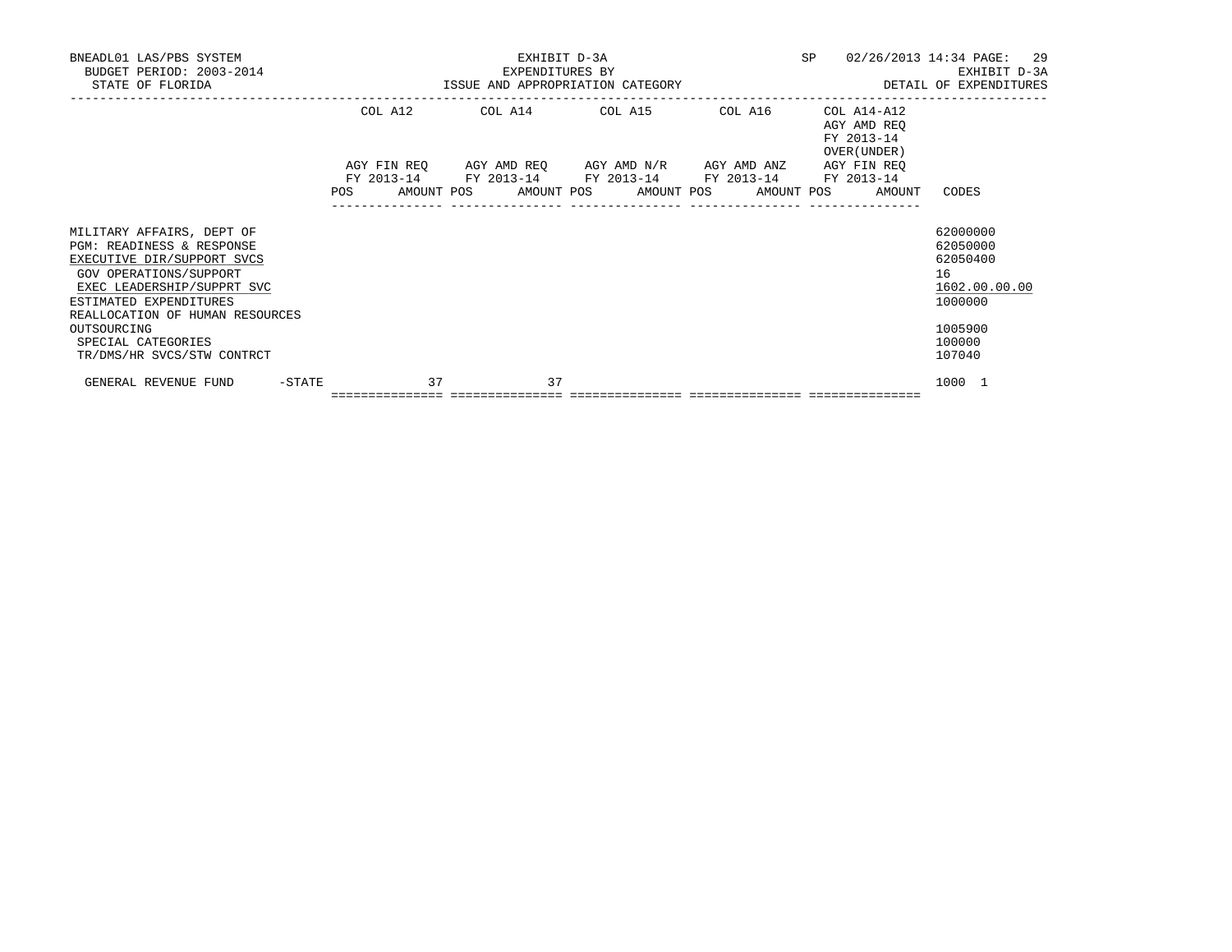| BNEADL01 LAS/PBS SYSTEM<br>BUDGET PERIOD: 2003-2014                                                                                                                                                                                                                                                                                                                                                                            |            | EXHIBIT D-3A<br>EXPENDITURES BY     |                                  | SP 02/26/2013 14:34 PAGE:                                                                                                                                            | 30<br>EXHIBIT D-3A                                                |                                                                                         |
|--------------------------------------------------------------------------------------------------------------------------------------------------------------------------------------------------------------------------------------------------------------------------------------------------------------------------------------------------------------------------------------------------------------------------------|------------|-------------------------------------|----------------------------------|----------------------------------------------------------------------------------------------------------------------------------------------------------------------|-------------------------------------------------------------------|-----------------------------------------------------------------------------------------|
| STATE OF FLORIDA                                                                                                                                                                                                                                                                                                                                                                                                               |            |                                     | ISSUE AND APPROPRIATION CATEGORY |                                                                                                                                                                      |                                                                   | DETAIL OF EXPENDITURES                                                                  |
|                                                                                                                                                                                                                                                                                                                                                                                                                                | <b>POS</b> |                                     | AMOUNT POS AMOUNT POS AMOUNT POS | COL A12 COL A14 COL A15 COL A16 COL A14-A12<br>AGY FIN REQ AGY AMD REQ AGY AMD N/R AGY AMD ANZ AGY FIN REQ<br>FY 2013-14 FY 2013-14 FY 2013-14 FY 2013-14 FY 2013-14 | AGY AMD REO<br>FY 2013-14<br>OVER (UNDER)<br>AMOUNT POS<br>AMOUNT | CODES                                                                                   |
|                                                                                                                                                                                                                                                                                                                                                                                                                                |            |                                     |                                  |                                                                                                                                                                      |                                                                   |                                                                                         |
| MILITARY AFFAIRS, DEPT OF<br>PGM: READINESS & RESPONSE<br>EXECUTIVE DIR/SUPPORT SVCS<br>GOV OPERATIONS/SUPPORT<br>EXEC LEADERSHIP/SUPPRT SVC<br>INTRA-AGENCY REORGANIZATIONS<br>REALIGN OPERATING FUNDING - DEDUCT<br>SALARY RATE                                                                                                                                                                                              |            |                                     |                                  |                                                                                                                                                                      |                                                                   | 62000000<br>62050000<br>62050400<br>16<br>1602.00.00.00<br>1800000<br>1800210<br>000000 |
| SALARY RATE                                                                                                                                                                                                                                                                                                                                                                                                                    | $294.735-$ |                                     |                                  |                                                                                                                                                                      | 294.735-                                                          |                                                                                         |
| SALARIES AND BENEFITS<br>$-STATE$<br>GENERAL REVENUE FUND                                                                                                                                                                                                                                                                                                                                                                      |            | $4.00 -$<br>$374.414-$              |                                  |                                                                                                                                                                      | $4.00 -$                                                          | 010000<br>374,414-1000 1                                                                |
| TOTAL: REALIGN OPERATING FUNDING - DEDUCT<br>TOTAL POSITIONS<br>TOTAL ISSUE<br>TOTAL SALARY RATE                                                                                                                                                                                                                                                                                                                               |            | $4.00 -$<br>$374, 414-$<br>294,735- |                                  |                                                                                                                                                                      | $4.00 -$<br>374,414-<br>$294.735-$                                | 1800210                                                                                 |
|                                                                                                                                                                                                                                                                                                                                                                                                                                |            |                                     |                                  |                                                                                                                                                                      |                                                                   |                                                                                         |
| AGENCY ISSUE NARRATIVE:<br>2013-2014 BUDGET YEAR NARRATIVE:                                                                                                                                                                                                                                                                                                                                                                    |            |                                     | IT COMPONENT? NO                 |                                                                                                                                                                      |                                                                   |                                                                                         |
| Amended 2013-14 Narrative after February 1, 2013                                                                                                                                                                                                                                                                                                                                                                               |            |                                     |                                  |                                                                                                                                                                      |                                                                   |                                                                                         |
| The Department of Military Affairs (DMA) requests realignment of three(3) existing FTEs between Budget Entities. The<br>position changes will take place between Budget Entities 62050400 (Executive Direction / Support Services) and 62050200<br>(Military Readiness / Response).<br>This realignment will more logically represent the accounting, reporting and budgeting of these funds.<br>Summary: This is a new issue. |            |                                     |                                  |                                                                                                                                                                      |                                                                   |                                                                                         |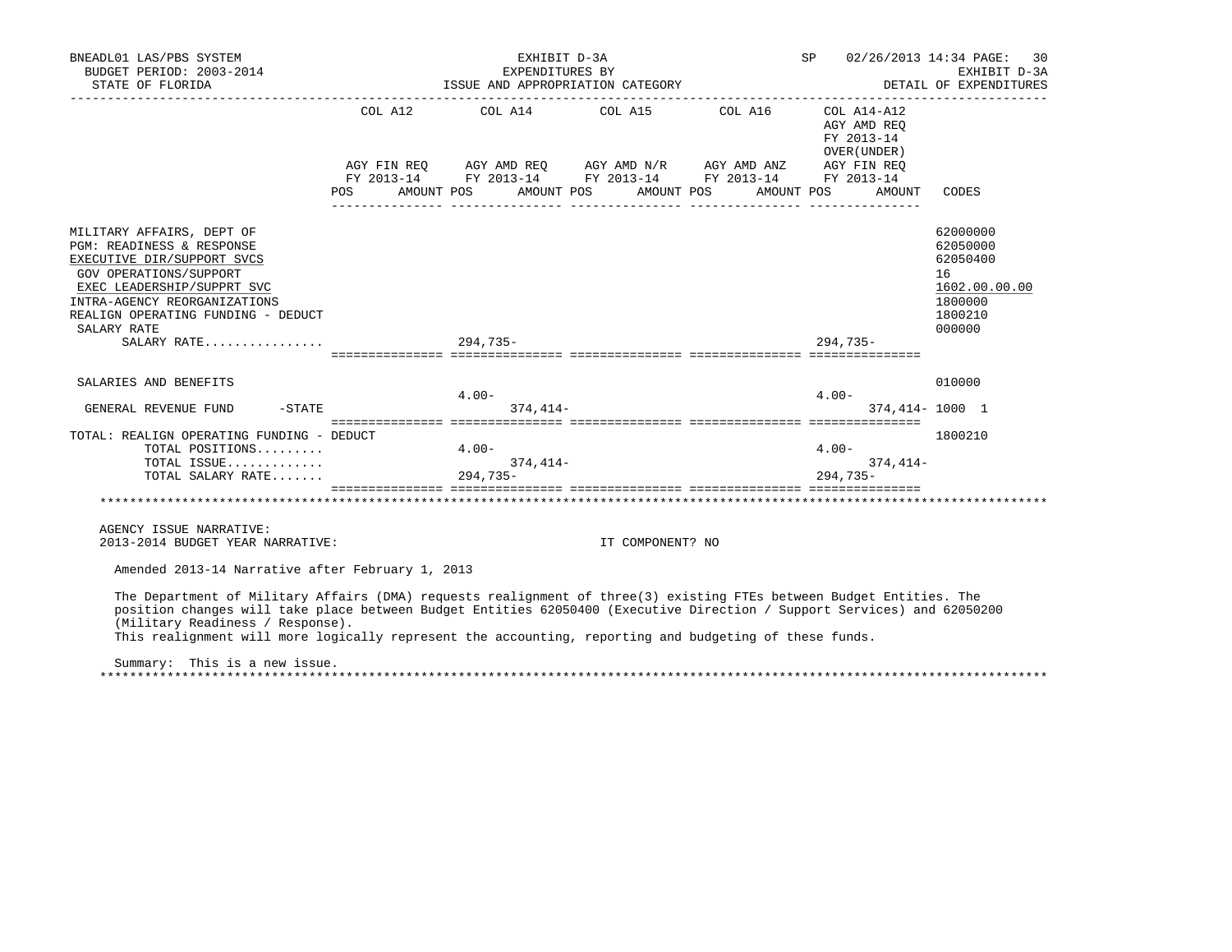| BUDGET PERIOD: 2003-2014<br>STATE OF FLORIDA                                                                                                                                                                       |                           | EXHIBIT D-3A      | EXPENDITURES BY<br>ISSUE AND APPROPRIATION CATEGORY                                                                                                                       |         |                                                                                | SP 02/26/2013 14:34 PAGE: 31<br>EXHIBIT D-3A<br>DETAIL OF EXPENDITURES        |
|--------------------------------------------------------------------------------------------------------------------------------------------------------------------------------------------------------------------|---------------------------|-------------------|---------------------------------------------------------------------------------------------------------------------------------------------------------------------------|---------|--------------------------------------------------------------------------------|-------------------------------------------------------------------------------|
|                                                                                                                                                                                                                    | COL A12<br>POS AMOUNT POS |                   | COL A14 COL A15 COL A16<br>AGY FIN REQ AGY AMD REQ AGY AMD N/R AGY AMD ANZ AGY FIN REQ<br>FY 2013-14 FY 2013-14 FY 2013-14 FY 2013-14 FY 2013-14<br>AMOUNT POS AMOUNT POS |         | COL A14-A12<br>AGY AMD REO<br>FY 2013-14<br>OVER (UNDER )<br>AMOUNT POS AMOUNT | CODES                                                                         |
| MILITARY AFFAIRS, DEPT OF<br>PGM: READINESS & RESPONSE<br>EXECUTIVE DIR/SUPPORT SVCS<br>GOV OPERATIONS/SUPPORT<br>EXEC LEADERSHIP/SUPPRT SVC<br>INTRA-AGENCY REORGANIZATIONS<br>REALIGN OPERATING FUNDING - DEDUCT |                           |                   |                                                                                                                                                                           |         |                                                                                | 62000000<br>62050000<br>62050400<br>16<br>1602.00.00.00<br>1800000<br>1800210 |
| POSITION DETAIL OF SALARIES AND BENEFITS:                                                                                                                                                                          |                           |                   |                                                                                                                                                                           |         |                                                                                |                                                                               |
|                                                                                                                                                                                                                    | $_{\rm FTE}$              |                   | BASE RATE             ADDITIVES           BENEFITS            SUBTOTAL                               AND  BENEFITS                                                        |         |                                                                                | LAPSE LAPSED SALARIES                                                         |
|                                                                                                                                                                                                                    |                           |                   |                                                                                                                                                                           |         | <u>aadaa aadaadaadaadaa aadaad</u>                                             |                                                                               |
| A14 - AGY AMD REO FY 2013-14                                                                                                                                                                                       |                           |                   |                                                                                                                                                                           |         |                                                                                |                                                                               |
| CHANGES TO CURRENTLY AUTHORIZED POSITIONS<br>7708 SPECIAL PROJECTS OFFICER-FNG                                                                                                                                     |                           |                   |                                                                                                                                                                           |         |                                                                                |                                                                               |
| 00004 001                                                                                                                                                                                                          | $1.00 -$                  | $80.680 -$        |                                                                                                                                                                           |         |                                                                                | 20,527- 101,207- 0.00 101,207-                                                |
| 7710 ASSISTANT OPERATIONS OFFICER-FNG<br>00166 001                                                                                                                                                                 |                           | $1.00 - 95.144 -$ |                                                                                                                                                                           | 22,383- | 117,527- 0.00                                                                  | 117,527-                                                                      |
| 7715 SERVICES COORDINATOR-FNG<br>00023 001                                                                                                                                                                         | $1.00-$                   | $92,369-$         |                                                                                                                                                                           |         | 22,027- 114,396- 0.00                                                          | 114,396-                                                                      |
| 1009 PERSONNEL TECHNICIAN II - SES<br>00032 001                                                                                                                                                                    |                           | $1.00 - 26,542 -$ |                                                                                                                                                                           |         |                                                                                | $14,742-41,284-0.00$ $41,284-$                                                |
|                                                                                                                                                                                                                    |                           |                   |                                                                                                                                                                           |         |                                                                                |                                                                               |
| TOTALS FOR ISSUE BY FUND<br>1000 GENERAL REVENUE FUND                                                                                                                                                              |                           |                   |                                                                                                                                                                           |         |                                                                                | $374,414-$                                                                    |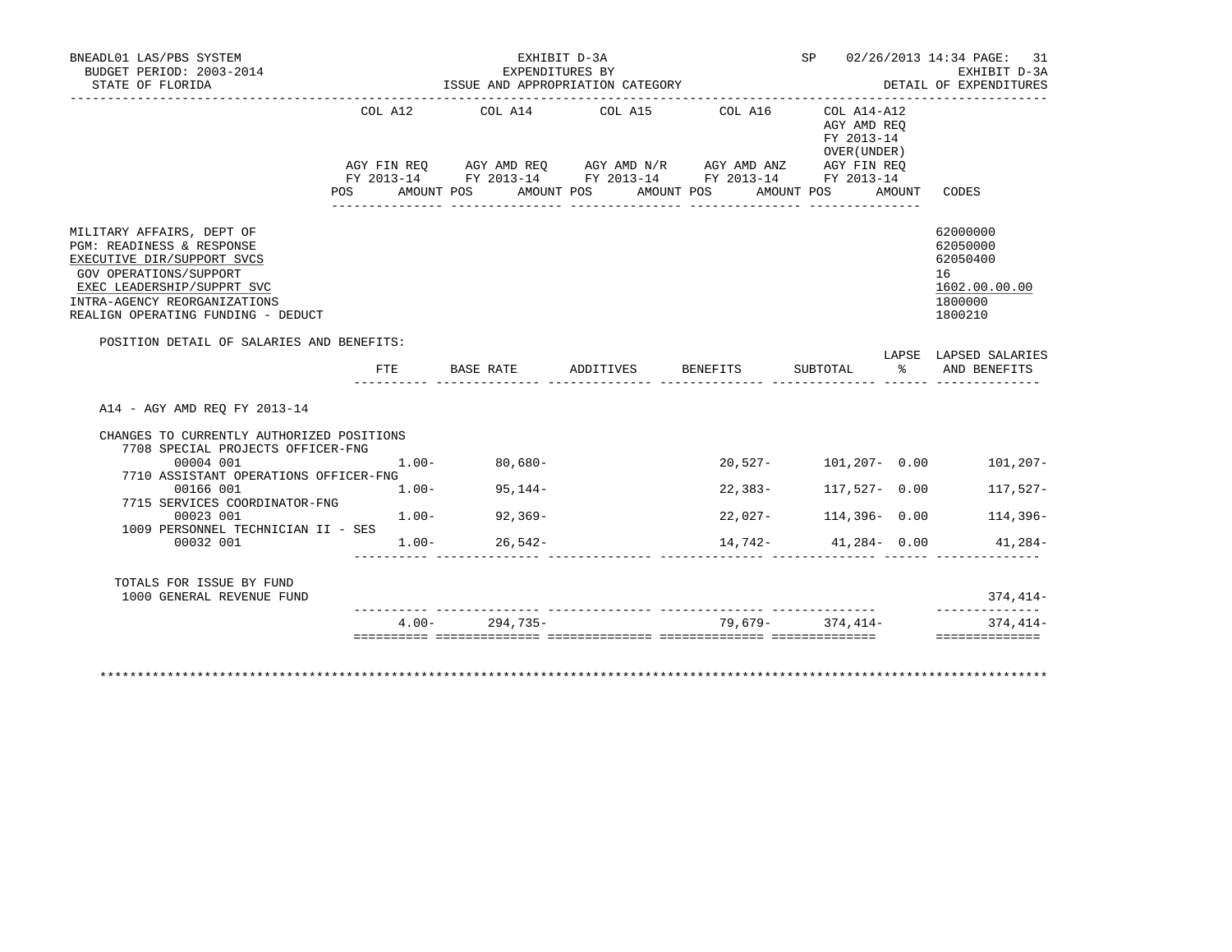| BNEADL01 LAS/PBS SYSTEM<br>BUDGET PERIOD: 2003-2014<br>STATE OF FLORIDA                                                                                                                                                                                                                                                                                                                                                     | EXHIBIT D-3A<br>EXPENDITURES BY<br>ISSUE AND APPROPRIATION CATEGORY |                  |                                                                                                                                                                                                                                           | SP 02/26/2013 14:34 PAGE:<br>32<br>EXHIBIT D-3A<br>DETAIL OF EXPENDITURES |        |                                                                                         |
|-----------------------------------------------------------------------------------------------------------------------------------------------------------------------------------------------------------------------------------------------------------------------------------------------------------------------------------------------------------------------------------------------------------------------------|---------------------------------------------------------------------|------------------|-------------------------------------------------------------------------------------------------------------------------------------------------------------------------------------------------------------------------------------------|---------------------------------------------------------------------------|--------|-----------------------------------------------------------------------------------------|
|                                                                                                                                                                                                                                                                                                                                                                                                                             |                                                                     |                  | COL A12 COL A14 COL A15 COL A16 COL A14-A12<br>AGY FIN REQ AGY AMD REQ AGY AMD N/R AGY AMD ANZ AGY FIN REQ<br>FY 2013-14 FY 2013-14 FY 2013-14 FY 2013-14 FY 2013-14<br>POS AMOUNT POS AMOUNT POS AMOUNT POS AMOUNT POS AMOUNT POS AMOUNT | AGY AMD REO<br>FY 2013-14<br>OVER (UNDER)                                 | AMOUNT | CODES                                                                                   |
| MILITARY AFFAIRS, DEPT OF<br>PGM: READINESS & RESPONSE<br>EXECUTIVE DIR/SUPPORT SVCS<br>GOV OPERATIONS/SUPPORT<br>EXEC LEADERSHIP/SUPPRT SVC<br>INTRA-AGENCY REORGANIZATIONS<br>REALIGN OPERATING FUNDING - ADD<br>SALARY RATE<br>SALARY RATE                                                                                                                                                                               | 60.000                                                              |                  |                                                                                                                                                                                                                                           | 60,000                                                                    |        | 62000000<br>62050000<br>62050400<br>16<br>1602.00.00.00<br>1800000<br>1800220<br>000000 |
| SALARIES AND BENEFITS<br>$-STATE$<br>GENERAL REVENUE FUND                                                                                                                                                                                                                                                                                                                                                                   | 1.00<br>79,048                                                      |                  |                                                                                                                                                                                                                                           | 1.00                                                                      |        | 010000<br>79,048 1000 1                                                                 |
| TOTAL: REALIGN OPERATING FUNDING - ADD<br>TOTAL POSITIONS $1.00$<br>TOTAL ISSUE<br>TOTAL SALARY RATE                                                                                                                                                                                                                                                                                                                        | 79,048<br>60,000                                                    |                  |                                                                                                                                                                                                                                           | 1.00<br>60,000                                                            | 79,048 | 1800220                                                                                 |
| AGENCY ISSUE NARRATIVE:<br>2013-2014 BUDGET YEAR NARRATIVE:                                                                                                                                                                                                                                                                                                                                                                 |                                                                     | IT COMPONENT? NO |                                                                                                                                                                                                                                           |                                                                           |        |                                                                                         |
| Amended 2013-14 Narrative after February 1, 2013                                                                                                                                                                                                                                                                                                                                                                            |                                                                     |                  |                                                                                                                                                                                                                                           |                                                                           |        |                                                                                         |
| The Department of Military Affairs (DMA) requests realignment of one(1) existing FTE between Budget Entities. The<br>position changes will take place between Budget Entities 62050200 (Military Readiness / Response) and 62050400 (Executive<br>Direction / Support Services).<br>This realignment will more logically represent the accounting, reporting and budgeting of these funds.<br>Summary: This is a new issue. |                                                                     |                  |                                                                                                                                                                                                                                           |                                                                           |        |                                                                                         |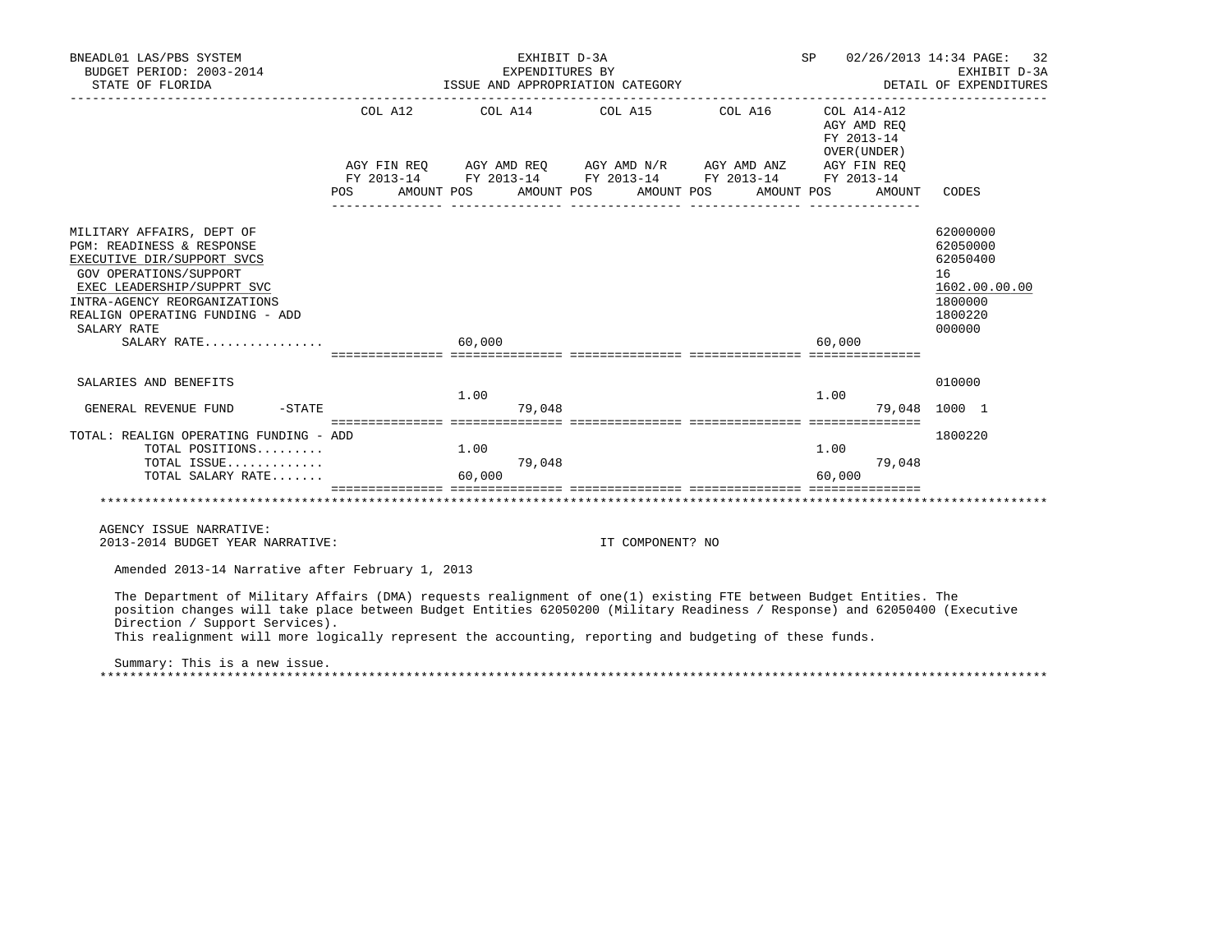| BNEADL01 LAS/PBS SYSTEM<br>BUDGET PERIOD: 2003-2014<br>STATE OF FLORIDA                                                                                                                                         | ISSUE AND APPROPRIATION CATEGORY | SP 02/26/2013 14:34 PAGE: 33<br>EXHIBIT D-3A<br>EXHIBII D-SA<br>DETAIL OF EXPENDITURES |  |                                                                         |  |                                           |                                                                               |
|-----------------------------------------------------------------------------------------------------------------------------------------------------------------------------------------------------------------|----------------------------------|----------------------------------------------------------------------------------------|--|-------------------------------------------------------------------------|--|-------------------------------------------|-------------------------------------------------------------------------------|
|                                                                                                                                                                                                                 |                                  |                                                                                        |  | COL A12 COL A14 COL A15 COL A16 COL A14-A12                             |  | AGY AMD REO<br>FY 2013-14<br>OVER (UNDER) |                                                                               |
|                                                                                                                                                                                                                 |                                  |                                                                                        |  | POS AMOUNT POS AMOUNT POS AMOUNT POS AMOUNT POS AMOUNT                  |  |                                           | CODES                                                                         |
| MILITARY AFFAIRS, DEPT OF<br>PGM: READINESS & RESPONSE<br>EXECUTIVE DIR/SUPPORT SVCS<br>GOV OPERATIONS/SUPPORT<br>EXEC LEADERSHIP/SUPPRT SVC<br>INTRA-AGENCY REORGANIZATIONS<br>REALIGN OPERATING FUNDING - ADD |                                  |                                                                                        |  |                                                                         |  |                                           | 62000000<br>62050000<br>62050400<br>16<br>1602.00.00.00<br>1800000<br>1800220 |
| POSITION DETAIL OF SALARIES AND BENEFITS:                                                                                                                                                                       |                                  |                                                                                        |  |                                                                         |  |                                           | LAPSE LAPSED SALARIES                                                         |
|                                                                                                                                                                                                                 |                                  |                                                                                        |  | FTE BASE RATE ADDITIVES BENEFITS SUBTOTAL %                             |  |                                           | AND BENEFITS                                                                  |
| A14 - AGY AMD REO FY 2013-14                                                                                                                                                                                    |                                  |                                                                                        |  |                                                                         |  |                                           |                                                                               |
| NEW POSITIONS<br>0720 EXECUTIVE ASSISTANT II - SES<br>00155 001                                                                                                                                                 | $1.00$ 60,000                    |                                                                                        |  |                                                                         |  |                                           | $19,048$ $79,048$ $0.00$ $79,048$                                             |
| TOTALS FOR ISSUE BY FUND<br>1000 GENERAL REVENUE FUND                                                                                                                                                           |                                  |                                                                                        |  |                                                                         |  |                                           | 79,048                                                                        |
|                                                                                                                                                                                                                 | 1.00                             | 60,000                                                                                 |  |                                                                         |  | 19,048 79,048                             | 79,048                                                                        |
|                                                                                                                                                                                                                 |                                  |                                                                                        |  | <u> socococo coocococococo coocococococo coocococococo coocococococ</u> |  |                                           | ==============                                                                |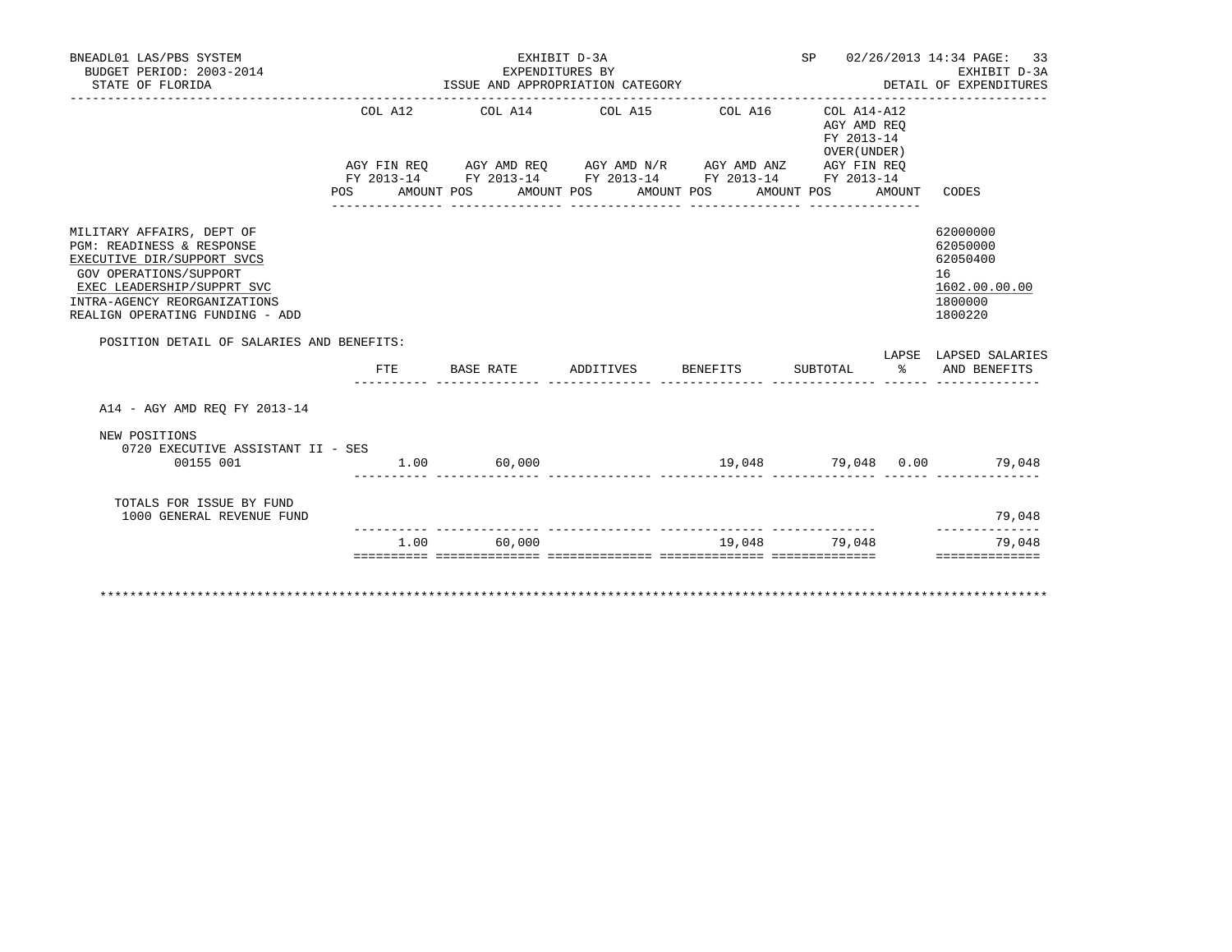| BNEADL01 LAS/PBS SYSTEM<br>BUDGET PERIOD: 2003-2014<br>STATE OF FLORIDA                                                                                                                                                                                                       |            | EXHIBIT D-3A<br>EXPENDITURES BY                                                                       | SP<br>ISSUE AND APPROPRIATION CATEGORY <b>And SET ALL SETT AND APPROPRIATION</b> CATEGORY | 02/26/2013 14:34 PAGE: 34<br>EXHIBIT D-3A                |                                                                                                   |
|-------------------------------------------------------------------------------------------------------------------------------------------------------------------------------------------------------------------------------------------------------------------------------|------------|-------------------------------------------------------------------------------------------------------|-------------------------------------------------------------------------------------------|----------------------------------------------------------|---------------------------------------------------------------------------------------------------|
|                                                                                                                                                                                                                                                                               | COL A12    | COL A14 COL A15 COL A16<br>AGY FIN REQ AGY AMD REQ AGY AMD N/R AGY AMD ANZ AGY FIN REQ                |                                                                                           | COL A14-A12<br>AGY AMD REO<br>FY 2013-14<br>OVER (UNDER) |                                                                                                   |
|                                                                                                                                                                                                                                                                               | <b>POS</b> | FY 2013-14 FY 2013-14 FY 2013-14 FY 2013-14 FY 2013-14<br>AMOUNT POS AMOUNT POS AMOUNT POS AMOUNT POS |                                                                                           | AMOUNT                                                   | CODES                                                                                             |
| MILITARY AFFAIRS, DEPT OF<br>PGM: READINESS & RESPONSE<br>EXECUTIVE DIR/SUPPORT SVCS<br>GOV OPERATIONS/SUPPORT<br>EXEC LEADERSHIP/SUPPRT SVC<br>NONRECURRING EXPENDITURES<br>WORKER COMPENSATION FOR STATE<br>ACTIVE DUTY<br>SPECIAL CATEGORIES<br>WRKER COMP/STATE ACTIVE DT |            |                                                                                                       |                                                                                           |                                                          | 62000000<br>62050000<br>62050400<br>16<br>1602.00.00.00<br>2100000<br>2103005<br>100000<br>106450 |
| $-$ STATE<br>GENERAL REVENUE FUND                                                                                                                                                                                                                                             |            | $296,404 - 296,404 -$<br>=================================                                            |                                                                                           |                                                          | 1000 1                                                                                            |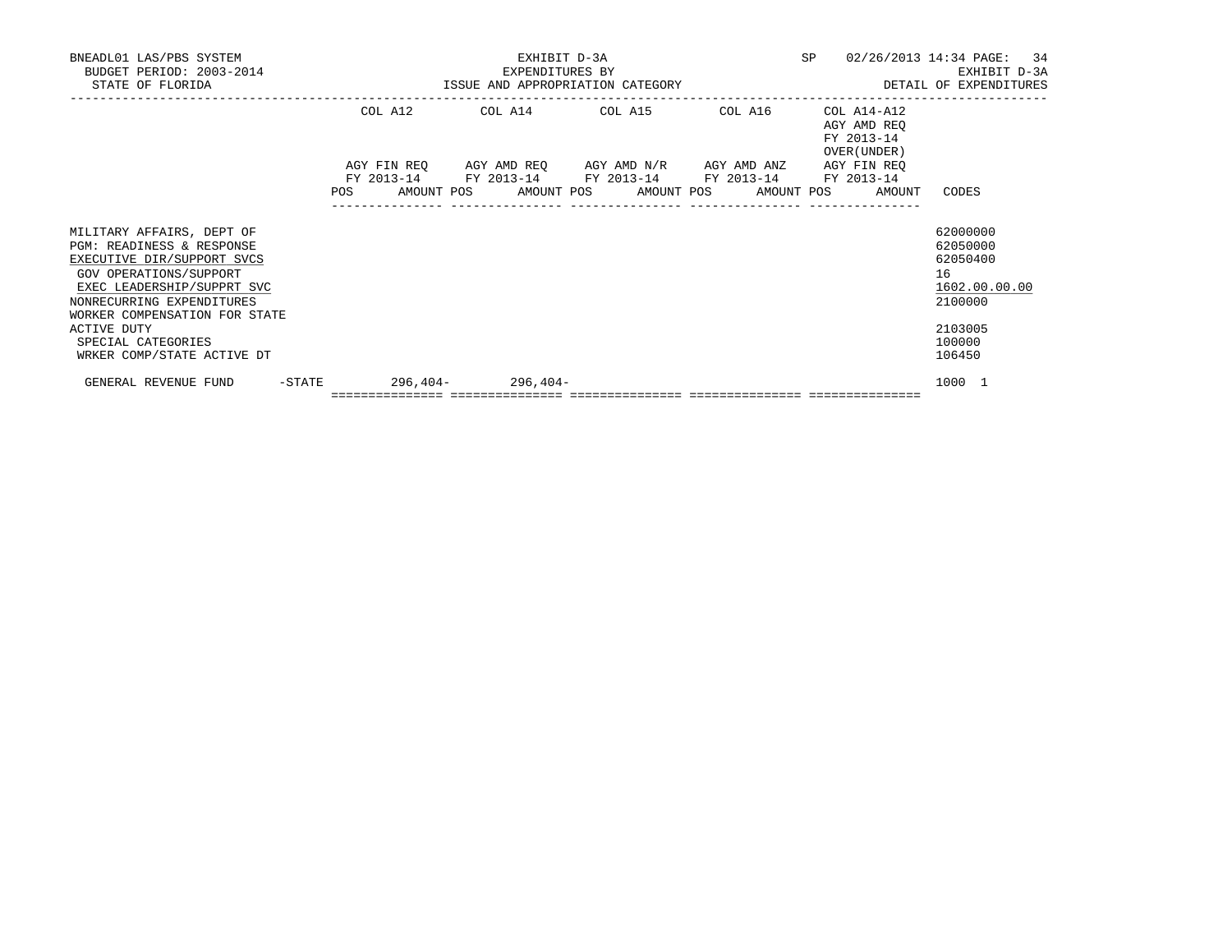| BNEADL01 LAS/PBS SYSTEM<br>BUDGET PERIOD: 2003-2014<br>STATE OF FLORIDA                                                                                                                                                                                  | EXHIBIT D-3A<br>EXPENDITURES BY<br>ISSUE AND APPROPRIATION CATEGORY |  |  |  |  |  |                                                                                                                  |                                           |  | 35<br>SP 02/26/2013 14:34 PAGE:<br>EXHIBIT D-3A<br>DETAIL OF EXPENDITURES               |
|----------------------------------------------------------------------------------------------------------------------------------------------------------------------------------------------------------------------------------------------------------|---------------------------------------------------------------------|--|--|--|--|--|------------------------------------------------------------------------------------------------------------------|-------------------------------------------|--|-----------------------------------------------------------------------------------------|
|                                                                                                                                                                                                                                                          | COL A12                                                             |  |  |  |  |  | $COL A14$ $COL A15$ $COL A16$ $COL A14-A12$                                                                      | AGY AMD REO<br>FY 2013-14<br>OVER (UNDER) |  |                                                                                         |
|                                                                                                                                                                                                                                                          |                                                                     |  |  |  |  |  | AGY FIN REQ AGY AMD REQ AGY AMD N/R AGY AMD ANZ AGY FIN REQ                                                      |                                           |  |                                                                                         |
|                                                                                                                                                                                                                                                          |                                                                     |  |  |  |  |  | FY 2013-14 FY 2013-14 FY 2013-14 FY 2013-14 FY 2013-14<br>POS AMOUNT POS AMOUNT POS AMOUNT POS AMOUNT POS AMOUNT |                                           |  | CODES                                                                                   |
| MILITARY AFFAIRS, DEPT OF<br><b>PGM: READINESS &amp; RESPONSE</b><br>EXECUTIVE DIR/SUPPORT SVCS<br>GOV OPERATIONS/SUPPORT<br>EXEC LEADERSHIP/SUPPRT SVC<br>NONRECURRING EXPENDITURES<br>INFORMATION TECHNOLOGY<br>INFRASTRUCTURE REPLACEMENT<br>EXPENSES |                                                                     |  |  |  |  |  |                                                                                                                  |                                           |  | 62000000<br>62050000<br>62050400<br>16<br>1602.00.00.00<br>2100000<br>2103008<br>040000 |
| GENERAL REVENUE FUND -STATE 80,030- 80.030-                                                                                                                                                                                                              |                                                                     |  |  |  |  |  |                                                                                                                  |                                           |  | 1000 1                                                                                  |
|                                                                                                                                                                                                                                                          |                                                                     |  |  |  |  |  |                                                                                                                  |                                           |  |                                                                                         |
| OPERATING CAPITAL OUTLAY                                                                                                                                                                                                                                 |                                                                     |  |  |  |  |  |                                                                                                                  |                                           |  | 060000                                                                                  |
| GENERAL REVENUE FUND -STATE 50,000- 50,000-                                                                                                                                                                                                              |                                                                     |  |  |  |  |  |                                                                                                                  |                                           |  | 1000 1                                                                                  |
| TOTAL: INFORMATION TECHNOLOGY<br>INFRASTRUCTURE REPLACEMENT                                                                                                                                                                                              |                                                                     |  |  |  |  |  |                                                                                                                  |                                           |  | 2103008                                                                                 |
| TOTAL ISSUE 130,030- 130,030-                                                                                                                                                                                                                            |                                                                     |  |  |  |  |  |                                                                                                                  |                                           |  |                                                                                         |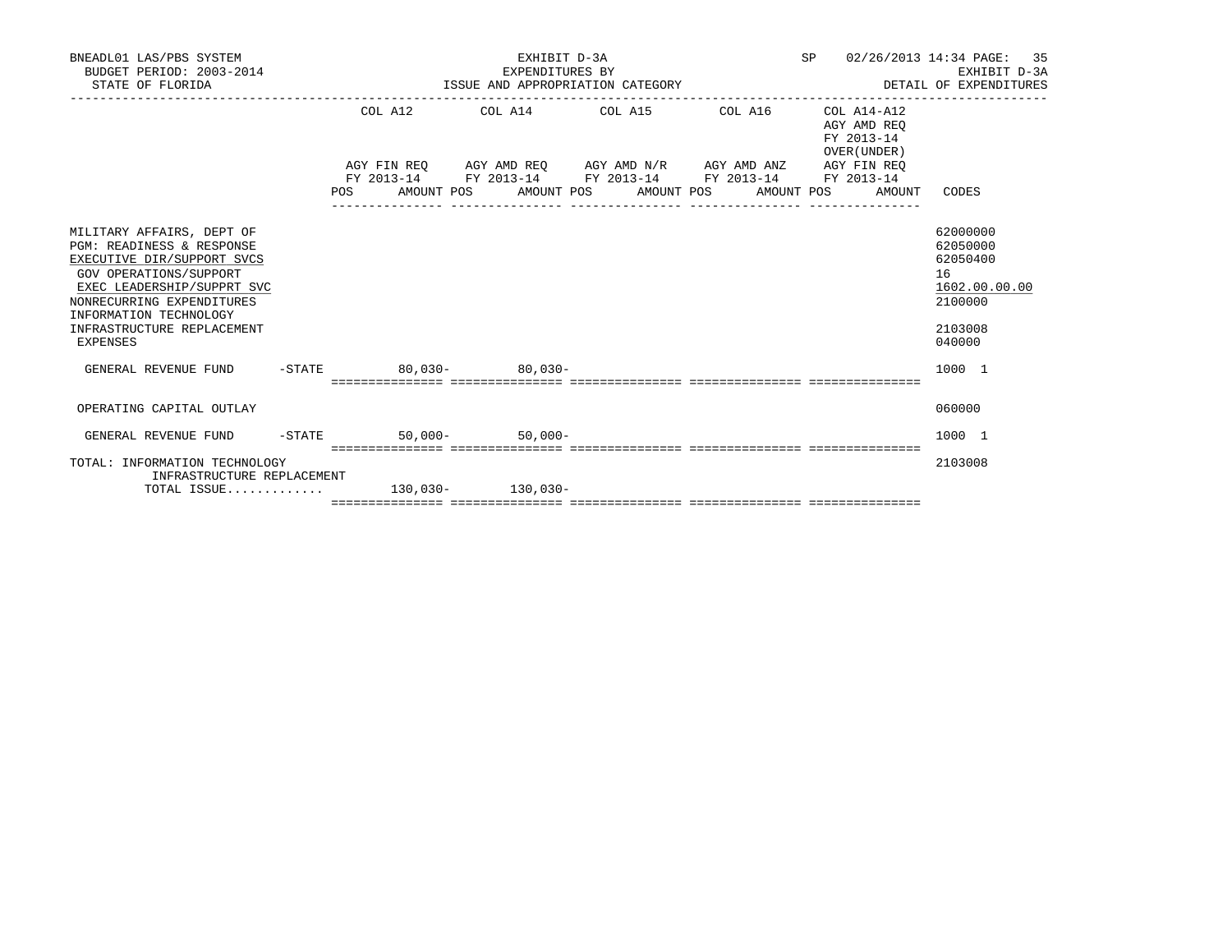| BNEADL01 LAS/PBS SYSTEM<br>BUDGET PERIOD: 2003-2014<br>STATE OF FLORIDA                                                                                                                                                                                             |         | EXHIBIT D-3A<br>EXPENDITURES BY<br>EXPENDITURES BY<br>ISSUE AND APPROPRIATION CATEGORY                    | SP | 02/26/2013 14:34 PAGE: 36<br>EXHIBIT D-3A<br>DETAIL OF EXPENDITURES |                                                                                         |
|---------------------------------------------------------------------------------------------------------------------------------------------------------------------------------------------------------------------------------------------------------------------|---------|-----------------------------------------------------------------------------------------------------------|----|---------------------------------------------------------------------|-----------------------------------------------------------------------------------------|
|                                                                                                                                                                                                                                                                     | COL A12 | COL A14 COL A15 COL A16<br>AGY FIN REQ AGY AMD REQ AGY AMD N/R AGY AMD ANZ AGY FIN REQ                    |    | COL A14-A12<br>AGY AMD REQ<br>FY 2013-14<br>OVER (UNDER)            |                                                                                         |
|                                                                                                                                                                                                                                                                     |         | FY 2013-14 FY 2013-14 FY 2013-14 FY 2013-14 FY 2013-14<br>POS AMOUNT POS AMOUNT POS AMOUNT POS AMOUNT POS |    | AMOUNT                                                              | CODES                                                                                   |
| MILITARY AFFAIRS, DEPT OF<br>PGM: READINESS & RESPONSE<br>EXECUTIVE DIR/SUPPORT SVCS<br>GOV OPERATIONS/SUPPORT<br>EXEC LEADERSHIP/SUPPRT SVC<br>NONRECURRING EXPENDITURES<br>INTEGRATED EMERGENCY OPERATIONS<br>MANAGEMENT INFORMATION SYSTEM<br>SPECIAL CATEGORIES |         |                                                                                                           |    |                                                                     | 62000000<br>62050000<br>62050400<br>16<br>1602.00.00.00<br>2100000<br>2103045<br>100000 |
| INFORMATION TECHNOLOGY<br>$-$ STATE<br>GENERAL REVENUE FUND                                                                                                                                                                                                         |         | $25.000 - 25.000 -$                                                                                       |    |                                                                     | 100036<br>1000 1                                                                        |
|                                                                                                                                                                                                                                                                     |         | =================================                                                                         |    |                                                                     |                                                                                         |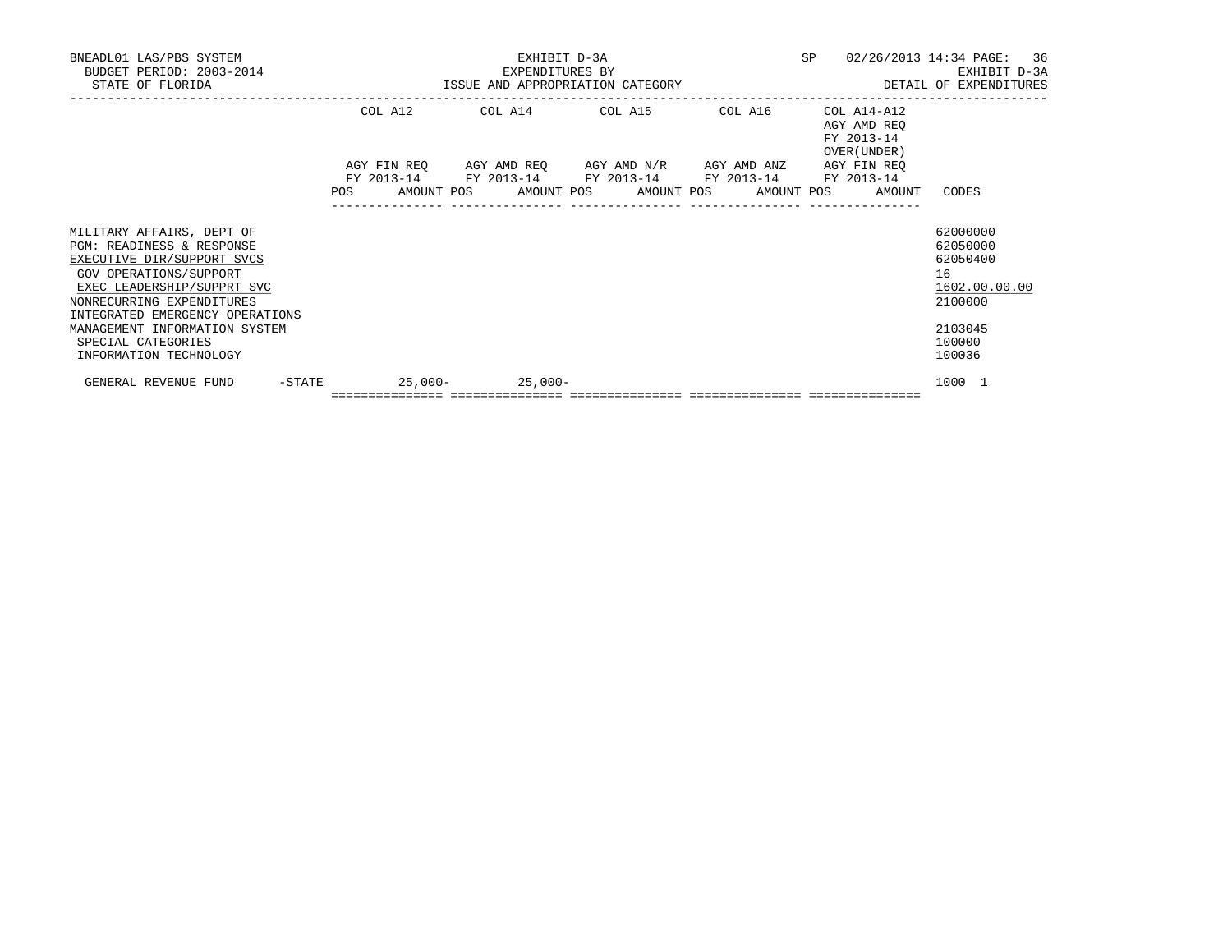| BNEADL01 LAS/PBS SYSTEM                                                                                                                                                                                                                                                                                                                                                                                                                                                                                                                                                                                                                                                                               |                                                                                    | EXHIBIT D-3A |                                                                                                                       | SP 02/26/2013 14:34 PAGE: 37                                 |                                                                                         |
|-------------------------------------------------------------------------------------------------------------------------------------------------------------------------------------------------------------------------------------------------------------------------------------------------------------------------------------------------------------------------------------------------------------------------------------------------------------------------------------------------------------------------------------------------------------------------------------------------------------------------------------------------------------------------------------------------------|------------------------------------------------------------------------------------|--------------|-----------------------------------------------------------------------------------------------------------------------|--------------------------------------------------------------|-----------------------------------------------------------------------------------------|
|                                                                                                                                                                                                                                                                                                                                                                                                                                                                                                                                                                                                                                                                                                       |                                                                                    |              | COL A12 COL A14 COL A15 COL A16 COL A14-A12                                                                           | AGY AMD REO<br>FY 2013-14<br>OVER (UNDER)                    |                                                                                         |
|                                                                                                                                                                                                                                                                                                                                                                                                                                                                                                                                                                                                                                                                                                       |                                                                                    |              | AGY FIN REQ AGY AMD REQ AGY AMD N/R AGY AMD ANZ AGY FIN REQ<br>FY 2013-14 FY 2013-14 FY 2013-14 FY 2013-14 FY 2013-14 | POS AMOUNT POS AMOUNT POS AMOUNT POS AMOUNT POS AMOUNT CODES |                                                                                         |
| MILITARY AFFAIRS, DEPT OF<br>PGM: READINESS & RESPONSE<br>EXECUTIVE DIR/SUPPORT SVCS<br>GOV OPERATIONS/SUPPORT<br>EXEC LEADERSHIP/SUPPRT SVC<br>EOUIPMENT NEEDS<br>INFORMATION TECHNOLOGY<br>INFRASTRUCTURE REPLACEMENT<br>OPERATING CAPITAL OUTLAY                                                                                                                                                                                                                                                                                                                                                                                                                                                   |                                                                                    |              |                                                                                                                       |                                                              | 62000000<br>62050000<br>62050400<br>16<br>1602.00.00.00<br>2400000<br>24010C0<br>060000 |
| GENERAL REVENUE FUND                                                                                                                                                                                                                                                                                                                                                                                                                                                                                                                                                                                                                                                                                  | -STATE 75,000 75,000                                                               |              |                                                                                                                       |                                                              | 1000 1                                                                                  |
| AGENCY ISSUE NARRATIVE:<br>2013-2014 BUDGET YEAR NARRATIVE:                                                                                                                                                                                                                                                                                                                                                                                                                                                                                                                                                                                                                                           | <u> socologoologo socologoologo alaitatiologool alaitatiologoologoologoologool</u> |              | IT COMPONENT? YES                                                                                                     |                                                              |                                                                                         |
| The Department of Military Affairs (DMA) requests \$75,000 of RECURRING appropriation to purchase information technology<br>software and hardware.<br>This request is based on a recommended Life Cycle Replacement (LCR) rate of 25% per year. Typical infrastructure has a<br>life expectancy of 3 years, with some hardware able to survive at a 50% replacement to 4 years. Financially it is not<br>viable to support desktops and laptops past the 3 year life expectancy.<br>The replacement of this specialized equipment is required to maintain compatibility and connectivity with<br>other state and federal agencies and will allow the continuation of the current level of operations. |                                                                                    |              |                                                                                                                       |                                                              |                                                                                         |

 DESKTOP Computer replacement (25) \$ 25,000 LAPTOP Computer replacement (25) 50,000 \*\*\*\*\*\*\*\*\*\*\*\*\*\*\*\*\*\*\*\*\*\*\*\*\*\*\*\*\*\*\*\*\*\*\*\*\*\*\*\*\*\*\*\*\*\*\*\*\*\*\*\*\*\*\*\*\*\*\*\*\*\*\*\*\*\*\*\*\*\*\*\*\*\*\*\*\*\*\*\*\*\*\*\*\*\*\*\*\*\*\*\*\*\*\*\*\*\*\*\*\*\*\*\*\*\*\*\*\*\*\*\*\*\*\*\*\*\*\*\*\*\*\*\*\*\*\*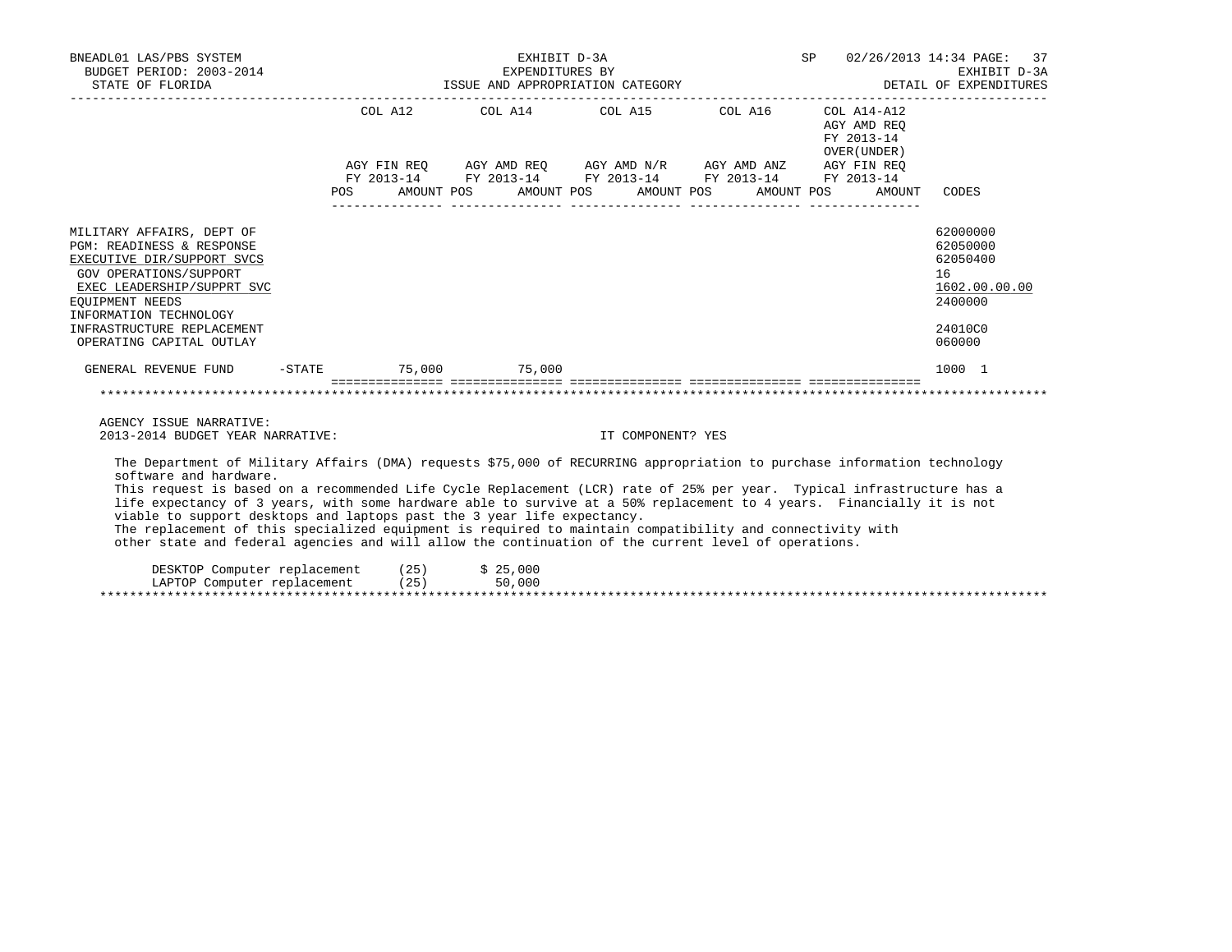| BNEADL01 LAS/PBS SYSTEM<br>BUDGET PERIOD: 2003-2014<br>STATE OF FLORIDA                                                                                                                                                                                                                                                   |                        | EXHIBIT D-3A<br>EXPENDITURES BY | EXPENDITURES BY<br>ISSUE AND APPROPRIATION CATEGORY                                                                                                                                           |            | SP <sub>2</sub>                                     | 02/26/2013 14:34 PAGE:<br>38<br>EXHIBIT D-3A<br>DETAIL OF EXPENDITURES                  |
|---------------------------------------------------------------------------------------------------------------------------------------------------------------------------------------------------------------------------------------------------------------------------------------------------------------------------|------------------------|---------------------------------|-----------------------------------------------------------------------------------------------------------------------------------------------------------------------------------------------|------------|-----------------------------------------------------|-----------------------------------------------------------------------------------------|
|                                                                                                                                                                                                                                                                                                                           | POS FOR                | AMOUNT POS                      | COL A12 COL A14 COL A15 COL A16 COL A14-A12<br>AGY FIN REO AGY AMD REO AGY AMD N/R AGY AMD ANZ AGY FIN REO<br>FY 2013-14 FY 2013-14 FY 2013-14 FY 2013-14 FY 2013-14<br>AMOUNT POS AMOUNT POS | AMOUNT POS | AGY AMD REO<br>FY 2013-14<br>OVER (UNDER)<br>AMOUNT | CODES                                                                                   |
| MILITARY AFFAIRS, DEPT OF<br>PGM: READINESS & RESPONSE<br>EXECUTIVE DIR/SUPPORT SVCS<br>GOV OPERATIONS/SUPPORT<br>EXEC LEADERSHIP/SUPPRT SVC<br>ANNUALIZATION OF ADMINISTERED<br>FUNDS APPROPRIATIONS<br>STATE HEALTH INSURANCE ADJUSTMENT<br>FOR FY 2012-13 - 10 MONTHS<br><b>ANNUALIZATION</b><br>SALARIES AND BENEFITS |                        |                                 |                                                                                                                                                                                               |            |                                                     | 62000000<br>62050000<br>62050400<br>16<br>1602.00.00.00<br>26A0000<br>26A1830<br>010000 |
| GENERAL REVENUE FUND                                                                                                                                                                                                                                                                                                      | $-STATE$ 16,460 16,460 |                                 |                                                                                                                                                                                               |            |                                                     | 1000 1                                                                                  |
| DATA PROCESSING SERVICES<br>SOUTHWOOD SRC                                                                                                                                                                                                                                                                                 |                        |                                 |                                                                                                                                                                                               |            |                                                     | 210000<br>210021                                                                        |
| GENERAL REVENUE FUND                                                                                                                                                                                                                                                                                                      | $-STATE$               |                                 |                                                                                                                                                                                               |            |                                                     | 1000 1                                                                                  |
| TOTAL: STATE HEALTH INSURANCE ADJUSTMENT<br>FOR FY 2012-13 - 10 MONTHS<br>ANNUALIZATION<br>TOTAL ISSUE 16,465 16,465                                                                                                                                                                                                      |                        |                                 |                                                                                                                                                                                               |            |                                                     | 26A1830                                                                                 |
|                                                                                                                                                                                                                                                                                                                           |                        |                                 |                                                                                                                                                                                               |            |                                                     |                                                                                         |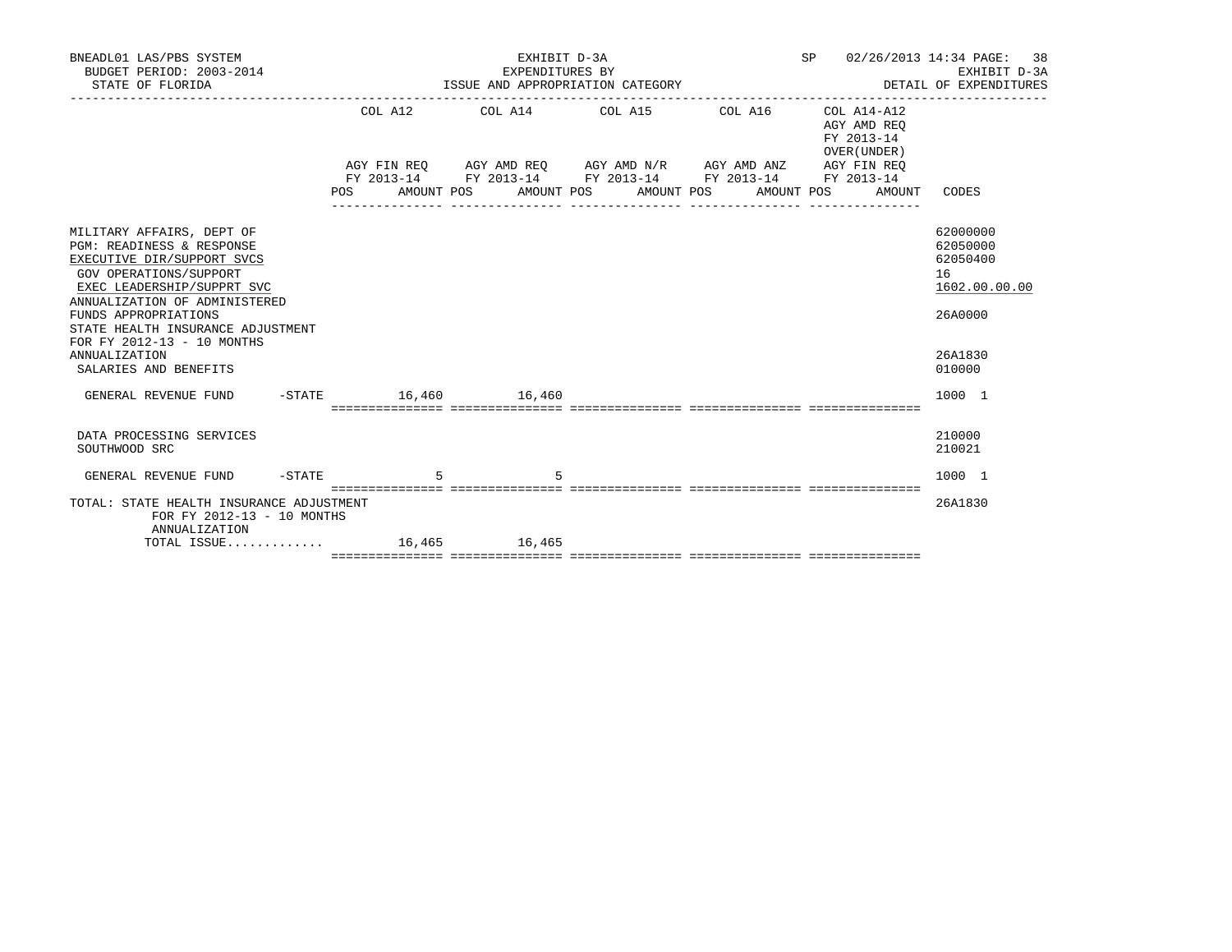| BNEADL01 LAS/PBS SYSTEM<br>BUDGET PERIOD: 2003-2014<br>STATE OF FLORIDA                                                                                                                                                                                                                                                                                                                                                                                                                                                                                                                                                                                                                                                                                                                                                                                                                                                                                                                |             |            | EXHIBIT D-3A | EXPENDITURES BY       | ISSUE AND APPROPRIATION CATEGORY                       |            |                                                   | SP 02/26/2013 14:34 PAGE: 39<br>EXHIBIT D-3A<br>DETAIL OF EXPENDITURES                                      |
|----------------------------------------------------------------------------------------------------------------------------------------------------------------------------------------------------------------------------------------------------------------------------------------------------------------------------------------------------------------------------------------------------------------------------------------------------------------------------------------------------------------------------------------------------------------------------------------------------------------------------------------------------------------------------------------------------------------------------------------------------------------------------------------------------------------------------------------------------------------------------------------------------------------------------------------------------------------------------------------|-------------|------------|--------------|-----------------------|--------------------------------------------------------|------------|---------------------------------------------------|-------------------------------------------------------------------------------------------------------------|
|                                                                                                                                                                                                                                                                                                                                                                                                                                                                                                                                                                                                                                                                                                                                                                                                                                                                                                                                                                                        | COL A12     |            | COL A14      |                       | COL A15 COL A16 COL A14-A12                            |            | AGY AMD REO<br>FY 2013-14<br>OVER (UNDER)         |                                                                                                             |
|                                                                                                                                                                                                                                                                                                                                                                                                                                                                                                                                                                                                                                                                                                                                                                                                                                                                                                                                                                                        | AGY FIN REQ |            |              |                       | FY 2013-14 FY 2013-14 FY 2013-14 FY 2013-14 FY 2013-14 |            | AGY AMD REQ AGY AMD $N/R$ AGY AMD ANZ AGY FIN REQ |                                                                                                             |
|                                                                                                                                                                                                                                                                                                                                                                                                                                                                                                                                                                                                                                                                                                                                                                                                                                                                                                                                                                                        | POS FOR     | AMOUNT POS |              | AMOUNT POS AMOUNT POS |                                                        | AMOUNT POS |                                                   | AMOUNT CODES                                                                                                |
| MILITARY AFFAIRS, DEPT OF<br>PGM: READINESS & RESPONSE<br>EXECUTIVE DIR/SUPPORT SVCS<br>GOV OPERATIONS/SUPPORT<br>EXEC LEADERSHIP/SUPPRT SVC<br>AGENCY-WIDE INFORMATION TECHNOLOGY<br>INTEGRATED EMERGENCY OPERATIONS<br>MANAGEMENT INFORMATION SYSTEM<br>SPECIAL CATEGORIES<br>INFORMATION TECHNOLOGY<br>GENERAL REVENUE FUND -STATE 25,000 25,000                                                                                                                                                                                                                                                                                                                                                                                                                                                                                                                                                                                                                                    |             |            |              |                       |                                                        |            |                                                   | 62000000<br>62050000<br>62050400<br>16<br>1602.00.00.00<br>3620000<br>36210C0<br>100000<br>100036<br>1000 1 |
|                                                                                                                                                                                                                                                                                                                                                                                                                                                                                                                                                                                                                                                                                                                                                                                                                                                                                                                                                                                        |             |            |              |                       |                                                        |            |                                                   |                                                                                                             |
| AGENCY ISSUE NARRATIVE:<br>2013-2014 BUDGET YEAR NARRATIVE:                                                                                                                                                                                                                                                                                                                                                                                                                                                                                                                                                                                                                                                                                                                                                                                                                                                                                                                            |             |            |              |                       | IT COMPONENT? YES                                      |            |                                                   |                                                                                                             |
| The Department of Military Affairs requests \$25,000 of RECURRING appropriation for maintenance and improvements to the<br>Integrated Emergency Operation Management System (IOEMS). The requested funding is additional to the \$25,000 of<br>recurring<br>appropriation currently received.<br>The IEOMS supports the National Guard when the Governor calls them to state active duty. The system converts federal<br>computer data into the associated state data that can be used by the state s payroll, purchasing and accounting systems.<br>IEOMS has dramatically improved the department s responsiveness to National Guard members, Florida s vendors and citizens<br>of Florida. Because the federal databases change frequently IEOMS has to be constantly modified to extract the needed<br>data to provide a timely response.<br>This request is essential to fund software changes and hardware replacement required to keep the system ready at a<br>moments notice. |             |            |              |                       |                                                        |            |                                                   |                                                                                                             |

\*\*\*\*\*\*\*\*\*\*\*\*\*\*\*\*\*\*\*\*\*\*\*\*\*\*\*\*\*\*\*\*\*\*\*\*\*\*\*\*\*\*\*\*\*\*\*\*\*\*\*\*\*\*\*\*\*\*\*\*\*\*\*\*\*\*\*\*\*\*\*\*\*\*\*\*\*\*\*\*\*\*\*\*\*\*\*\*\*\*\*\*\*\*\*\*\*\*\*\*\*\*\*\*\*\*\*\*\*\*\*\*\*\*\*\*\*\*\*\*\*\*\*\*\*\*\*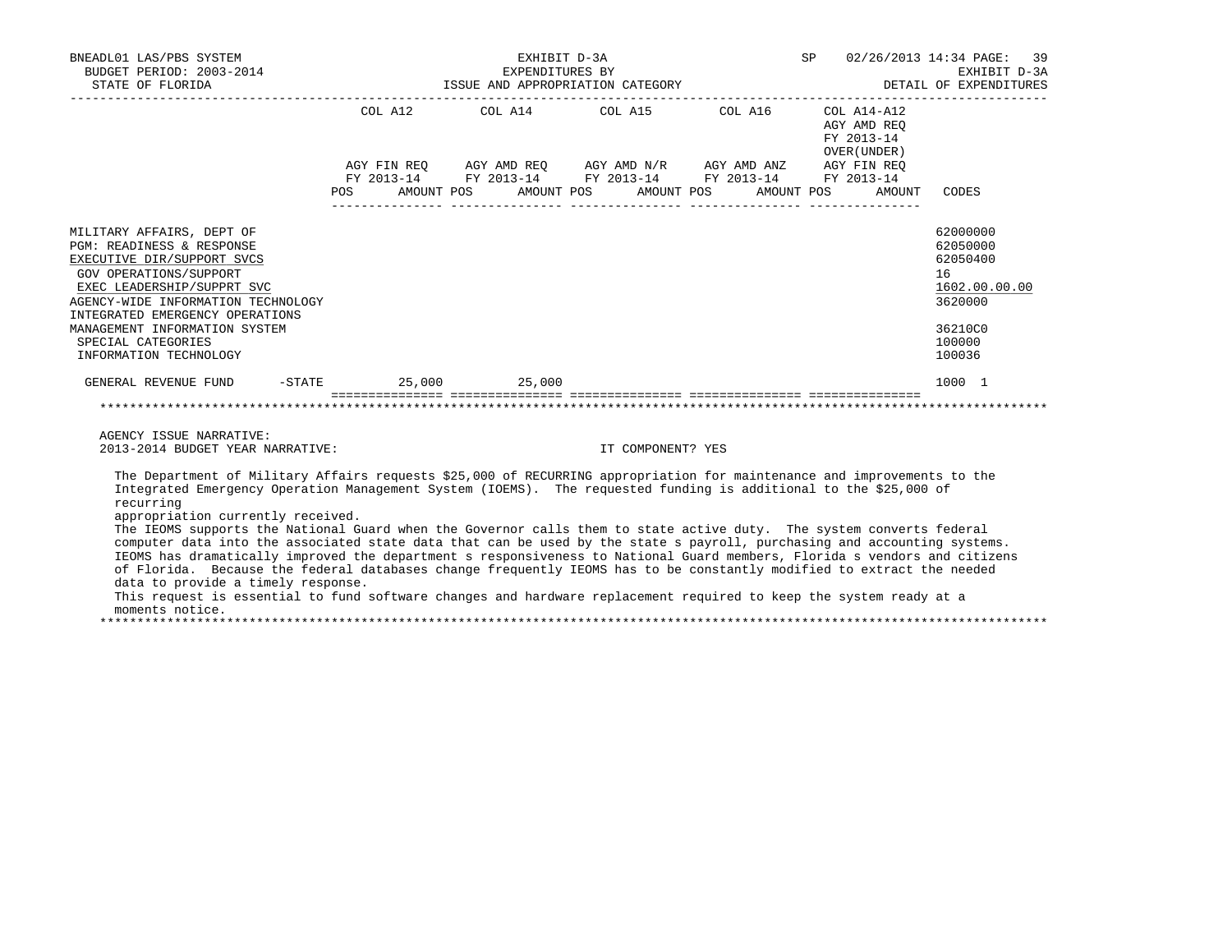| BNEADL01 LAS/PBS SYSTEM<br>BUDGET PERIOD: 2003-2014<br>STATE OF FLORIDA                                                                                                                                                   |         | EXHIBIT D-3A<br>EXPENDITURES BY |                                                                                                           |  | SP |                                                          | 02/26/2013 14:34 PAGE:<br>40<br>EXHIBIT D-3A<br>ISSUE AND APPROPRIATION CATEGORY THE SERIES OF DETAIL OF EXPENDITURES |
|---------------------------------------------------------------------------------------------------------------------------------------------------------------------------------------------------------------------------|---------|---------------------------------|-----------------------------------------------------------------------------------------------------------|--|----|----------------------------------------------------------|-----------------------------------------------------------------------------------------------------------------------|
|                                                                                                                                                                                                                           | COL A12 |                                 | COL A14 COL A15 COL A16<br>AGY FIN REQ AGY AMD REQ AGY AMD N/R AGY AMD ANZ AGY FIN REQ                    |  |    | COL A14-A12<br>AGY AMD REO<br>FY 2013-14<br>OVER (UNDER) |                                                                                                                       |
|                                                                                                                                                                                                                           |         |                                 | FY 2013-14 FY 2013-14 FY 2013-14 FY 2013-14 FY 2013-14<br>POS AMOUNT POS AMOUNT POS AMOUNT POS AMOUNT POS |  |    | AMOUNT                                                   | CODES                                                                                                                 |
| MILITARY AFFAIRS, DEPT OF<br>PGM: READINESS & RESPONSE<br>EXECUTIVE DIR/SUPPORT SVCS<br>GOV OPERATIONS/SUPPORT<br>EXEC LEADERSHIP/SUPPRT SVC<br>WORKER COMPENSATION FOR STATE<br><b>ACTIVE DUTY</b><br>SPECIAL CATEGORIES |         |                                 |                                                                                                           |  |    |                                                          | 62000000<br>62050000<br>62050400<br>16<br>1602.00.00.00<br>4500000<br>100000<br>106450                                |
| WRKER COMP/STATE ACTIVE DT<br>GENERAL REVENUE FUND                                                                                                                                                                        |         |                                 | $-$ STATE 296, 404 150, 436 150, 436                                                                      |  |    | 145,968–1000 1                                           |                                                                                                                       |
|                                                                                                                                                                                                                           |         |                                 |                                                                                                           |  |    |                                                          |                                                                                                                       |

 AGENCY ISSUE NARRATIVE: 2013-2014 BUDGET YEAR NARRATIVE: IT COMPONENT? NO

 The Department of Military Affairs requests \$296,404 of NON-RECURRING appropriation to pay the worker compensation costs associated with injuries sustained by Florida National Guard members while on state active duty (SAD). Chapter 250.34, Florida Statutes includes a mechanism to cover worker compensation costs paid on members of the Florida National Guard called to State Active Duty (SAD) by the Governor. Section 250.34(3), FS states "the Division of Risk Management (DRM) shall forward each January to the Department of Military Affairs, an invoice of the payments and associated legal costs made under this subsection during the prior calendar year. The Department of Military Affairs shall incorporate the amount of the invoice in its annual budget request that begins the following July." The amount requested is an estimate based on the amount paid the Division of Risk Management in FY2012. The actual amount will be adjusted for when the actual invoice is received in January 2013.

Amended 2013-14 Narrative after February 1, 2013

 The Department of Military Affairs requests \$150,436 to pay the worker compensation costs associated with injuries sustained by Florida National Guard members while on state active duty (SAD). The original amount requested in the LBR (\$296,404) was based on the amount paid the Division of Risk Management in FY2013. The amended amount comes from the current invoice Invoice #: NG006; dated 8 January 2013.

SUMMARY:

 The original amount requested in the LBR (\$296,404) was an estimate based on the amount paid the Division of Risk Management in FY2013. Since the submission of the LBR in October 2012, the actual invoice for 2013 has been received from the Division of Risk Management. \*\*\*\*\*\*\*\*\*\*\*\*\*\*\*\*\*\*\*\*\*\*\*\*\*\*\*\*\*\*\*\*\*\*\*\*\*\*\*\*\*\*\*\*\*\*\*\*\*\*\*\*\*\*\*\*\*\*\*\*\*\*\*\*\*\*\*\*\*\*\*\*\*\*\*\*\*\*\*\*\*\*\*\*\*\*\*\*\*\*\*\*\*\*\*\*\*\*\*\*\*\*\*\*\*\*\*\*\*\*\*\*\*\*\*\*\*\*\*\*\*\*\*\*\*\*\*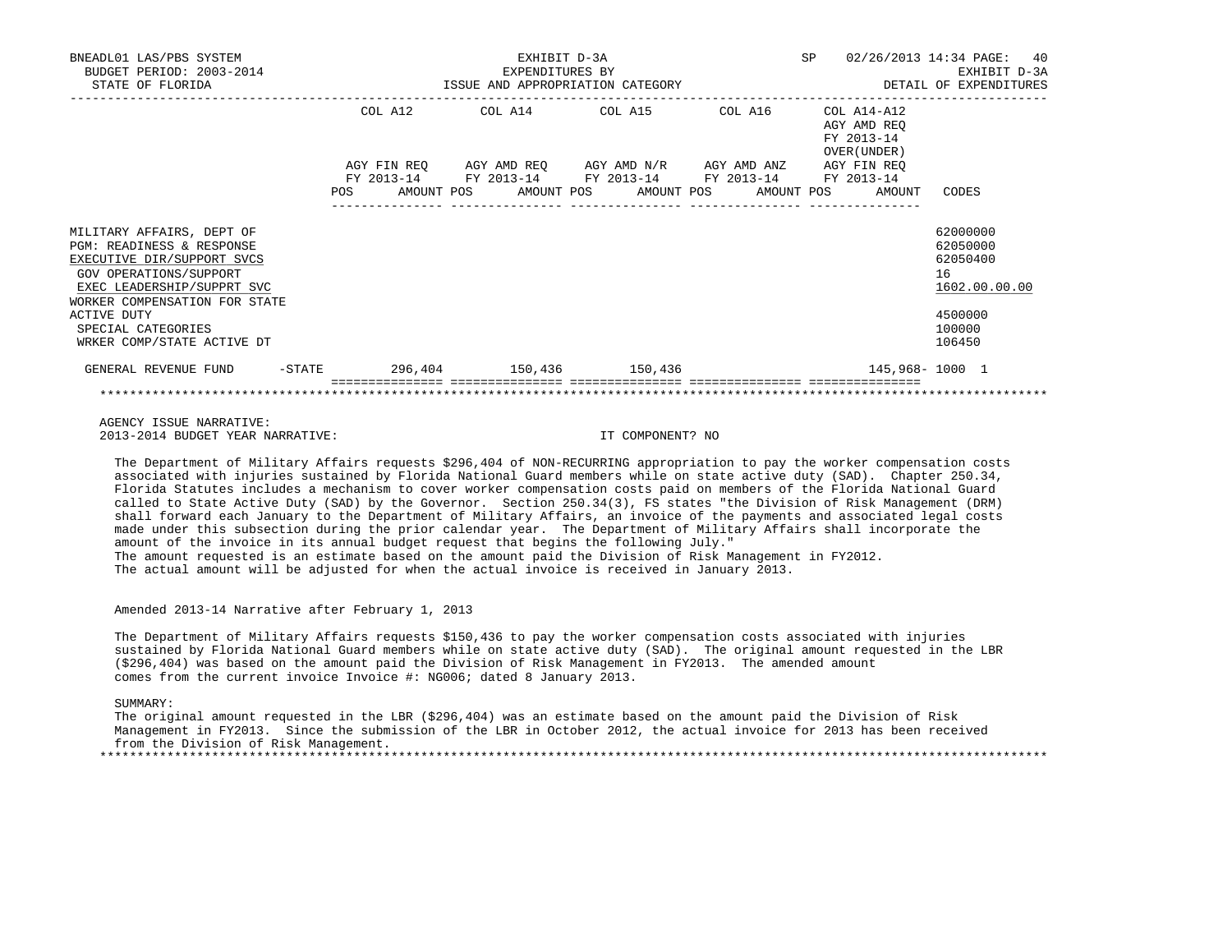| BNEADL01 LAS/PBS SYSTEM<br>BUDGET PERIOD: 2003-2014<br>STATE OF FLORIDA                                                                      |             | EXHIBIT D-3A<br>EXPENDITURES BY<br>ISSUE AND APPROPRIATION CATEGORY                                                                                       | SP | 02/26/2013 14:34 PAGE: 41<br>EXHIBIT D-3A<br>DETAIL OF EXPENDITURES |                                                         |
|----------------------------------------------------------------------------------------------------------------------------------------------|-------------|-----------------------------------------------------------------------------------------------------------------------------------------------------------|----|---------------------------------------------------------------------|---------------------------------------------------------|
|                                                                                                                                              | COL A12     | COL A14 COL A15 COL A16                                                                                                                                   |    | COL A14-A12<br>AGY AMD REO<br>FY 2013-14<br>OVER (UNDER)            |                                                         |
|                                                                                                                                              | POS         | AGY FIN REO AGY AMD REO AGY AMD N/R AGY AMD ANZ AGY FIN REO<br>FY 2013-14 FY 2013-14 FY 2013-14 FY 2013-14 FY 2013-14<br>AMOUNT POS AMOUNT POS AMOUNT POS |    | AMOUNT POS<br>AMOUNT                                                | CODES                                                   |
| MILITARY AFFAIRS, DEPT OF<br>PGM: READINESS & RESPONSE<br>EXECUTIVE DIR/SUPPORT SVCS<br>GOV OPERATIONS/SUPPORT<br>EXEC LEADERSHIP/SUPPRT SVC |             |                                                                                                                                                           |    |                                                                     | 62000000<br>62050000<br>62050400<br>16<br>1602.00.00.00 |
| TOTAL: EXEC LEADERSHIP/SUPPRT SVC<br>BY FUND TYPE                                                                                            |             |                                                                                                                                                           |    |                                                                     | 1602.00.00.00                                           |
| GENERAL REVENUE FUND 3,936,637 3,495,303 150,436<br>SALARY RATE 2,020,965 1,786,230                                                          | 29.00 26.00 |                                                                                                                                                           |    | $3.00 -$<br>441,334- 1000<br>$234,735-$                             |                                                         |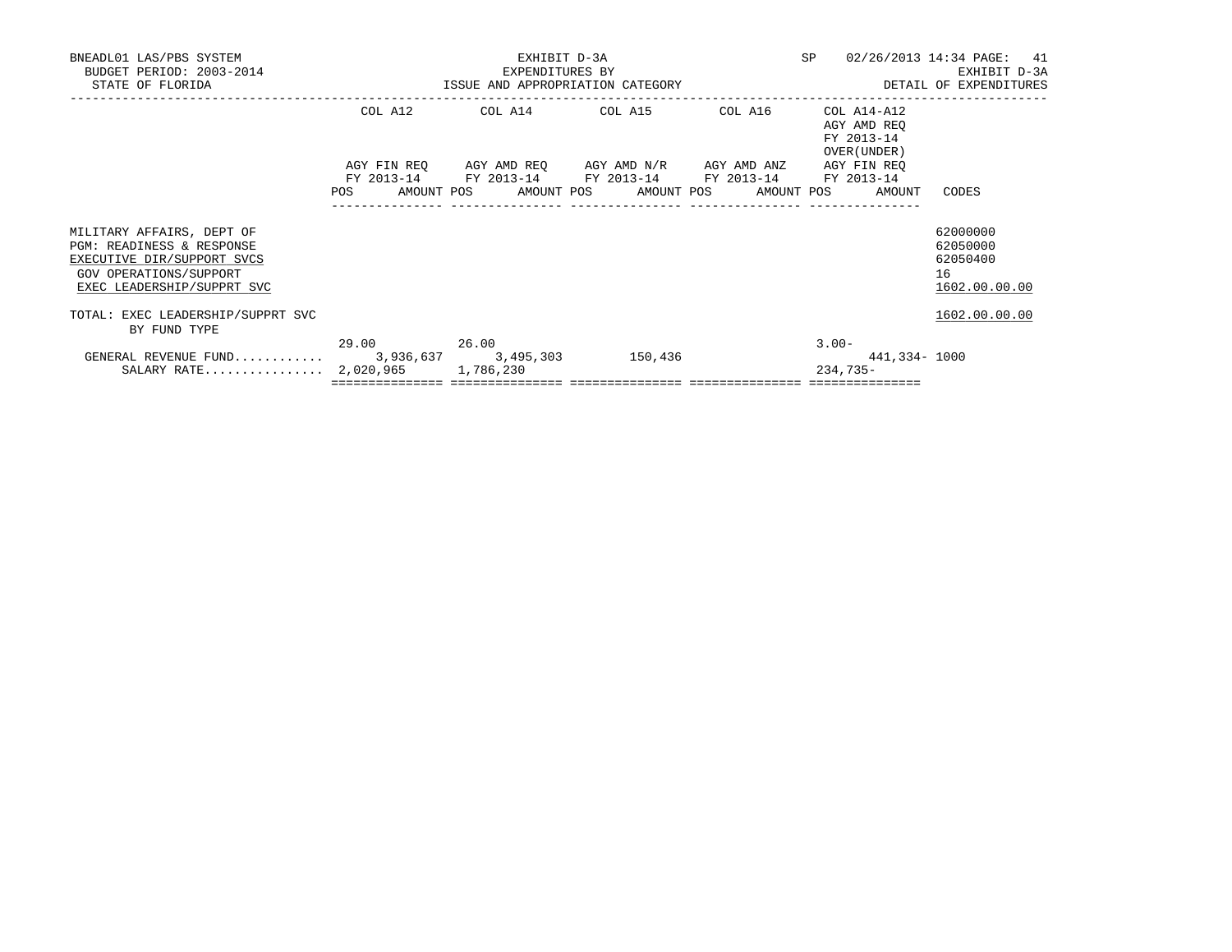| BNEADL01 LAS/PBS SYSTEM<br>BUDGET PERIOD: 2003-2014<br>STATE OF FLORIDA                                                                                                                                                                                    |                                   | EXHIBIT D-3A<br>EXPENDITURES BY<br>ISSUE AND APPROPRIATION CATEGORY |                                                                                               | SP 02/26/2013 14:34 PAGE: 42         | EXHIBIT D-3A<br>DETAIL OF EXPENDITURES                                  |                                                                                         |
|------------------------------------------------------------------------------------------------------------------------------------------------------------------------------------------------------------------------------------------------------------|-----------------------------------|---------------------------------------------------------------------|-----------------------------------------------------------------------------------------------|--------------------------------------|-------------------------------------------------------------------------|-----------------------------------------------------------------------------------------|
|                                                                                                                                                                                                                                                            | COL A12<br>AGY FIN REO<br>POS FOR | COL A14<br>AGY AMD REQ AGY AMD N/R<br>AMOUNT POS                    | COL A15<br>FY 2013-14 FY 2013-14 FY 2013-14 FY 2013-14 FY 2013-14<br>AMOUNT POS<br>AMOUNT POS | COL A16<br>AGY AMD ANZ<br>AMOUNT POS | COL A14-A12<br>AGY AMD REO<br>FY 2013-14<br>OVER (UNDER)<br>AGY FIN REO | AMOUNT CODES                                                                            |
| MILITARY AFFAIRS, DEPT OF<br>PGM: READINESS & RESPONSE<br>FED/STATE COOPERATIVE AGRM<br>PUBLIC PROTECTION<br>EMERGENCY PREV/PREP/RESPNS<br>ESTIMATED EXPENDITURES<br>ESTIMATED EXPENDITURES - OPERATIONS<br>SALARY RATE<br>SALARY RATE 7,032,537 7,032,537 |                                   |                                                                     |                                                                                               |                                      |                                                                         | 62000000<br>62050000<br>62050500<br>12<br>1208.00.00.00<br>1000000<br>1001000<br>000000 |
| SALARIES AND BENEFITS                                                                                                                                                                                                                                      |                                   |                                                                     |                                                                                               |                                      |                                                                         | 010000                                                                                  |
| FEDERAL GRANTS TRUST FUND -FEDERL 9,210,306 9,210,306                                                                                                                                                                                                      | 215.00 215.00                     |                                                                     |                                                                                               |                                      |                                                                         | 2261 3                                                                                  |
| OTHER PERSONAL SERVICES                                                                                                                                                                                                                                    |                                   |                                                                     |                                                                                               |                                      |                                                                         | 030000                                                                                  |
| FEDERAL GRANTS TRUST FUND -FEDERL 87,000                                                                                                                                                                                                                   |                                   | 87,000                                                              |                                                                                               |                                      |                                                                         | 2261 3                                                                                  |
| <b>EXPENSES</b>                                                                                                                                                                                                                                            |                                   |                                                                     |                                                                                               |                                      |                                                                         | 040000                                                                                  |
| FEDERAL GRANTS TRUST FUND -FEDERL 11,529,099 11,529,099                                                                                                                                                                                                    |                                   |                                                                     |                                                                                               |                                      |                                                                         | 2261 3                                                                                  |
| OPERATING CAPITAL OUTLAY                                                                                                                                                                                                                                   |                                   |                                                                     |                                                                                               |                                      |                                                                         | 060000                                                                                  |
| FEDERAL GRANTS TRUST FUND -FEDERL 331,575                                                                                                                                                                                                                  |                                   | 331,575                                                             |                                                                                               |                                      |                                                                         | 2261 3                                                                                  |
| SPECIAL CATEGORIES<br>ACOUISITION/MOTOR VEHICLES                                                                                                                                                                                                           |                                   |                                                                     |                                                                                               |                                      |                                                                         | 100000<br>100021                                                                        |
| FEDERAL GRANTS TRUST FUND -FEDERL 746,000 746,000                                                                                                                                                                                                          |                                   |                                                                     |                                                                                               |                                      |                                                                         | 2261 3                                                                                  |
| LABORATORY SERVICES                                                                                                                                                                                                                                        |                                   |                                                                     |                                                                                               |                                      |                                                                         | 100748                                                                                  |
| FEDERAL GRANTS TRUST FUND -FEDERL 70,000 70,000                                                                                                                                                                                                            |                                   |                                                                     |                                                                                               |                                      |                                                                         | 2261 3                                                                                  |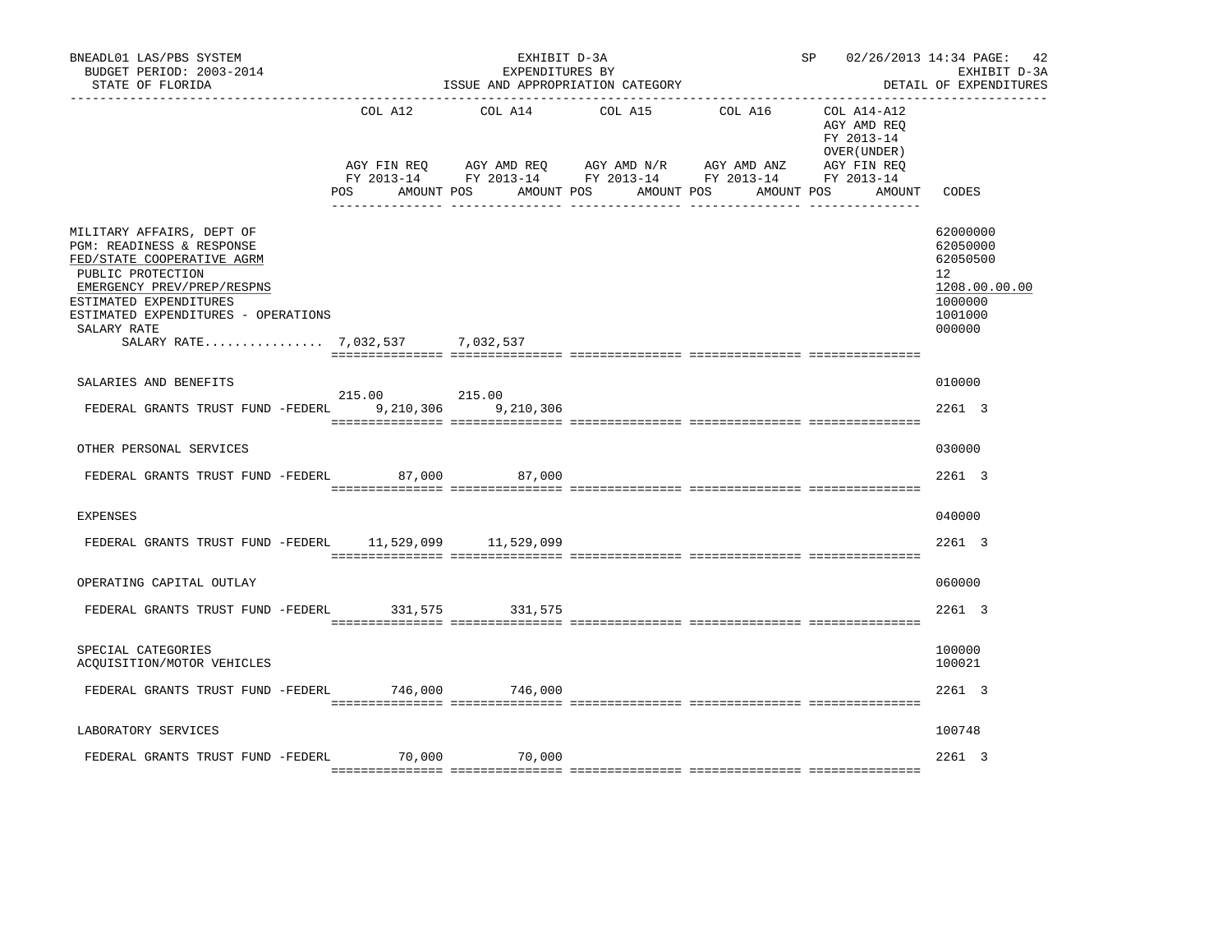| BNEADL01 LAS/PBS SYSTEM<br>BUDGET PERIOD: 2003-2014<br>STATE OF FLORIDA                                                                                                                                                                               |         | EXHIBIT D-3A<br>EXPENDITURES BY<br>ISSUE AND APPROPRIATION CATEGORY | SP 02/26/2013 14:34 PAGE: 43                                                                                                                                                             | EXHIBIT D-3A<br>DETAIL OF EXPENDITURES                                        |                                                                                                   |
|-------------------------------------------------------------------------------------------------------------------------------------------------------------------------------------------------------------------------------------------------------|---------|---------------------------------------------------------------------|------------------------------------------------------------------------------------------------------------------------------------------------------------------------------------------|-------------------------------------------------------------------------------|---------------------------------------------------------------------------------------------------|
|                                                                                                                                                                                                                                                       | COL A12 |                                                                     | COL A14 COL A15 COL A16<br>AGY FIN REQ AGY AMD REQ AGY AMD N/R AGY AMD ANZ AGY FIN REQ<br>FY 2013-14 FY 2013-14 FY 2013-14 FY 2013-14 FY 2013-14<br>POS AMOUNT POS AMOUNT POS AMOUNT POS | COL A14-A12<br>AGY AMD REQ<br>FY 2013-14<br>OVER (UNDER)<br>AMOUNT POS AMOUNT | CODES                                                                                             |
| MILITARY AFFAIRS, DEPT OF<br>PGM: READINESS & RESPONSE<br>FED/STATE COOPERATIVE AGRM<br>PUBLIC PROTECTION<br>EMERGENCY PREV/PREP/RESPNS<br>ESTIMATED EXPENDITURES<br>ESTIMATED EXPENDITURES - OPERATIONS<br>SPECIAL CATEGORIES<br>CONTRACTED SERVICES |         |                                                                     |                                                                                                                                                                                          |                                                                               | 62000000<br>62050000<br>62050500<br>12<br>1208.00.00.00<br>1000000<br>1001000<br>100000<br>100777 |
| FEDERAL GRANTS TRUST FUND -FEDERL 6,960,000 6,960,000                                                                                                                                                                                                 |         |                                                                     |                                                                                                                                                                                          |                                                                               | 2261 3                                                                                            |
| ENGINEERING CONSULTANTS<br>FEDERAL GRANTS TRUST FUND -FEDERL 30,000 30,000                                                                                                                                                                            |         |                                                                     |                                                                                                                                                                                          |                                                                               | 101211<br>2261 3                                                                                  |
| MAINT AND OPERATIONS CONTR                                                                                                                                                                                                                            |         |                                                                     |                                                                                                                                                                                          |                                                                               | 102044                                                                                            |
| FEDERAL GRANTS TRUST FUND -FEDERL 900,000 900,000                                                                                                                                                                                                     |         |                                                                     |                                                                                                                                                                                          |                                                                               | 2261 3                                                                                            |
| LEASE/PURCHASE/EOUIPMENT                                                                                                                                                                                                                              |         |                                                                     |                                                                                                                                                                                          |                                                                               | 105281                                                                                            |
| FEDERAL GRANTS TRUST FUND -FEDERL 30,000 30,000                                                                                                                                                                                                       |         |                                                                     |                                                                                                                                                                                          |                                                                               | 2261 3                                                                                            |
| TR/DMS/HR SVCS/STW CONTRCT                                                                                                                                                                                                                            |         |                                                                     |                                                                                                                                                                                          |                                                                               | 107040                                                                                            |
| FEDERAL GRANTS TRUST FUND -FEDERL 78,521 78,521                                                                                                                                                                                                       |         |                                                                     |                                                                                                                                                                                          |                                                                               | 2261 3                                                                                            |
| TOTAL: ESTIMATED EXPENDITURES - OPERATIONS<br>TOTAL POSITIONS 215.00 215.00<br>TOTAL ISSUE 29,972,501 29,972,501<br>TOTAL SALARY RATE 7,032,537 7,032,537                                                                                             |         |                                                                     |                                                                                                                                                                                          |                                                                               | 1001000                                                                                           |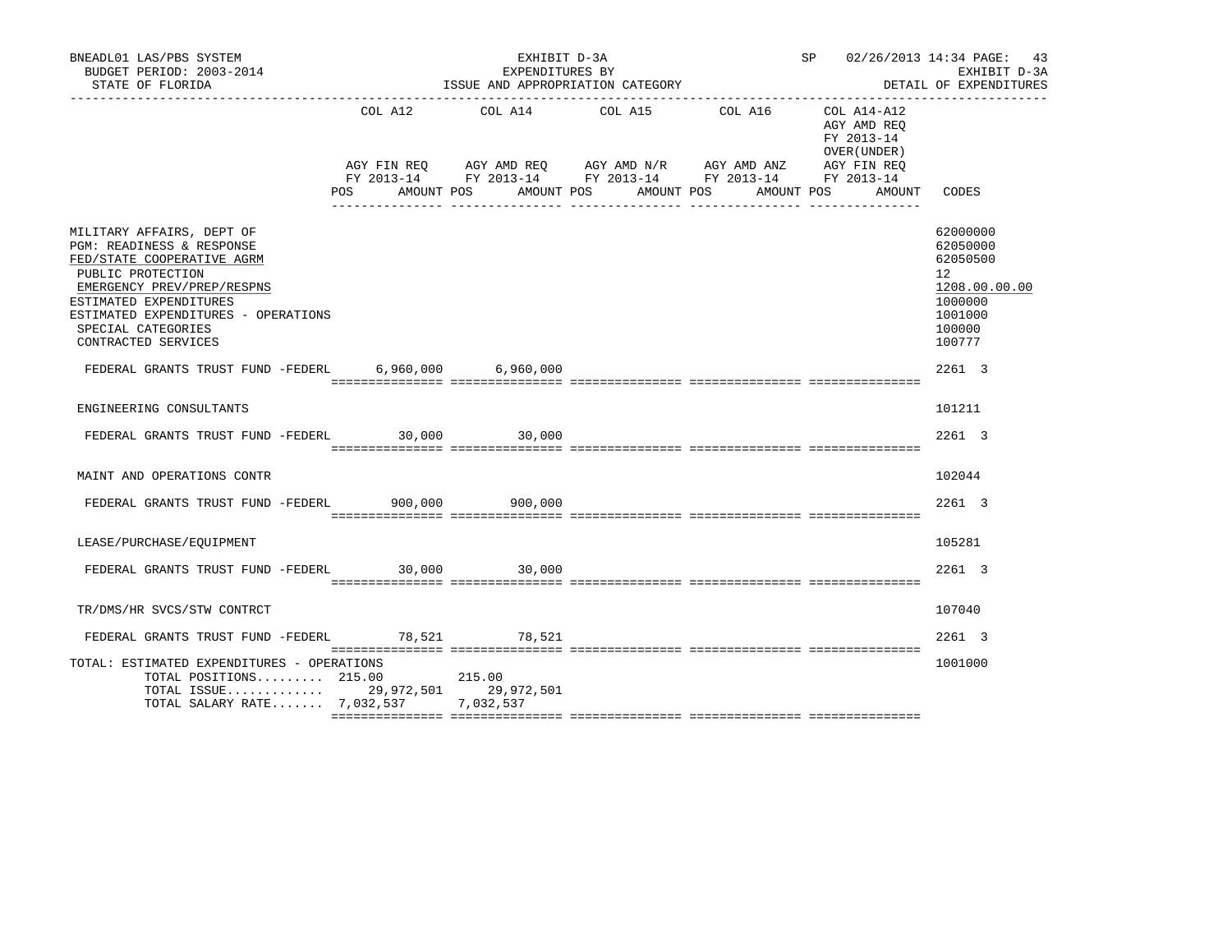| BNEADL01 LAS/PBS SYSTEM<br>BUDGET PERIOD: 2003-2014<br>STATE OF FLORIDA                                                                                                                        |  |         | EXHIBIT D-3A<br>EXPENDITURES BY            | EXPENDITURES BY<br>ISSUE AND APPROPRIATION CATEGORY                                                       |  | SP |                                                          | 02/26/2013 14:34 PAGE: 44<br>EXHIBIT D-3A<br>DETAIL OF EXPENDITURES             |
|------------------------------------------------------------------------------------------------------------------------------------------------------------------------------------------------|--|---------|--------------------------------------------|-----------------------------------------------------------------------------------------------------------|--|----|----------------------------------------------------------|---------------------------------------------------------------------------------|
|                                                                                                                                                                                                |  | COL A12 |                                            | COL A14 COL A15 COL A16<br>AGY FIN REO AGY AMD REO AGY AMD N/R AGY AMD ANZ AGY FIN REO                    |  |    | COL A14-A12<br>AGY AMD REQ<br>FY 2013-14<br>OVER (UNDER) |                                                                                 |
|                                                                                                                                                                                                |  |         |                                            | FY 2013-14 FY 2013-14 FY 2013-14 FY 2013-14 FY 2013-14<br>POS AMOUNT POS AMOUNT POS AMOUNT POS AMOUNT POS |  |    | AMOUNT                                                   | CODES                                                                           |
| MILITARY AFFAIRS, DEPT OF<br>PGM: READINESS & RESPONSE<br>FED/STATE COOPERATIVE AGRM<br>PUBLIC PROTECTION<br>EMERGENCY PREV/PREP/RESPNS<br>ESTIMATED EXPENDITURES<br>FLORIDA RETIREMENT SYSTEM |  |         |                                            |                                                                                                           |  |    |                                                          | 62000000<br>62050000<br>62050500<br>12 <sup>°</sup><br>1208.00.00.00<br>1000000 |
| CONTRIBUTION ADJUSTMENT FOR<br>FISCAL YEAR 2012-2013<br>SALARIES AND BENEFITS                                                                                                                  |  |         |                                            |                                                                                                           |  |    |                                                          | 1001240<br>010000                                                               |
| FEDERAL GRANTS TRUST FUND -FEDERL                                                                                                                                                              |  | 20,190  | 20,190<br>================================ |                                                                                                           |  |    |                                                          | 2261 3                                                                          |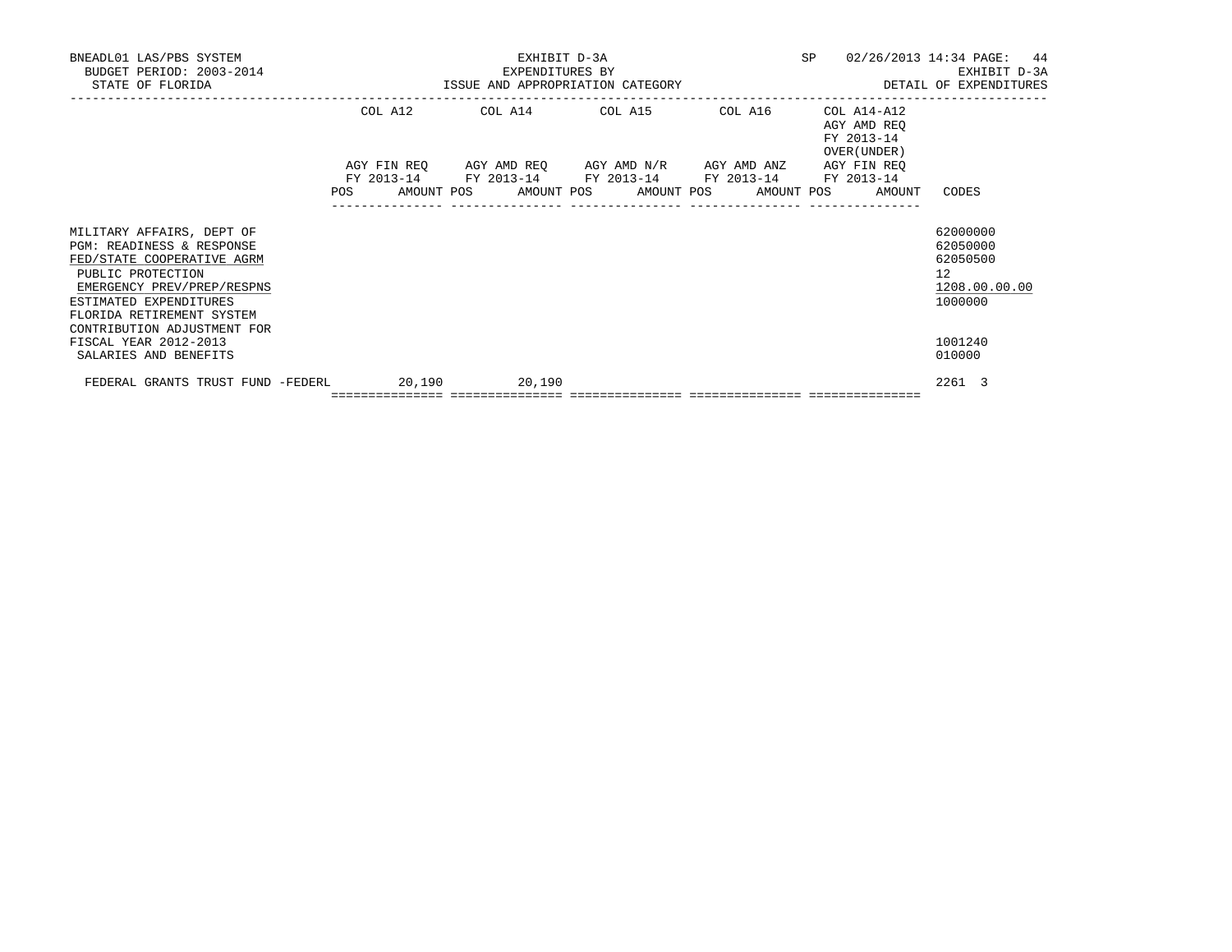| BNEADL01 LAS/PBS SYSTEM<br>BUDGET PERIOD: 2003-2014<br>STATE OF FLORIDA                                                                                                                         |         | EXHIBIT D-3A<br>EXPENDITURES BY            | EXPENDITURES BY<br>ISSUE AND APPROPRIATION CATEGORY                                                       | SP                                                       | 02/26/2013 14:34 PAGE: 45<br>EXHIBIT D-3A<br>DETAIL OF EXPENDITURES             |
|-------------------------------------------------------------------------------------------------------------------------------------------------------------------------------------------------|---------|--------------------------------------------|-----------------------------------------------------------------------------------------------------------|----------------------------------------------------------|---------------------------------------------------------------------------------|
|                                                                                                                                                                                                 | COL A12 |                                            | COL A14 COL A15 COL A16<br>AGY FIN REQ AGY AMD REQ AGY AMD N/R AGY AMD ANZ AGY FIN REQ                    | COL A14-A12<br>AGY AMD REQ<br>FY 2013-14<br>OVER (UNDER) |                                                                                 |
|                                                                                                                                                                                                 |         |                                            | FY 2013-14 FY 2013-14 FY 2013-14 FY 2013-14 FY 2013-14<br>POS AMOUNT POS AMOUNT POS AMOUNT POS AMOUNT POS | AMOUNT                                                   | CODES                                                                           |
| MILITARY AFFAIRS, DEPT OF<br>PGM: READINESS & RESPONSE<br>FED/STATE COOPERATIVE AGRM<br>PUBLIC PROTECTION<br>EMERGENCY PREV/PREP/RESPNS<br>ESTIMATED EXPENDITURES<br>ADJUSTMENT TO STATE HEALTH |         |                                            |                                                                                                           |                                                          | 62000000<br>62050000<br>62050500<br>12 <sup>°</sup><br>1208.00.00.00<br>1000000 |
| INSURANCE PREMIUM CONTRIBUTION -<br>FISCAL YEAR 2012-13<br>SALARIES AND BENEFITS                                                                                                                |         |                                            |                                                                                                           |                                                          | 1001830<br>010000                                                               |
| FEDERAL GRANTS TRUST FUND -FEDERL                                                                                                                                                               | 21,983  | 21,983<br>================================ |                                                                                                           |                                                          | 2261 3                                                                          |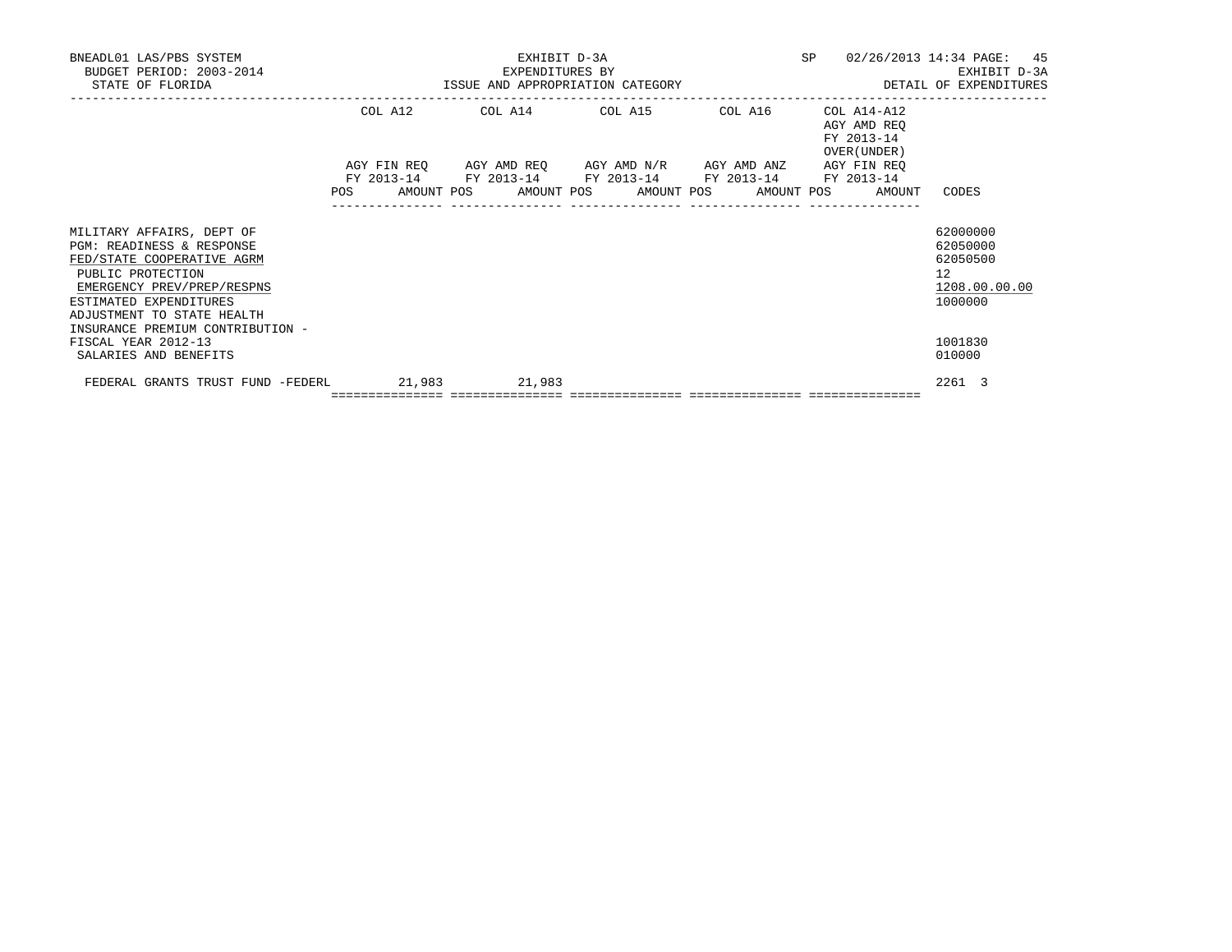| BNEADL01 LAS/PBS SYSTEM<br>BUDGET PERIOD: 2003-2014<br>STATE OF FLORIDA                                                                                                                                                                                                 |         |                                   | EXHIBIT D-3A<br>EXPENDITURES BY  | ISSUE AND APPROPRIATION CATEGORY                                                       | SP                                                       | 02/26/2013 14:34 PAGE: 46<br>EXHIBIT D-3A<br>DETAIL OF EXPENDITURES                                            |
|-------------------------------------------------------------------------------------------------------------------------------------------------------------------------------------------------------------------------------------------------------------------------|---------|-----------------------------------|----------------------------------|----------------------------------------------------------------------------------------|----------------------------------------------------------|----------------------------------------------------------------------------------------------------------------|
|                                                                                                                                                                                                                                                                         | COL A12 |                                   |                                  | COL A14 COL A15 COL A16<br>AGY FIN REQ AGY AMD REQ AGY AMD N/R AGY AMD ANZ AGY FIN REQ | COL A14-A12<br>AGY AMD REQ<br>FY 2013-14<br>OVER (UNDER) |                                                                                                                |
|                                                                                                                                                                                                                                                                         | POS FOR |                                   | AMOUNT POS AMOUNT POS AMOUNT POS | FY 2013-14 FY 2013-14 FY 2013-14 FY 2013-14 FY 2013-14                                 | AMOUNT POS<br>AMOUNT                                     | CODES                                                                                                          |
| MILITARY AFFAIRS, DEPT OF<br>PGM: READINESS & RESPONSE<br>FED/STATE COOPERATIVE AGRM<br>PUBLIC PROTECTION<br>EMERGENCY PREV/PREP/RESPNS<br>ESTIMATED EXPENDITURES<br>REALLOCATION OF HUMAN RESOURCES<br>OUTSOURCING<br>SPECIAL CATEGORIES<br>TR/DMS/HR SVCS/STW CONTRCT |         |                                   |                                  |                                                                                        |                                                          | 62000000<br>62050000<br>62050500<br>12 <sup>°</sup><br>1208.00.00.00<br>1000000<br>1005900<br>100000<br>107040 |
| FEDERAL GRANTS TRUST FUND -FEDERL                                                                                                                                                                                                                                       | 319     | ================================= | 319                              |                                                                                        |                                                          | 2261 3                                                                                                         |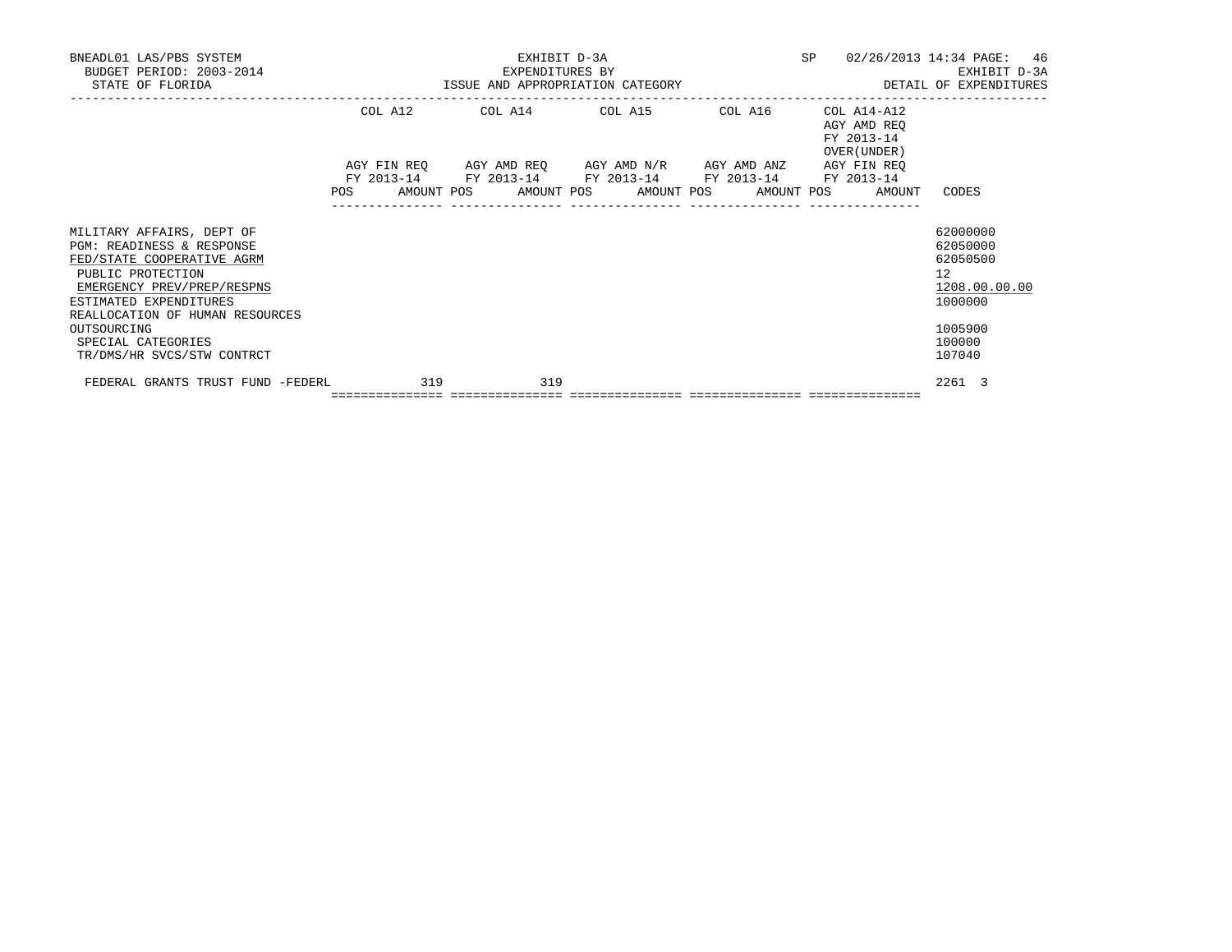| BNEADL01 LAS/PBS SYSTEM<br>BUDGET PERIOD: 2003-2014<br>STATE OF FLORIDA                                                                                                                                                                                                        |                           | EXHIBIT D-3A<br>EXPENDITURES BY<br>ISSUE AND APPROPRIATION CATEGORY                                                                                                                                                                                                                                                                                    |                       |            | SP 02/26/2013 14:34 PAGE: 47<br>DETAIL OF EXPENDITURES | EXHIBIT D-3A                                                                            |
|--------------------------------------------------------------------------------------------------------------------------------------------------------------------------------------------------------------------------------------------------------------------------------|---------------------------|--------------------------------------------------------------------------------------------------------------------------------------------------------------------------------------------------------------------------------------------------------------------------------------------------------------------------------------------------------|-----------------------|------------|--------------------------------------------------------|-----------------------------------------------------------------------------------------|
|                                                                                                                                                                                                                                                                                | COL A12<br>POS AMOUNT POS | COL A14 $\phantom{000}$ COL A15 $\phantom{000}$ COL A16 $\phantom{000}$ COL A14-A12<br>$AGY\text{ }\text{FIN }REQ \qquad \text{AGY }AMP \text{ }\text{REG} \qquad \text{AGY }AMP \text{ }\text{N/R} \qquad \text{AGY }AMP \text{ }\text{AND } AND \qquad \text{AGY } FIN \text{ }\text{REQ}$<br>FY 2013-14 FY 2013-14 FY 2013-14 FY 2013-14 FY 2013-14 | AMOUNT POS AMOUNT POS | AMOUNT POS | AGY AMD REO<br>FY 2013-14<br>OVER (UNDER)              | AMOUNT CODES                                                                            |
| MILITARY AFFAIRS, DEPT OF<br><b>PGM: READINESS &amp; RESPONSE</b><br>FED/STATE COOPERATIVE AGRM<br>PUBLIC PROTECTION<br>EMERGENCY PREV/PREP/RESPNS<br>INTRA-AGENCY REORGANIZATIONS<br>REALIGN OPERATING FUNDING - ADD<br>SALARY RATE                                           |                           |                                                                                                                                                                                                                                                                                                                                                        |                       |            |                                                        | 62000000<br>62050000<br>62050500<br>12<br>1208.00.00.00<br>1800000<br>1800220<br>000000 |
| SALARIES AND BENEFITS                                                                                                                                                                                                                                                          | 10.00    10.00            |                                                                                                                                                                                                                                                                                                                                                        |                       |            |                                                        | 010000                                                                                  |
| GENERAL REVENUE FUND                                                                                                                                                                                                                                                           | -MATCH 418,943 418,943    |                                                                                                                                                                                                                                                                                                                                                        |                       |            |                                                        | 1000 2                                                                                  |
| TOTAL: REALIGN OPERATING FUNDING - ADD<br>TOTAL POSITIONS $10.00$ 10.00<br>TOTAL ISSUE 418,943 418,943<br>TOTAL SALARY RATE 280,083 280,083                                                                                                                                    |                           |                                                                                                                                                                                                                                                                                                                                                        |                       |            |                                                        | 1800220                                                                                 |
|                                                                                                                                                                                                                                                                                |                           | --------------- ----------------                                                                                                                                                                                                                                                                                                                       |                       |            |                                                        |                                                                                         |
|                                                                                                                                                                                                                                                                                |                           |                                                                                                                                                                                                                                                                                                                                                        |                       |            |                                                        |                                                                                         |
| AGENCY ISSUE NARRATIVE:<br>2013-2014 BUDGET YEAR NARRATIVE:                                                                                                                                                                                                                    |                           |                                                                                                                                                                                                                                                                                                                                                        | IT COMPONENT? NO      |            |                                                        |                                                                                         |
| The Department of Military Affairs (DMA) requests realignment of ten(10) existing FTEs between Budget Entities. The<br>position changes will take place between Budget Entities 62050200 (Military Readiness/Response) and 62050500<br>(Federal/State Cooperative Agreements). |                           |                                                                                                                                                                                                                                                                                                                                                        |                       |            |                                                        |                                                                                         |

 These positions support the 125th Fighter Wing of the Florida Air National Guard. The positions are supported by a Cooperative Agreement, which is a 75% Federal share and 25% State share. These positions are funded by the State share. This realignment will more logically represent the accounting, reporting and budgeting of these funds. \*\*\*\*\*\*\*\*\*\*\*\*\*\*\*\*\*\*\*\*\*\*\*\*\*\*\*\*\*\*\*\*\*\*\*\*\*\*\*\*\*\*\*\*\*\*\*\*\*\*\*\*\*\*\*\*\*\*\*\*\*\*\*\*\*\*\*\*\*\*\*\*\*\*\*\*\*\*\*\*\*\*\*\*\*\*\*\*\*\*\*\*\*\*\*\*\*\*\*\*\*\*\*\*\*\*\*\*\*\*\*\*\*\*\*\*\*\*\*\*\*\*\*\*\*\*\*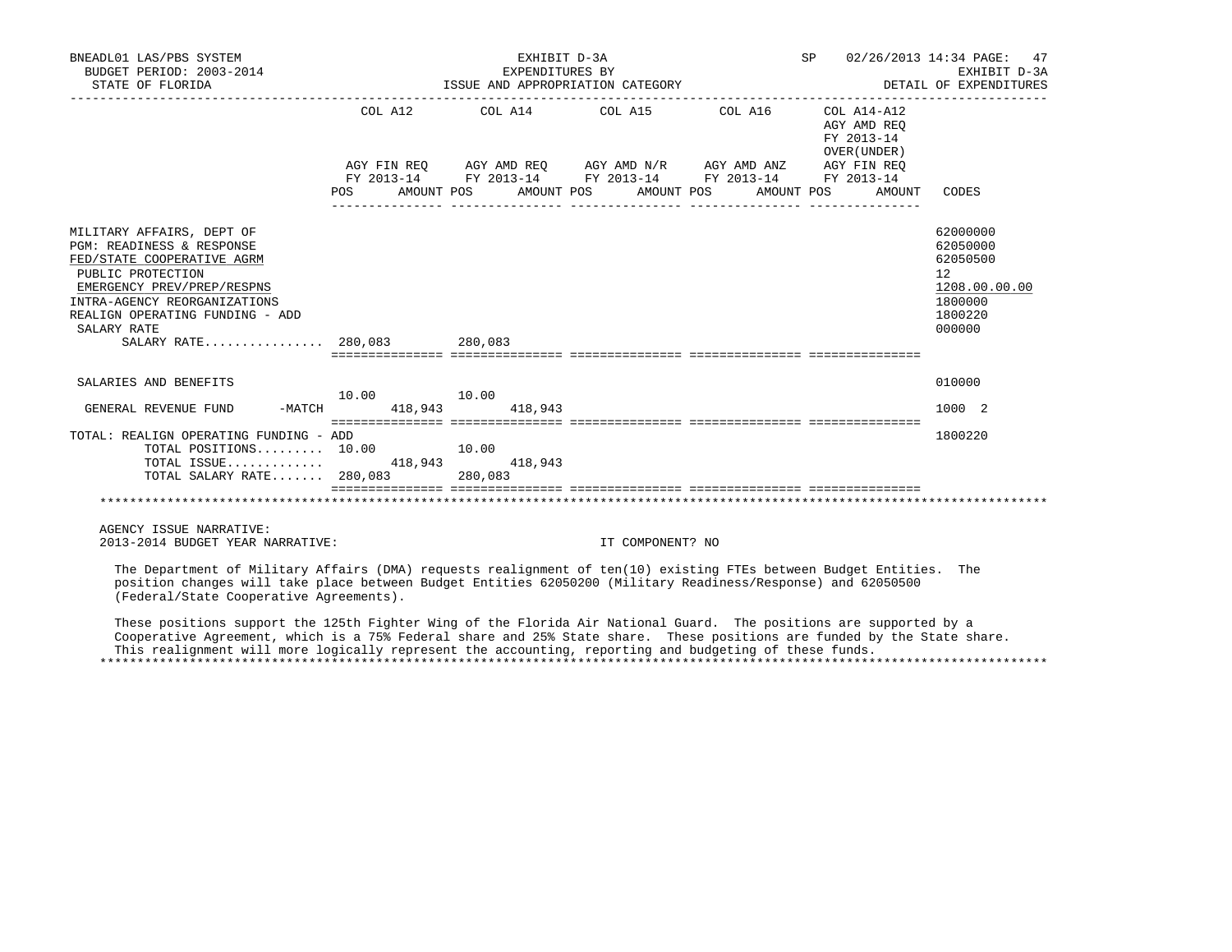| BNEADL01 LAS/PBS SYSTEM<br>BUDGET PERIOD: 2003-2014<br>STATE OF FLORIDA                                                                                                                                                                                                                                                     |                              | ___________________________________                                                              | EXHIBIT D-3A<br>EXPENDITURES BY<br>ISSUE AND APPROPRIATION CATEGORY                                                                                                                                                                        |                                                                                          |                                                               |                                                            | SP 02/26/2013 14:34 PAGE: 48<br>EXHIBIT D-3A<br>DETAIL OF EXPENDITURES                                                    |
|-----------------------------------------------------------------------------------------------------------------------------------------------------------------------------------------------------------------------------------------------------------------------------------------------------------------------------|------------------------------|--------------------------------------------------------------------------------------------------|--------------------------------------------------------------------------------------------------------------------------------------------------------------------------------------------------------------------------------------------|------------------------------------------------------------------------------------------|---------------------------------------------------------------|------------------------------------------------------------|---------------------------------------------------------------------------------------------------------------------------|
|                                                                                                                                                                                                                                                                                                                             | COL A12                      | COL A14                                                                                          | COL A15                                                                                                                                                                                                                                    | COL A16                                                                                  | COL A14-A12<br>AGY AMD REO<br>FY 2013-14<br>OVER (UNDER )     |                                                            |                                                                                                                           |
|                                                                                                                                                                                                                                                                                                                             |                              |                                                                                                  | AGY FIN REQ       AGY AMD REQ       AGY AMD N/R       AGY AMD ANZ        AGY FIN REQ<br>FY 2013-14        FY 2013-14        FY 2013-14        FY 2013-14        FY 2013-14<br>POS AMOUNT POS AMOUNT POS AMOUNT POS AMOUNT POS AMOUNT CODES |                                                                                          |                                                               |                                                            |                                                                                                                           |
| MILITARY AFFAIRS, DEPT OF<br>PGM: READINESS & RESPONSE<br>FED/STATE COOPERATIVE AGRM<br>PUBLIC PROTECTION<br>EMERGENCY PREV/PREP/RESPNS<br>INTRA-AGENCY REORGANIZATIONS<br>REALIGN OPERATING FUNDING - ADD                                                                                                                  |                              |                                                                                                  |                                                                                                                                                                                                                                            |                                                                                          |                                                               |                                                            | 62000000<br>62050000<br>62050500<br>12<br>1208.00.00.00<br>1800000<br>1800220                                             |
| POSITION DETAIL OF SALARIES AND BENEFITS:                                                                                                                                                                                                                                                                                   | $_{\rm FTE}$                 |                                                                                                  | BASE RATE 6 ADDITIVES BENEFITS SUBTOTAL 8 AND BENEFITS                                                                                                                                                                                     |                                                                                          |                                                               |                                                            | LAPSE LAPSED SALARIES                                                                                                     |
| A12 - AGY FIN REO FY 2013-14<br>NEW POSITIONS<br>0004 SENIOR CLERK<br>00216 001<br>4612 ENGINEERING TECHNICIAN IV<br>00086 001<br>6389 LABORER<br>00190 001<br>6466 MAINTENANCE MECHANIC<br>00012 001<br>00082 001<br>00083 001<br>00084 001<br>00085 001<br>00087 001<br>6376 MAINTENANCE SUPERVISOR II - SES<br>00081 001 | 1.00<br>1.00<br>1.00<br>1.00 | 1.00 26,923<br>1.00 27,926<br>17,327<br>27,664<br>35,926<br>24,580<br>1.00 31,640<br>1.00 36,384 | $1.00$ $24,580$ $771$ $13,428$<br>$1.00$ $26,362$ $13,559$                                                                                                                                                                                 | 13,631 40,554 0.00<br>13,759<br>12,400<br>13,725<br>14,785<br>13,329<br>14,235<br>16,009 | 41,685<br>29,727<br>38,779<br>39,921<br>41,389<br>45,875 0.00 | 0.00<br>0.00<br>0.00<br>0.00<br>37,909 0.00<br>52,393 0.00 | 40,554<br>0.00<br>41,685<br>29,727<br>38,779<br>39,921<br>41,389<br>$50,711$ 0.00<br>50,711<br>37,909<br>45,875<br>52,393 |
| TOTALS FOR ISSUE BY FUND<br>1000 GENERAL REVENUE FUND                                                                                                                                                                                                                                                                       |                              |                                                                                                  |                                                                                                                                                                                                                                            |                                                                                          |                                                               |                                                            | 418,943                                                                                                                   |
|                                                                                                                                                                                                                                                                                                                             | 10.00                        | 279,312                                                                                          | 771                                                                                                                                                                                                                                        | 138,860                                                                                  | 418,943                                                       |                                                            | 418,943<br>==============                                                                                                 |

-------------------------------------------------------------------------------------------------------------------------------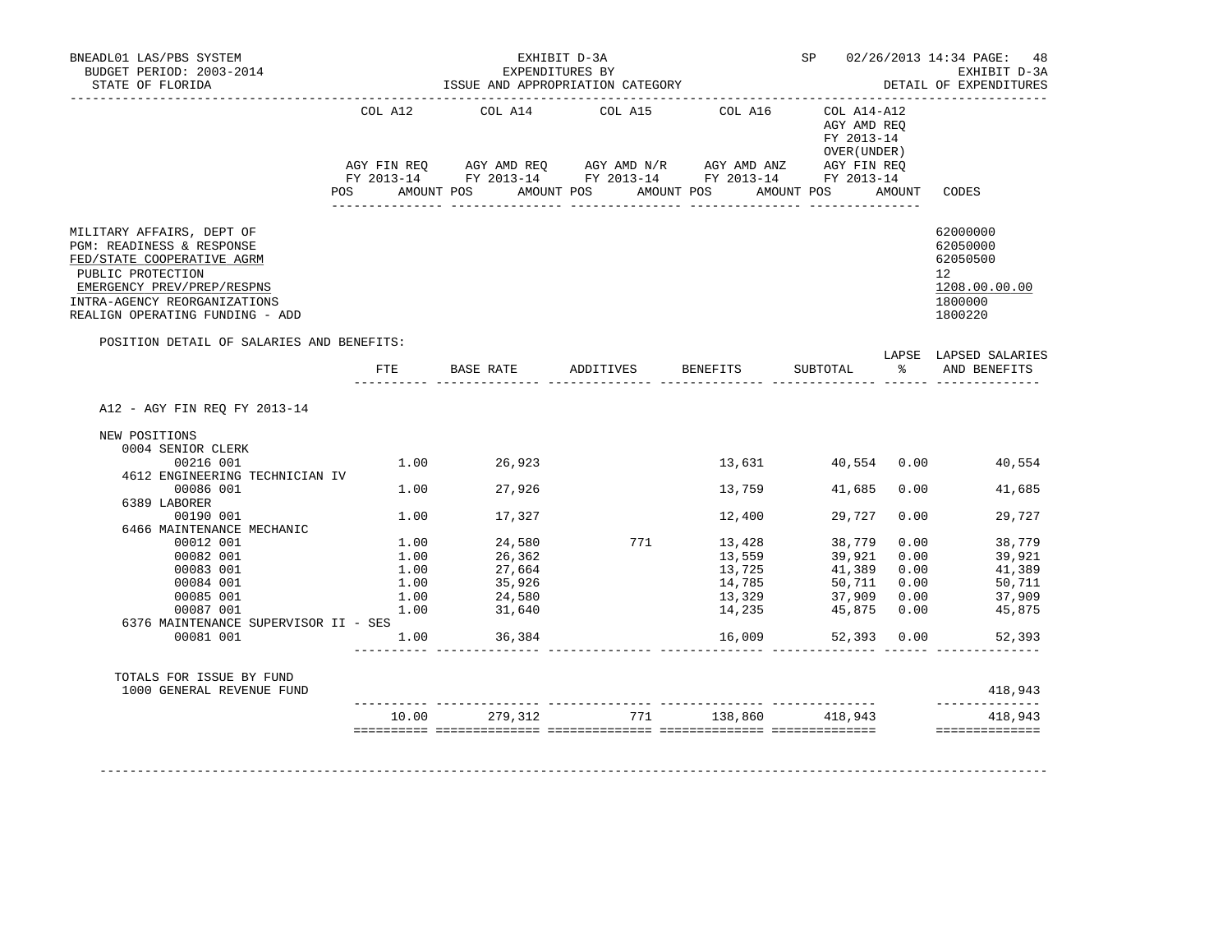| BNEADL01 LAS/PBS SYSTEM<br>BUDGET PERIOD: 2003-2014<br>STATE OF FLORIDA                                                                                                                                                                                 |                                      | EXHIBIT D-3A<br>EXPENDITURES BY<br>LAPENDITORES BI<br>ISSUE AND APPROPRIATION CATEGORY |                             |                                                          |                                                                                   |                                              | SP 02/26/2013 14:34 PAGE: 49<br>EXHIBIT D-3A<br>DETAIL OF EXPENDITURES                      |
|---------------------------------------------------------------------------------------------------------------------------------------------------------------------------------------------------------------------------------------------------------|--------------------------------------|----------------------------------------------------------------------------------------|-----------------------------|----------------------------------------------------------|-----------------------------------------------------------------------------------|----------------------------------------------|---------------------------------------------------------------------------------------------|
|                                                                                                                                                                                                                                                         | COL A12                              | COL A14<br>POS AMOUNT POS AMOUNT POS AMOUNT POS AMOUNT POS AMOUNT<br>________________  | COL A15<br>________________ | COL A16<br>________________                              | $COL A14 - A12$<br>AGY AMD REQ<br>FY 2013-14<br>OVER (UNDER )<br>________________ |                                              | CODES                                                                                       |
| MILITARY AFFAIRS, DEPT OF<br>PGM: READINESS & RESPONSE<br>FED/STATE COOPERATIVE AGRM<br>PUBLIC PROTECTION<br>EMERGENCY PREV/PREP/RESPNS<br>INTRA-AGENCY REORGANIZATIONS<br>REALIGN OPERATING FUNDING - ADD<br>POSITION DETAIL OF SALARIES AND BENEFITS: |                                      |                                                                                        |                             |                                                          |                                                                                   |                                              | 62000000<br>62050000<br>62050500<br>12 <sup>12</sup><br>1208.00.00.00<br>1800000<br>1800220 |
|                                                                                                                                                                                                                                                         | FTE                                  | BASE RATE ADDITIVES                                                                    |                             | BENEFITS                                                 | SUBTOTAL                                                                          | $\approx$                                    | LAPSE LAPSED SALARIES<br>AND BENEFITS<br>_________ _____ __________________                 |
| A14 - AGY AMD REO FY 2013-14<br>NEW POSITIONS<br>0004 SENIOR CLERK<br>00216 001                                                                                                                                                                         | 1.00                                 | 26,923                                                                                 |                             |                                                          | 13,631 40,554 0.00                                                                |                                              | 40,554                                                                                      |
| 4612 ENGINEERING TECHNICIAN IV<br>00086 001                                                                                                                                                                                                             |                                      | 1.00 27,926                                                                            |                             | 13,759                                                   | 41,685                                                                            | 0.00                                         | 41,685                                                                                      |
| 6389 LABORER<br>00190 001<br>6466 MAINTENANCE MECHANIC                                                                                                                                                                                                  | 1.00                                 | 17,327                                                                                 |                             | 12,400                                                   | 29,727                                                                            | 0.00                                         | 29,727                                                                                      |
| 00012 001<br>00082 001<br>00083 001<br>00084 001<br>00085 001<br>00087 001<br>6376 MAINTENANCE SUPERVISOR II - SES                                                                                                                                      | 1.00<br>1.00<br>1.00<br>1.00<br>1.00 | 1.00 24,580<br>26,362<br>27,664<br>35,926<br>24,580<br>31,640                          | 771                         | 13,428<br>13,559<br>13,725<br>14,785<br>13,329<br>14,235 | 38,779<br>39,921<br>41,389<br>50,711<br>37,909<br>45,875                          | 0.00<br>0.00<br>0.00<br>0.00<br>0.00<br>0.00 | 38,779<br>39,921<br>41,389<br>50,711<br>37,909<br>45,875                                    |
| 00081 001                                                                                                                                                                                                                                               | 1.00                                 | 36,384                                                                                 |                             | 16,009                                                   |                                                                                   | 52,393 0.00                                  | 52,393                                                                                      |
| TOTALS FOR ISSUE BY FUND                                                                                                                                                                                                                                |                                      |                                                                                        |                             |                                                          |                                                                                   |                                              | 418,943                                                                                     |
| 1000 GENERAL REVENUE FUND                                                                                                                                                                                                                               |                                      |                                                                                        |                             |                                                          |                                                                                   |                                              | --------------                                                                              |

\*\*\*\*\*\*\*\*\*\*\*\*\*\*\*\*\*\*\*\*\*\*\*\*\*\*\*\*\*\*\*\*\*\*\*\*\*\*\*\*\*\*\*\*\*\*\*\*\*\*\*\*\*\*\*\*\*\*\*\*\*\*\*\*\*\*\*\*\*\*\*\*\*\*\*\*\*\*\*\*\*\*\*\*\*\*\*\*\*\*\*\*\*\*\*\*\*\*\*\*\*\*\*\*\*\*\*\*\*\*\*\*\*\*\*\*\*\*\*\*\*\*\*\*\*\*\*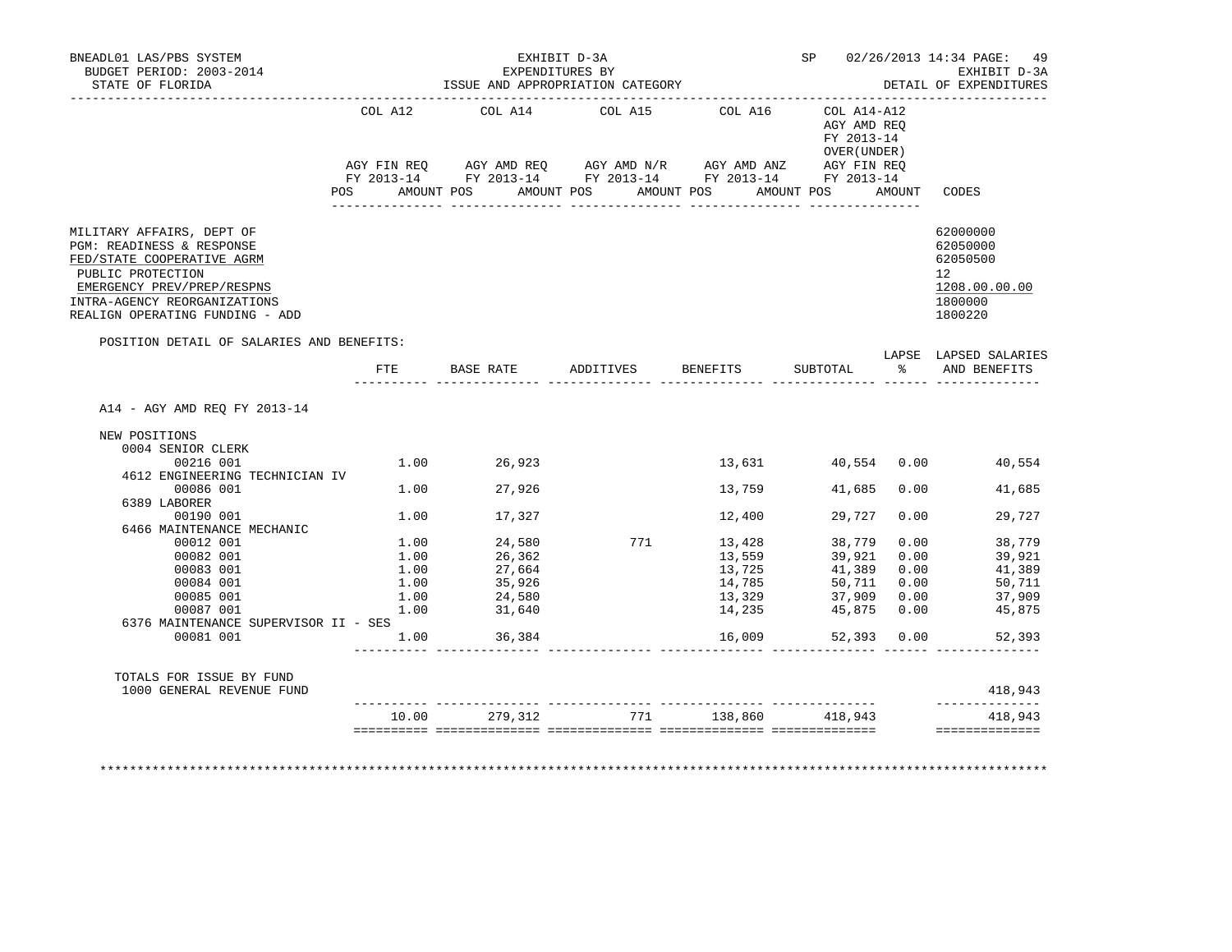| BNEADL01 LAS/PBS SYSTEM<br>BUDGET PERIOD: 2003-2014<br>STATE OF FLORIDA                                                                                                                                                                                                                                                           |         | EXHIBIT D-3A<br>ISSUE AND APPROPRIATION CATEGORY | EXPENDITURES BY  |                                                                                                                                                          | SP 02/26/2013 14:34 PAGE:                                                        | 50<br>EXHIBIT D-3A<br>DETAIL OF EXPENDITURES                                                                |
|-----------------------------------------------------------------------------------------------------------------------------------------------------------------------------------------------------------------------------------------------------------------------------------------------------------------------------------|---------|--------------------------------------------------|------------------|----------------------------------------------------------------------------------------------------------------------------------------------------------|----------------------------------------------------------------------------------|-------------------------------------------------------------------------------------------------------------|
|                                                                                                                                                                                                                                                                                                                                   | POS FOR | AMOUNT POS AMOUNT POS AMOUNT POS                 |                  | COL A12 COL A14 COL A15 COL A16<br>AGY FIN REQ AGY AMD REQ AGY AMD N/R AGY AMD ANZ AGY FIN REQ<br>FY 2013-14 FY 2013-14 FY 2013-14 FY 2013-14 FY 2013-14 | COL A14-A12<br>AGY AMD REO<br>FY 2013-14<br>OVER (UNDER)<br>AMOUNT POS<br>AMOUNT | CODES                                                                                                       |
| MILITARY AFFAIRS, DEPT OF<br>PGM: READINESS & RESPONSE<br>FED/STATE COOPERATIVE AGRM<br>PUBLIC PROTECTION<br>EMERGENCY PREV/PREP/RESPNS<br>ESTIMATED EXPENDITURES REALIGNMENT<br>REALIGNMENT OF EXPENDITURES -<br><b>DEDUCT</b><br>SPECIAL CATEGORIES<br>LABORATORY SERVICES<br>FEDERAL GRANTS TRUST FUND -FEDERL 70,000- 70,000- |         |                                                  |                  |                                                                                                                                                          |                                                                                  | 62000000<br>62050000<br>62050500<br>12<br>1208.00.00.00<br>2000000<br>2000100<br>100000<br>100748<br>2261 3 |
| ENGINEERING CONSULTANTS                                                                                                                                                                                                                                                                                                           |         |                                                  |                  |                                                                                                                                                          |                                                                                  | 101211                                                                                                      |
| FEDERAL GRANTS TRUST FUND -FEDERL 30,000-30,000-30,000-                                                                                                                                                                                                                                                                           |         |                                                  |                  |                                                                                                                                                          |                                                                                  | 2261 3                                                                                                      |
| TOTAL: REALIGNMENT OF EXPENDITURES -<br>DEDUCT<br>TOTAL ISSUE 100,000- 100,000-                                                                                                                                                                                                                                                   |         |                                                  |                  |                                                                                                                                                          |                                                                                  | 2000100                                                                                                     |
| AGENCY ISSUE NARRATIVE:<br>2013-2014 BUDGET YEAR NARRATIVE:                                                                                                                                                                                                                                                                       |         |                                                  | IT COMPONENT? NO |                                                                                                                                                          |                                                                                  |                                                                                                             |
| The Department of Military Affairs (DMA) requests a realignment of existing appropriation between categories.                                                                                                                                                                                                                     |         |                                                  |                  |                                                                                                                                                          |                                                                                  |                                                                                                             |
| In recent years, DMA has not expensed any appropriated funds out of Categories 100748 and 101211 respectively.<br>We have however, moved the appropriation in these categories via budget amendments to categories where funds were needed<br>near year-end.                                                                      |         |                                                  |                  |                                                                                                                                                          |                                                                                  |                                                                                                             |

 This realignment is intended to more accurately represent anticipated expenditure needs. \*\*\*\*\*\*\*\*\*\*\*\*\*\*\*\*\*\*\*\*\*\*\*\*\*\*\*\*\*\*\*\*\*\*\*\*\*\*\*\*\*\*\*\*\*\*\*\*\*\*\*\*\*\*\*\*\*\*\*\*\*\*\*\*\*\*\*\*\*\*\*\*\*\*\*\*\*\*\*\*\*\*\*\*\*\*\*\*\*\*\*\*\*\*\*\*\*\*\*\*\*\*\*\*\*\*\*\*\*\*\*\*\*\*\*\*\*\*\*\*\*\*\*\*\*\*\*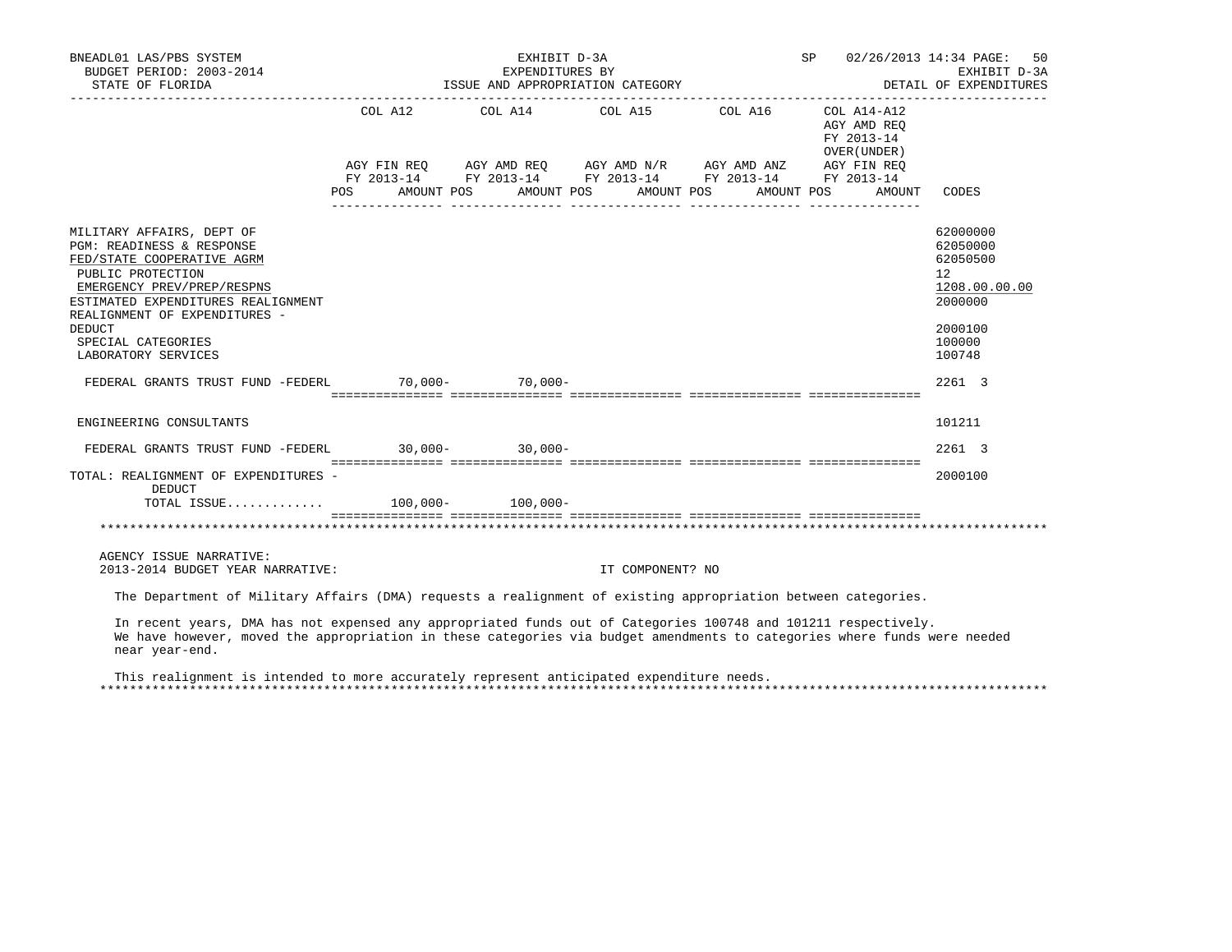| BNEADL01 LAS/PBS SYSTEM<br>BUDGET PERIOD: 2003-2014<br>STATE OF FLORIDA                                                                                                                                                                                                    | EXHIBIT D-3A<br>EXHIBIT D-3A<br>EXPENDITURES BY EXHIBIT D-3A<br>ISSUE AND APPROPRIATION CATEGORY STARBED AND APPROPRIATION CATEGORY | SP               | 02/26/2013 14:34 PAGE: 51 |                                           |                                                                                                   |
|----------------------------------------------------------------------------------------------------------------------------------------------------------------------------------------------------------------------------------------------------------------------------|-------------------------------------------------------------------------------------------------------------------------------------|------------------|---------------------------|-------------------------------------------|---------------------------------------------------------------------------------------------------|
|                                                                                                                                                                                                                                                                            | COL A12 COL A14 COL A15 COL A16 COL A14-A12                                                                                         |                  |                           | AGY AMD REO<br>FY 2013-14<br>OVER (UNDER) |                                                                                                   |
|                                                                                                                                                                                                                                                                            | AGY FIN REQ AGY AMD REQ AGY AMD N/R AGY AMD ANZ AGY FIN REQ                                                                         |                  |                           |                                           |                                                                                                   |
|                                                                                                                                                                                                                                                                            | FY 2013-14 FY 2013-14 FY 2013-14 FY 2013-14 FY 2013-14<br>POS AMOUNT POS AMOUNT POS AMOUNT POS AMOUNT POS                           |                  |                           | AMOUNT                                    | CODES                                                                                             |
| MILITARY AFFAIRS, DEPT OF<br><b>PGM: READINESS &amp; RESPONSE</b><br>FED/STATE COOPERATIVE AGRM<br>PUBLIC PROTECTION<br>EMERGENCY PREV/PREP/RESPNS<br>ESTIMATED EXPENDITURES REALIGNMENT<br>REALIGNMENT OF EXPENDITURES - ADD<br>SPECIAL CATEGORIES<br>CONTRACTED SERVICES |                                                                                                                                     |                  |                           |                                           | 62000000<br>62050000<br>62050500<br>12<br>1208.00.00.00<br>2000000<br>2000200<br>100000<br>100777 |
| FEDERAL GRANTS TRUST FUND -FEDERL 100,000 100,000                                                                                                                                                                                                                          |                                                                                                                                     |                  |                           |                                           | 2261 3                                                                                            |
|                                                                                                                                                                                                                                                                            |                                                                                                                                     |                  |                           |                                           |                                                                                                   |
| AGENCY ISSUE NARRATIVE:<br>2013-2014 BUDGET YEAR NARRATIVE:                                                                                                                                                                                                                |                                                                                                                                     | IT COMPONENT? NO |                           |                                           |                                                                                                   |

The Department of Military Affairs (DMA) requests a realignment of existing appropriation between categories.

 In recent years, DMA has not expensed any appropriated funds out of Categories 100748 and 101211 respectively. We have however, moved the appropriation in these categories via budget amendments to categories where funds were needed near year-end.

 This realignment is intended to more accurately represent anticipated expenditure needs. \*\*\*\*\*\*\*\*\*\*\*\*\*\*\*\*\*\*\*\*\*\*\*\*\*\*\*\*\*\*\*\*\*\*\*\*\*\*\*\*\*\*\*\*\*\*\*\*\*\*\*\*\*\*\*\*\*\*\*\*\*\*\*\*\*\*\*\*\*\*\*\*\*\*\*\*\*\*\*\*\*\*\*\*\*\*\*\*\*\*\*\*\*\*\*\*\*\*\*\*\*\*\*\*\*\*\*\*\*\*\*\*\*\*\*\*\*\*\*\*\*\*\*\*\*\*\*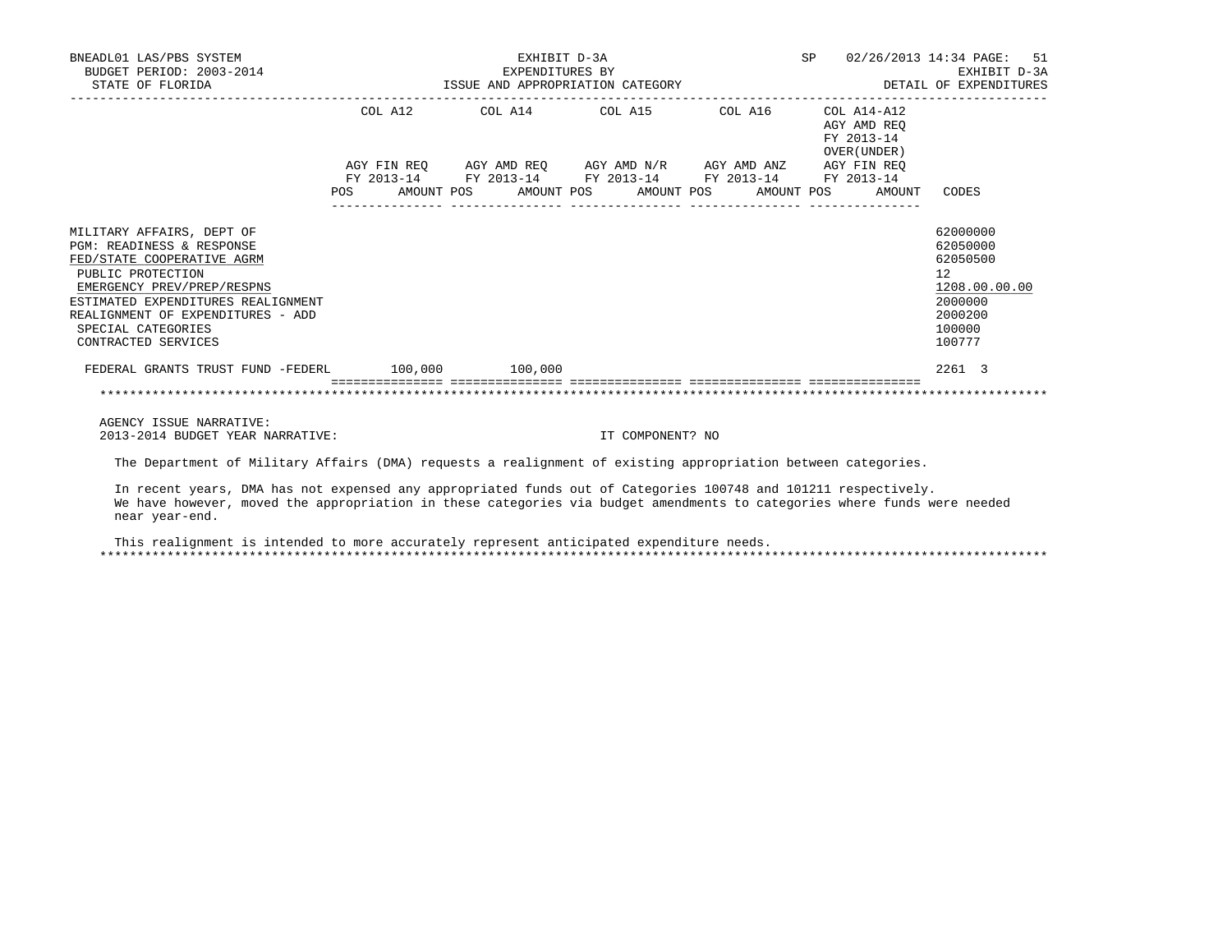| BNEADL01 LAS/PBS SYSTEM<br>BUDGET PERIOD: 2003-2014<br>STATE OF FLORIDA                                                                                                                        | EXHIBIT D-3A<br>EXPENDITURES BY<br>ISSUE AND APPROPRIATION CATEGORY THE SERIES OF DETAIL OF EXPENDITURES |         |  |                                   |  |  | SP |                                                                                                                                                                                 | 02/26/2013 14:34 PAGE: 52 |                            | EXHIBIT D-3A               |                                                                |               |  |
|------------------------------------------------------------------------------------------------------------------------------------------------------------------------------------------------|----------------------------------------------------------------------------------------------------------|---------|--|-----------------------------------|--|--|----|---------------------------------------------------------------------------------------------------------------------------------------------------------------------------------|---------------------------|----------------------------|----------------------------|----------------------------------------------------------------|---------------|--|
|                                                                                                                                                                                                |                                                                                                          | COL A12 |  |                                   |  |  |    | COL A14 COL A15 COL A16                                                                                                                                                         |                           | FY 2013-14<br>OVER (UNDER) | COL A14-A12<br>AGY AMD REO |                                                                |               |  |
|                                                                                                                                                                                                |                                                                                                          |         |  |                                   |  |  |    | AGY FIN REO AGY AMD REO AGY AMD N/R AGY AMD ANZ AGY FIN REO<br>FY 2013-14 FY 2013-14 FY 2013-14 FY 2013-14 FY 2013-14<br>POS AMOUNT POS AMOUNT POS AMOUNT POS AMOUNT POS AMOUNT |                           |                            |                            | CODES                                                          |               |  |
| MILITARY AFFAIRS, DEPT OF<br>PGM: READINESS & RESPONSE<br>FED/STATE COOPERATIVE AGRM<br>PUBLIC PROTECTION<br>EMERGENCY PREV/PREP/RESPNS<br>NONRECURRING EXPENDITURES<br>INFORMATION TECHNOLOGY |                                                                                                          |         |  |                                   |  |  |    |                                                                                                                                                                                 |                           |                            |                            | 62000000<br>62050000<br>62050500<br>12 <sup>°</sup><br>2100000 | 1208.00.00.00 |  |
| INFRASTRUCTURE REPLACEMENT<br>OPERATING CAPITAL OUTLAY                                                                                                                                         |                                                                                                          |         |  |                                   |  |  |    |                                                                                                                                                                                 |                           |                            |                            | 2103008<br>060000                                              |               |  |
| -90,000 90,000 FEDERL 90,000 90,000                                                                                                                                                            |                                                                                                          |         |  | ================================= |  |  |    |                                                                                                                                                                                 |                           |                            |                            | 2261 3                                                         |               |  |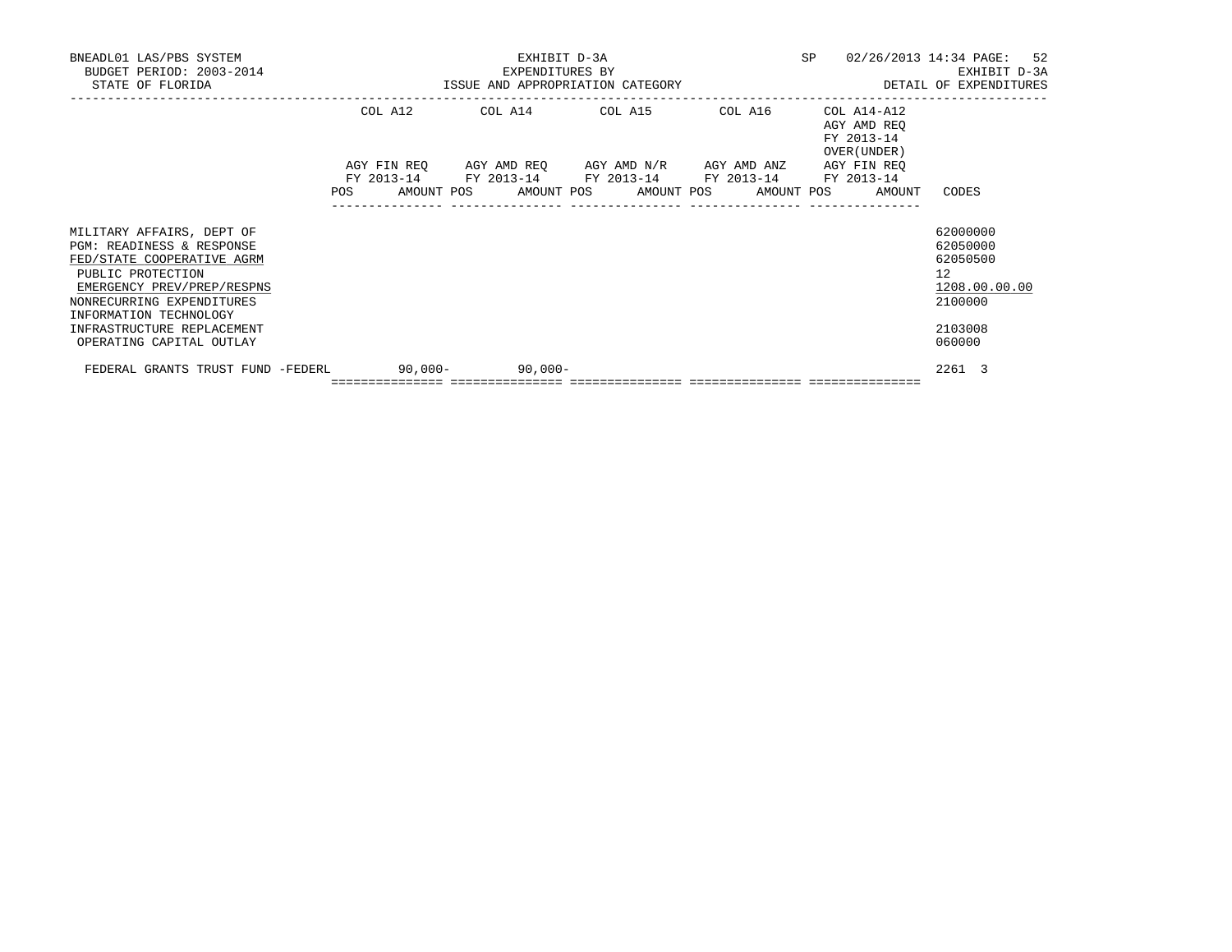| BNEADL01 LAS/PBS SYSTEM<br>BUDGET PERIOD: 2003-2014<br>STATE OF FLORIDA                                                                                                                                     | EXHIBIT D-3A<br>EXPENDITURES BY                                                                                                                                                 | SP | 02/26/2013 14:34 PAGE: 53<br>EXHIBIT D-3A<br>ISSUE AND APPROPRIATION CATEGORY <b>ALL SECONS</b> DETAIL OF EXPENDITURES |                                                                                 |
|-------------------------------------------------------------------------------------------------------------------------------------------------------------------------------------------------------------|---------------------------------------------------------------------------------------------------------------------------------------------------------------------------------|----|------------------------------------------------------------------------------------------------------------------------|---------------------------------------------------------------------------------|
|                                                                                                                                                                                                             | COL A12 COL A14 COL A15 COL A16                                                                                                                                                 |    | COL A14-A12<br>AGY AMD REO<br>FY 2013-14<br>OVER (UNDER)                                                               |                                                                                 |
|                                                                                                                                                                                                             | AGY FIN REO AGY AMD REO AGY AMD N/R AGY AMD ANZ AGY FIN REO<br>FY 2013-14 FY 2013-14 FY 2013-14 FY 2013-14 FY 2013-14<br>POS AMOUNT POS AMOUNT POS AMOUNT POS AMOUNT POS AMOUNT |    |                                                                                                                        | CODES                                                                           |
| MILITARY AFFAIRS, DEPT OF<br>PGM: READINESS & RESPONSE<br>FED/STATE COOPERATIVE AGRM<br>PUBLIC PROTECTION<br>EMERGENCY PREV/PREP/RESPNS<br>NONRECURRING EXPENDITURES<br>FEDERAL/STATE COOPERATIVE AGREEMENT |                                                                                                                                                                                 |    |                                                                                                                        | 62000000<br>62050000<br>62050500<br>12 <sup>°</sup><br>1208.00.00.00<br>2100000 |
| SUPPORT<br>EXPENSES                                                                                                                                                                                         |                                                                                                                                                                                 |    |                                                                                                                        | 2103009<br>040000                                                               |
| FEDERAL GRANTS TRUST FUND -FEDERL 32,616- 32,616-                                                                                                                                                           | =================================                                                                                                                                               |    |                                                                                                                        | 2261 3                                                                          |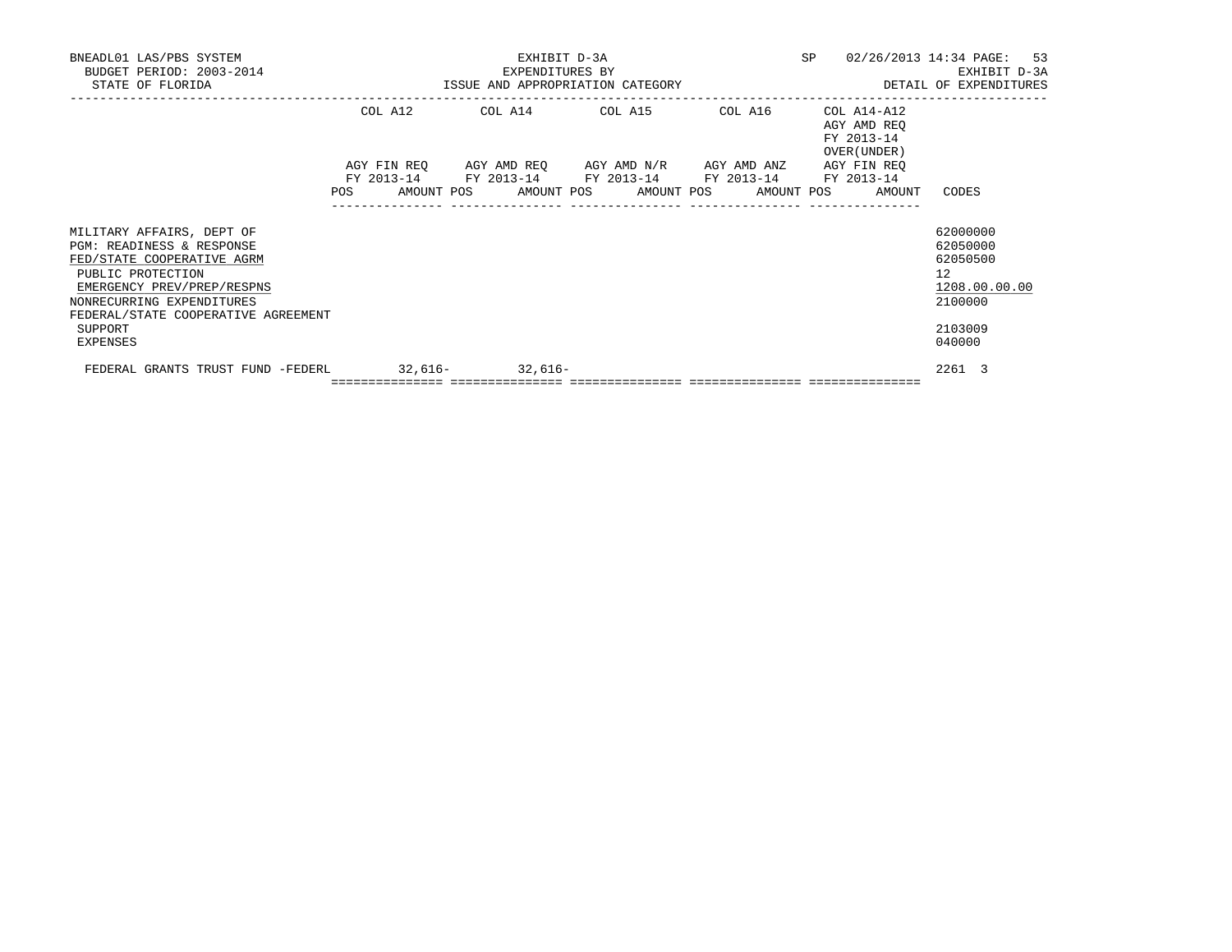| BNEADL01 LAS/PBS SYSTEM<br>BUDGET PERIOD: 2003-2014<br>STATE OF FLORIDA                                                                                                                                                               | EXHIBIT D-3A<br>EXPENDITURES BY<br>ISSUE AND APPROPRIATION CATEGORY |         |  |  |  |                                                                                            |  | SP         |  | 02/26/2013 14:34 PAGE: 54<br>EXHIBIT D-3A<br>DETAIL OF EXPENDITURES |                                                                                         |  |
|---------------------------------------------------------------------------------------------------------------------------------------------------------------------------------------------------------------------------------------|---------------------------------------------------------------------|---------|--|--|--|--------------------------------------------------------------------------------------------|--|------------|--|---------------------------------------------------------------------|-----------------------------------------------------------------------------------------|--|
|                                                                                                                                                                                                                                       |                                                                     | COL A12 |  |  |  | COL A14 COL A15 COL A16<br>AGY FIN REQ AGY AMD REQ AGY AMD N/R AGY AMD ANZ AGY FIN REQ     |  |            |  | COL A14-A12<br>AGY AMD REO<br>FY 2013-14<br>OVER (UNDER)            |                                                                                         |  |
|                                                                                                                                                                                                                                       | <b>POS</b>                                                          |         |  |  |  | FY 2013-14 FY 2013-14 FY 2013-14 FY 2013-14 FY 2013-14<br>AMOUNT POS AMOUNT POS AMOUNT POS |  | AMOUNT POS |  | AMOUNT                                                              | CODES                                                                                   |  |
| MILITARY AFFAIRS, DEPT OF<br>PGM: READINESS & RESPONSE<br>FED/STATE COOPERATIVE AGRM<br>PUBLIC PROTECTION<br>EMERGENCY PREV/PREP/RESPNS<br>NONRECURRING EXPENDITURES<br>ADDITIONAL EQUIPMENT -<br>CAMP BLANDING<br>SPECIAL CATEGORIES |                                                                     |         |  |  |  |                                                                                            |  |            |  |                                                                     | 62000000<br>62050000<br>62050500<br>12<br>1208.00.00.00<br>2100000<br>2103021<br>100000 |  |
| ACOUISITION/MOTOR VEHICLES                                                                                                                                                                                                            |                                                                     |         |  |  |  |                                                                                            |  |            |  |                                                                     | 100021                                                                                  |  |
| FEDERAL GRANTS TRUST FUND -FEDERL 746,000- 746,000-                                                                                                                                                                                   |                                                                     |         |  |  |  |                                                                                            |  |            |  |                                                                     | 2261 3                                                                                  |  |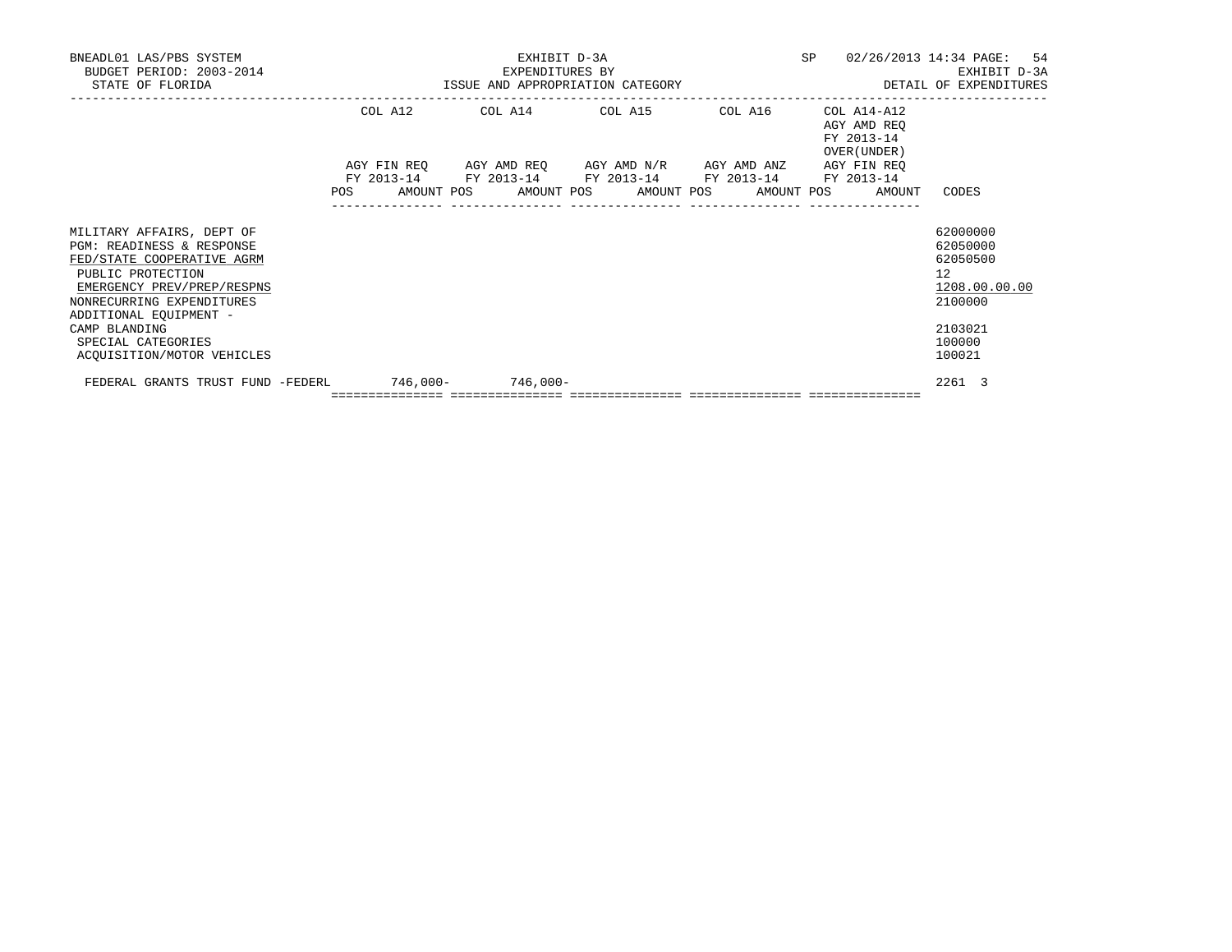| BNEADL01 LAS/PBS SYSTEM<br>BUDGET PERIOD: 2003-2014<br>STATE OF FLORIDA                                                                                                                                                  | EXHIBIT D-3A<br>EXPENDITURES BY<br>ISSUE AND APPROPRIATION CATEGORY |  |                                                                                                                       |  |  |  | SP | 02/26/2013 14:34 PAGE: 55<br>DETAIL OF EXPENDITURES |                                                          | EXHIBIT D-3A                                                           |               |  |
|--------------------------------------------------------------------------------------------------------------------------------------------------------------------------------------------------------------------------|---------------------------------------------------------------------|--|-----------------------------------------------------------------------------------------------------------------------|--|--|--|----|-----------------------------------------------------|----------------------------------------------------------|------------------------------------------------------------------------|---------------|--|
|                                                                                                                                                                                                                          |                                                                     |  | COL A12 COL A14 COL A15 COL A16                                                                                       |  |  |  |    |                                                     | COL A14-A12<br>AGY AMD REO<br>FY 2013-14<br>OVER (UNDER) |                                                                        |               |  |
|                                                                                                                                                                                                                          |                                                                     |  | AGY FIN REO AGY AMD REO AGY AMD N/R AGY AMD ANZ AGY FIN REO<br>FY 2013-14 FY 2013-14 FY 2013-14 FY 2013-14 FY 2013-14 |  |  |  |    |                                                     | POS AMOUNT POS AMOUNT POS AMOUNT POS AMOUNT POS AMOUNT   | CODES                                                                  |               |  |
| MILITARY AFFAIRS, DEPT OF<br>PGM: READINESS & RESPONSE<br>FED/STATE COOPERATIVE AGRM<br>PUBLIC PROTECTION<br>EMERGENCY PREV/PREP/RESPNS<br>NONRECURRING EXPENDITURES<br>ADDITIONAL EQUIPMENT<br>OPERATING CAPITAL OUTLAY |                                                                     |  |                                                                                                                       |  |  |  |    |                                                     |                                                          | 62000000<br>62050000<br>62050500<br>12<br>2100000<br>2103035<br>060000 | 1208.00.00.00 |  |
| FEDERAL GRANTS TRUST FUND -FEDERL 135,575- 135,575-                                                                                                                                                                      |                                                                     |  | =================================                                                                                     |  |  |  |    |                                                     |                                                          | 2261 3                                                                 |               |  |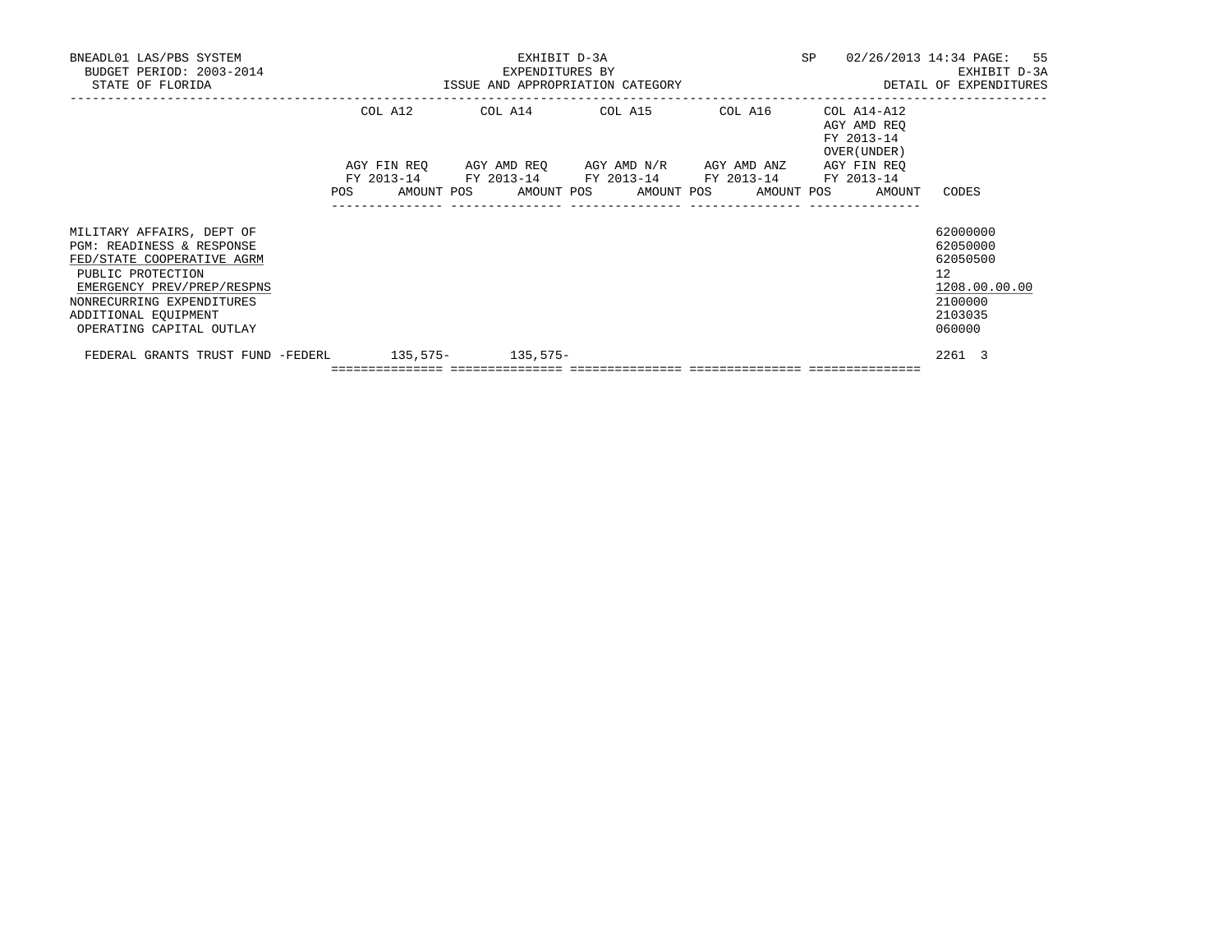| BNEADL01 LAS/PBS SYSTEM<br>BUDGET PERIOD: 2003-2014<br>STATE OF FLORIDA                                                                                                                                                                                                                                                                                                                                                                                                                                                                                                                                                                                                                                    |      | EXHIBIT D-3A | EXPENDITURES BY<br>ISSUE AND APPROPRIATION CATEGORY | SP                                                     |                            | 02/26/2013 14:34 PAGE: 56<br>EXHIBIT D-3A<br>DETAIL OF EXPENDITURES                     |
|------------------------------------------------------------------------------------------------------------------------------------------------------------------------------------------------------------------------------------------------------------------------------------------------------------------------------------------------------------------------------------------------------------------------------------------------------------------------------------------------------------------------------------------------------------------------------------------------------------------------------------------------------------------------------------------------------------|------|--------------|-----------------------------------------------------|--------------------------------------------------------|----------------------------|-----------------------------------------------------------------------------------------|
|                                                                                                                                                                                                                                                                                                                                                                                                                                                                                                                                                                                                                                                                                                            |      |              |                                                     | POS AMOUNT POS AMOUNT POS AMOUNT POS AMOUNT POS AMOUNT | FY 2013-14<br>OVER (UNDER) | CODES                                                                                   |
| MILITARY AFFAIRS, DEPT OF<br>PGM: READINESS & RESPONSE<br>FED/STATE COOPERATIVE AGRM<br>PUBLIC PROTECTION<br>EMERGENCY PREV/PREP/RESPNS<br>EQUIPMENT NEEDS<br>INFORMATION TECHNOLOGY<br>INFRASTRUCTURE REPLACEMENT<br>OPERATING CAPITAL OUTLAY                                                                                                                                                                                                                                                                                                                                                                                                                                                             |      |              |                                                     |                                                        |                            | 62000000<br>62050000<br>62050500<br>12<br>1208.00.00.00<br>2400000<br>24010C0<br>060000 |
| FEDERAL GRANTS TRUST FUND -FEDERL 131,800 131,800 131,800                                                                                                                                                                                                                                                                                                                                                                                                                                                                                                                                                                                                                                                  |      |              |                                                     |                                                        |                            | 2261 3                                                                                  |
|                                                                                                                                                                                                                                                                                                                                                                                                                                                                                                                                                                                                                                                                                                            |      |              |                                                     |                                                        |                            |                                                                                         |
| AGENCY ISSUE NARRATIVE:<br>2013-2014 BUDGET YEAR NARRATIVE:                                                                                                                                                                                                                                                                                                                                                                                                                                                                                                                                                                                                                                                |      |              | IT COMPONENT? YES                                   |                                                        |                            |                                                                                         |
| The Department of Military Affairs (DMA) requests \$131,800 of NON-RECURRING appropriation to purchase information<br>technology software and hardware.<br>This request is based on a recommended Life Cycle Replacement (LCR) rate of 25% per year. Typical infrastructure has a<br>life expectancy of 3 years, with some hardware able to survive at a 50% replacement to 4 years. Financially it is not<br>viable to support desktops and laptops past the 3 year life expectancy.<br>The replacement of this specialized equipment is required to maintain compatibility and connectivity with<br>other state and federal agencies and will allow the continuation of the current level of operations. |      |              |                                                     |                                                        |                            |                                                                                         |
| CONSTRUCTION and FACILITY MANAGEMENT OFFICE<br>Laptop Computers                                                                                                                                                                                                                                                                                                                                                                                                                                                                                                                                                                                                                                            | (2)  |              | \$4,000                                             |                                                        |                            |                                                                                         |
|                                                                                                                                                                                                                                                                                                                                                                                                                                                                                                                                                                                                                                                                                                            |      |              |                                                     |                                                        |                            |                                                                                         |
| DISTANCE LEARNING<br>Laptop Computers                                                                                                                                                                                                                                                                                                                                                                                                                                                                                                                                                                                                                                                                      | (30) |              | \$60,000                                            |                                                        |                            |                                                                                         |
| ENVIRONMENTAL<br>Desktop Computers                                                                                                                                                                                                                                                                                                                                                                                                                                                                                                                                                                                                                                                                         | (8)  |              | \$10,000                                            |                                                        |                            |                                                                                         |
| INTEGRATED TRAINING AREA MANAGEMENT                                                                                                                                                                                                                                                                                                                                                                                                                                                                                                                                                                                                                                                                        |      |              | $\theta$ $\theta$ $\theta$ $\theta$ $\theta$        |                                                        |                            |                                                                                         |

| Network Printer/Copier/Scanner   |      | \$25.000 |
|----------------------------------|------|----------|
| RANGE TRAINING and LANDS PROGRAM |      |          |
| Desktop Computers                | (8)  | \$10,000 |
| Laser Printers                   | (15) | 5,000    |
| Network Printer/Copier/Scanner   |      | 16,000   |
| TRAINING SITE                    |      |          |
| LCD Projector                    | '1)  | 1,800    |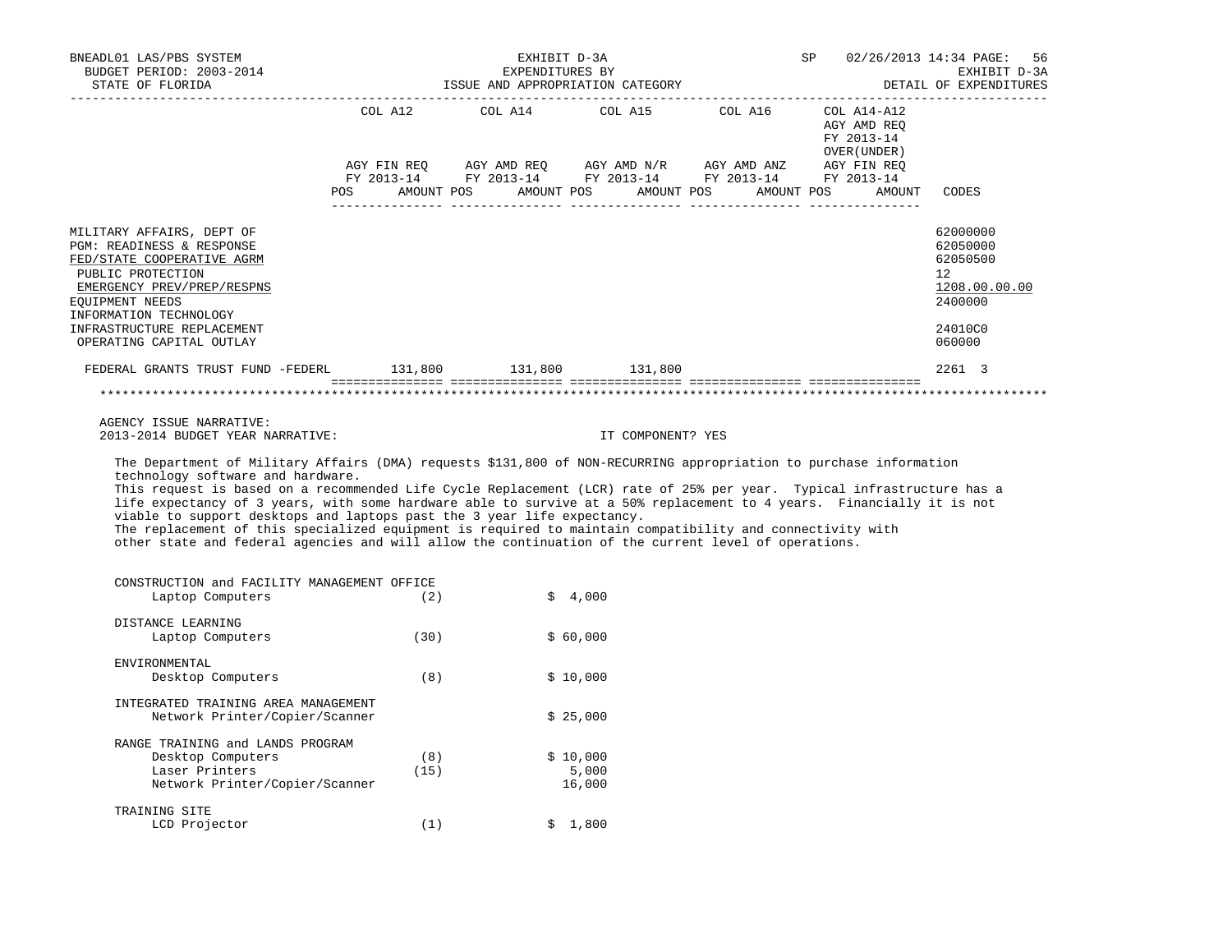| BNEADL01 LAS/PBS SYSTEM<br>BUDGET PERIOD: 2003-2014<br>STATE OF FLORIDA                                                                                                              | ISSUE AND APPROPRIATION CATEGORY | EXHIBIT D-3A<br>EXPENDITURES BY                                                                           | SP                    | 02/26/2013 14:34 PAGE: 57<br>EXHIBIT D-3A<br>DETAIL OF EXPENDITURES |                                                          |                                                                    |
|--------------------------------------------------------------------------------------------------------------------------------------------------------------------------------------|----------------------------------|-----------------------------------------------------------------------------------------------------------|-----------------------|---------------------------------------------------------------------|----------------------------------------------------------|--------------------------------------------------------------------|
|                                                                                                                                                                                      | COL A12                          | COL A14 COL A15 COL A16                                                                                   |                       |                                                                     | COL A14-A12<br>AGY AMD REO<br>FY 2013-14<br>OVER (UNDER) |                                                                    |
|                                                                                                                                                                                      |                                  | AGY FIN REO AGY AMD REO AGY AMD N/R AGY AMD ANZ<br>FY 2013-14 FY 2013-14 FY 2013-14 FY 2013-14 FY 2013-14 |                       |                                                                     | AGY FIN REO                                              |                                                                    |
|                                                                                                                                                                                      | POS                              | AMOUNT POS                                                                                                | AMOUNT POS AMOUNT POS |                                                                     | AMOUNT POS<br>AMOUNT                                     | CODES                                                              |
| MILITARY AFFAIRS, DEPT OF<br>PGM: READINESS & RESPONSE<br>FED/STATE COOPERATIVE AGRM<br>PUBLIC PROTECTION<br>EMERGENCY PREV/PREP/RESPNS<br>EQUIPMENT NEEDS<br>INFORMATION TECHNOLOGY |                                  |                                                                                                           |                       |                                                                     |                                                          | 62000000<br>62050000<br>62050500<br>12<br>1208.00.00.00<br>2400000 |
| INFRASTRUCTURE REPLACEMENT                                                                                                                                                           |                                  |                                                                                                           |                       |                                                                     |                                                          | 24010C0                                                            |

 This equipment is used to directly support the Florida National Guard, and is 100% FEDERALLY REIMBURSED. \*\*\*\*\*\*\*\*\*\*\*\*\*\*\*\*\*\*\*\*\*\*\*\*\*\*\*\*\*\*\*\*\*\*\*\*\*\*\*\*\*\*\*\*\*\*\*\*\*\*\*\*\*\*\*\*\*\*\*\*\*\*\*\*\*\*\*\*\*\*\*\*\*\*\*\*\*\*\*\*\*\*\*\*\*\*\*\*\*\*\*\*\*\*\*\*\*\*\*\*\*\*\*\*\*\*\*\*\*\*\*\*\*\*\*\*\*\*\*\*\*\*\*\*\*\*\*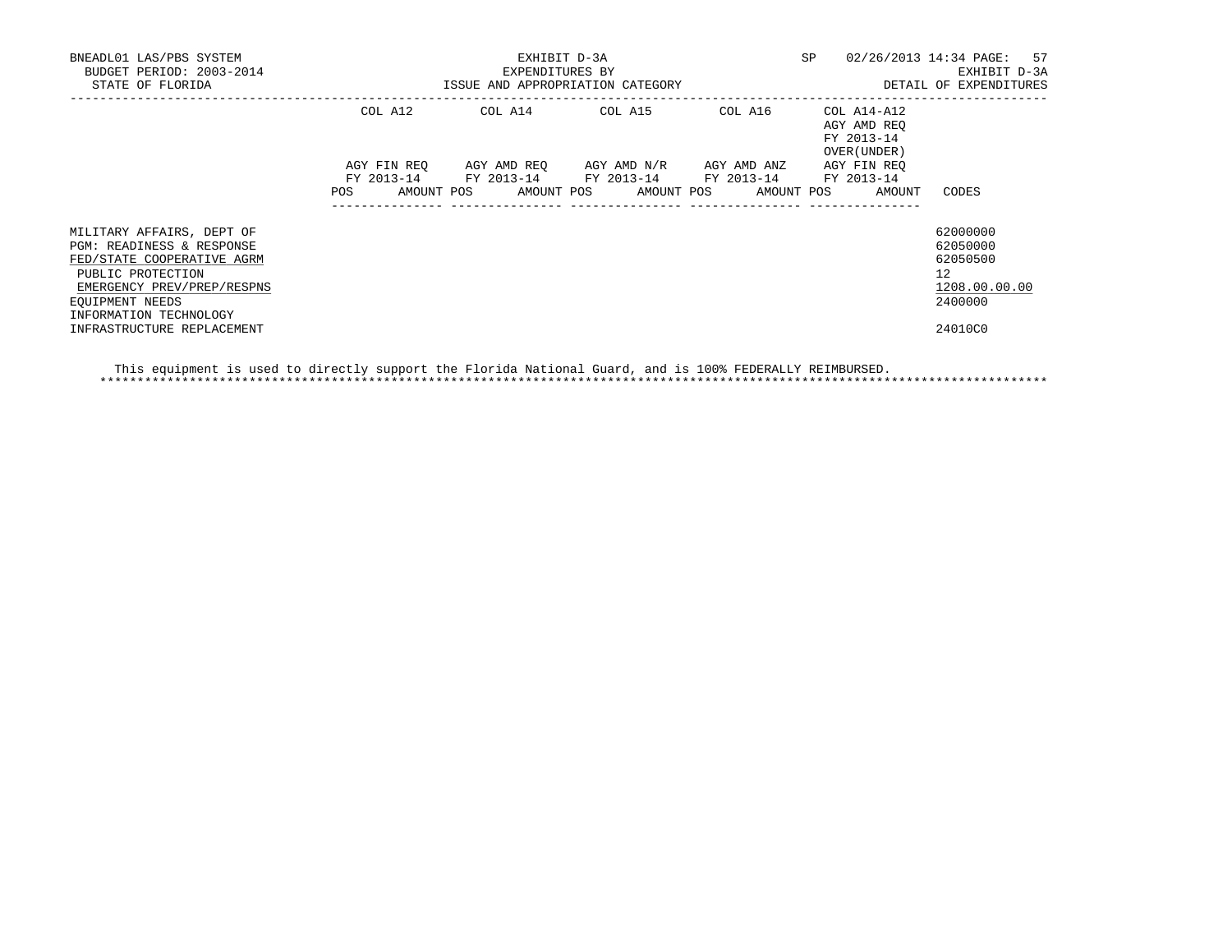| BNEADL01 LAS/PBS SYSTEM<br>EXPENDITURES BY<br>SUDGET PERIOD: 2003-2014<br>STATE OF FLORIDA STATE OF FLORIDA<br>BUDGET PERIOD: 2003-2014                                                                                                                                                             |                                                                     | EXHIBIT D-3A                                                                                                                                                                                                                                                                                                                                                                                                                                                                                                                                                  | SP | 02/26/2013 14:34 PAGE:<br>58<br>EXHIBIT D-3A<br>DETAIL OF EXPENDITURES                  |
|-----------------------------------------------------------------------------------------------------------------------------------------------------------------------------------------------------------------------------------------------------------------------------------------------------|---------------------------------------------------------------------|---------------------------------------------------------------------------------------------------------------------------------------------------------------------------------------------------------------------------------------------------------------------------------------------------------------------------------------------------------------------------------------------------------------------------------------------------------------------------------------------------------------------------------------------------------------|----|-----------------------------------------------------------------------------------------|
|                                                                                                                                                                                                                                                                                                     |                                                                     | $\begin{tabular}{lllllllllll} \multicolumn{2}{l}{{\text{COL}}}\  \, \texttt{A12}\qquad \qquad &\multicolumn{2}{l}{\text{COL}}\  \, \texttt{A15}\qquad \qquad &\multicolumn{2}{l}{\text{COL}}\  \, \texttt{A16}\qquad \qquad &\multicolumn{2}{l}{\text{COL}}\  \, \texttt{A14-A12} \end{tabular}$<br>POS AMOUNT POS AMOUNT POS AMOUNT POS AMOUNT POS AMOUNT                                                                                                                                                                                                    |    | AGY AMD REQ<br>FY 2013-14<br>OVER (UNDER )<br>CODES                                     |
| MILITARY AFFAIRS, DEPT OF<br>PGM: READINESS & RESPONSE<br>FED/STATE COOPERATIVE AGRM<br>PUBLIC PROTECTION<br>EMERGENCY PREV/PREP/RESPNS<br>EOUIPMENT NEEDS<br>ADDITIONAL EQUIPMENT<br>OPERATING CAPITAL OUTLAY                                                                                      |                                                                     |                                                                                                                                                                                                                                                                                                                                                                                                                                                                                                                                                               |    | 62000000<br>62050000<br>62050500<br>12<br>1208.00.00.00<br>2400000<br>2402000<br>060000 |
| FEDERAL GRANTS TRUST FUND -FEDERL 380,000 380,000 380,000 380,000                                                                                                                                                                                                                                   |                                                                     |                                                                                                                                                                                                                                                                                                                                                                                                                                                                                                                                                               |    | 2261 3                                                                                  |
|                                                                                                                                                                                                                                                                                                     |                                                                     |                                                                                                                                                                                                                                                                                                                                                                                                                                                                                                                                                               |    | *********************                                                                   |
| AGENCY ISSUE NARRATIVE:<br>2013-2014 BUDGET YEAR NARRATIVE:<br>The Department of Military Affairs (DMA) requests \$380,000 of NON-RECURRING appropriation to purchase equipment which<br>supports the federal cooperative agreements.                                                               |                                                                     | IT COMPONENT? NO                                                                                                                                                                                                                                                                                                                                                                                                                                                                                                                                              |    |                                                                                         |
| ELECTRONIC SECURITY SYSTEMS<br>Electronic Security equipment                                                                                                                                                                                                                                        |                                                                     | \$ 10,000 Support force protection requirements Statewide.                                                                                                                                                                                                                                                                                                                                                                                                                                                                                                    |    |                                                                                         |
| INTEGRATED TRAINING AREA MANAGEMENT<br>Seed Separator<br>Seeder                                                                                                                                                                                                                                     |                                                                     | \$ 8,000 Removes undesired materials from seed collected in the Training Area<br>12,000 Seed dispenser to revegetate areas damaged by training                                                                                                                                                                                                                                                                                                                                                                                                                |    |                                                                                         |
| RANGE TRAINING and LANDS PROGRAM<br>Forklift (All-Terrain, 10,000lb)                                                                                                                                                                                                                                |                                                                     | 23,000 Replace current forklift (5,000lb and 25 years old)                                                                                                                                                                                                                                                                                                                                                                                                                                                                                                    |    |                                                                                         |
| SECURITY GUARDS<br>Trailer Mounted Guardhouses                                                                                                                                                                                                                                                      |                                                                     | \$50,000 Support force protection requirements Statewide.                                                                                                                                                                                                                                                                                                                                                                                                                                                                                                     |    |                                                                                         |
| TRAINING SITE<br>ssaw senerator<br>Mobile Repeater<br>Portabl<br>Portable Digital Radios (56) 56,000<br>Forklift (All-Terrain, 10,000lb) 23,000<br>ATV 4x4<br>Utility Vehicle (Kubota)<br>Skid Steer Loader<br>Mower (Batwing) (2)<br>Mower (Grasshopper) (3)<br>Mower (Slope) (3)<br>Mower (Slope) | \$25,000<br>12,000<br>6,000<br>17,000<br>30,000<br>30,000<br>33,000 | For back-up power during storms and power outages.<br>Replace Analog repeater to comply with P25 digital transmission stds.<br>Replace Analog radios to comply with P25 digital transmission stds.<br>Replace current forklift (5,000lb and 25 years old)<br>Replace vehicle used by fire management staff.<br>Used to load and unload materials at CBJTC recycling center.<br>Replace current smaller mowers, saving time and resources<br>Replace 3 Grasshopeer riding mowers.<br>45,000 Used to safely mow incline areas having up to 40 degrees of slope. |    | Transportation in and around CBJTC, reducing need for licensed vehicle.                 |

 This equipment is used to directly support the Florida National Guard, and is 100% FEDERALLY REIMBURSED \*\*\*\*\*\*\*\*\*\*\*\*\*\*\*\*\*\*\*\*\*\*\*\*\*\*\*\*\*\*\*\*\*\*\*\*\*\*\*\*\*\*\*\*\*\*\*\*\*\*\*\*\*\*\*\*\*\*\*\*\*\*\*\*\*\*\*\*\*\*\*\*\*\*\*\*\*\*\*\*\*\*\*\*\*\*\*\*\*\*\*\*\*\*\*\*\*\*\*\*\*\*\*\*\*\*\*\*\*\*\*\*\*\*\*\*\*\*\*\*\*\*\*\*\*\*\*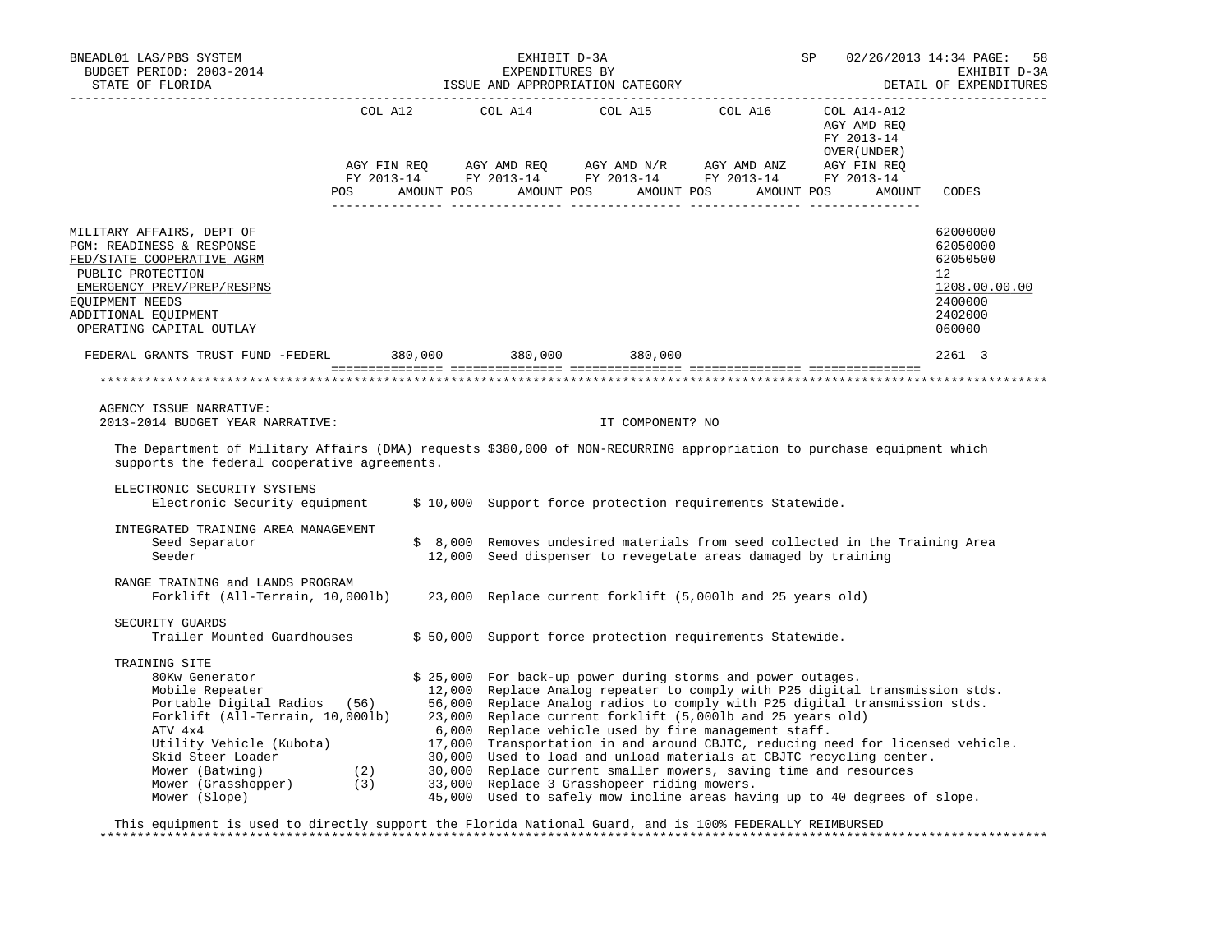| BNEADL01 LAS/PBS SYSTEM<br>BUDGET PERIOD: 2003-2014 EXPENDITURES BY BEXHIBIT D-3A EXHIBIT D-3A EXHIBIT D-3A EXHIBIT D-3A EXHIBIT D-3A EXHIBIT D-3A                                                                                                                                                                                                                                                                                                                                                                                                                                   |                                      | EXHIBIT D-3A      |                  | <b>SP</b>                                                                                                             |                                                                                                                                                      | 02/26/2013 14:34 PAGE:<br>59                                                                                |
|--------------------------------------------------------------------------------------------------------------------------------------------------------------------------------------------------------------------------------------------------------------------------------------------------------------------------------------------------------------------------------------------------------------------------------------------------------------------------------------------------------------------------------------------------------------------------------------|--------------------------------------|-------------------|------------------|-----------------------------------------------------------------------------------------------------------------------|------------------------------------------------------------------------------------------------------------------------------------------------------|-------------------------------------------------------------------------------------------------------------|
|                                                                                                                                                                                                                                                                                                                                                                                                                                                                                                                                                                                      |                                      |                   |                  | COL A12 COL A14 COL A15 COL A16 COL A14-A12                                                                           | AGY AMD REQ<br>FY 2013-14<br>OVER (UNDER )                                                                                                           |                                                                                                             |
|                                                                                                                                                                                                                                                                                                                                                                                                                                                                                                                                                                                      | POS AMOUNT POS AMOUNT POS AMOUNT POS | --------- ------- |                  | AGY FIN REQ AGY AMD REQ AGY AMD N/R AGY AMD ANZ AGY FIN REQ<br>FY 2013-14 FY 2013-14 FY 2013-14 FY 2013-14 FY 2013-14 | AMOUNT POS<br>AMOUNT                                                                                                                                 | CODES                                                                                                       |
| MILITARY AFFAIRS, DEPT OF<br>PGM: READINESS & RESPONSE<br>FED/STATE COOPERATIVE AGRM<br>PUBLIC PROTECTION<br>EMERGENCY PREV/PREP/RESPNS<br>EQUIPMENT NEEDS<br>ADDITIONAL EQUIPMENT -<br>CAMP BLANDING<br>SPECIAL CATEGORIES<br>ACQUISITION/MOTOR VEHICLES                                                                                                                                                                                                                                                                                                                            |                                      |                   |                  |                                                                                                                       |                                                                                                                                                      | 62000000<br>62050000<br>62050500<br>$12^{\circ}$<br>1208.00.00.00<br>2400000<br>2402010<br>100000<br>100021 |
| FEDERAL GRANTS TRUST FUND -FEDERL 793,500 793,500 793,500 793,500                                                                                                                                                                                                                                                                                                                                                                                                                                                                                                                    |                                      |                   |                  |                                                                                                                       |                                                                                                                                                      | 2261 3                                                                                                      |
|                                                                                                                                                                                                                                                                                                                                                                                                                                                                                                                                                                                      |                                      |                   |                  |                                                                                                                       |                                                                                                                                                      |                                                                                                             |
| AGENCY ISSUE NARRATIVE:<br>2013-2014 BUDGET YEAR NARRATIVE:                                                                                                                                                                                                                                                                                                                                                                                                                                                                                                                          |                                      |                   | IT COMPONENT? NO |                                                                                                                       |                                                                                                                                                      |                                                                                                             |
| The Department of Military Affairs (DMA) requests \$793,500 of NON-RECURRING appropriation to purchase additional<br>equipment to support the training mission at Camp Blanding. Some machines will be used to move equipment, materials,<br>personnel, excavate land and pull harvesting and mowing equipment in and around Camp Blanding. Other machines will be<br>used to maintain structures too tall to be reached by any ladder. There are over 95 different ranges that are used by<br>the Florida National Guard and Law Enforcement units from all over the United States. |                                      |                   |                  |                                                                                                                       |                                                                                                                                                      |                                                                                                             |
| INTEGRATED TRAINING AREA MANAGEMENT<br>Pick-up Trucks $4x4$ (2)<br>Front-End Loader                                                                                                                                                                                                                                                                                                                                                                                                                                                                                                  |                                      |                   |                  |                                                                                                                       | \$ 40,000 Replacement for vehicles currently being leased by GSA.<br>240,000 Required to move large amounts of materials to training areas.          |                                                                                                             |
| RANGE TRAINING and LAND PROGRAM<br>60' Articulated Boom<br>Dump Truck                                                                                                                                                                                                                                                                                                                                                                                                                                                                                                                |                                      |                   |                  |                                                                                                                       | \$94,000 Required to maintain and repair three story buildings and towers.<br>110,000 Required to maintain and repair roads and trails within CBJTC. |                                                                                                             |
| TRAINING SITE<br>Pick-up Truck 4x4 DRW \$33,500 Haul equipment, materials and personnel<br>Pick-up Trucks 4x4 SRW (2) 65,000 Replace vehicle numbers 3152 and 3403.<br>Transport, Chassis/Cab Tandem Axle 111,000 Replace vehicle number 3545<br>Tractor                                                                                                                                                                                                                                                                                                                             | (2)                                  |                   |                  | \$100,000 Tractors are primary movers for Batwing Mowers                                                              | \$ 33,500 Haul equipment, materials and personnel to location throughout CBJTC                                                                       |                                                                                                             |

 This equipment is used to directly support the Florida National Guard, and is 100% FEDERALLY REIMBURSED. \*\*\*\*\*\*\*\*\*\*\*\*\*\*\*\*\*\*\*\*\*\*\*\*\*\*\*\*\*\*\*\*\*\*\*\*\*\*\*\*\*\*\*\*\*\*\*\*\*\*\*\*\*\*\*\*\*\*\*\*\*\*\*\*\*\*\*\*\*\*\*\*\*\*\*\*\*\*\*\*\*\*\*\*\*\*\*\*\*\*\*\*\*\*\*\*\*\*\*\*\*\*\*\*\*\*\*\*\*\*\*\*\*\*\*\*\*\*\*\*\*\*\*\*\*\*\*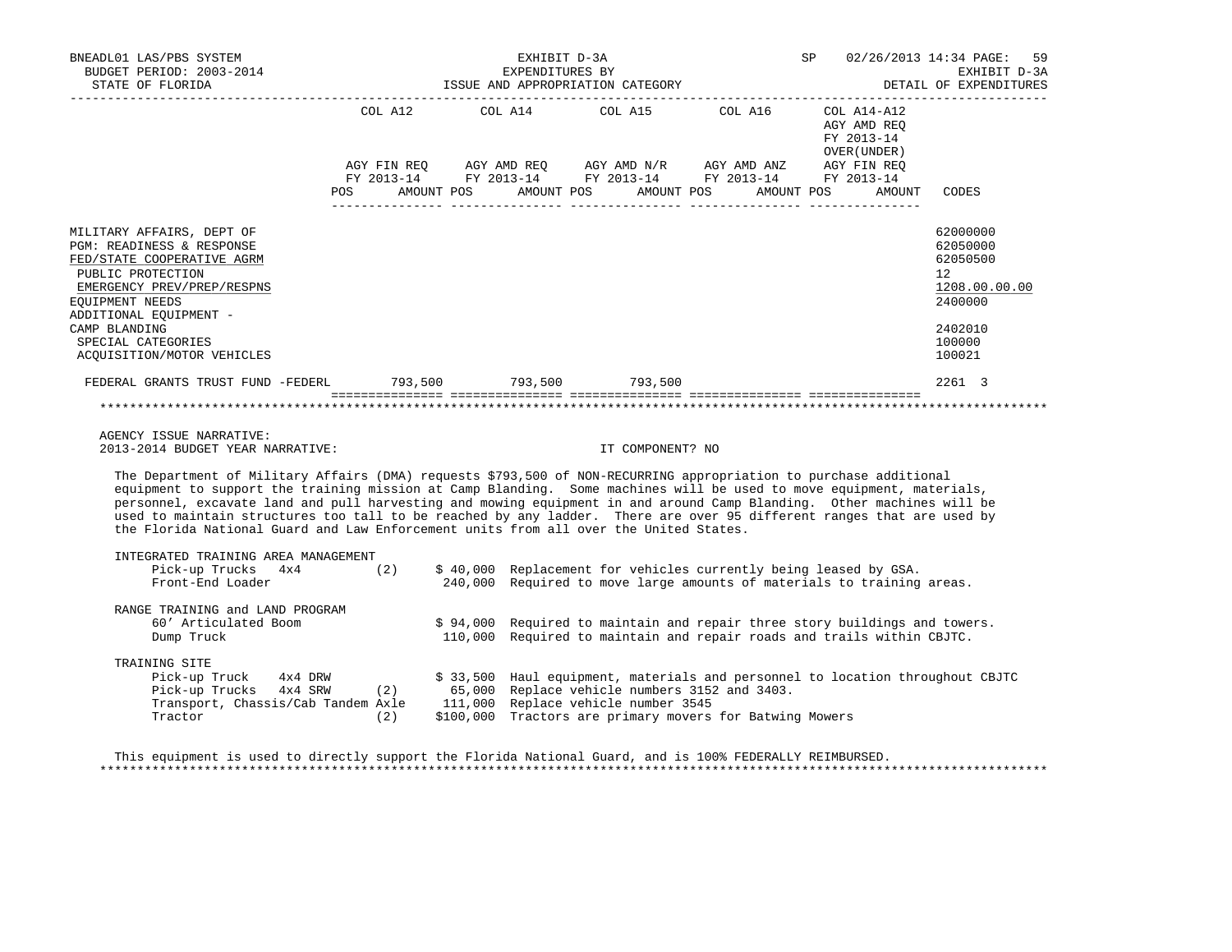| BNEADL01 LAS/PBS SYSTEM<br>BUDGET PERIOD: 2003-2014<br>STATE OF FLORIDA                                                                                                                                                                                             |                                                              |  | EXPENDITURES BY | EXHIBIT D-3A                                                                                                          |  |                                            | SP 02/26/2013 14:34 PAGE: 60<br>EXHIBIT D-3A<br>EXHIBIT D-3A EXHENDITURES BY<br>ISSUE AND APPROPRIATION CATEGORY THE SAME OF EXPENDITURES |
|---------------------------------------------------------------------------------------------------------------------------------------------------------------------------------------------------------------------------------------------------------------------|--------------------------------------------------------------|--|-----------------|-----------------------------------------------------------------------------------------------------------------------|--|--------------------------------------------|-------------------------------------------------------------------------------------------------------------------------------------------|
|                                                                                                                                                                                                                                                                     |                                                              |  |                 | COL A12 COL A14 COL A15 COL A16 COL A14-A12                                                                           |  | AGY AMD REO<br>FY 2013-14<br>OVER (UNDER ) |                                                                                                                                           |
|                                                                                                                                                                                                                                                                     | POS AMOUNT POS AMOUNT POS AMOUNT POS AMOUNT POS AMOUNT CODES |  |                 | AGY FIN REQ AGY AMD REQ AGY AMD N/R AGY AMD ANZ AGY FIN REQ<br>FY 2013-14 FY 2013-14 FY 2013-14 FY 2013-14 FY 2013-14 |  |                                            |                                                                                                                                           |
| MILITARY AFFAIRS, DEPT OF<br>PGM: READINESS & RESPONSE<br>FED/STATE COOPERATIVE AGRM<br>PUBLIC PROTECTION<br>EMERGENCY PREV/PREP/RESPNS<br>ANNUALIZATION OF ADMINISTERED<br>FUNDS APPROPRIATIONS<br>STATE HEALTH INSURANCE ADJUSTMENT<br>FOR FY 2012-13 - 10 MONTHS |                                                              |  |                 |                                                                                                                       |  |                                            | 62000000<br>62050000<br>62050500<br>12<br>1208.00.00.00<br>26A0000                                                                        |
| <b>ANNUALIZATION</b><br>SALARIES AND BENEFITS                                                                                                                                                                                                                       |                                                              |  |                 |                                                                                                                       |  |                                            | 26A1830<br>010000                                                                                                                         |
| FEDERAL GRANTS TRUST FUND -FEDERL 109,915 109,915                                                                                                                                                                                                                   |                                                              |  |                 |                                                                                                                       |  |                                            | 2261 3                                                                                                                                    |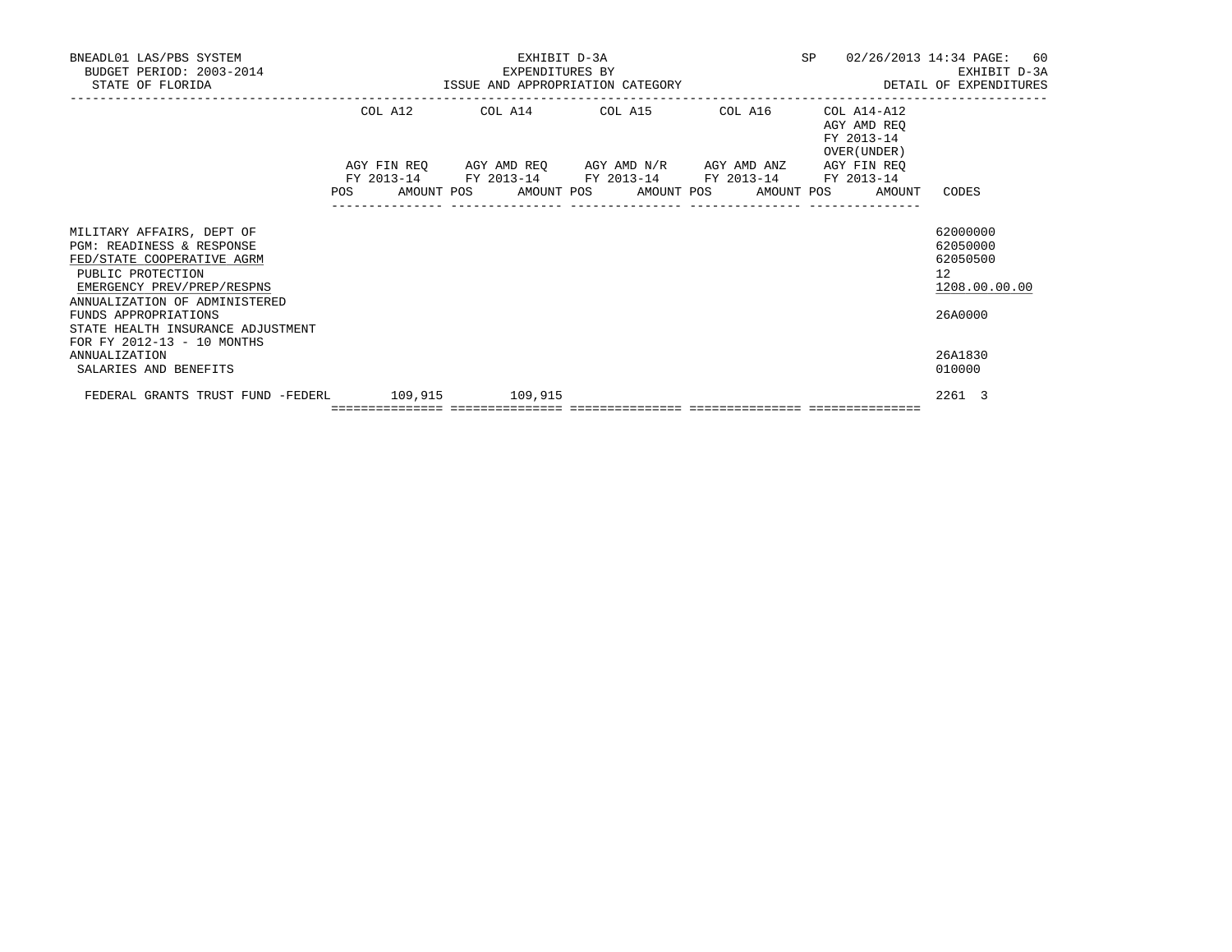| BNEADL01 LAS/PBS SYSTEM<br>BUDGET PERIOD: 2003-2014<br>STATE OF FLORIDA<br>___________________                                                                                                                                                                                          |         | ISSUE AND APPROPRIATION CATEGORY                | EXHIBIT D-3A<br>EXPENDITURES BY |                                                                                                                                                                                                                                                                          |                                                                        |        | SP 02/26/2013 14:34 PAGE:<br>61<br>EXHIBIT D-3A<br>DETAIL OF EXPENDITURES               |
|-----------------------------------------------------------------------------------------------------------------------------------------------------------------------------------------------------------------------------------------------------------------------------------------|---------|-------------------------------------------------|---------------------------------|--------------------------------------------------------------------------------------------------------------------------------------------------------------------------------------------------------------------------------------------------------------------------|------------------------------------------------------------------------|--------|-----------------------------------------------------------------------------------------|
|                                                                                                                                                                                                                                                                                         | COL A12 | COL A14<br>POS AMOUNT POS AMOUNT POS AMOUNT POS | COL A15                         | COL A16<br>$AGY\text{ }\text{FIN }REQ \qquad \text{AGY }AMD\text{ }\text{REQ} \qquad \text{AGY }AMD\text{ }\text{N/R} \qquad \text{AGY } AMD\text{ }\text{AND } ANZ \qquad \text{AGY } FIN \text{ }\text{REQ}$<br>FY 2013-14 FY 2013-14 FY 2013-14 FY 2013-14 FY 2013-14 | COL A14-A12<br>AGY AMD REQ<br>FY 2013-14<br>OVER (UNDER)<br>AMOUNT POS | AMOUNT | CODES                                                                                   |
|                                                                                                                                                                                                                                                                                         |         |                                                 |                                 |                                                                                                                                                                                                                                                                          |                                                                        |        |                                                                                         |
| MILITARY AFFAIRS, DEPT OF<br>PGM: READINESS & RESPONSE<br>FED/STATE COOPERATIVE AGRM<br>PUBLIC PROTECTION<br>EMERGENCY PREV/PREP/RESPNS<br>ANNUALIZATIONS FROM G66 NOT IN<br><b>AGENCY REQUEST</b><br>FEDERAL/STATE COOPERATIVE AGREEMENT<br>SUPPORT (3000310)<br>SALARIES AND BENEFITS |         |                                                 |                                 |                                                                                                                                                                                                                                                                          |                                                                        |        | 62000000<br>62050000<br>62050500<br>12<br>1208.00.00.00<br>2610000<br>2610004<br>010000 |
| FEDERAL GRANTS TRUST FUND -FEDERL 62,866 62,866                                                                                                                                                                                                                                         |         |                                                 |                                 |                                                                                                                                                                                                                                                                          |                                                                        |        | 2261 3                                                                                  |
|                                                                                                                                                                                                                                                                                         |         |                                                 |                                 |                                                                                                                                                                                                                                                                          |                                                                        |        | *********************                                                                   |
| AGENCY ISSUE NARRATIVE:<br>2013-2014 BUDGET YEAR NARRATIVE:<br>The Department of Military Affairs requests \$62,866 in Salaries and benefits required to fully fund the nine new FTE<br>funded in the current year FY2013. This amount represents the lapse rate of 16.66% or 2 months. |         |                                                 | IT COMPONENT? NO                |                                                                                                                                                                                                                                                                          |                                                                        |        |                                                                                         |
|                                                                                                                                                                                                                                                                                         |         |                                                 |                                 |                                                                                                                                                                                                                                                                          |                                                                        |        |                                                                                         |
| POSITION DETAIL OF SALARIES AND BENEFITS:                                                                                                                                                                                                                                               |         |                                                 |                                 |                                                                                                                                                                                                                                                                          |                                                                        |        | LAPSE LAPSED SALARIES                                                                   |
|                                                                                                                                                                                                                                                                                         |         |                                                 |                                 | FTE BASE RATE ADDITIVES BENEFITS<br>.com concerterente concerterente concerterente concerterente contro concerte                                                                                                                                                         | SUBTOTAL                                                               | ႜႜႜႜ႙  | AND BENEFITS                                                                            |
| A12 - AGY FIN REO FY 2013-14<br>NEW POSITIONS                                                                                                                                                                                                                                           |         |                                                 |                                 |                                                                                                                                                                                                                                                                          |                                                                        |        |                                                                                         |
| OTHER SALARY AMOUNT                                                                                                                                                                                                                                                                     |         |                                                 |                                 |                                                                                                                                                                                                                                                                          |                                                                        |        |                                                                                         |
| 2261 FEDERAL GRANTS TRUST FUND                                                                                                                                                                                                                                                          |         |                                                 |                                 |                                                                                                                                                                                                                                                                          |                                                                        |        | 62,866<br>_____________                                                                 |
|                                                                                                                                                                                                                                                                                         |         |                                                 |                                 |                                                                                                                                                                                                                                                                          |                                                                        |        | 62,866<br>==============                                                                |
|                                                                                                                                                                                                                                                                                         |         |                                                 |                                 |                                                                                                                                                                                                                                                                          |                                                                        |        |                                                                                         |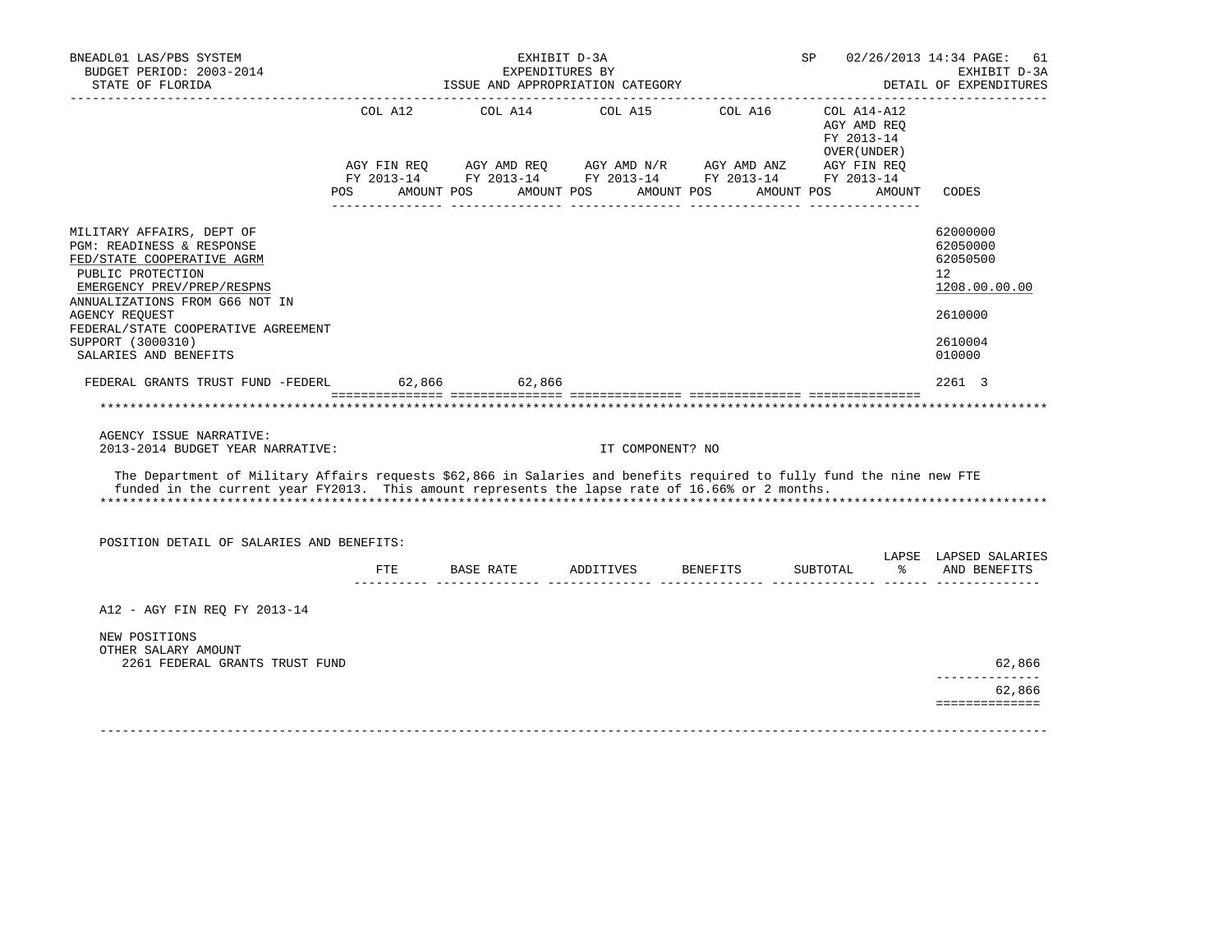| BNEADL01 LAS/PBS SYSTEM<br>BUDGET PERIOD: 2003-2014<br>STATE OF FLORIDA                                                                      | EXHIBIT D-3A<br>EXPENDITURES BY<br>ISSUE AND APPROPRIATION CATEGORY |  |           |  |           |                                                                                                                                                                           |                 |            | SP 02/26/2013 14:34 PAGE:<br>62<br>EXHIBIT D-3A<br>DETAIL OF EXPENDITURES |                                                                    |                                                       |
|----------------------------------------------------------------------------------------------------------------------------------------------|---------------------------------------------------------------------|--|-----------|--|-----------|---------------------------------------------------------------------------------------------------------------------------------------------------------------------------|-----------------|------------|---------------------------------------------------------------------------|--------------------------------------------------------------------|-------------------------------------------------------|
|                                                                                                                                              | COL A12<br>POS AMOUNT POS                                           |  |           |  |           | COL A14 COL A15 COL A16<br>AGY FIN REQ AGY AMD REQ AGY AMD N/R AGY AMD ANZ AGY FIN REQ<br>FY 2013-14 FY 2013-14 FY 2013-14 FY 2013-14 FY 2013-14<br>AMOUNT POS AMOUNT POS |                 | AMOUNT POS |                                                                           | COL A14-A12<br>AGY AMD REO<br>FY 2013-14<br>OVER (UNDER)<br>AMOUNT | CODES                                                 |
| MILITARY AFFAIRS, DEPT OF                                                                                                                    |                                                                     |  |           |  |           |                                                                                                                                                                           |                 |            |                                                                           |                                                                    | 62000000                                              |
| PGM: READINESS & RESPONSE<br>FED/STATE COOPERATIVE AGRM<br>PUBLIC PROTECTION<br>EMERGENCY PREV/PREP/RESPNS<br>ANNUALIZATIONS FROM G66 NOT IN |                                                                     |  |           |  |           |                                                                                                                                                                           |                 |            |                                                                           |                                                                    | 62050000<br>62050500<br>$12^{\circ}$<br>1208.00.00.00 |
| <b>AGENCY REOUEST</b><br>FEDERAL/STATE COOPERATIVE AGREEMENT<br>SUPPORT (3000310)                                                            |                                                                     |  |           |  |           |                                                                                                                                                                           |                 |            |                                                                           |                                                                    | 2610000<br>2610004                                    |
| POSITION DETAIL OF SALARIES AND BENEFITS:                                                                                                    |                                                                     |  |           |  |           |                                                                                                                                                                           |                 |            |                                                                           |                                                                    |                                                       |
|                                                                                                                                              | FTE                                                                 |  | BASE RATE |  | ADDITIVES |                                                                                                                                                                           | <b>BENEFITS</b> |            | SUBTOTAL                                                                  | ွေ                                                                 | LAPSE LAPSED SALARIES<br>AND BENEFITS                 |
| A14 - AGY AMD REO FY 2013-14                                                                                                                 |                                                                     |  |           |  |           |                                                                                                                                                                           |                 |            |                                                                           |                                                                    |                                                       |
| NEW POSITIONS<br>OTHER SALARY AMOUNT<br>2261 FEDERAL GRANTS TRUST FUND                                                                       |                                                                     |  |           |  |           |                                                                                                                                                                           |                 |            |                                                                           |                                                                    | 62,866                                                |
|                                                                                                                                              |                                                                     |  |           |  |           |                                                                                                                                                                           |                 |            |                                                                           |                                                                    | 62,866                                                |
|                                                                                                                                              |                                                                     |  |           |  |           |                                                                                                                                                                           |                 |            |                                                                           |                                                                    | ==============                                        |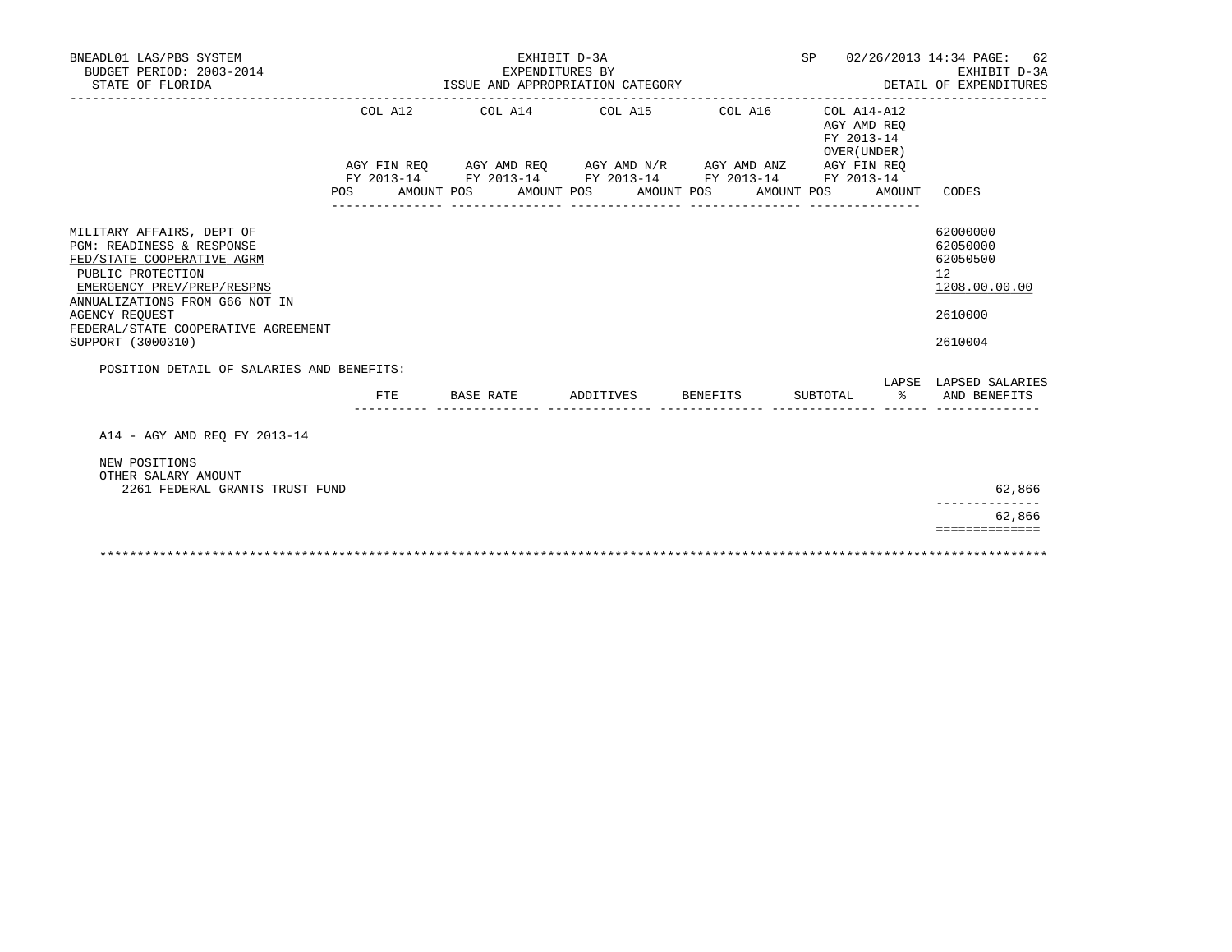| BNEADL01 LAS/PBS SYSTEM<br>BUDGET PERIOD: 2003-2014<br>STATE OF FLORIDA                                                                                                                    |         | EXHIBIT D-3A<br>EXPENDITURES BY<br>ISSUE AND APPROPRIATION CATEGORY |                                                                                                                                                        |                     | SP 02/26/2013 14:34 PAGE: 63<br>EXHIBIT D-3A<br>DETAIL OF EXPENDITURES |                                                                    |
|--------------------------------------------------------------------------------------------------------------------------------------------------------------------------------------------|---------|---------------------------------------------------------------------|--------------------------------------------------------------------------------------------------------------------------------------------------------|---------------------|------------------------------------------------------------------------|--------------------------------------------------------------------|
|                                                                                                                                                                                            | COL A12 | COL A14                                                             | COL A15                                                                                                                                                | COL A16 COL A14-A12 | AGY AMD REO<br>FY 2013-14<br>OVER (UNDER)                              |                                                                    |
|                                                                                                                                                                                            | POS FOR | AMOUNT POS                                                          | AGY FIN REQ AGY AMD REQ AGY AMD N/R AGY AMD ANZ AGY FIN REQ FY 2013-14 FY 2013-14 FY 2013-14<br>AMOUNT POS AMOUNT POS<br>__ ________________ _________ |                     | AMOUNT POS<br>AMOUNT                                                   | CODES                                                              |
| MILITARY AFFAIRS, DEPT OF<br>PGM: READINESS & RESPONSE<br>FED/STATE COOPERATIVE AGRM<br>PUBLIC PROTECTION<br>EMERGENCY PREV/PREP/RESPNS<br>WORKLOAD<br>FEDERAL/STATE COOPERATIVE AGREEMENT |         |                                                                     |                                                                                                                                                        |                     |                                                                        | 62000000<br>62050000<br>62050500<br>12<br>1208.00.00.00<br>3000000 |
| SUPPORT<br>SALARY RATE<br>SALARY RATE 234,262 234,262                                                                                                                                      |         |                                                                     |                                                                                                                                                        |                     |                                                                        | 3000310<br>000000                                                  |
| SALARIES AND BENEFITS                                                                                                                                                                      |         |                                                                     |                                                                                                                                                        |                     |                                                                        | 010000                                                             |
| FEDERAL GRANTS TRUST FUND -FEDERL 296,822                                                                                                                                                  | 9.00    | 9.00<br>296,822                                                     |                                                                                                                                                        | 59,080              |                                                                        | 2261 3                                                             |
| <b>EXPENSES</b>                                                                                                                                                                            |         |                                                                     |                                                                                                                                                        |                     |                                                                        | 040000                                                             |
| FEDERAL GRANTS TRUST FUND -FEDERL 89,757 89,757 33,858                                                                                                                                     |         |                                                                     |                                                                                                                                                        |                     |                                                                        | 2261 3                                                             |
| SPECIAL CATEGORIES<br>TR/DMS/HR SVCS/STW CONTRCT                                                                                                                                           |         |                                                                     |                                                                                                                                                        |                     |                                                                        | 100000<br>107040                                                   |
| FEDERAL GRANTS TRUST FUND -FEDERL                                                                                                                                                          |         | 3,186 3,186                                                         |                                                                                                                                                        |                     |                                                                        | 2261 3                                                             |
| TOTAL: FEDERAL/STATE COOPERATIVE AGREEMENT<br>SUPPORT                                                                                                                                      |         |                                                                     |                                                                                                                                                        |                     |                                                                        | 3000310                                                            |
| TOTAL POSITIONS 9.00<br>TOTAL ISSUE 389,765 389,765 33,858 59,080<br>TOTAL SALARY RATE 234,262 234,262                                                                                     |         | 9.00                                                                |                                                                                                                                                        |                     |                                                                        |                                                                    |
|                                                                                                                                                                                            |         |                                                                     |                                                                                                                                                        |                     |                                                                        |                                                                    |
| AGENCY ISSUE NARRATIVE:<br>2013-2014 BUDGET YEAR NARRATIVE:                                                                                                                                |         |                                                                     | IT COMPONENT? NO                                                                                                                                       |                     |                                                                        |                                                                    |
| The Department of Military Affairs requests \$389,765 to fund pine(9) new FTF to meet ingressed needs for the Florida                                                                      |         |                                                                     |                                                                                                                                                        |                     |                                                                        |                                                                    |

 The Department of Military Affairs requests \$389,765 to fund nine(9) new FTE to meet increased needs for the Florida National Guard. Annually, the Department signs some 30 different cooperative agreements with the Department of Defense to provide support directly to the Florida National Guard. These agreements currently fund 252 of the Department's 397 FTEs.

 These new positions will provide additional maintenance and repair support at CBJTC. These positions are essential to the daily operations of the Florida National Guard.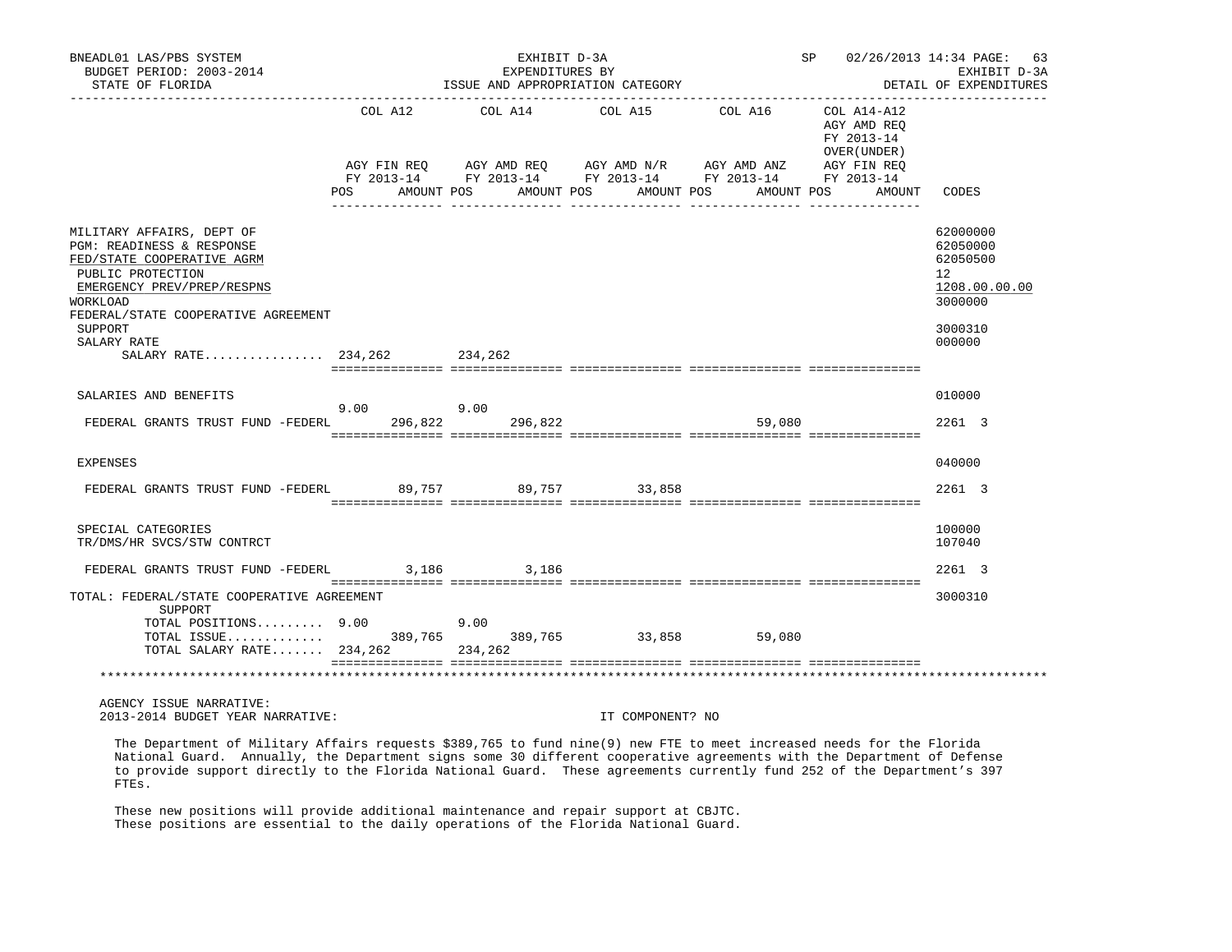| BNEADL01 LAS/PBS SYSTEM<br>BUDGET PERIOD: 2003-2014<br>STATE OF FLORIDA                                                                                        | EXHIBIT D-3A<br>EXPENDITURES BY<br>ISSUE AND APPROPRIATION CATEGORY |            |  |  |  |                                                                                                                         |  |            | SP |                                                          | 02/26/2013 14:34 PAGE: 64<br>EXHIBIT D-3A<br>DETAIL OF EXPENDITURES          |  |
|----------------------------------------------------------------------------------------------------------------------------------------------------------------|---------------------------------------------------------------------|------------|--|--|--|-------------------------------------------------------------------------------------------------------------------------|--|------------|----|----------------------------------------------------------|------------------------------------------------------------------------------|--|
|                                                                                                                                                                |                                                                     | COL A12    |  |  |  | COL A14 COL A15                                                                                                         |  | COL A16    |    | COL A14-A12<br>AGY AMD REO<br>FY 2013-14<br>OVER (UNDER) |                                                                              |  |
|                                                                                                                                                                | POS                                                                 | AMOUNT POS |  |  |  | AGY FIN REO AGY AMD REO AGY AMD N/R AGY AMD ANZ<br>FY 2013-14 FY 2013-14 FY 2013-14 FY 2013-14<br>AMOUNT POS AMOUNT POS |  | AMOUNT POS |    | AGY FIN REO<br>FY 2013-14<br>AMOUNT                      | CODES                                                                        |  |
| MILITARY AFFAIRS, DEPT OF<br>PGM: READINESS & RESPONSE<br>FED/STATE COOPERATIVE AGRM<br>PUBLIC PROTECTION<br>EMERGENCY PREV/PREP/RESPNS<br>WORKLOAD            |                                                                     |            |  |  |  |                                                                                                                         |  |            |    |                                                          | 62000000<br>62050000<br>62050500<br>$12^{\circ}$<br>1208.00.00.00<br>3000000 |  |
| FEDERAL/STATE COOPERATIVE AGREEMENT<br>SUPPORT                                                                                                                 |                                                                     |            |  |  |  |                                                                                                                         |  |            |    |                                                          | 3000310                                                                      |  |
| These positions bring additional employment, and provide excellent employment opportunities.<br>There is adequate existing building space for these employees. |                                                                     |            |  |  |  |                                                                                                                         |  |            |    |                                                          |                                                                              |  |

These positions are 100% FEDERALLY funded, there is NO incurred OBLIGATION to STATE FUNDS.

\*\*\*\*\*\*\*\*\*\*\*\*\*\*\*\*\*\*\*\*\*\*\*\*\*\*\*\*\*\*\*\*\*\*\*\*\*\*\*\*\*\*\*\*\*\*\*\*\*\*\*\*\*\*\*\*\*\*\*\*\*\*\*\*\*\*\*\*\*\*\*\*\*\*\*\*\*\*\*\*\*\*\*\*\*\*\*\*\*\*\*\*\*\*\*\*\*\*\*\*\*\*\*\*\*\*\*\*\*\*\*\*\*\*\*\*\*\*\*\*\*\*\*\*\*\*\*

POSITION DETAIL OF SALARIES AND BENEFITS:

|                                              | FTE  | BASE RATE | ADDITIVES | BENEFITS | SUBTOTAL                    | LAPSE<br>ႜႜ  | LAPSED SALARIES<br>AND BENEFITS |
|----------------------------------------------|------|-----------|-----------|----------|-----------------------------|--------------|---------------------------------|
|                                              |      |           |           |          |                             |              |                                 |
| A12 - AGY FIN REQ FY 2013-14                 |      |           |           |          |                             |              |                                 |
| NEW POSITIONS                                |      |           |           |          |                             |              |                                 |
| 2023 COMPUTER OPERATOR III                   |      |           |           |          |                             |              |                                 |
| N0005 001                                    | 2.00 | 53,084    |           | 27,163   | 80,247 16.60                |              | 66,926                          |
| 2053 DISTRIBUTED COMPUTER SYSTEMS CONSULTANT |      |           |           |          |                             |              |                                 |
| N0004 001                                    | 1.00 | 43,508    |           | 15,758   |                             | 59,266 16.60 | 49,428                          |
| 6339 TREATMENT PLANT OPERATOR II             |      |           |           |          |                             |              |                                 |
| N0007 001                                    | 1.00 | 22,455    |           | 13,057   | 35,512 16.60                |              | 29,617                          |
| 6390 LABORER TECHNICIAN                      |      |           |           |          |                             |              |                                 |
| N0001 001                                    | 2.00 | 41,472    |           | 25,673   | 67,145 16.60                |              | 55,999                          |
| 6466 MAINTENANCE MECHANIC                    |      |           |           |          |                             |              |                                 |
| N0003 001                                    | 3.00 | 73,743    |           |          | 39,989 113,732 16.60 94,852 |              |                                 |
| TOTALS FOR ISSUE BY FUND                     |      |           |           |          |                             |              |                                 |
| 2261 FEDERAL GRANTS TRUST FUND               |      |           |           |          |                             |              | 296,822                         |
|                                              | 9.00 | 234,262   |           | 121,640  | 355,902                     |              | 296,822                         |

-------------------------------------------------------------------------------------------------------------------------------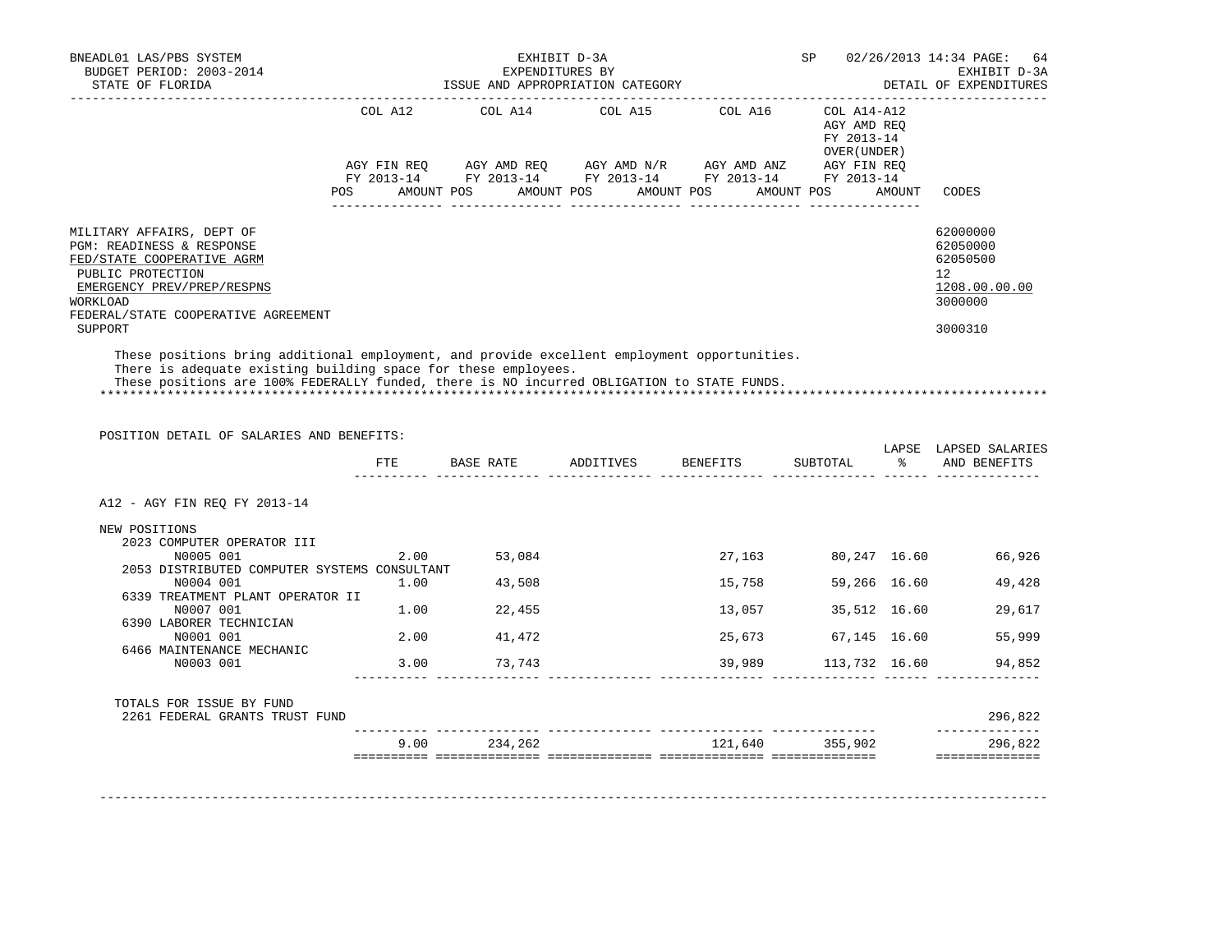| COL A12      | COL A14 COL A15                                                                                                               |                                                                                                                     |         |                                                            |                             |                                                                                                                                                                                                                                                                             |
|--------------|-------------------------------------------------------------------------------------------------------------------------------|---------------------------------------------------------------------------------------------------------------------|---------|------------------------------------------------------------|-----------------------------|-----------------------------------------------------------------------------------------------------------------------------------------------------------------------------------------------------------------------------------------------------------------------------|
|              |                                                                                                                               |                                                                                                                     | COL A16 | COL A14-A12<br>AGY AMD REQ<br>FY 2013-14<br>OVER ( UNDER ) |                             | CODES                                                                                                                                                                                                                                                                       |
|              |                                                                                                                               |                                                                                                                     |         |                                                            |                             | 62000000<br>62050000<br>62050500<br>12 <sup>°</sup><br>1208.00.00.00<br>3000000<br>3000310                                                                                                                                                                                  |
| $_{\rm FTE}$ |                                                                                                                               |                                                                                                                     |         |                                                            |                             | LAPSE LAPSED SALARIES                                                                                                                                                                                                                                                       |
|              |                                                                                                                               |                                                                                                                     |         |                                                            |                             |                                                                                                                                                                                                                                                                             |
|              |                                                                                                                               |                                                                                                                     |         |                                                            |                             |                                                                                                                                                                                                                                                                             |
|              |                                                                                                                               |                                                                                                                     |         |                                                            |                             |                                                                                                                                                                                                                                                                             |
|              | 43,508                                                                                                                        |                                                                                                                     | 15,758  |                                                            |                             | 49,428                                                                                                                                                                                                                                                                      |
|              |                                                                                                                               |                                                                                                                     |         |                                                            |                             | 29,617                                                                                                                                                                                                                                                                      |
|              | 41,472                                                                                                                        |                                                                                                                     | 25,673  |                                                            |                             | 55,999                                                                                                                                                                                                                                                                      |
|              |                                                                                                                               |                                                                                                                     |         |                                                            |                             | 94,852                                                                                                                                                                                                                                                                      |
|              |                                                                                                                               |                                                                                                                     |         |                                                            |                             |                                                                                                                                                                                                                                                                             |
|              |                                                                                                                               |                                                                                                                     |         |                                                            |                             | 296,822<br>______________                                                                                                                                                                                                                                                   |
|              | 234,262                                                                                                                       |                                                                                                                     |         |                                                            |                             | 296,822<br>==============                                                                                                                                                                                                                                                   |
|              | <b>POS</b><br>POSITION DETAIL OF SALARIES AND BENEFITS:<br>6339 TREATMENT PLANT OPERATOR II<br>2261 FEDERAL GRANTS TRUST FUND | 2.00 53,084<br>2053 DISTRIBUTED COMPUTER SYSTEMS CONSULTANT<br>1.00<br>$1.00$ 22,455<br>2.00<br>3.00 73,743<br>9.00 |         |                                                            | 27, 163<br>13,057<br>39,989 | AMOUNT POS AMOUNT POS AMOUNT POS AMOUNT POS AMOUNT<br>BASE RATE            ADDITIVES           BENEFITS           SUBTOTAL                         AND  BENEFITS<br>80,247 16.60 66,926<br>59,266 16.60<br>35,512 16.60<br>67,145 16.60<br>113,732 16.60<br>121,640 355,902 |

-------------------------------------------------------------------------------------------------------------------------------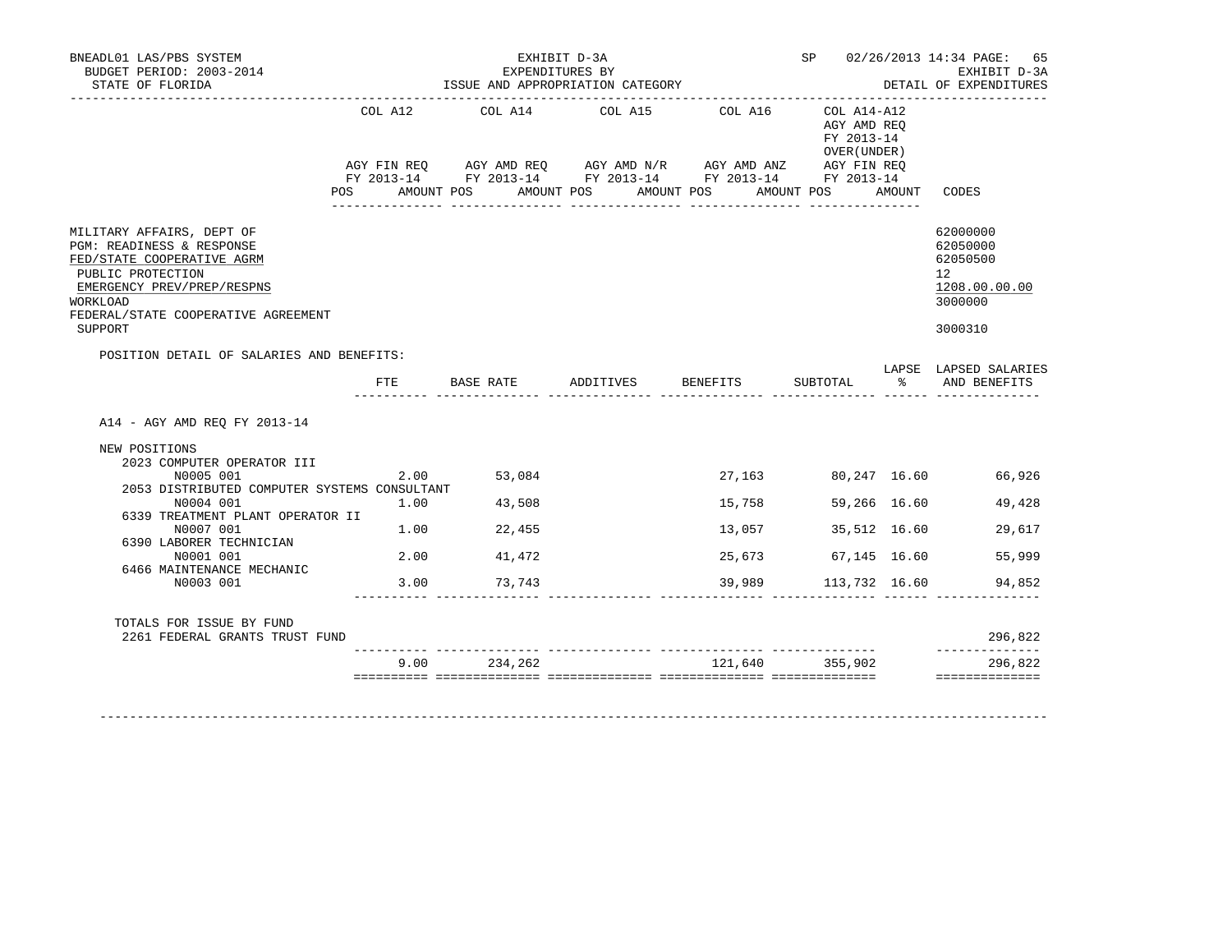| BNEADL01 LAS/PBS SYSTEM<br>BUDGET PERIOD: 2003-2014<br>STATE OF FLORIDA                                                                             |         | EXPENDITURES BY                  | EXHIBIT D-3A       |                                                                                                                  |                                                          | SP 02/26/2013 14:34 PAGE: 66<br>EXHIBIT D-3A<br>DETAIL OF EXPENDITURES |
|-----------------------------------------------------------------------------------------------------------------------------------------------------|---------|----------------------------------|--------------------|------------------------------------------------------------------------------------------------------------------|----------------------------------------------------------|------------------------------------------------------------------------|
|                                                                                                                                                     |         | ISSUE AND APPROPRIATION CATEGORY |                    |                                                                                                                  |                                                          | __________________________________                                     |
|                                                                                                                                                     | COL A12 |                                  |                    | COL A14 COL A15 COL A16                                                                                          | COL A14-A12<br>AGY AMD REO<br>FY 2013-14<br>OVER (UNDER) |                                                                        |
|                                                                                                                                                     |         |                                  |                    | AGY FIN REQ AGY AMD REQ AGY AMD N/R AGY AMD ANZ AGY FIN REQ                                                      |                                                          |                                                                        |
|                                                                                                                                                     |         |                                  |                    | FY 2013-14 FY 2013-14 FY 2013-14 FY 2013-14 FY 2013-14<br>POS AMOUNT POS AMOUNT POS AMOUNT POS AMOUNT POS AMOUNT |                                                          | CODES                                                                  |
|                                                                                                                                                     |         |                                  |                    |                                                                                                                  |                                                          | 62000000                                                               |
| MILITARY AFFAIRS, DEPT OF<br>PGM: READINESS & RESPONSE<br>FED/STATE COOPERATIVE AGRM<br>PUBLIC PROTECTION<br>EMERGENCY PREV/PREP/RESPNS<br>WORKLOAD |         |                                  |                    |                                                                                                                  |                                                          | 62050000<br>62050500<br>12<br>1208.00.00.00<br>3000000                 |
| FEDERAL/STATE COOPERATIVE AGREEMENT<br>SUPPORT                                                                                                      |         |                                  |                    |                                                                                                                  |                                                          | 3000310                                                                |
| POSITION DETAIL OF SALARIES AND BENEFITS:                                                                                                           |         |                                  |                    |                                                                                                                  |                                                          |                                                                        |
|                                                                                                                                                     | FTE.    | BASE RATE                        | ADDITIVES BENEFITS |                                                                                                                  | SUBTOTAL %                                               | LAPSE LAPSED SALARIES<br>AND BENEFITS                                  |
| A16 - AGY AMD ANZ FY 2013-14                                                                                                                        |         |                                  |                    |                                                                                                                  |                                                          |                                                                        |
| NEW POSITIONS<br>OTHER SALARY AMOUNT<br>2261 FEDERAL GRANTS TRUST FUND                                                                              |         |                                  |                    |                                                                                                                  |                                                          | 59,080                                                                 |
|                                                                                                                                                     |         |                                  |                    |                                                                                                                  |                                                          |                                                                        |
|                                                                                                                                                     |         |                                  |                    |                                                                                                                  |                                                          | 59,080                                                                 |
|                                                                                                                                                     |         |                                  |                    |                                                                                                                  |                                                          | ==============                                                         |
|                                                                                                                                                     |         |                                  |                    |                                                                                                                  |                                                          |                                                                        |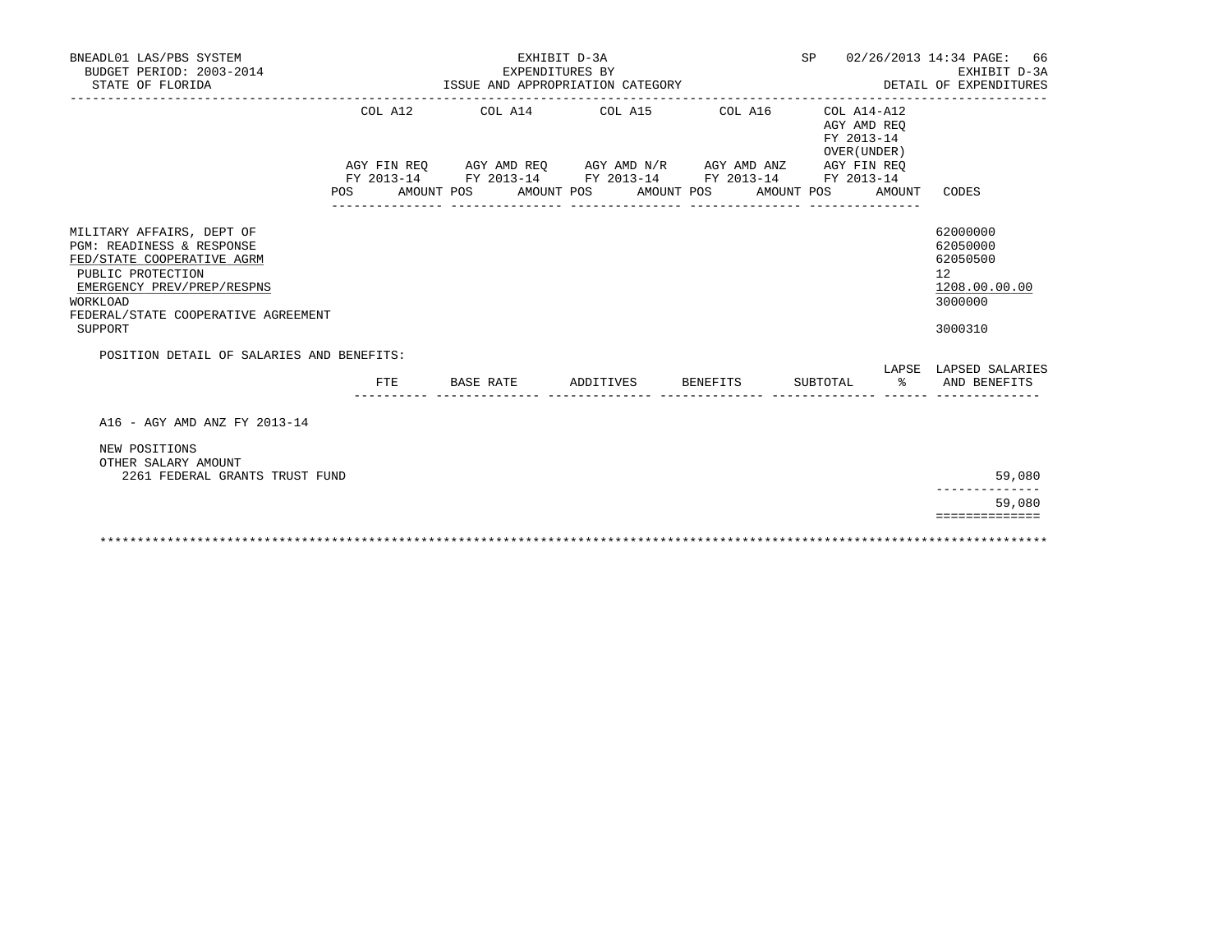| BNEADL01 LAS/PBS SYSTEM<br>BUDGET PERIOD: 2003-2014                                                                                                                                                                                                                                                                                                                                                                                                                                                                                                                                                                                                                                                                                                                                                                                                                                                                                                                                                                                                                                                                                                                                                                                                                                          |  | SP 02/26/2013 14:34 PAGE: 67<br>EXPENDITURES BY EXEMPLE EXPENDITURES BY EXHIBIT D-3A SISUE AND APPROPRIATION CATEGORY                                                                       |                             |                                                      |                                                                                                                |
|----------------------------------------------------------------------------------------------------------------------------------------------------------------------------------------------------------------------------------------------------------------------------------------------------------------------------------------------------------------------------------------------------------------------------------------------------------------------------------------------------------------------------------------------------------------------------------------------------------------------------------------------------------------------------------------------------------------------------------------------------------------------------------------------------------------------------------------------------------------------------------------------------------------------------------------------------------------------------------------------------------------------------------------------------------------------------------------------------------------------------------------------------------------------------------------------------------------------------------------------------------------------------------------------|--|---------------------------------------------------------------------------------------------------------------------------------------------------------------------------------------------|-----------------------------|------------------------------------------------------|----------------------------------------------------------------------------------------------------------------|
|                                                                                                                                                                                                                                                                                                                                                                                                                                                                                                                                                                                                                                                                                                                                                                                                                                                                                                                                                                                                                                                                                                                                                                                                                                                                                              |  | COL A12 COL A14<br>AGY FIN REQ AGY AMD REQ AGY AMD N/R AGY AMD ANZ AGY FIN REQ<br>FY 2013-14 FY 2013-14 FY 2013-14 FY 2013-14 FY 2013-14<br>POS AMOUNT POS AMOUNT POS AMOUNT POS AMOUNT POS | COL A15 COL A16 COL A14-A12 | AGY AMD REQ<br>FY 2013-14<br>OVER (UNDER )<br>AMOUNT | CODES                                                                                                          |
| MILITARY AFFAIRS, DEPT OF<br>PGM: READINESS & RESPONSE<br>FED/STATE COOPERATIVE AGRM<br>PUBLIC PROTECTION<br>EMERGENCY PREV/PREP/RESPNS<br>CAPITAL IMPROVEMENT PLAN<br>SPECIAL PURPOSE<br>FIXED CAPITAL OUTLAY<br>DESIGN-INF SQD BTLE COURSE                                                                                                                                                                                                                                                                                                                                                                                                                                                                                                                                                                                                                                                                                                                                                                                                                                                                                                                                                                                                                                                 |  |                                                                                                                                                                                             |                             |                                                      | 62000000<br>62050000<br>62050500<br>12 <sup>7</sup><br>1208.00.00.00<br>9900000<br>990S000<br>080000<br>087012 |
| FEDERAL GRANTS TRUST FUND -FEDERL 500,000 500,000 500,000 500,000                                                                                                                                                                                                                                                                                                                                                                                                                                                                                                                                                                                                                                                                                                                                                                                                                                                                                                                                                                                                                                                                                                                                                                                                                            |  |                                                                                                                                                                                             |                             |                                                      | 2261 3                                                                                                         |
|                                                                                                                                                                                                                                                                                                                                                                                                                                                                                                                                                                                                                                                                                                                                                                                                                                                                                                                                                                                                                                                                                                                                                                                                                                                                                              |  |                                                                                                                                                                                             |                             |                                                      |                                                                                                                |
| AGENCY NARRATIVE:<br>2013-2014 BUDGET YEAR NARRATIVE: DESIGN-INF SQD BTLE COURSE IT COMPONENT? NO                                                                                                                                                                                                                                                                                                                                                                                                                                                                                                                                                                                                                                                                                                                                                                                                                                                                                                                                                                                                                                                                                                                                                                                            |  |                                                                                                                                                                                             |                             |                                                      |                                                                                                                |
| The Department of Military Affairs requests \$500,000 of NON-RECURRING appropriation to design an Automated Infantry<br>Squad Battle Course (ISBC) at Camp Blanding Joint Training Center (CBJTC), Clay County.<br>This project is required to comply with the Training and Doctrine Command approved urban operations training strategy.<br>The tasks conducted on this range are critical to the survival and success of soldiers in today's contemporary operating<br>environment. The ISBC is a range where dismounted infantry soldiers/squads can conduct training exercises in offense,<br>defense and retrograde that incorporate the critical training maneuvers of ambush, movement to contact, attack, raid,<br>retrograde, defend, and reconnaissance/security. The soldiers, squads, and platoons will train to standards on the tasks<br>necessary to make them successful on the battle field.<br>There is no certified Infantry Squad Battle Course within 4 hours drive of Camp Blanding.<br>If this project is not provided, FLARNG personnel will continue to be inadequately trained in the basic infantry skills<br>of platoon level fire and maneuver, which is a critical step to improve the survivability of deployed troops in the<br>Global War on Terror (GWOT). |  |                                                                                                                                                                                             |                             |                                                      |                                                                                                                |
| This location will support the community for community activities as well as National Guard requirements.<br>This project will be federally funded at 100% of the total project cost and will require no state matching funds.                                                                                                                                                                                                                                                                                                                                                                                                                                                                                                                                                                                                                                                                                                                                                                                                                                                                                                                                                                                                                                                               |  |                                                                                                                                                                                             |                             |                                                      |                                                                                                                |

DESIGN-MOD REC FIRE RANGE 087013 FEDERAL GRANTS TRUST FUND -FEDERL 500,000 500,000 500,000 2261 3 =============== =============== =============== =============== =============== \*\*\*\*\*\*\*\*\*\*\*\*\*\*\*\*\*\*\*\*\*\*\*\*\*\*\*\*\*\*\*\*\*\*\*\*\*\*\*\*\*\*\*\*\*\*\*\*\*\*\*\*\*\*\*\*\*\*\*\*\*\*\*\*\*\*\*\*\*\*\*\*\*\*\*\*\*\*\*\*\*\*\*\*\*\*\*\*\*\*\*\*\*\*\*\*\*\*\*\*\*\*\*\*\*\*\*\*\*\*\*\*\*\*\*\*\*\*\*\*\*\*\*\*\*\*\* AGENCY NARRATIVE: 2013-2014 BUDGET YEAR NARRATIVE: DESIGN-MOD REC FIRE RANGE IT COMPONENT? NO

\*\*\*\*\*\*\*\*\*\*\*\*\*\*\*\*\*\*\*\*\*\*\*\*\*\*\*\*\*\*\*\*\*\*\*\*\*\*\*\*\*\*\*\*\*\*\*\*\*\*\*\*\*\*\*\*\*\*\*\*\*\*\*\*\*\*\*\*\*\*\*\*\*\*\*\*\*\*\*\*\*\*\*\*\*\*\*\*\*\*\*\*\*\*\*\*\*\*\*\*\*\*\*\*\*\*\*\*\*\*\*\*\*\*\*\*\*\*\*\*\*\*\*\*\*\*\*

The Department of Military Affairs requests \$500,000 of NON-RECURRING appropriation to design a Modified Record Fire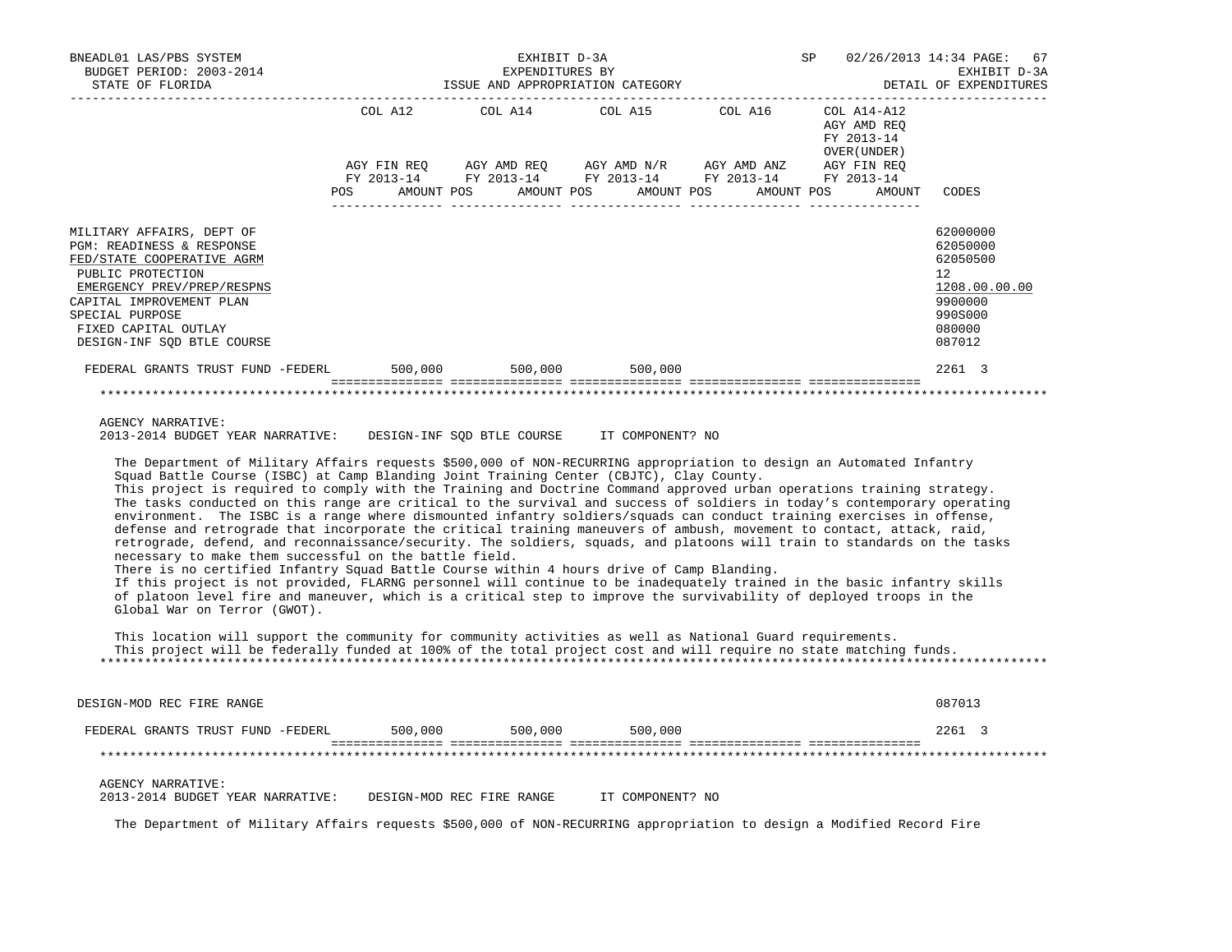| BNEADL01 LAS/PBS SYSTEM<br>BUDGET PERIOD: 2003-2014<br>STATE OF FLORIDA                                                                                                                                                                                                                                                                                                                                                                                                                                                                                                                                                                                                                                                                                                                                               |                                                 | EXHIBIT D-3A<br>EXPENDITURES BY | ISSUE AND APPROPRIATION CATEGORY                                                                                                                                                                 | SP 02/26/2013 14:34 PAGE: 68                        | EXHIBIT D-3A<br>DETAIL OF EXPENDITURES                                                  |
|-----------------------------------------------------------------------------------------------------------------------------------------------------------------------------------------------------------------------------------------------------------------------------------------------------------------------------------------------------------------------------------------------------------------------------------------------------------------------------------------------------------------------------------------------------------------------------------------------------------------------------------------------------------------------------------------------------------------------------------------------------------------------------------------------------------------------|-------------------------------------------------|---------------------------------|--------------------------------------------------------------------------------------------------------------------------------------------------------------------------------------------------|-----------------------------------------------------|-----------------------------------------------------------------------------------------|
|                                                                                                                                                                                                                                                                                                                                                                                                                                                                                                                                                                                                                                                                                                                                                                                                                       | POS AMOUNT POS AMOUNT POS AMOUNT POS AMOUNT POS |                                 | COL A12 COL A14 COL A15 COL A16 COL A14-A12<br>AGY FIN REQ        AGY AMD REQ        AGY AMD N/R        AGY AMD ANZ        AGY FIN REQ<br>FY 2013-14 FY 2013-14 FY 2013-14 FY 2013-14 FY 2013-14 | AGY AMD REQ<br>FY 2013-14<br>OVER (UNDER)<br>AMOUNT | CODES                                                                                   |
| MILITARY AFFAIRS, DEPT OF<br>PGM: READINESS & RESPONSE<br>FED/STATE COOPERATIVE AGRM<br>PUBLIC PROTECTION<br>EMERGENCY PREV/PREP/RESPNS<br>CAPITAL IMPROVEMENT PLAN<br>SPECIAL PURPOSE                                                                                                                                                                                                                                                                                                                                                                                                                                                                                                                                                                                                                                |                                                 |                                 |                                                                                                                                                                                                  |                                                     | 62000000<br>62050000<br>62050500<br>$12^{\circ}$<br>1208.00.00.00<br>9900000<br>990S000 |
| range (MRFR) at Camp Blanding Joint Training Center (CBJTC), Clay County.<br>This project is required to comply with basic weapons qualification and familiarization for ARNG troops at Camp Blanding.<br>Current Automated Record Fire Range facilities at Camp Blanding cannot accommodate the volume of soldiers utilizing the<br>current range.<br>If this project is not provided, FLARNG personnel will not be able to accommodate the volume of soldiers currently<br>training in the basic infantry skills with weapons familiarization and qualification at Camp Blanding.<br>This location will support the community for community activities as well as National Guard requirements.<br>This project will be federally funded at 100% of the total project cost and will require no state matching funds. |                                                 |                                 |                                                                                                                                                                                                  |                                                     |                                                                                         |
| TOTAL: SPECIAL PURPOSE<br>TOTAL ISSUE 1,000,000 1,000,000 1,000,000                                                                                                                                                                                                                                                                                                                                                                                                                                                                                                                                                                                                                                                                                                                                                   |                                                 |                                 |                                                                                                                                                                                                  |                                                     | 990S000                                                                                 |
| TOTAL: EMERGENCY PREV/PREP/RESPNS<br>BY FUND TYPE                                                                                                                                                                                                                                                                                                                                                                                                                                                                                                                                                                                                                                                                                                                                                                     |                                                 |                                 |                                                                                                                                                                                                  |                                                     | 1208.00.00.00                                                                           |
| GENERAL REVENUE FUND<br>TRUST FUNDS                                                                                                                                                                                                                                                                                                                                                                                                                                                                                                                                                                                                                                                                                                                                                                                   |                                                 | 418,943 418,943                 | $31,878,648$ $31,878,648$ $2,339,158$ 59,080                                                                                                                                                     |                                                     | 1000<br>2000                                                                            |
| TOTAL POSITIONS 234.00 234.00<br>TOTAL PROG COMP 32,297,591 32,297,591 2,339,158 59,080<br>TOTAL SALARY RATE 7,546,882 7,546,882                                                                                                                                                                                                                                                                                                                                                                                                                                                                                                                                                                                                                                                                                      |                                                 |                                 |                                                                                                                                                                                                  |                                                     |                                                                                         |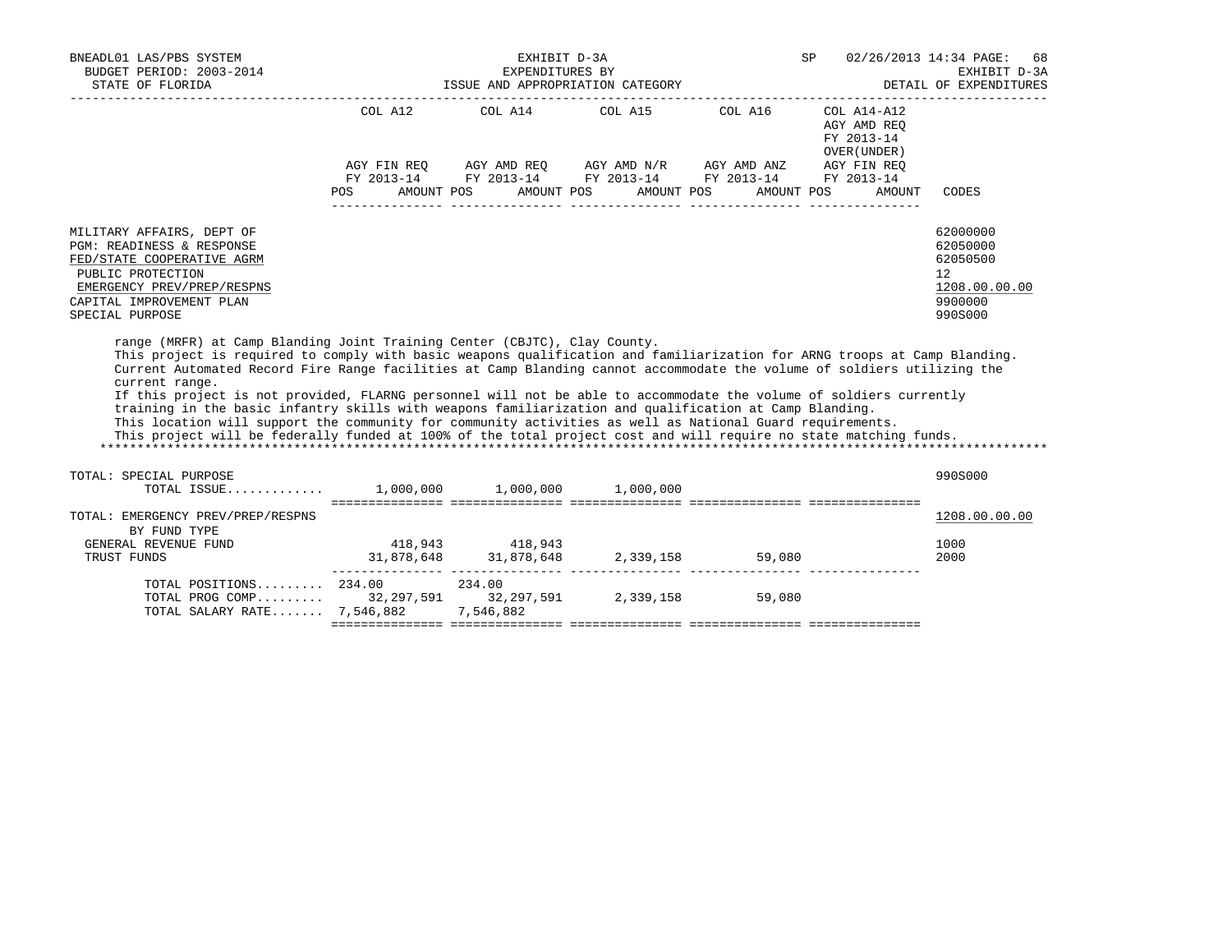| BNEADL01 LAS/PBS SYSTEM<br>BUDGET PERIOD: 2003-2014<br>STATE OF FLORIDA                                                                                                                                                                                          |             | EXHIBIT D-3A<br>EXPENDITURES BY | ISSUE AND APPROPRIATION CATEGORY                                                                                                                                                 | SP 02/26/2013 14:34 PAGE:                                          | 69<br>EXHIBIT D-3A<br>DETAIL OF EXPENDITURES                                            |
|------------------------------------------------------------------------------------------------------------------------------------------------------------------------------------------------------------------------------------------------------------------|-------------|---------------------------------|----------------------------------------------------------------------------------------------------------------------------------------------------------------------------------|--------------------------------------------------------------------|-----------------------------------------------------------------------------------------|
|                                                                                                                                                                                                                                                                  | POS         | COL A12 COL A14<br>AMOUNT POS   | COL A15 COL A16 COL A14-A12<br>AGY FIN REQ AGY AMD REQ AGY AMD N/R AGY AMD ANZ AGY FIN REQ<br>FY 2013-14 FY 2013-14 FY 2013-14 FY 2013-14 FY 2013-14<br>AMOUNT POS<br>AMOUNT POS | AGY AMD REO<br>FY 2013-14<br>OVER (UNDER )<br>AMOUNT POS<br>AMOUNT | CODES                                                                                   |
| MILITARY AFFAIRS, DEPT OF<br>PGM: READINESS & RESPONSE<br>FED/STATE COOPERATIVE AGRM<br>HEALTH AND HUMAN SERVICES<br>SERVICES/MOST VULNERABLE<br>ESTIMATED EXPENDITURES<br>ESTIMATED EXPENDITURES - OPERATIONS<br>SALARY RATE<br>SALARY RATE 1,403,399 1,403,399 |             |                                 |                                                                                                                                                                                  |                                                                    | 62000000<br>62050000<br>62050500<br>13<br>1304.00.00.00<br>1000000<br>1001000<br>000000 |
| SALARIES AND BENEFITS<br>FEDERAL GRANTS TRUST FUND -FEDERL 1,743,892 1,743,892                                                                                                                                                                                   | 39.00 39.00 |                                 |                                                                                                                                                                                  |                                                                    | 010000<br>2261 3                                                                        |
| <b>EXPENSES</b>                                                                                                                                                                                                                                                  |             |                                 |                                                                                                                                                                                  |                                                                    | 040000                                                                                  |
|                                                                                                                                                                                                                                                                  |             |                                 |                                                                                                                                                                                  |                                                                    | 1000 2<br>$2261$ 3                                                                      |
| TOTAL APPRO                                                                                                                                                                                                                                                      |             | 879, 274 879, 274               |                                                                                                                                                                                  |                                                                    |                                                                                         |
| OPERATING CAPITAL OUTLAY                                                                                                                                                                                                                                         |             |                                 |                                                                                                                                                                                  |                                                                    | 060000                                                                                  |
| FEDERAL GRANTS TRUST FUND -FEDERL 195,963 195,963                                                                                                                                                                                                                |             |                                 |                                                                                                                                                                                  |                                                                    | 2261 3                                                                                  |
| FOOD PRODUCTS                                                                                                                                                                                                                                                    |             |                                 |                                                                                                                                                                                  |                                                                    | 070000                                                                                  |
| FEDERAL GRANTS TRUST FUND -FEDERL 450,000 450,000                                                                                                                                                                                                                |             |                                 |                                                                                                                                                                                  |                                                                    | 2261 3                                                                                  |
| SPECIAL CATEGORIES<br>CONTRACTED SERVICES                                                                                                                                                                                                                        |             |                                 |                                                                                                                                                                                  |                                                                    | 100000<br>100777                                                                        |
| GENERAL REVENUE FUND -MATCH 443,150 443,150<br>FEDERAL GRANTS TRUST FUND -FEDERL                                                                                                                                                                                 |             | 20,000 20,000                   |                                                                                                                                                                                  |                                                                    | 1000 2<br>$2261 \quad 3$                                                                |
| TOTAL APPRO                                                                                                                                                                                                                                                      | 463,150     | 463,150                         |                                                                                                                                                                                  |                                                                    |                                                                                         |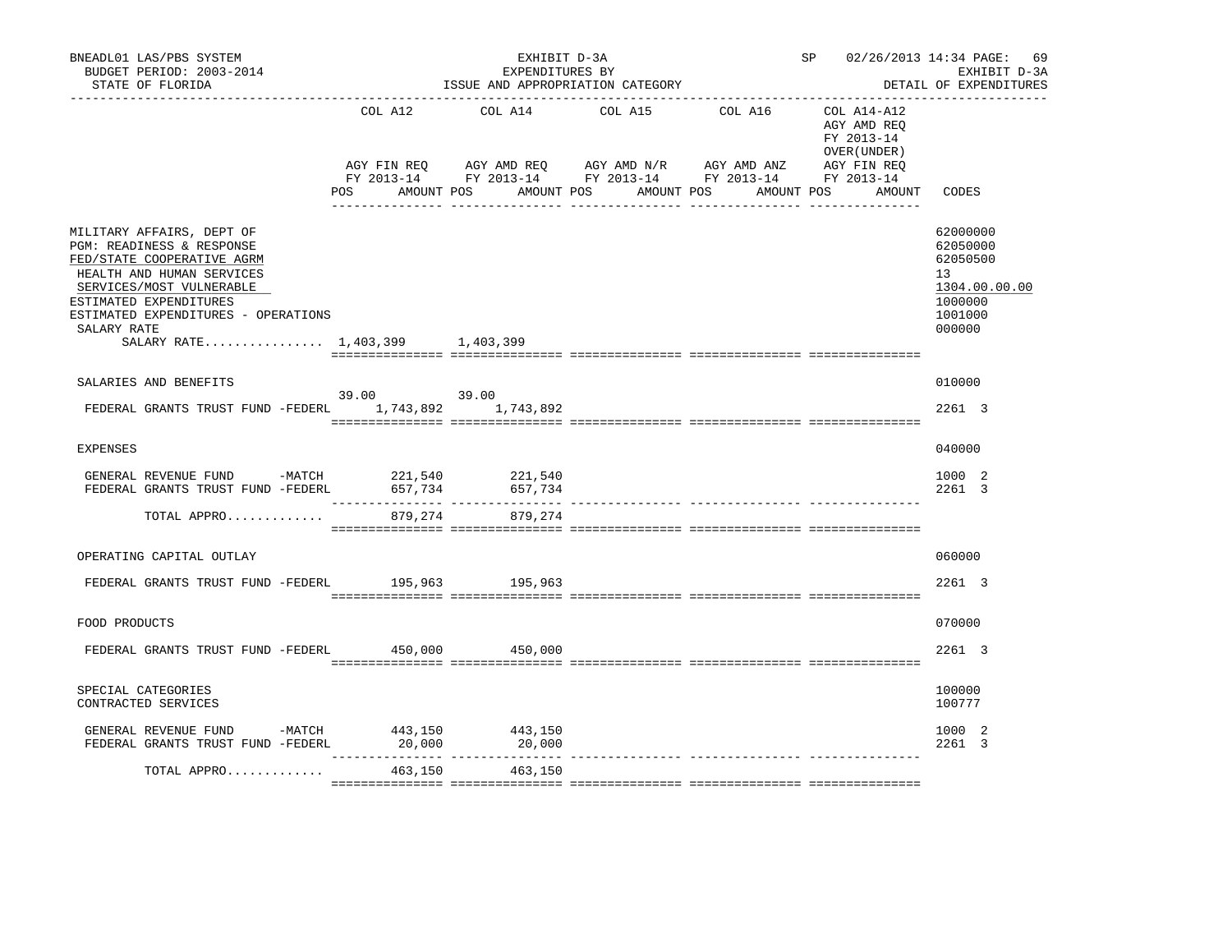| BNEADL01 LAS/PBS SYSTEM<br>BUDGET PERIOD: 2003-2014<br>STATE OF FLORIDA                                                                                                                                                                                          |                                      | EXHIBIT D-3A<br>EXPENDITURES BY | ISSUE AND APPROPRIATION CATEGORY                                                                                                                                     | SP 02/26/2013 14:34 PAGE: 70<br>DETAIL OF EXPENDITURES         | EXHIBIT D-3A                                                                                      |
|------------------------------------------------------------------------------------------------------------------------------------------------------------------------------------------------------------------------------------------------------------------|--------------------------------------|---------------------------------|----------------------------------------------------------------------------------------------------------------------------------------------------------------------|----------------------------------------------------------------|---------------------------------------------------------------------------------------------------|
|                                                                                                                                                                                                                                                                  | POS AMOUNT POS AMOUNT POS AMOUNT POS |                                 | COL A12 COL A14 COL A15 COL A16 COL A14-A12<br>AGY FIN REQ AGY AMD REQ AGY AMD N/R AGY AMD ANZ AGY FIN REQ<br>FY 2013-14 FY 2013-14 FY 2013-14 FY 2013-14 FY 2013-14 | AGY AMD REO<br>FY 2013-14<br>OVER (UNDER)<br>AMOUNT POS AMOUNT | CODES                                                                                             |
| MILITARY AFFAIRS, DEPT OF<br>PGM: READINESS & RESPONSE<br>FED/STATE COOPERATIVE AGRM<br>HEALTH AND HUMAN SERVICES<br>SERVICES/MOST VULNERABLE<br>ESTIMATED EXPENDITURES<br>ESTIMATED EXPENDITURES - OPERATIONS<br>SPECIAL CATEGORIES<br>G/A - WAGES MILITARY AFF |                                      |                                 |                                                                                                                                                                      |                                                                | 62000000<br>62050000<br>62050500<br>13<br>1304.00.00.00<br>1000000<br>1001000<br>100000<br>100801 |
| GENERAL REVENUE FUND -STATE 2,000,000 2,000,000                                                                                                                                                                                                                  |                                      |                                 |                                                                                                                                                                      |                                                                | 1000 1                                                                                            |
| MAINT AND OPERATIONS CONTR                                                                                                                                                                                                                                       |                                      |                                 |                                                                                                                                                                      |                                                                | 102044                                                                                            |
| FEDERAL GRANTS TRUST FUND -FEDERL 20,000 20,000                                                                                                                                                                                                                  |                                      |                                 |                                                                                                                                                                      |                                                                | $2261 \quad 3$                                                                                    |
| TR/DMS/HR SVCS/STW CONTRCT                                                                                                                                                                                                                                       |                                      |                                 |                                                                                                                                                                      |                                                                | 107040                                                                                            |
| FEDERAL GRANTS TRUST FUND -FEDERL 13,761 13,761                                                                                                                                                                                                                  |                                      |                                 |                                                                                                                                                                      |                                                                | $2261 \quad 3$                                                                                    |
| TOTAL: ESTIMATED EXPENDITURES - OPERATIONS<br>$\texttt{TOTAL}$ POSITIONS 39.00 39.00<br>TOTAL ISSUE 5,766,040 5,766,040<br>TOTAL SALARY RATE 1,403,399 1,403,399                                                                                                 |                                      |                                 |                                                                                                                                                                      |                                                                | 1001000                                                                                           |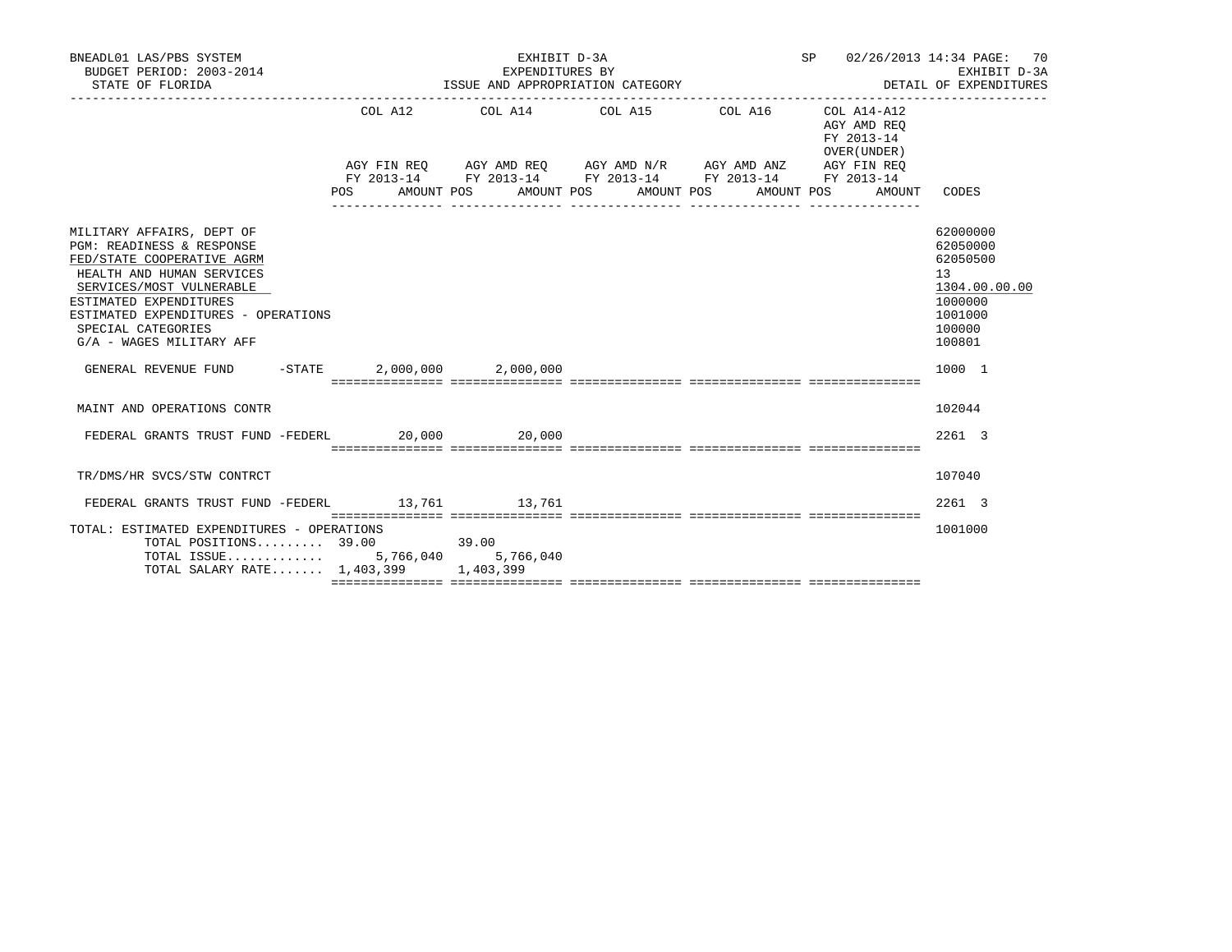| BNEADL01 LAS/PBS SYSTEM<br>BUDGET PERIOD: 2003-2014<br>STATE OF FLORIDA                                                                                                                              |  | EXHIBIT D-3A<br>EXPENDITURES BY<br>EXPENDITURES BY<br>ISSUE AND APPROPRIATION CATEGORY |       |  |       |                                                                                        |                                                                                                           |  |  |                                                          |        | 02/26/2013 14:34 PAGE: 71<br>EXHIBIT D-3A<br>DETAIL OF EXPENDITURES |
|------------------------------------------------------------------------------------------------------------------------------------------------------------------------------------------------------|--|----------------------------------------------------------------------------------------|-------|--|-------|----------------------------------------------------------------------------------------|-----------------------------------------------------------------------------------------------------------|--|--|----------------------------------------------------------|--------|---------------------------------------------------------------------|
|                                                                                                                                                                                                      |  | COL A12                                                                                |       |  |       | COL A14 COL A15 COL A16<br>AGY FIN REO AGY AMD REO AGY AMD N/R AGY AMD ANZ AGY FIN REO |                                                                                                           |  |  | COL A14-A12<br>AGY AMD REQ<br>FY 2013-14<br>OVER (UNDER) |        |                                                                     |
|                                                                                                                                                                                                      |  |                                                                                        |       |  |       |                                                                                        | FY 2013-14 FY 2013-14 FY 2013-14 FY 2013-14 FY 2013-14<br>POS AMOUNT POS AMOUNT POS AMOUNT POS AMOUNT POS |  |  |                                                          | AMOUNT | CODES                                                               |
| MILITARY AFFAIRS, DEPT OF<br>PGM: READINESS & RESPONSE<br>FED/STATE COOPERATIVE AGRM<br>HEALTH AND HUMAN SERVICES<br>SERVICES/MOST VULNERABLE<br>ESTIMATED EXPENDITURES<br>FLORIDA RETIREMENT SYSTEM |  |                                                                                        |       |  |       |                                                                                        |                                                                                                           |  |  |                                                          |        | 62000000<br>62050000<br>62050500<br>13<br>1304.00.00.00<br>1000000  |
| CONTRIBUTION ADJUSTMENT FOR<br>FISCAL YEAR 2012-2013<br>SALARIES AND BENEFITS                                                                                                                        |  |                                                                                        |       |  |       |                                                                                        |                                                                                                           |  |  |                                                          |        | 1001240<br>010000                                                   |
| FEDERAL GRANTS TRUST FUND -FEDERL                                                                                                                                                                    |  |                                                                                        | 4,104 |  | 4,104 |                                                                                        |                                                                                                           |  |  |                                                          |        | 2261 3                                                              |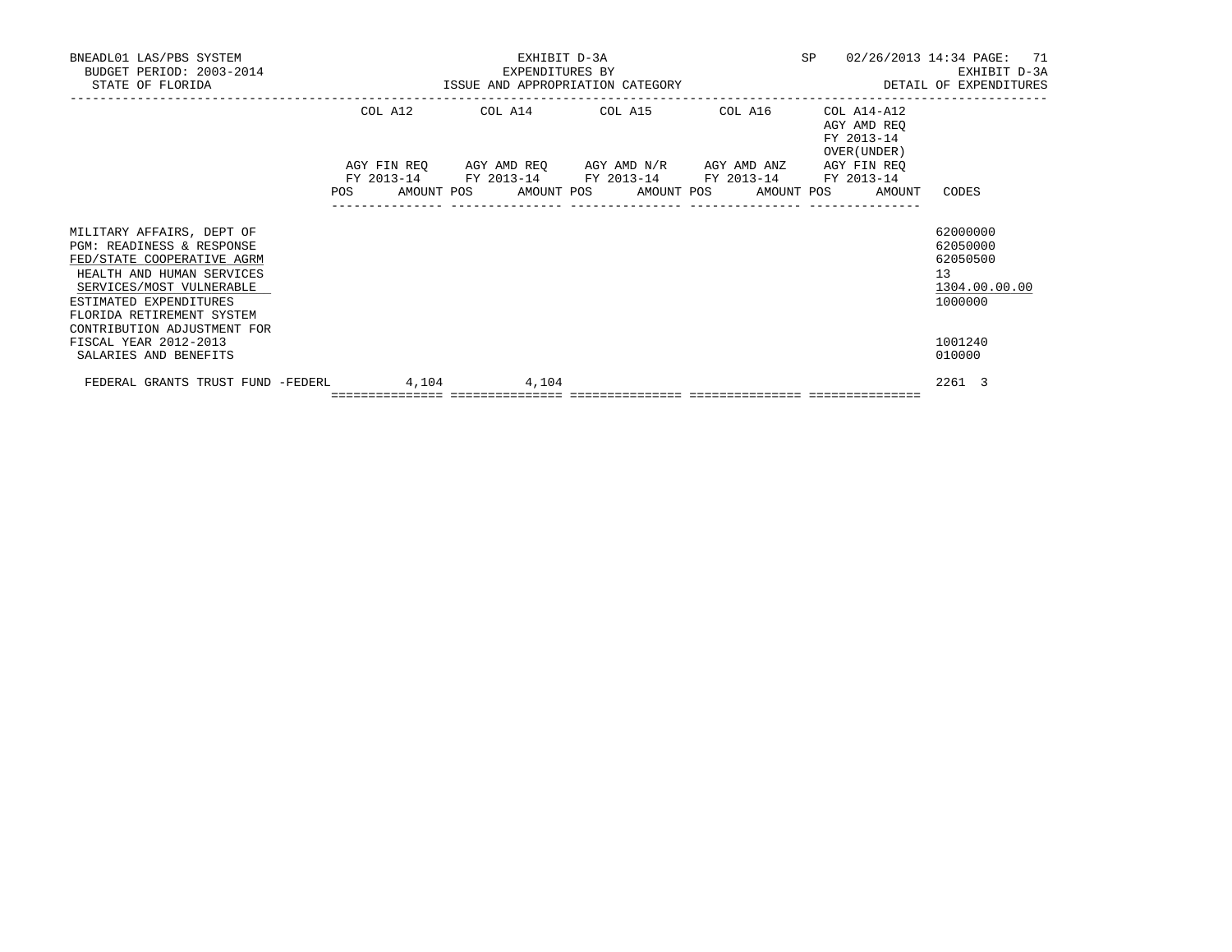| BNEADL01 LAS/PBS SYSTEM<br>BUDGET PERIOD: 2003-2014<br>STATE OF FLORIDA                                                                                                                               |         | EXHIBIT D-3A<br>EXPENDITURES BY<br>EXPENDITURES BY<br>ISSUE AND APPROPRIATION CATEGORY | SP                                                                                                        | 02/26/2013 14:34 PAGE: 72<br>EXHIBIT D-3A<br>DETAIL OF EXPENDITURES |                                                          |                                                                    |
|-------------------------------------------------------------------------------------------------------------------------------------------------------------------------------------------------------|---------|----------------------------------------------------------------------------------------|-----------------------------------------------------------------------------------------------------------|---------------------------------------------------------------------|----------------------------------------------------------|--------------------------------------------------------------------|
|                                                                                                                                                                                                       | COL A12 |                                                                                        | COL A14 COL A15 COL A16<br>AGY FIN REO AGY AMD REO AGY AMD N/R AGY AMD ANZ AGY FIN REO                    |                                                                     | COL A14-A12<br>AGY AMD REQ<br>FY 2013-14<br>OVER (UNDER) |                                                                    |
|                                                                                                                                                                                                       |         |                                                                                        | FY 2013-14 FY 2013-14 FY 2013-14 FY 2013-14 FY 2013-14<br>POS AMOUNT POS AMOUNT POS AMOUNT POS AMOUNT POS |                                                                     | AMOUNT                                                   | CODES                                                              |
| MILITARY AFFAIRS, DEPT OF<br>PGM: READINESS & RESPONSE<br>FED/STATE COOPERATIVE AGRM<br>HEALTH AND HUMAN SERVICES<br>SERVICES/MOST VULNERABLE<br>ESTIMATED EXPENDITURES<br>ADJUSTMENT TO STATE HEALTH |         |                                                                                        |                                                                                                           |                                                                     |                                                          | 62000000<br>62050000<br>62050500<br>13<br>1304.00.00.00<br>1000000 |
| INSURANCE PREMIUM CONTRIBUTION -<br>FISCAL YEAR 2012-13<br>SALARIES AND BENEFITS                                                                                                                      |         |                                                                                        |                                                                                                           |                                                                     |                                                          | 1001830<br>010000                                                  |
| FEDERAL GRANTS TRUST FUND -FEDERL                                                                                                                                                                     | 4,057   | 4,057<br>================================                                              |                                                                                                           |                                                                     |                                                          | 2261 3                                                             |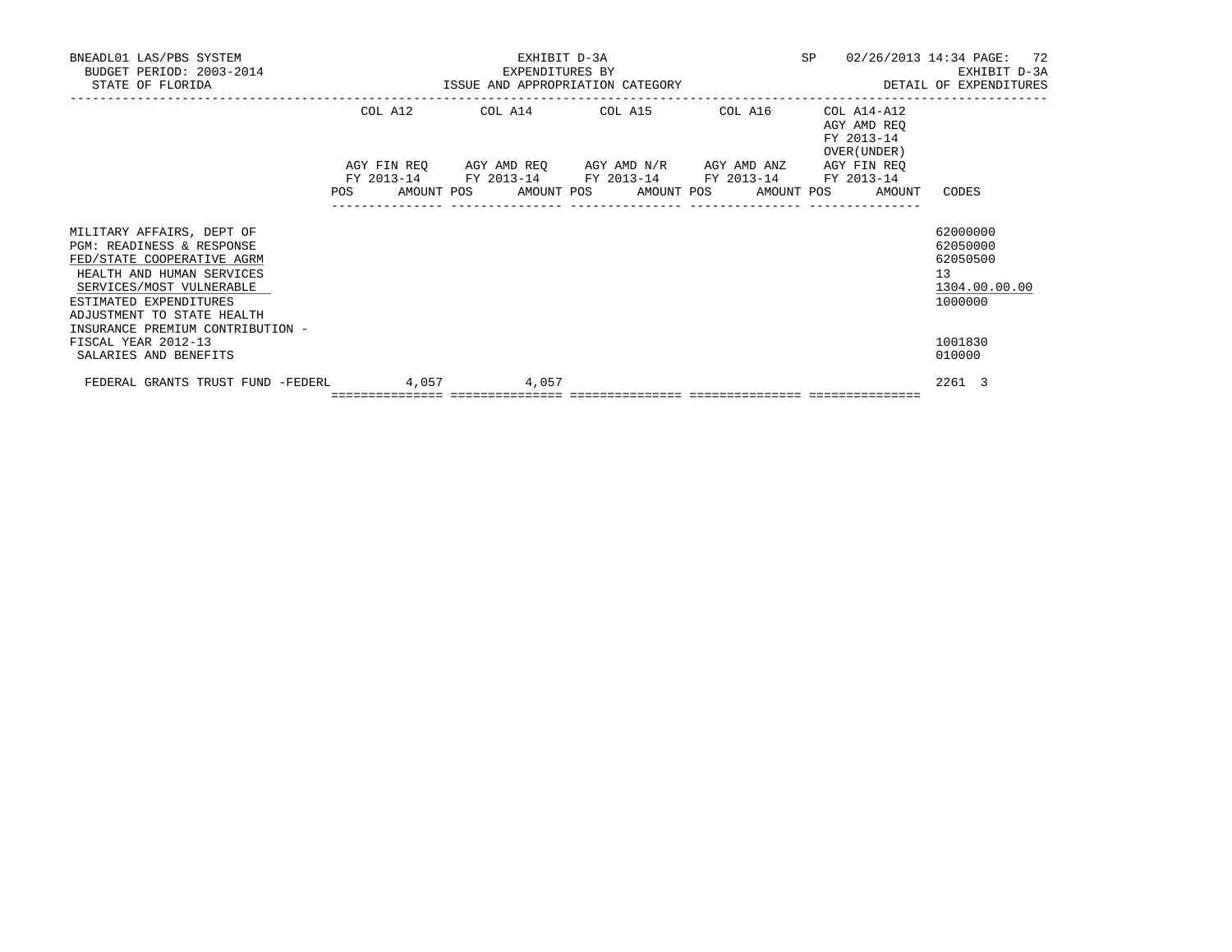| BNEADL01 LAS/PBS SYSTEM<br>BUDGET PERIOD: 2003-2014<br>STATE OF FLORIDA                                                                                                                                                                                                       | U14 EXPENDITURES BY<br>ISSUE AND APPROPRIATION CATEGORY | EXHIBIT D-3A<br>EXPENDITURES BY                                                                |  | SP                                                       | 02/26/2013 14:34 PAGE: 73<br>EXHIBIT D-3A<br>DETAIL OF EXPENDITURES                               |
|-------------------------------------------------------------------------------------------------------------------------------------------------------------------------------------------------------------------------------------------------------------------------------|---------------------------------------------------------|------------------------------------------------------------------------------------------------|--|----------------------------------------------------------|---------------------------------------------------------------------------------------------------|
|                                                                                                                                                                                                                                                                               | COL A12                                                 | COL A14 COL A15 COL A16<br>AGY FIN REQ AGY AMD REQ AGY AMD N/R AGY AMD ANZ AGY FIN REQ         |  | COL A14-A12<br>AGY AMD REQ<br>FY 2013-14<br>OVER (UNDER) |                                                                                                   |
|                                                                                                                                                                                                                                                                               |                                                         | FY 2013-14 FY 2013-14 FY 2013-14 FY 2013-14 FY 2013-14<br>POS AMOUNT POS AMOUNT POS AMOUNT POS |  | AMOUNT POS<br>AMOUNT                                     | CODES                                                                                             |
| MILITARY AFFAIRS, DEPT OF<br>PGM: READINESS & RESPONSE<br>FED/STATE COOPERATIVE AGRM<br>HEALTH AND HUMAN SERVICES<br>SERVICES/MOST VULNERABLE<br>ESTIMATED EXPENDITURES<br>REALLOCATION OF HUMAN RESOURCES<br>OUTSOURCING<br>SPECIAL CATEGORIES<br>TR/DMS/HR SVCS/STW CONTRCT |                                                         |                                                                                                |  |                                                          | 62000000<br>62050000<br>62050500<br>13<br>1304.00.00.00<br>1000000<br>1005900<br>100000<br>107040 |
| FEDERAL GRANTS TRUST FUND -FEDERL                                                                                                                                                                                                                                             | 56                                                      | 56<br>================================                                                         |  |                                                          | 2261 3                                                                                            |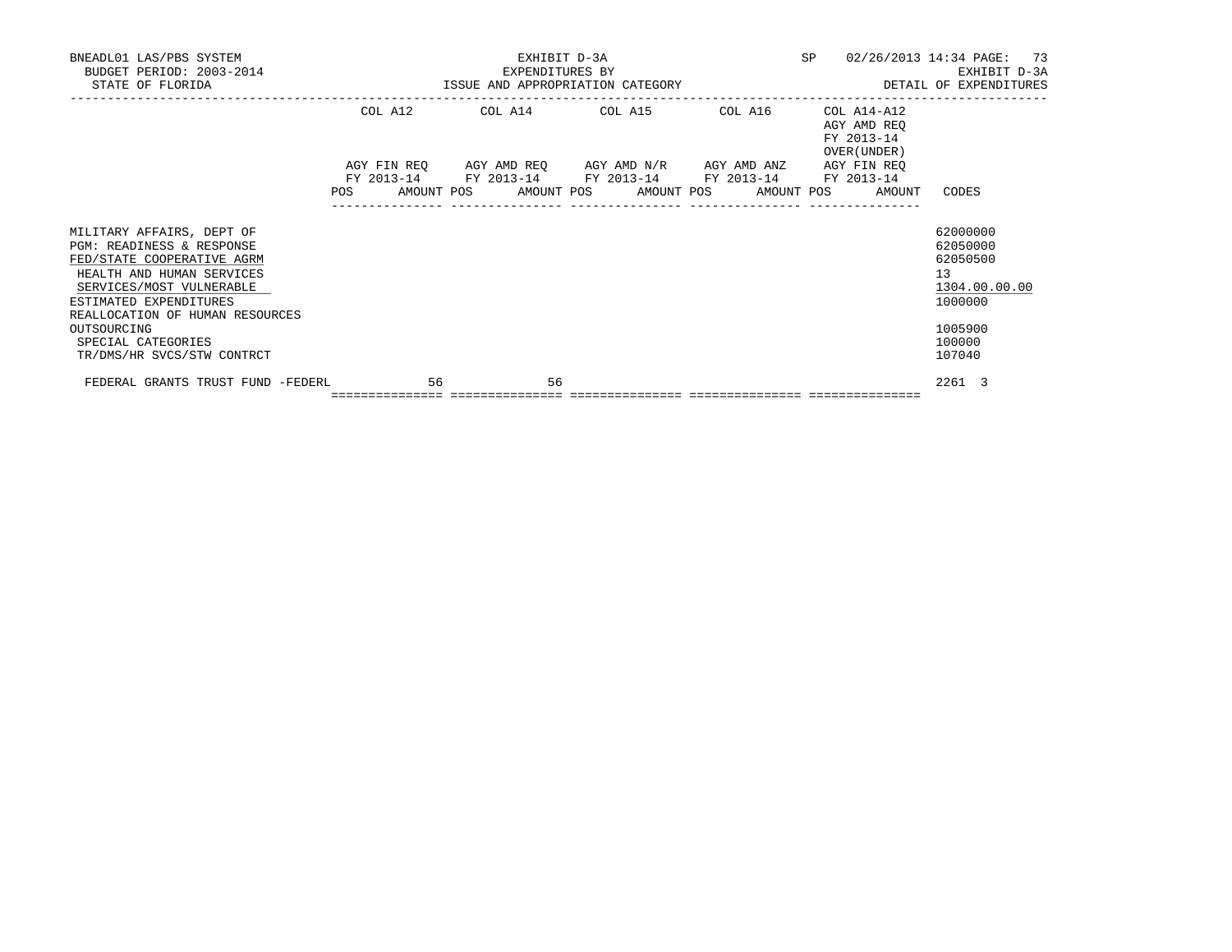| BNEADL01 LAS/PBS SYSTEM<br>BUDGET PERIOD: 2003-2014<br>STATE OF FLORIDA                                                                       | EXPENDITURES BY                                                                                                       | EXHIBIT D-3A | SP<br>ISSUE AND APPROPRIATION CATEGORY <b>ALL SECONS</b> DETAIL OF EXPENDITURES | 02/26/2013 14:34 PAGE: 74<br>EXHIBIT D-3A               |
|-----------------------------------------------------------------------------------------------------------------------------------------------|-----------------------------------------------------------------------------------------------------------------------|--------------|---------------------------------------------------------------------------------|---------------------------------------------------------|
|                                                                                                                                               | COL A12 COL A14 COL A15 COL A16                                                                                       |              | COL A14-A12<br>AGY AMD REO<br>FY 2013-14<br>OVER (UNDER)                        |                                                         |
|                                                                                                                                               | AGY FIN REO AGY AMD REO AGY AMD N/R AGY AMD ANZ AGY FIN REO<br>FY 2013-14 FY 2013-14 FY 2013-14 FY 2013-14 FY 2013-14 |              | POS AMOUNT POS AMOUNT POS AMOUNT POS AMOUNT POS AMOUNT                          | CODES                                                   |
| MILITARY AFFAIRS, DEPT OF<br>PGM: READINESS & RESPONSE<br>FED/STATE COOPERATIVE AGRM<br>HEALTH AND HUMAN SERVICES<br>SERVICES/MOST VULNERABLE |                                                                                                                       |              |                                                                                 | 62000000<br>62050000<br>62050500<br>13<br>1304.00.00.00 |
| NONRECURRING EXPENDITURES<br>FEDERAL/STATE COOPERATIVE AGREEMENT<br>SUPPORT<br>EXPENSES                                                       |                                                                                                                       |              |                                                                                 | 2100000<br>2103009<br>040000                            |
| FEDERAL GRANTS TRUST FUND -FEDERL 54,504- 54,504-                                                                                             | =================================                                                                                     |              |                                                                                 | 2261 3                                                  |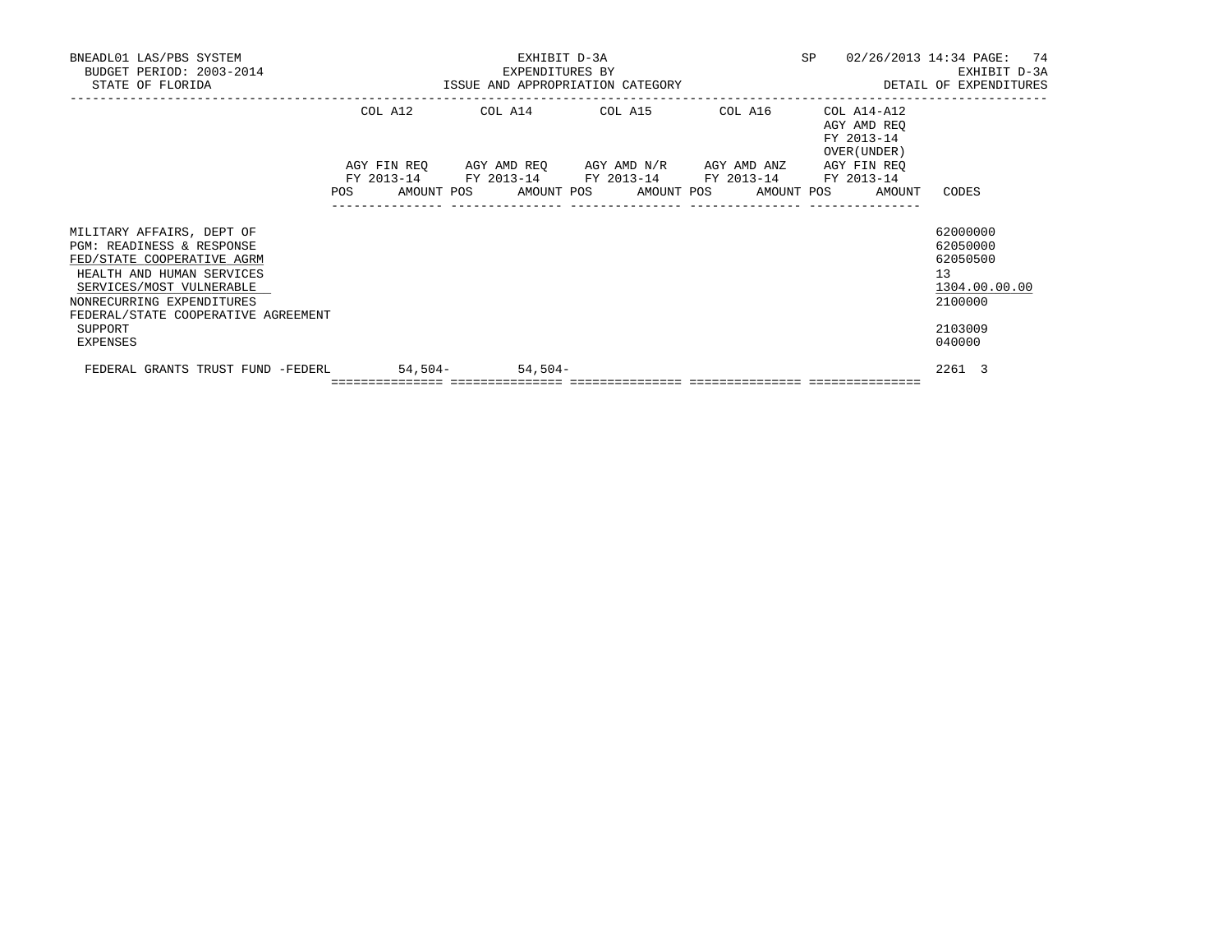| BNEADL01 LAS/PBS SYSTEM<br>BUDGET PERIOD: 2003-2014<br>STATE OF FLORIDA                                                                                                                                                                               |  |         | EXPENDITURES BY                 | EXHIBIT D-3A |  |                                                                                                                       | SP | 02/26/2013 14:34 PAGE: 75<br>ISSUE AND APPROPRIATION CATEGORY THE SERIES OF DETAIL OF EXPENDITURES |    | EXHIBIT D-3A                                                                                |  |
|-------------------------------------------------------------------------------------------------------------------------------------------------------------------------------------------------------------------------------------------------------|--|---------|---------------------------------|--------------|--|-----------------------------------------------------------------------------------------------------------------------|----|----------------------------------------------------------------------------------------------------|----|---------------------------------------------------------------------------------------------|--|
|                                                                                                                                                                                                                                                       |  | COL A12 |                                 |              |  | COL A14 COL A15 COL A16                                                                                               |    | COL A14-A12<br>AGY AMD REO<br>FY 2013-14<br>OVER (UNDER)                                           |    |                                                                                             |  |
|                                                                                                                                                                                                                                                       |  |         |                                 |              |  | AGY FIN REO AGY AMD REO AGY AMD N/R AGY AMD ANZ AGY FIN REO<br>FY 2013-14 FY 2013-14 FY 2013-14 FY 2013-14 FY 2013-14 |    | POS AMOUNT POS AMOUNT POS AMOUNT POS AMOUNT POS AMOUNT                                             |    | CODES                                                                                       |  |
| MILITARY AFFAIRS, DEPT OF<br>PGM: READINESS & RESPONSE<br>FED/STATE COOPERATIVE AGRM<br>HEALTH AND HUMAN SERVICES<br>SERVICES/MOST VULNERABLE<br>NONRECURRING EXPENDITURES<br>FORWARD MARCH PROGRAM<br>SPECIAL CATEGORIES<br>G/A - WAGES MILITARY AFF |  |         |                                 |              |  |                                                                                                                       |    |                                                                                                    | 13 | 62000000<br>62050000<br>62050500<br>1304.00.00.00<br>2100000<br>2103010<br>100000<br>100801 |  |
| GENERAL REVENUE FUND                                                                                                                                                                                                                                  |  |         | $-$ STATE 1,250,000- 1,250,000- |              |  |                                                                                                                       |    |                                                                                                    |    | 1000 1                                                                                      |  |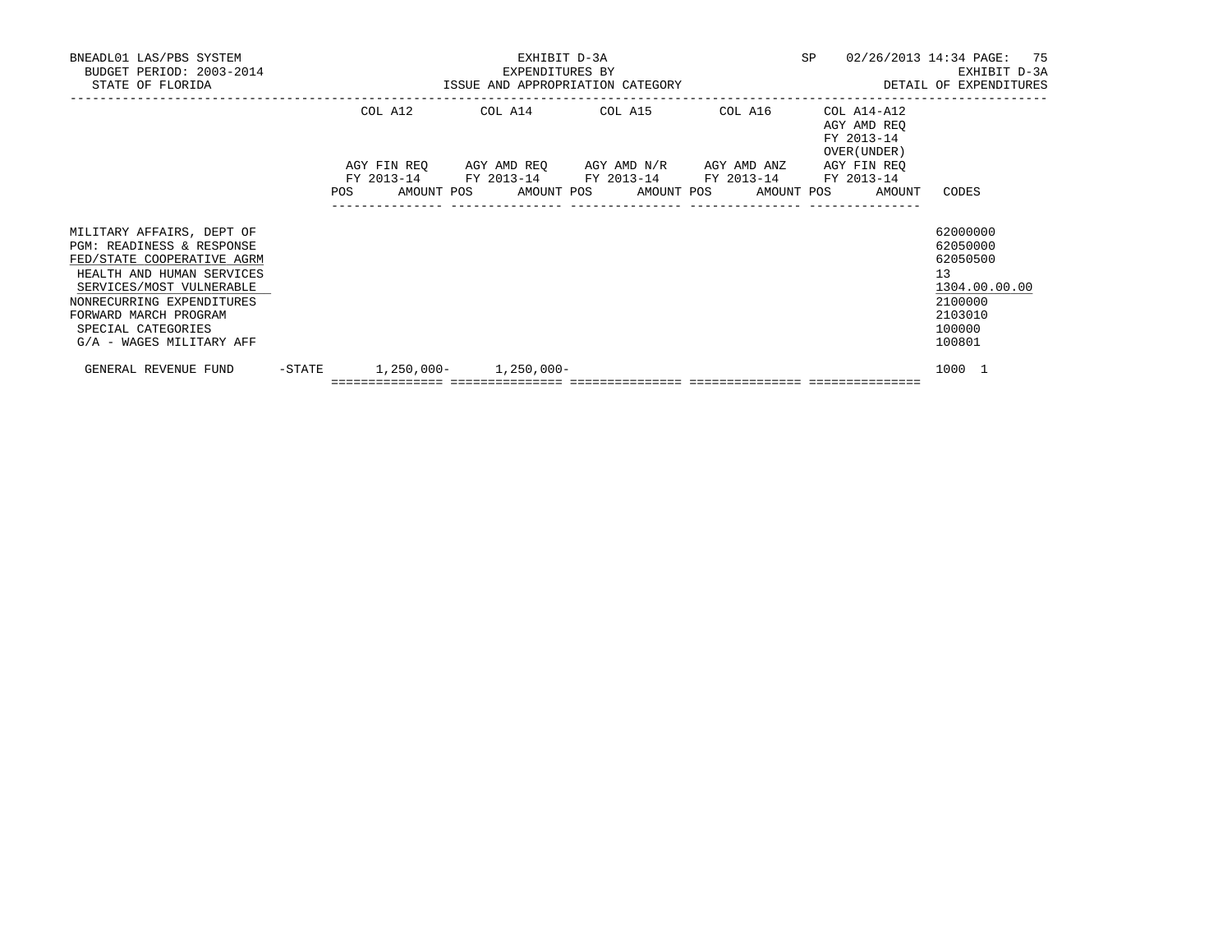| BNEADL01 LAS/PBS SYSTEM<br>BUDGET PERIOD: 2003-2014<br>STATE OF FLORIDA                                                                                                                                                                            |        |         | EXHIBIT D-3A<br>EXPENDITURES BY                                                                                       |  |  | SP | 02/26/2013 14:34 PAGE: 76<br>ISSUE AND APPROPRIATION CATEGORY THE SERIES OF DETAIL OF EXPENDITURES |                                                                                  | EXHIBIT D-3A  |  |
|----------------------------------------------------------------------------------------------------------------------------------------------------------------------------------------------------------------------------------------------------|--------|---------|-----------------------------------------------------------------------------------------------------------------------|--|--|----|----------------------------------------------------------------------------------------------------|----------------------------------------------------------------------------------|---------------|--|
|                                                                                                                                                                                                                                                    |        | COL A12 | COL A14 COL A15 COL A16                                                                                               |  |  |    | COL A14-A12<br>AGY AMD REO<br>FY 2013-14<br>OVER (UNDER)                                           |                                                                                  |               |  |
|                                                                                                                                                                                                                                                    |        |         | AGY FIN REO AGY AMD REO AGY AMD N/R AGY AMD ANZ AGY FIN REO<br>FY 2013-14 FY 2013-14 FY 2013-14 FY 2013-14 FY 2013-14 |  |  |    | POS AMOUNT POS AMOUNT POS AMOUNT POS AMOUNT POS AMOUNT                                             | CODES                                                                            |               |  |
| MILITARY AFFAIRS, DEPT OF<br>PGM: READINESS & RESPONSE<br>FED/STATE COOPERATIVE AGRM<br>HEALTH AND HUMAN SERVICES<br>SERVICES/MOST VULNERABLE<br>NONRECURRING EXPENDITURES<br>ABOUT FACE PROGRAM<br>SPECIAL CATEGORIES<br>G/A - WAGES MILITARY AFF |        |         |                                                                                                                       |  |  |    |                                                                                                    | 62000000<br>62050000<br>62050500<br>13<br>2100000<br>2103011<br>100000<br>100801 | 1304.00.00.00 |  |
| GENERAL REVENUE FUND                                                                                                                                                                                                                               | -STATE |         | $750.000 - 750.000 -$<br>=================================                                                            |  |  |    |                                                                                                    | 1000 1                                                                           |               |  |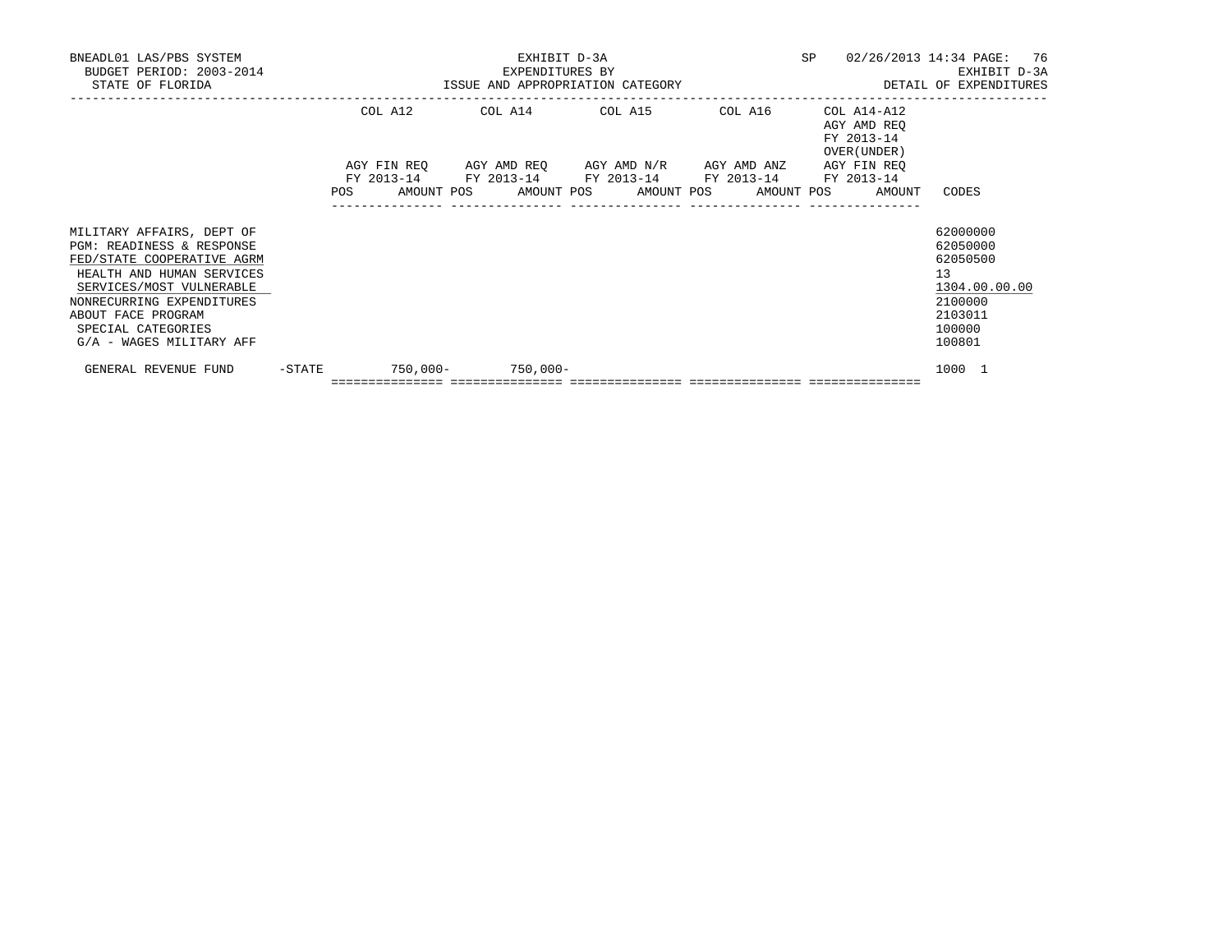| BNEADL01 LAS/PBS SYSTEM<br>BUDGET PERIOD: 2003-2014<br>STATE OF FLORIDA                                                                                                                                                        |  |  | EXPENDITURES BY                    | EXHIBIT D-3A |  | ISSUE AND APPROPRIATION CATEGORY | SP | 02/26/2013 14:34 PAGE: 77                                                                                                                                                       |                                                                        | EXHIBIT D-3A<br>DETAIL OF EXPENDITURES |  |
|--------------------------------------------------------------------------------------------------------------------------------------------------------------------------------------------------------------------------------|--|--|------------------------------------|--------------|--|----------------------------------|----|---------------------------------------------------------------------------------------------------------------------------------------------------------------------------------|------------------------------------------------------------------------|----------------------------------------|--|
|                                                                                                                                                                                                                                |  |  |                                    |              |  | COL A12 COL A14 COL A15 COL A16  |    | COL A14-A12<br>AGY AMD REO<br>FY 2013-14<br>OVER (UNDER)                                                                                                                        |                                                                        |                                        |  |
|                                                                                                                                                                                                                                |  |  |                                    |              |  |                                  |    | AGY FIN REO AGY AMD REO AGY AMD N/R AGY AMD ANZ AGY FIN REO<br>FY 2013-14 FY 2013-14 FY 2013-14 FY 2013-14 FY 2013-14<br>POS AMOUNT POS AMOUNT POS AMOUNT POS AMOUNT POS AMOUNT | CODES                                                                  |                                        |  |
| MILITARY AFFAIRS, DEPT OF<br>PGM: READINESS & RESPONSE<br>FED/STATE COOPERATIVE AGRM<br>HEALTH AND HUMAN SERVICES<br>SERVICES/MOST VULNERABLE<br>NONRECURRING EXPENDITURES<br>ADDITIONAL EQUIPMENT<br>OPERATING CAPITAL OUTLAY |  |  |                                    |              |  |                                  |    |                                                                                                                                                                                 | 62000000<br>62050000<br>62050500<br>13<br>2100000<br>2103035<br>060000 | 1304.00.00.00                          |  |
| FEDERAL GRANTS TRUST FUND -FEDERL 195,963- 195,963-                                                                                                                                                                            |  |  | ================================== |              |  |                                  |    |                                                                                                                                                                                 | 2261 3                                                                 |                                        |  |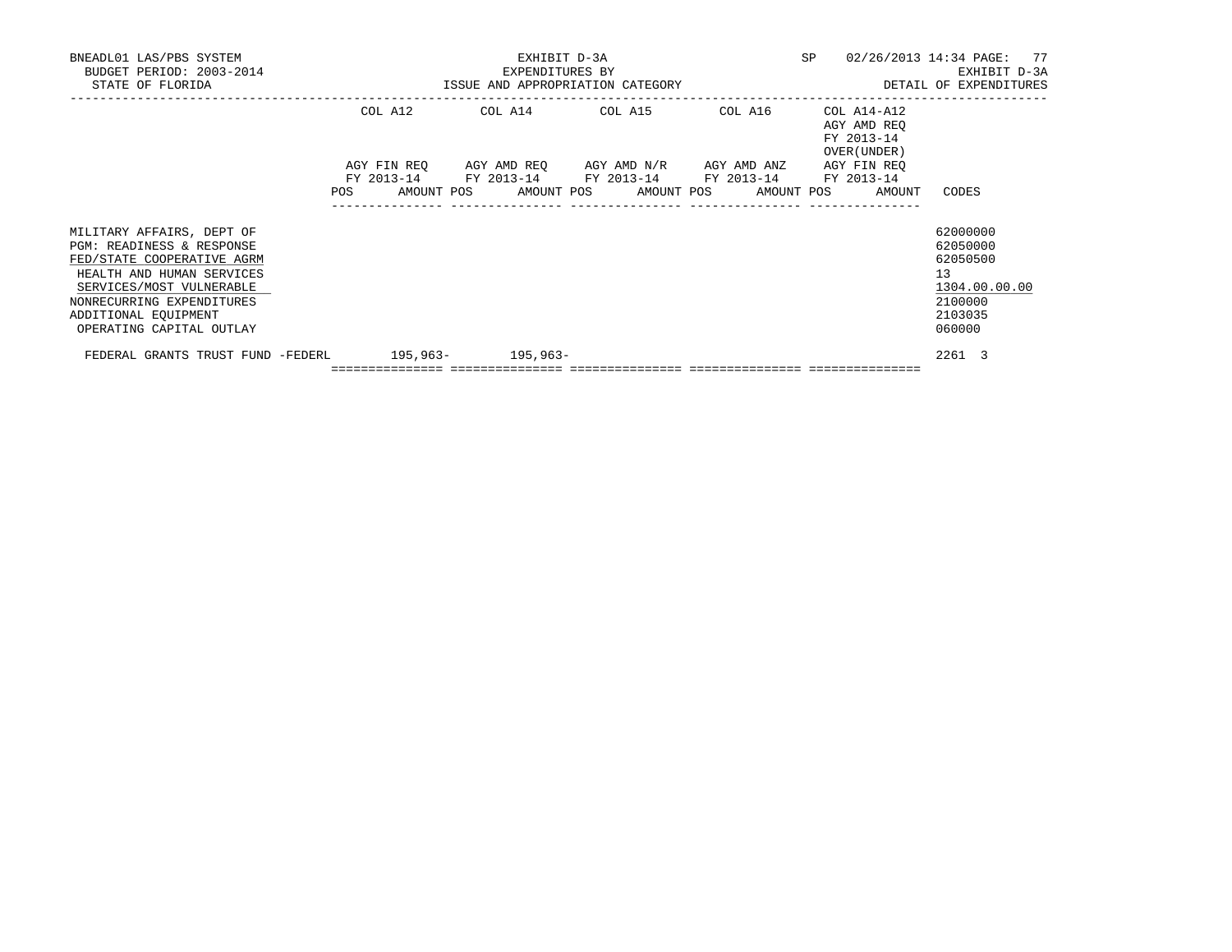| BNEADL01 LAS/PBS SYSTEM ${\tt ENEADD-3A} \hspace{1.5cm} {\tt SPP} \hspace{1.5cm} {\tt 02/26/2013} \hspace{1.9cm} 14:34 \hspace{1.9cm} {\tt PGEI} \hspace{1.9cm} {\tt EKHIBIT} \hspace{1.9cm} {\tt D-3A} \hspace{1.9cm} {\tt EXHIBIT} \hspace{1.9cm} {\tt D-3A} \hspace{1.9cm} {\tt EXHENDITURES} \hspace{1.9cm} {\tt SPP} \hspace{1.9cm} {\tt D2/26/2013} \$                                                                                                                                                                                                                                                                                      |                                                                                                                                                                                  |                                                                                                                                                                                                                                                                                                                                                                          |                  |                                                                      |                                                                                         |
|---------------------------------------------------------------------------------------------------------------------------------------------------------------------------------------------------------------------------------------------------------------------------------------------------------------------------------------------------------------------------------------------------------------------------------------------------------------------------------------------------------------------------------------------------------------------------------------------------------------------------------------------------|----------------------------------------------------------------------------------------------------------------------------------------------------------------------------------|--------------------------------------------------------------------------------------------------------------------------------------------------------------------------------------------------------------------------------------------------------------------------------------------------------------------------------------------------------------------------|------------------|----------------------------------------------------------------------|-----------------------------------------------------------------------------------------|
|                                                                                                                                                                                                                                                                                                                                                                                                                                                                                                                                                                                                                                                   | AGYFINREQ AGYAMDREQ AGYAMDN/R AGYAMDANZ AGYFINREQ<br>FY2013-14 FY2013-14 FY2013-14 FY2013-14 FY2013-14 FY2013-14<br>POS AMOUNT POS AMOUNT POS AMOUNT POS AMOUNT POS AMOUNT CODES | COL A12 COL A14 COL A15 COL A16 COL A14-A12                                                                                                                                                                                                                                                                                                                              |                  | AGY AMD REQ<br>FY 2013-14<br>OVER (UNDER)                            |                                                                                         |
| MILITARY AFFAIRS, DEPT OF<br>PGM: READINESS & RESPONSE<br>FED/STATE COOPERATIVE AGRM<br>HEALTH AND HUMAN SERVICES<br>SERVICES/MOST VULNERABLE<br>EOUIPMENT NEEDS<br>ADDITIONAL EQUIPMENT<br>OPERATING CAPITAL OUTLAY                                                                                                                                                                                                                                                                                                                                                                                                                              |                                                                                                                                                                                  |                                                                                                                                                                                                                                                                                                                                                                          |                  |                                                                      | 62000000<br>62050000<br>62050500<br>13<br>1304.00.00.00<br>2400000<br>2402000<br>060000 |
| FEDERAL GRANTS TRUST FUND -FEDERL 113,450 113,450 113,450                                                                                                                                                                                                                                                                                                                                                                                                                                                                                                                                                                                         |                                                                                                                                                                                  |                                                                                                                                                                                                                                                                                                                                                                          |                  |                                                                      | 2261 3                                                                                  |
|                                                                                                                                                                                                                                                                                                                                                                                                                                                                                                                                                                                                                                                   |                                                                                                                                                                                  |                                                                                                                                                                                                                                                                                                                                                                          |                  |                                                                      |                                                                                         |
| AGENCY ISSUE NARRATIVE:                                                                                                                                                                                                                                                                                                                                                                                                                                                                                                                                                                                                                           |                                                                                                                                                                                  |                                                                                                                                                                                                                                                                                                                                                                          |                  |                                                                      |                                                                                         |
| 2013-2014 BUDGET YEAR NARRATIVE:                                                                                                                                                                                                                                                                                                                                                                                                                                                                                                                                                                                                                  |                                                                                                                                                                                  |                                                                                                                                                                                                                                                                                                                                                                          | IT COMPONENT? NO |                                                                      |                                                                                         |
| The Department of Military Affairs requests \$113,450 of NON-RECURRING appropriation to purchase equipment that supports<br>the Florida's National Guard Youth ChalleNGe.                                                                                                                                                                                                                                                                                                                                                                                                                                                                         |                                                                                                                                                                                  |                                                                                                                                                                                                                                                                                                                                                                          |                  |                                                                      |                                                                                         |
| PopCorn Machine<br>Enclosed Trailer 2,900 Required for transportation of supplies and equipment.<br>Commercial Dryer 3,400 Required for Logistics Department operations.<br>Cooling System Misters (2) 3,500 Required for Sports and Physical Training<br>The Machine and Bin Theory of the 4,050 Replacement equipment at the Dining Factive.<br>Ice Machine and Bin 1999 S,200 Required to keep fresh cut fruits and vegetables at proper temperature.<br>Commercial Washer 6,300 Required for Logistics Department operations.<br>Convention Oven<br>EZ-Go Shuttle<br>facilities<br>Dry Storage Building<br>Plaashox Covers<br>Bleacher Covers |                                                                                                                                                                                  | \$ 1,400 Required for Special Events at the Dining Facility.<br>2,900 Required for transportation of supplies and equipment.<br>3,400 Required for Logistics Department operations.<br>6,400 Replacement equipment at the Dining Facility.<br>20,400 Required for dry storage of kitchen supplies.<br>50,000 Required to protect bleachers from weather when not in use. |                  | 9,900 For use by HeadQuarters staff to transport in and around FLYCA |                                                                                         |

 This equipment is used to directly support the Florida National Guard, and is 100% FEDERALLY REIMBURSED. \*\*\*\*\*\*\*\*\*\*\*\*\*\*\*\*\*\*\*\*\*\*\*\*\*\*\*\*\*\*\*\*\*\*\*\*\*\*\*\*\*\*\*\*\*\*\*\*\*\*\*\*\*\*\*\*\*\*\*\*\*\*\*\*\*\*\*\*\*\*\*\*\*\*\*\*\*\*\*\*\*\*\*\*\*\*\*\*\*\*\*\*\*\*\*\*\*\*\*\*\*\*\*\*\*\*\*\*\*\*\*\*\*\*\*\*\*\*\*\*\*\*\*\*\*\*\*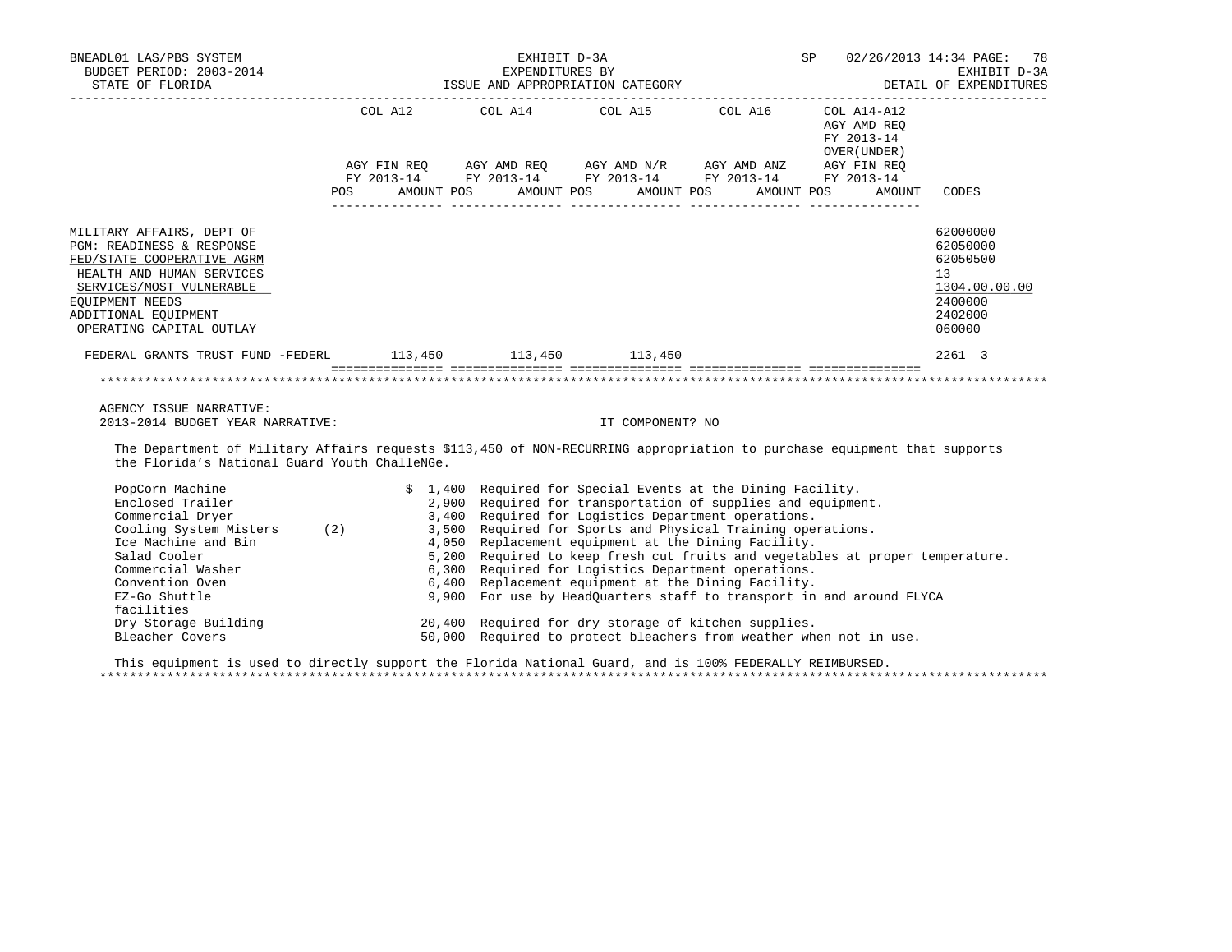| BNEADL01 LAS/PBS SYSTEM<br>BUDGET PERIOD: 2003-2014<br>STATE OF FLORIDA                                                                                                                                                                                                   |                                                              |         | EXPENDITURES BY | EXHIBIT D-3A                                                                                                          |  |            |                              | SP 02/26/2013 14:34 PAGE: 79<br>EXHIBIT D-3A<br>EXHIBIT D-3A EXHIBIT D-3A EXHIBIT D-3A EXHIBIT D-3A EXHIBIT D-3A EXHIBIT D-3A EXHIBIT D-3A EXHIBIT D-3A |
|---------------------------------------------------------------------------------------------------------------------------------------------------------------------------------------------------------------------------------------------------------------------------|--------------------------------------------------------------|---------|-----------------|-----------------------------------------------------------------------------------------------------------------------|--|------------|------------------------------|---------------------------------------------------------------------------------------------------------------------------------------------------------|
|                                                                                                                                                                                                                                                                           |                                                              |         |                 | COL A12 COL A14 COL A15 COL A16 COL A14-A12                                                                           |  | FY 2013-14 | AGY AMD REO<br>OVER (UNDER ) |                                                                                                                                                         |
|                                                                                                                                                                                                                                                                           | POS AMOUNT POS AMOUNT POS AMOUNT POS AMOUNT POS AMOUNT CODES |         |                 | AGY FIN REQ AGY AMD REQ AGY AMD N/R AGY AMD ANZ AGY FIN REQ<br>FY 2013-14 FY 2013-14 FY 2013-14 FY 2013-14 FY 2013-14 |  |            |                              |                                                                                                                                                         |
| MILITARY AFFAIRS, DEPT OF<br>PGM: READINESS & RESPONSE<br>FED/STATE COOPERATIVE AGRM<br>HEALTH AND HUMAN SERVICES<br>SERVICES/MOST VULNERABLE<br>ANNUALIZATION OF ADMINISTERED<br>FUNDS APPROPRIATIONS<br>STATE HEALTH INSURANCE ADJUSTMENT<br>FOR FY 2012-13 - 10 MONTHS |                                                              |         |                 |                                                                                                                       |  |            |                              | 62000000<br>62050000<br>62050500<br>13 <sup>°</sup><br>1304.00.00.00<br>26A0000                                                                         |
| <b>ANNUALIZATION</b><br>SALARIES AND BENEFITS                                                                                                                                                                                                                             |                                                              |         |                 |                                                                                                                       |  |            |                              | 26A1830<br>010000                                                                                                                                       |
| FEDERAL GRANTS TRUST FUND -FEDERL 20,285                                                                                                                                                                                                                                  |                                                              | 20, 285 |                 |                                                                                                                       |  |            |                              | 2261 3                                                                                                                                                  |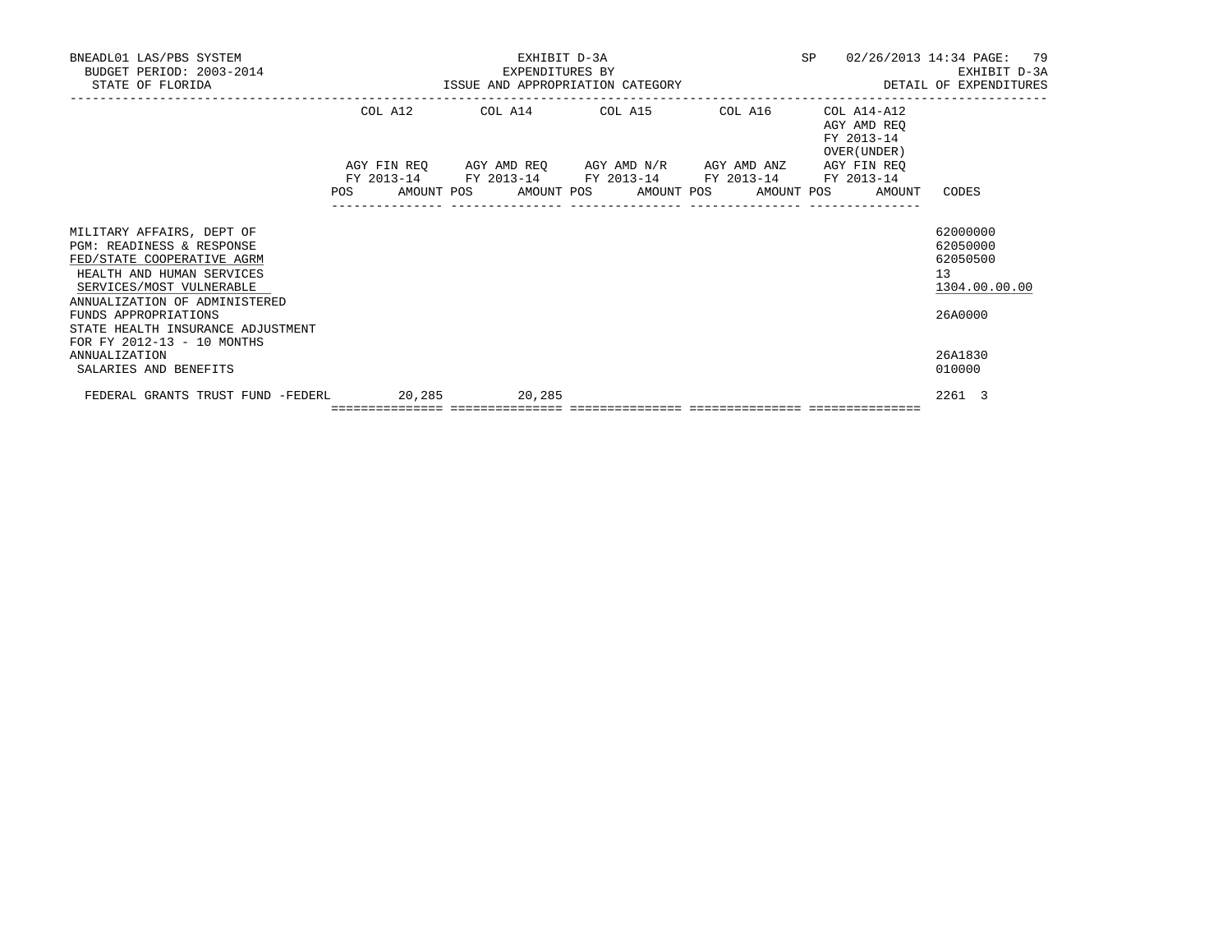| BNEADL01 LAS/PBS SYSTEM<br>BUDGET PERIOD: 2003-2014<br>STATE OF FLORIDA                                                                                                                                                      |         | EXHIBIT D-3A<br>EXPENDITURES BY<br>ISSUE AND APPROPRIATION CATEGORY |                                      |                                                                                                                       | SP 02/26/2013 14:34 PAGE:<br>80<br>EXHIBIT D-3A<br>DETAIL OF EXPENDITURES |                                                            |                                                         |
|------------------------------------------------------------------------------------------------------------------------------------------------------------------------------------------------------------------------------|---------|---------------------------------------------------------------------|--------------------------------------|-----------------------------------------------------------------------------------------------------------------------|---------------------------------------------------------------------------|------------------------------------------------------------|---------------------------------------------------------|
|                                                                                                                                                                                                                              | COL A12 |                                                                     |                                      | COL A14 COL A15 COL A16                                                                                               |                                                                           | $COLA14- A12$<br>AGY AMD REO<br>FY 2013-14<br>OVER (UNDER) | ________________                                        |
|                                                                                                                                                                                                                              |         |                                                                     | POS AMOUNT POS AMOUNT POS AMOUNT POS | AGY FIN REQ AGY AMD REQ AGY AMD N/R AGY AMD ANZ AGY FIN REQ<br>FY 2013-14 FY 2013-14 FY 2013-14 FY 2013-14 FY 2013-14 | AMOUNT POS                                                                | AMOUNT                                                     | CODES                                                   |
| MILITARY AFFAIRS, DEPT OF<br>PGM: READINESS & RESPONSE<br>FED/STATE COOPERATIVE AGRM<br>HEALTH AND HUMAN SERVICES<br>SERVICES/MOST VULNERABLE<br>ANNUALIZATIONS FROM G66 NOT IN                                              |         |                                                                     |                                      |                                                                                                                       |                                                                           |                                                            | 62000000<br>62050000<br>62050500<br>13<br>1304.00.00.00 |
| AGENCY REOUEST<br>FEDERAL/STATE COOPERATIVE AGREEMENT                                                                                                                                                                        |         |                                                                     |                                      |                                                                                                                       |                                                                           |                                                            | 2610000                                                 |
| SUPPORT (3000310)<br>SALARIES AND BENEFITS                                                                                                                                                                                   |         |                                                                     |                                      |                                                                                                                       |                                                                           |                                                            | 2610004<br>010000                                       |
| FEDERAL GRANTS TRUST FUND -FEDERL 112,476 112,476                                                                                                                                                                            |         |                                                                     |                                      |                                                                                                                       |                                                                           |                                                            | 2261 3                                                  |
|                                                                                                                                                                                                                              |         |                                                                     |                                      |                                                                                                                       |                                                                           |                                                            | **********************                                  |
| AGENCY ISSUE NARRATIVE:<br>2013-2014 BUDGET YEAR NARRATIVE:                                                                                                                                                                  |         |                                                                     | IT COMPONENT? NO                     |                                                                                                                       |                                                                           |                                                            |                                                         |
| The Department of Military Affairs requests \$112,476 in Salaries and benefits required to fully fund the fifteen new FTE<br>funded in the current year FY2013. This amount represents the lapse rate of 16.66% or 2 months. |         |                                                                     |                                      |                                                                                                                       |                                                                           |                                                            |                                                         |
| POSITION DETAIL OF SALARIES AND BENEFITS:                                                                                                                                                                                    |         |                                                                     |                                      |                                                                                                                       |                                                                           |                                                            |                                                         |
|                                                                                                                                                                                                                              | ETE     |                                                                     |                                      | BASE RATE 6 ADDITIVES BENEFITS SUBTOTAL                                                                               |                                                                           | $\approx$                                                  | LAPSE LAPSED SALARIES<br>AND BENEFITS                   |
| A12 - AGY FIN REQ FY 2013-14                                                                                                                                                                                                 |         |                                                                     |                                      |                                                                                                                       |                                                                           |                                                            |                                                         |
| NEW POSITIONS<br>OTHER SALARY AMOUNT                                                                                                                                                                                         |         |                                                                     |                                      |                                                                                                                       |                                                                           |                                                            |                                                         |
| 2261 FEDERAL GRANTS TRUST FUND                                                                                                                                                                                               |         |                                                                     |                                      |                                                                                                                       |                                                                           |                                                            | 112,476<br>______________                               |
|                                                                                                                                                                                                                              |         |                                                                     |                                      |                                                                                                                       |                                                                           |                                                            | 112,476<br>==============                               |
|                                                                                                                                                                                                                              |         |                                                                     |                                      |                                                                                                                       |                                                                           |                                                            |                                                         |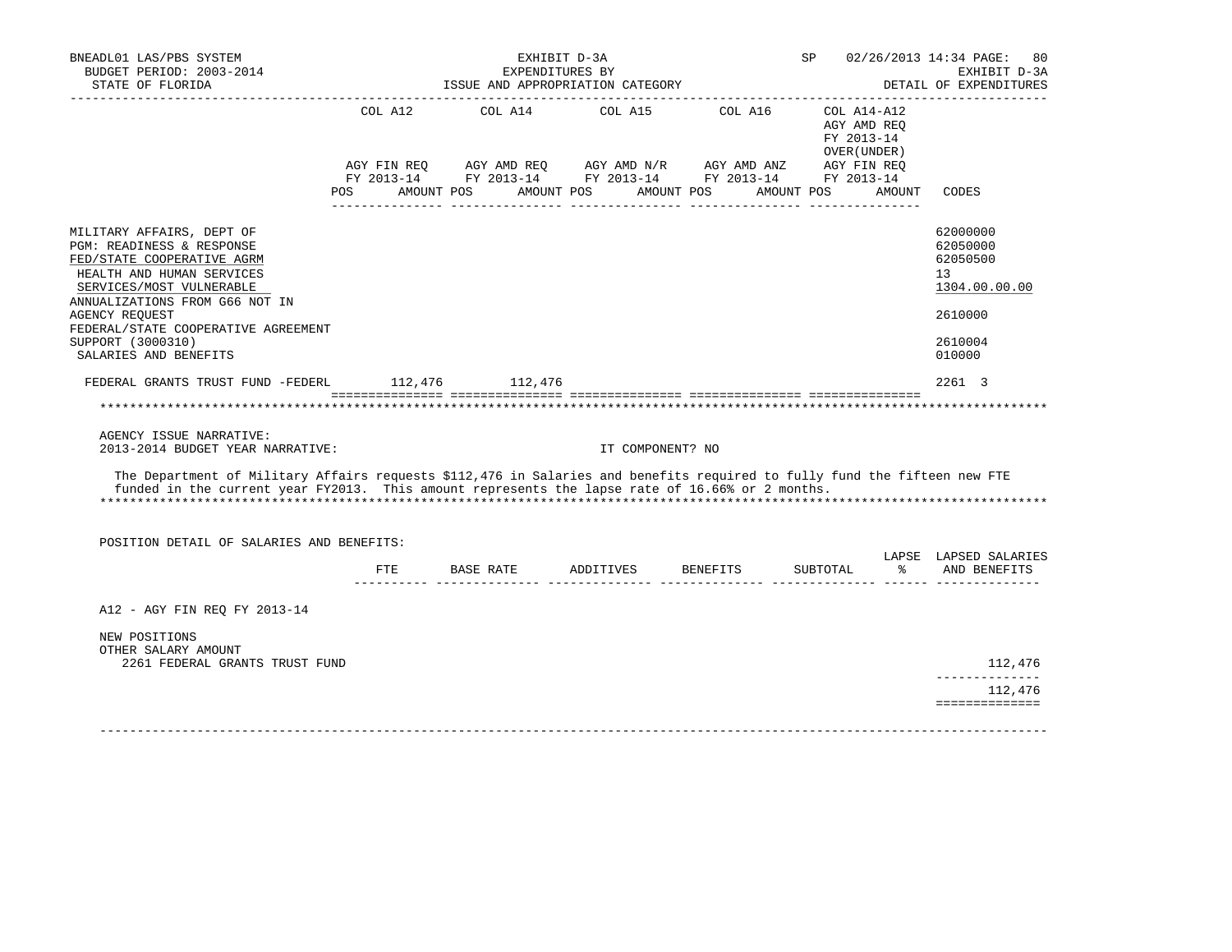| BNEADL01 LAS/PBS SYSTEM<br>BUDGET PERIOD: 2003-2014<br>STATE OF FLORIDA                                                                                                                                                                                              | ISSUE AND APPROPRIATION CATEGORY | 02/26/2013 14:34 PAGE:<br>81<br>EXHIBIT D-3A<br>DETAIL OF EXPENDITURES |                       |                                                                                                                                                                |                                           |                       |                                                                               |
|----------------------------------------------------------------------------------------------------------------------------------------------------------------------------------------------------------------------------------------------------------------------|----------------------------------|------------------------------------------------------------------------|-----------------------|----------------------------------------------------------------------------------------------------------------------------------------------------------------|-------------------------------------------|-----------------------|-------------------------------------------------------------------------------|
|                                                                                                                                                                                                                                                                      | COL A12<br><b>POS</b>            | AMOUNT POS                                                             | AMOUNT POS AMOUNT POS | COL A14 COL A15 COL A16<br>AGY FIN REQ AGY AMD REQ AGY AMD N/R AGY AMD ANZ AGY FIN REQ<br>FY 2013-14 FY 2013-14 FY 2013-14 FY 2013-14 FY 2013-14<br>AMOUNT POS | AGY AMD REO<br>FY 2013-14<br>OVER (UNDER) | COL A14-A12<br>AMOUNT | CODES                                                                         |
| MILITARY AFFAIRS, DEPT OF<br>PGM: READINESS & RESPONSE<br>FED/STATE COOPERATIVE AGRM<br>HEALTH AND HUMAN SERVICES<br>SERVICES/MOST VULNERABLE<br>ANNUALIZATIONS FROM G66 NOT IN<br><b>AGENCY REOUEST</b><br>FEDERAL/STATE COOPERATIVE AGREEMENT<br>SUPPORT (3000310) |                                  |                                                                        |                       |                                                                                                                                                                |                                           |                       | 62000000<br>62050000<br>62050500<br>13<br>1304.00.00.00<br>2610000<br>2610004 |
| POSITION DETAIL OF SALARIES AND BENEFITS:                                                                                                                                                                                                                            |                                  |                                                                        |                       |                                                                                                                                                                |                                           |                       | LAPSE LAPSED SALARIES                                                         |
|                                                                                                                                                                                                                                                                      | FTE                              | BASE RATE                                                              | ADDITIVES             | <b>BENEFITS</b>                                                                                                                                                | SUBTOTAL                                  | $\approx$             | AND BENEFITS                                                                  |
| A14 - AGY AMD REO FY 2013-14                                                                                                                                                                                                                                         |                                  |                                                                        |                       |                                                                                                                                                                |                                           |                       |                                                                               |
| NEW POSITIONS<br>OTHER SALARY AMOUNT<br>2261 FEDERAL GRANTS TRUST FUND                                                                                                                                                                                               |                                  |                                                                        |                       |                                                                                                                                                                |                                           |                       | 112,476                                                                       |
|                                                                                                                                                                                                                                                                      |                                  |                                                                        |                       |                                                                                                                                                                |                                           |                       | 112,476                                                                       |
|                                                                                                                                                                                                                                                                      |                                  |                                                                        |                       |                                                                                                                                                                |                                           |                       | ==============                                                                |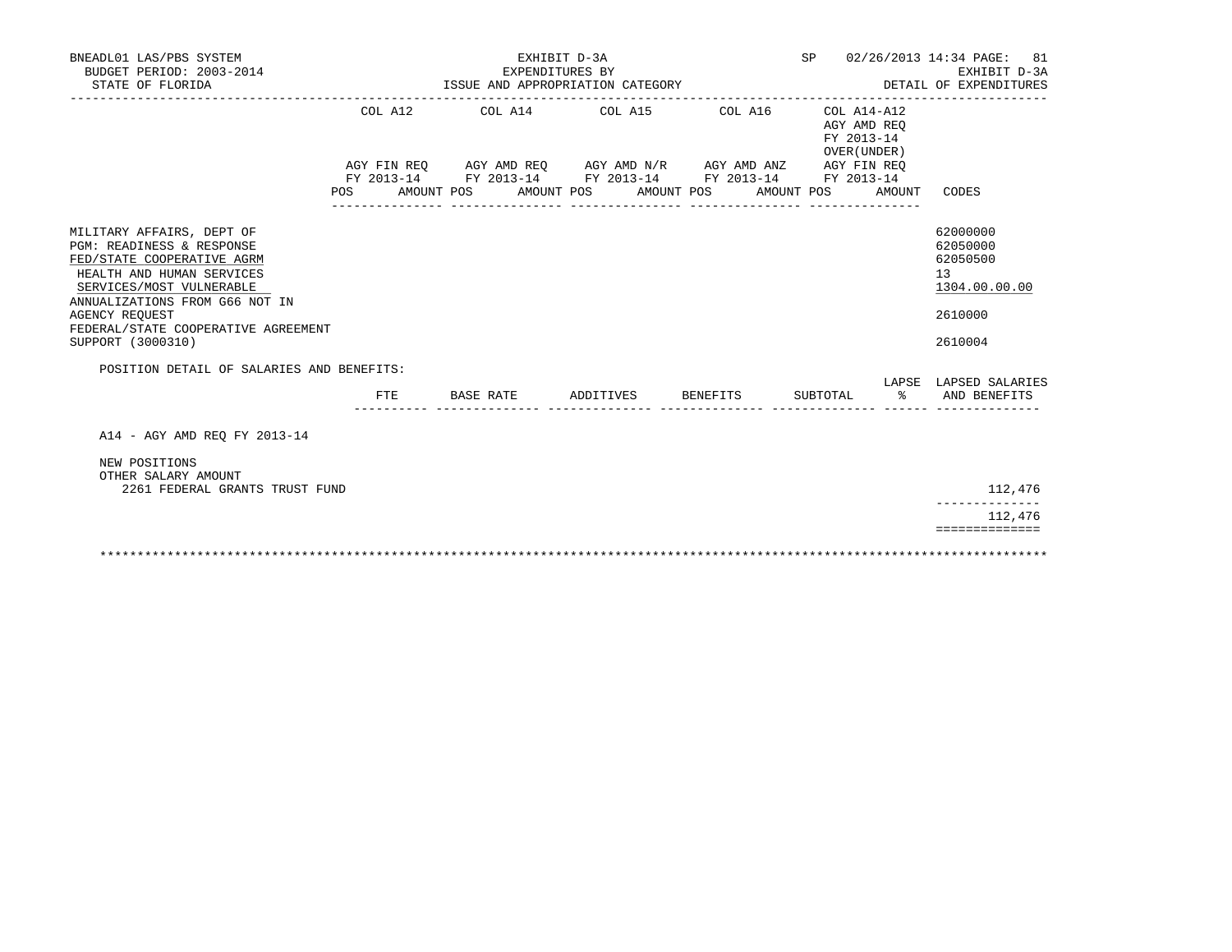| BNEADL01 LAS/PBS SYSTEM<br>BUDGET PERIOD: 2003-2014<br>STATE OF FLORIDA                                                                                                                                                    |         | EXHIBIT D-3A<br>EXPENDITURES BY | ISSUE AND APPROPRIATION CATEGORY                                                                                      |         | SP 02/26/2013 14:34 PAGE:                                | 82<br>EXHIBIT D-3A<br>DETAIL OF EXPENDITURES                                            |
|----------------------------------------------------------------------------------------------------------------------------------------------------------------------------------------------------------------------------|---------|---------------------------------|-----------------------------------------------------------------------------------------------------------------------|---------|----------------------------------------------------------|-----------------------------------------------------------------------------------------|
|                                                                                                                                                                                                                            | COL A12 | COL A14                         | COL A15                                                                                                               | COL A16 | COL A14-A12<br>AGY AMD REO<br>FY 2013-14<br>OVER (UNDER) |                                                                                         |
|                                                                                                                                                                                                                            |         |                                 | AGY FIN REQ AGY AMD REQ AGY AMD N/R AGY AMD ANZ AGY FIN REQ<br>FY 2013-14 FY 2013-14 FY 2013-14 FY 2013-14 FY 2013-14 |         |                                                          |                                                                                         |
|                                                                                                                                                                                                                            | POS     | AMOUNT POS                      | AMOUNT POS<br>AMOUNT POS                                                                                              |         | AMOUNT POS<br>AMOUNT                                     | CODES                                                                                   |
| MILITARY AFFAIRS, DEPT OF<br>PGM: READINESS & RESPONSE<br>FED/STATE COOPERATIVE AGRM<br>HEALTH AND HUMAN SERVICES<br>SERVICES/MOST VULNERABLE<br>WORKLOAD<br>FEDERAL/STATE COOPERATIVE AGREEMENT<br>SUPPORT<br>SALARY RATE |         |                                 |                                                                                                                       |         |                                                          | 62000000<br>62050000<br>62050500<br>13<br>1304.00.00.00<br>3000000<br>3000310<br>000000 |
| SALARY RATE 323,658                                                                                                                                                                                                        |         | 323,658                         |                                                                                                                       |         |                                                          |                                                                                         |
| SALARIES AND BENEFITS                                                                                                                                                                                                      | 11.00   | 11.00                           |                                                                                                                       |         |                                                          | 010000                                                                                  |
| FEDERAL GRANTS TRUST FUND -FEDERL                                                                                                                                                                                          | 405,674 | 405,674                         |                                                                                                                       | 80,745  |                                                          | 2261 3                                                                                  |
| EXPENSES                                                                                                                                                                                                                   |         |                                 |                                                                                                                       |         |                                                          | 040000                                                                                  |
| FEDERAL GRANTS TRUST FUND -FEDERL 106,859 106,859 40,950                                                                                                                                                                   |         |                                 |                                                                                                                       |         |                                                          | 2261 3                                                                                  |
| SPECIAL CATEGORIES<br>TR/DMS/HR SVCS/STW CONTRCT                                                                                                                                                                           |         |                                 |                                                                                                                       |         |                                                          | 100000<br>107040                                                                        |
| FEDERAL GRANTS TRUST FUND -FEDERL 3,894 3,894                                                                                                                                                                              |         |                                 |                                                                                                                       |         |                                                          | 2261 3                                                                                  |
| TOTAL: FEDERAL/STATE COOPERATIVE AGREEMENT<br>SUPPORT                                                                                                                                                                      |         |                                 |                                                                                                                       |         |                                                          | 3000310                                                                                 |
| TOTAL POSITIONS $11.00$<br>TOTAL ISSUE 516,427 516,427 40,950 80,745<br>TOTAL SALARY RATE 323,658 323,658                                                                                                                  |         | 11.00                           |                                                                                                                       |         |                                                          |                                                                                         |
|                                                                                                                                                                                                                            |         |                                 |                                                                                                                       |         |                                                          |                                                                                         |
| AGENCY ISSUE NARRATIVE:<br>2013-2014 BUDGET YEAR NARRATIVE:                                                                                                                                                                |         |                                 | IT COMPONENT? NO                                                                                                      |         |                                                          |                                                                                         |

 The Department of Military Affairs requests \$516,427 to fund eleven(11) new FTE essential to the Florida Youth ChalleNGe operations. The National Guard Youth ChalleNGe Program (NGYCP) provides military-based training, including supervised work experience in Service to the Community and conservation projects, for civilian youth who cease to attend secondary school before graduating so as to improve the life skills and employment potential of such youth.

 These positions are essential to the daily operations of the Florida Youth ChalleNGe Program. These positions bring additional employment, and provide excellent employment opportunities.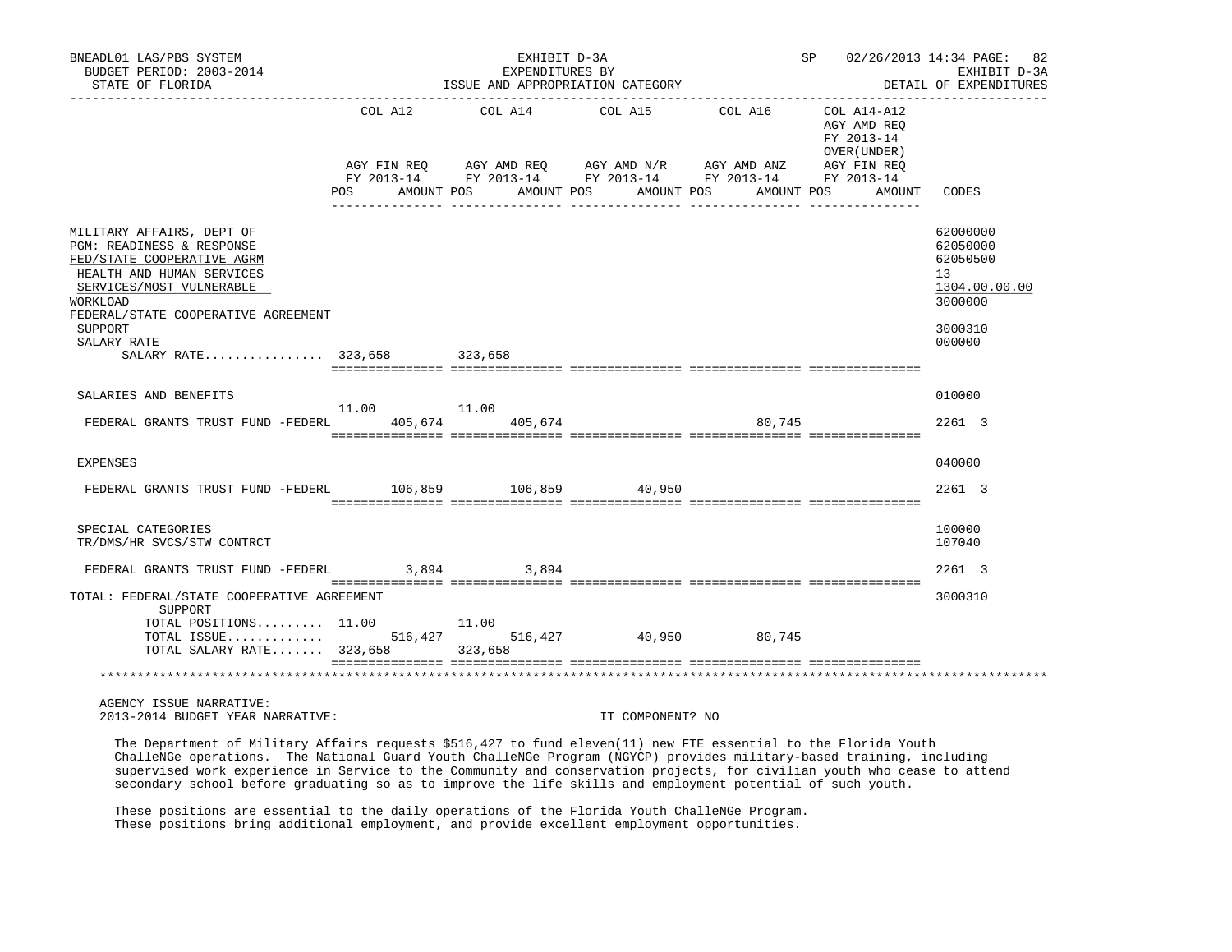| STATE OF FLORIDA                                                                                                                                                                                        |     |               | EXHIBIT D-3A<br>EXPENDITURES BY<br>ISSUE AND APPROPRIATION CATEGORY |                                  |                                           |           | SP 02/26/2013 14:34 PAGE:<br>83<br>EXHIBIT D-3A<br>DETAIL OF EXPENDITURES       |
|---------------------------------------------------------------------------------------------------------------------------------------------------------------------------------------------------------|-----|---------------|---------------------------------------------------------------------|----------------------------------|-------------------------------------------|-----------|---------------------------------------------------------------------------------|
|                                                                                                                                                                                                         |     |               | FY 2013-14 FY 2013-14 FY 2013-14 FY 2013-14 FY 2013-14              |                                  | AGY AMD REQ<br>FY 2013-14<br>OVER (UNDER) |           |                                                                                 |
|                                                                                                                                                                                                         | POS |               | AMOUNT POS AMOUNT POS AMOUNT POS AMOUNT POS AMOUNT                  |                                  |                                           |           | CODES                                                                           |
| MILITARY AFFAIRS, DEPT OF<br>PGM: READINESS & RESPONSE<br>FED/STATE COOPERATIVE AGRM<br>HEALTH AND HUMAN SERVICES<br>SERVICES/MOST VULNERABLE<br><b>WORKLOAD</b><br>FEDERAL/STATE COOPERATIVE AGREEMENT |     |               |                                                                     |                                  |                                           |           | 62000000<br>62050000<br>62050500<br>13 <sup>°</sup><br>1304.00.00.00<br>3000000 |
| SUPPORT                                                                                                                                                                                                 |     |               |                                                                     |                                  |                                           |           | 3000310                                                                         |
| POSITION DETAIL OF SALARIES AND BENEFITS:                                                                                                                                                               |     |               |                                                                     |                                  |                                           |           | LAPSE LAPSED SALARIES                                                           |
|                                                                                                                                                                                                         |     |               |                                                                     | FTE BASE RATE ADDITIVES BENEFITS | SUBTOTAL                                  | $\approx$ | AND BENEFITS                                                                    |
| A12 - AGY FIN REO FY 2013-14                                                                                                                                                                            |     |               |                                                                     |                                  |                                           |           |                                                                                 |
| NEW POSITIONS<br>1430 ACCOUNTANT II<br>N0010 001<br>5599 LICENSED PRACTICAL NURSE                                                                                                                       |     | 1.00 26,542   |                                                                     | 13,581                           | 40,123 16.60                              |           | 33,463                                                                          |
| N0011 001                                                                                                                                                                                               |     | 1.00 24,581   |                                                                     | 13,329                           | 37,910 16.60                              |           | 31,617                                                                          |
| 5645 MEDICAL ASSISTANT<br>N0012 001                                                                                                                                                                     |     | $1.00$ 22,455 |                                                                     |                                  | 13,057 35,512 16.60                       |           | 29,617                                                                          |
| 5903 HUMAN SERVICES PROGRAM SUPV II - SES<br>N0015 001 6.00                                                                                                                                             |     | 207,012       |                                                                     |                                  | 94,598 301,610 16.60                      |           | 251,543                                                                         |
| 6219 FOOD SERVICE ADMINISTRATOR - SES<br>NOO13 001 2.00 43,068                                                                                                                                          |     |               |                                                                     |                                  |                                           |           | 28,196 71,264 16.60 59,434                                                      |
| TOTALS FOR ISSUE BY FUND<br>2261 FEDERAL GRANTS TRUST FUND                                                                                                                                              |     |               |                                                                     |                                  |                                           |           | 405,674                                                                         |
|                                                                                                                                                                                                         |     |               | 11.00 323,658 162,761 486,419                                       |                                  |                                           |           | ______________<br>405,674                                                       |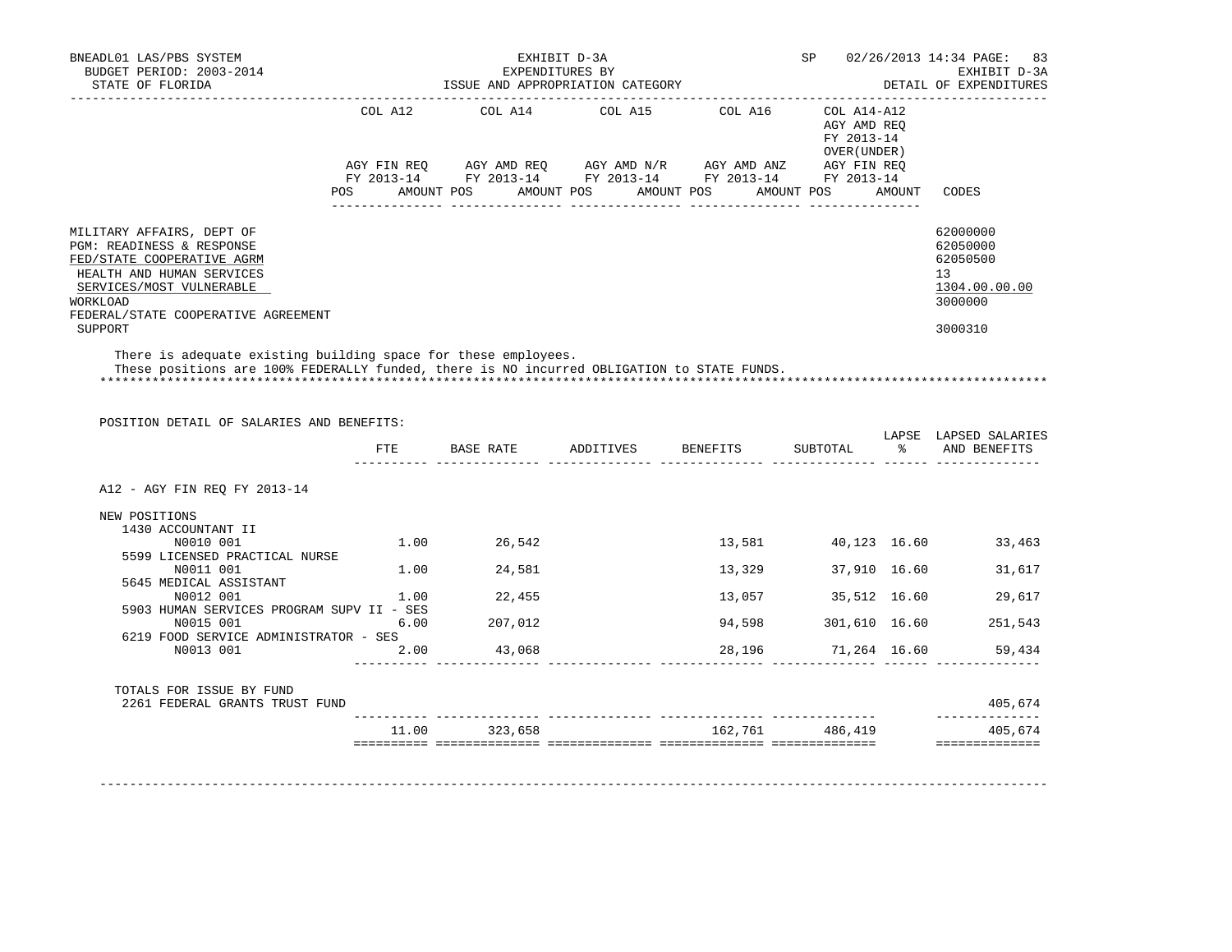| BUDGET PERIOD: 2003-2014<br>STATE OF FLORIDA                                                                                                                                                                |            | EXHIBIT D-3A | EXPENDITURES BY<br>ISSUE AND APPROPRIATION CATEGORY                                                          |        | ___________________________________                        | SP 02/26/2013 14:34 PAGE: 84<br>EXHIBIT D-3A<br>DETAIL OF EXPENDITURES                     |
|-------------------------------------------------------------------------------------------------------------------------------------------------------------------------------------------------------------|------------|--------------|--------------------------------------------------------------------------------------------------------------|--------|------------------------------------------------------------|--------------------------------------------------------------------------------------------|
|                                                                                                                                                                                                             | <b>POS</b> |              | COL A12 COL A14 COL A15 COL A16<br>AMOUNT POS AMOUNT POS AMOUNT POS AMOUNT POS AMOUNT                        |        | COL A14-A12<br>AGY AMD REQ<br>FY 2013-14<br>OVER ( UNDER ) | CODES                                                                                      |
| MILITARY AFFAIRS, DEPT OF<br>PGM: READINESS & RESPONSE<br>FED/STATE COOPERATIVE AGRM<br>HEALTH AND HUMAN SERVICES<br>SERVICES/MOST VULNERABLE<br>WORKLOAD<br>FEDERAL/STATE COOPERATIVE AGREEMENT<br>SUPPORT |            |              |                                                                                                              |        |                                                            | 62000000<br>62050000<br>62050500<br>13 <sup>°</sup><br>1304.00.00.00<br>3000000<br>3000310 |
| POSITION DETAIL OF SALARIES AND BENEFITS:                                                                                                                                                                   |            |              |                                                                                                              |        |                                                            | LAPSE LAPSED SALARIES                                                                      |
|                                                                                                                                                                                                             | FTE        |              | BASE RATE            ADDITIVES           BENEFITS            SUBTOTAL                          AND  BENEFITS |        |                                                            |                                                                                            |
| A14 - AGY AMD REO FY 2013-14                                                                                                                                                                                |            |              |                                                                                                              |        |                                                            |                                                                                            |
|                                                                                                                                                                                                             |            |              |                                                                                                              |        |                                                            |                                                                                            |
| NEW POSITIONS<br>1430 ACCOUNTANT II                                                                                                                                                                         |            |              |                                                                                                              |        |                                                            |                                                                                            |
| N0010 001<br>5599 LICENSED PRACTICAL NURSE                                                                                                                                                                  |            | 1.00 26,542  |                                                                                                              | 13,581 |                                                            | 40,123 16.60 33,463                                                                        |
| N0011 001                                                                                                                                                                                                   | 1.00       | 24,581       |                                                                                                              | 13,329 | 37,910 16.60                                               | 31,617                                                                                     |
| 5645 MEDICAL ASSISTANT<br>N0012 001                                                                                                                                                                         |            | 1.00 22,455  |                                                                                                              | 13,057 | 35,512 16.60                                               | 29,617                                                                                     |
| 5903 HUMAN SERVICES PROGRAM SUPV II - SES<br>N0015 001                                                                                                                                                      | 6.00       | 207,012      |                                                                                                              | 94,598 | 301,610 16.60                                              | 251,543                                                                                    |
| 6219 FOOD SERVICE ADMINISTRATOR - SES<br>N0013 001                                                                                                                                                          | 2.00       | 43,068       |                                                                                                              |        |                                                            | 28,196 71,264 16.60 59,434                                                                 |
| TOTALS FOR ISSUE BY FUND                                                                                                                                                                                    |            |              |                                                                                                              |        |                                                            |                                                                                            |
| 2261 FEDERAL GRANTS TRUST FUND                                                                                                                                                                              |            |              |                                                                                                              |        |                                                            | 405,674<br>--------------                                                                  |

-------------------------------------------------------------------------------------------------------------------------------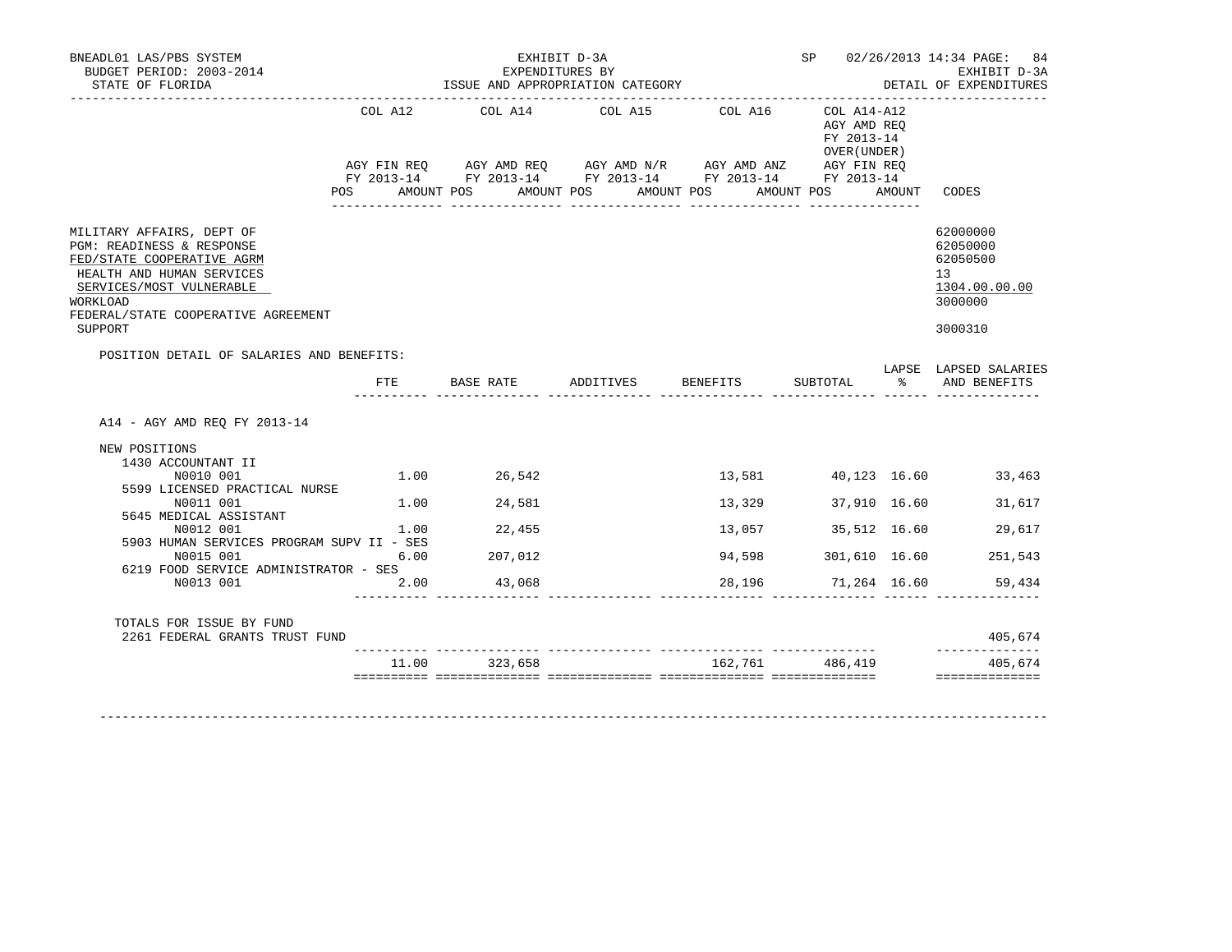| BNEADL01 LAS/PBS SYSTEM<br>BUDGET PERIOD: 2003-2014                                                                                                                                                                                                      | SP 02/26/2013 14:34 PAGE: 85<br>EXHIBIT D-3A<br>EXPENDITURES BY |                                                                                                                       |                                                              |  |                                                          |  |                                                                                                        |  |  |
|----------------------------------------------------------------------------------------------------------------------------------------------------------------------------------------------------------------------------------------------------------|-----------------------------------------------------------------|-----------------------------------------------------------------------------------------------------------------------|--------------------------------------------------------------|--|----------------------------------------------------------|--|--------------------------------------------------------------------------------------------------------|--|--|
| STATE OF FLORIDA                                                                                                                                                                                                                                         | ISSUE AND APPROPRIATION CATEGORY                                |                                                                                                                       | DETAIL OF EXPENDITURES<br>__________________________________ |  |                                                          |  |                                                                                                        |  |  |
|                                                                                                                                                                                                                                                          | COL A12                                                         | COL A14 COL A15 COL A16                                                                                               |                                                              |  | COL A14-A12<br>AGY AMD REO<br>FY 2013-14<br>OVER (UNDER) |  |                                                                                                        |  |  |
|                                                                                                                                                                                                                                                          |                                                                 | AGY FIN REQ AGY AMD REQ AGY AMD N/R AGY AMD ANZ AGY FIN REQ<br>FY 2013-14 FY 2013-14 FY 2013-14 FY 2013-14 FY 2013-14 |                                                              |  |                                                          |  |                                                                                                        |  |  |
|                                                                                                                                                                                                                                                          |                                                                 | POS AMOUNT POS AMOUNT POS AMOUNT POS AMOUNT POS AMOUNT                                                                |                                                              |  |                                                          |  | CODES                                                                                                  |  |  |
| MILITARY AFFAIRS, DEPT OF<br>PGM: READINESS & RESPONSE<br>FED/STATE COOPERATIVE AGRM<br>HEALTH AND HUMAN SERVICES<br>SERVICES/MOST VULNERABLE<br>WORKLOAD<br>FEDERAL/STATE COOPERATIVE AGREEMENT<br>SUPPORT<br>POSITION DETAIL OF SALARIES AND BENEFITS: |                                                                 |                                                                                                                       |                                                              |  |                                                          |  | 62000000<br>62050000<br>62050500<br>13<br>1304.00.00.00<br>3000000<br>3000310<br>LAPSE LAPSED SALARIES |  |  |
|                                                                                                                                                                                                                                                          | FTE.                                                            | BASE RATE                                                                                                             | ADDITIVES BENEFITS                                           |  | SUBTOTAL %                                               |  | AND BENEFITS                                                                                           |  |  |
| A16 - AGY AMD ANZ FY 2013-14<br>NEW POSITIONS<br>OTHER SALARY AMOUNT<br>2261 FEDERAL GRANTS TRUST FUND                                                                                                                                                   |                                                                 |                                                                                                                       |                                                              |  |                                                          |  | 80,745<br>80,745<br>==============                                                                     |  |  |
|                                                                                                                                                                                                                                                          |                                                                 |                                                                                                                       |                                                              |  |                                                          |  |                                                                                                        |  |  |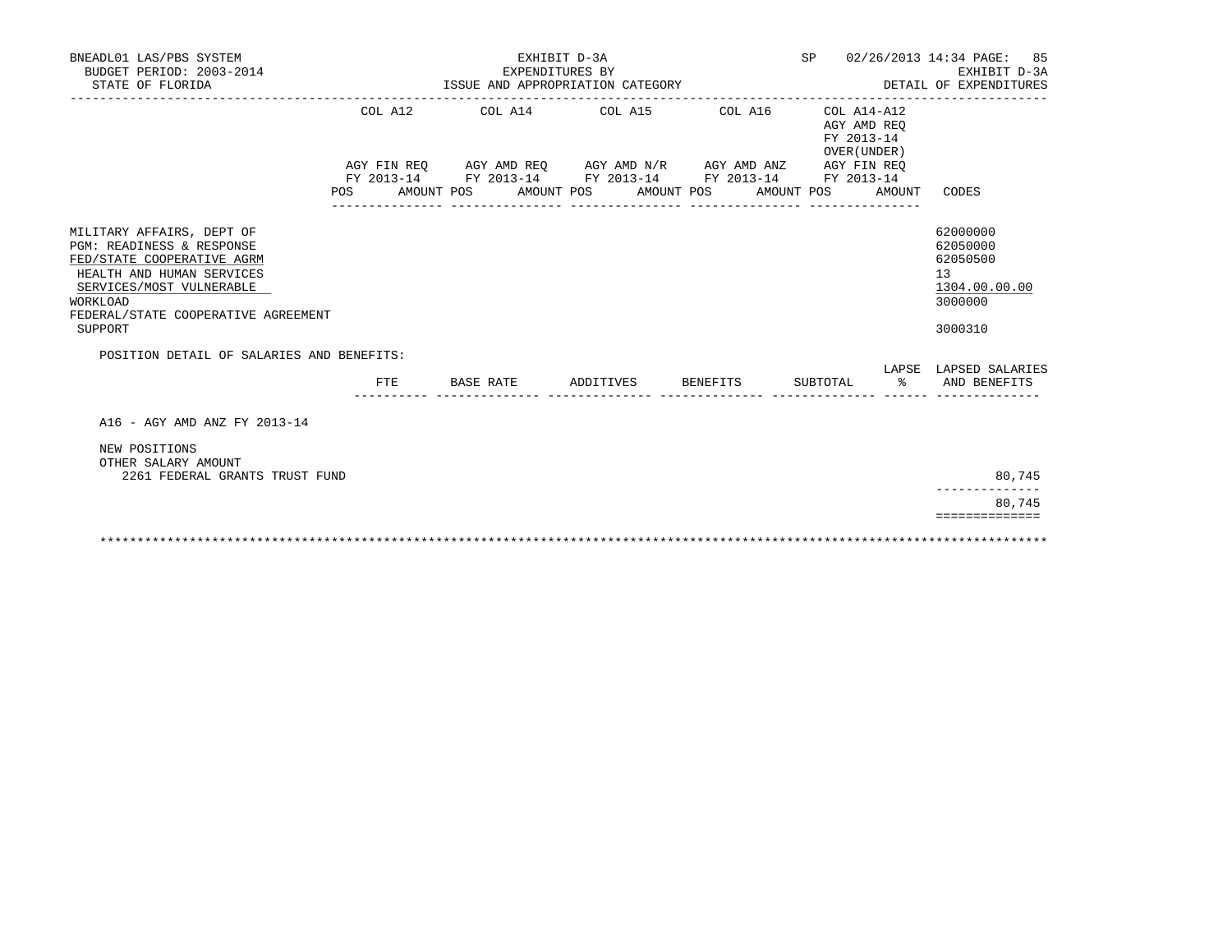| BNEADL01 LAS/PBS SYSTEM<br>BUDGET PERIOD: 2003-2014<br>STATE OF FLORIDA                                                                                                       | EXHIBIT D-3A<br>EXPENDITURES BY |  |  |                                                             |                                             |  |  |  |                                           |                                                              | SP 02/26/2013 14:34 PAGE: 86<br>EXHIBIT D-3A<br>DETAIL OF EXPENDITURES |
|-------------------------------------------------------------------------------------------------------------------------------------------------------------------------------|---------------------------------|--|--|-------------------------------------------------------------|---------------------------------------------|--|--|--|-------------------------------------------|--------------------------------------------------------------|------------------------------------------------------------------------|
|                                                                                                                                                                               |                                 |  |  |                                                             | COL A12 COL A14 COL A15 COL A16 COL A14-A12 |  |  |  | AGY AMD REO<br>FY 2013-14<br>OVER (UNDER) |                                                              |                                                                        |
|                                                                                                                                                                               |                                 |  |  | AGY FIN REQ AGY AMD REQ AGY AMD N/R AGY AMD ANZ AGY FIN REQ |                                             |  |  |  |                                           |                                                              |                                                                        |
|                                                                                                                                                                               |                                 |  |  | FY 2013-14 FY 2013-14 FY 2013-14 FY 2013-14 FY 2013-14      |                                             |  |  |  |                                           | POS AMOUNT POS AMOUNT POS AMOUNT POS AMOUNT POS AMOUNT CODES |                                                                        |
| MILITARY AFFAIRS, DEPT OF<br>PGM: READINESS & RESPONSE<br>FED/STATE COOPERATIVE AGRM<br>HEALTH AND HUMAN SERVICES<br>SERVICES/MOST VULNERABLE<br>NATIONAL GUARD YOUTH BENEFIT |                                 |  |  |                                                             |                                             |  |  |  |                                           |                                                              | 62000000<br>62050000<br>62050500<br>13<br>1304.00.00.00                |
| PROGRAM<br>FORWARD MARCH PROGRAM<br>SPECIAL CATEGORIES<br>G/A - WAGES MILITARY AFF                                                                                            |                                 |  |  |                                                             |                                             |  |  |  |                                           |                                                              | 4200000<br>4200500<br>100000<br>100801                                 |
| GENERAL REVENUE FUND                                                                                                                                                          |                                 |  |  | $-$ STATE 1,250,000 1,250,000 1,250,000                     |                                             |  |  |  |                                           |                                                              | 1000 1                                                                 |
|                                                                                                                                                                               |                                 |  |  |                                                             |                                             |  |  |  |                                           |                                                              |                                                                        |

 AGENCY ISSUE NARRATIVE: 2013-2014 BUDGET YEAR NARRATIVE: IT COMPONENT? NO

 The Department of Military Affairs requests \$1,250,000 of NON-RECURRING appropriation to fund the Forward-March program. Forward March provides job-readiness services at selected armories around the State for WAGES recipients, who are referred to this program by local workforce development boards and the Department of Children and Families. The Forward March program provides training on topics that directly relate to the skills required for employment and real-world success. The program emphasizes functional life skills; computer literacy; interpersonal relationships; critical thinking skills; business skills; pre-employment and work maturity skills; job search and interview skills; exploring career activities; how to be a successful and effective employee; and some job-specific technical skills. The program also provides extensive opportunities for participants to practice generic job skills in a supervised work setting. Upon completion of the program, Forward March refers graduates to the local workforce development boards for employment and/or further educational placement. \*\*\*\*\*\*\*\*\*\*\*\*\*\*\*\*\*\*\*\*\*\*\*\*\*\*\*\*\*\*\*\*\*\*\*\*\*\*\*\*\*\*\*\*\*\*\*\*\*\*\*\*\*\*\*\*\*\*\*\*\*\*\*\*\*\*\*\*\*\*\*\*\*\*\*\*\*\*\*\*\*\*\*\*\*\*\*\*\*\*\*\*\*\*\*\*\*\*\*\*\*\*\*\*\*\*\*\*\*\*\*\*\*\*\*\*\*\*\*\*\*\*\*\*\*\*\*